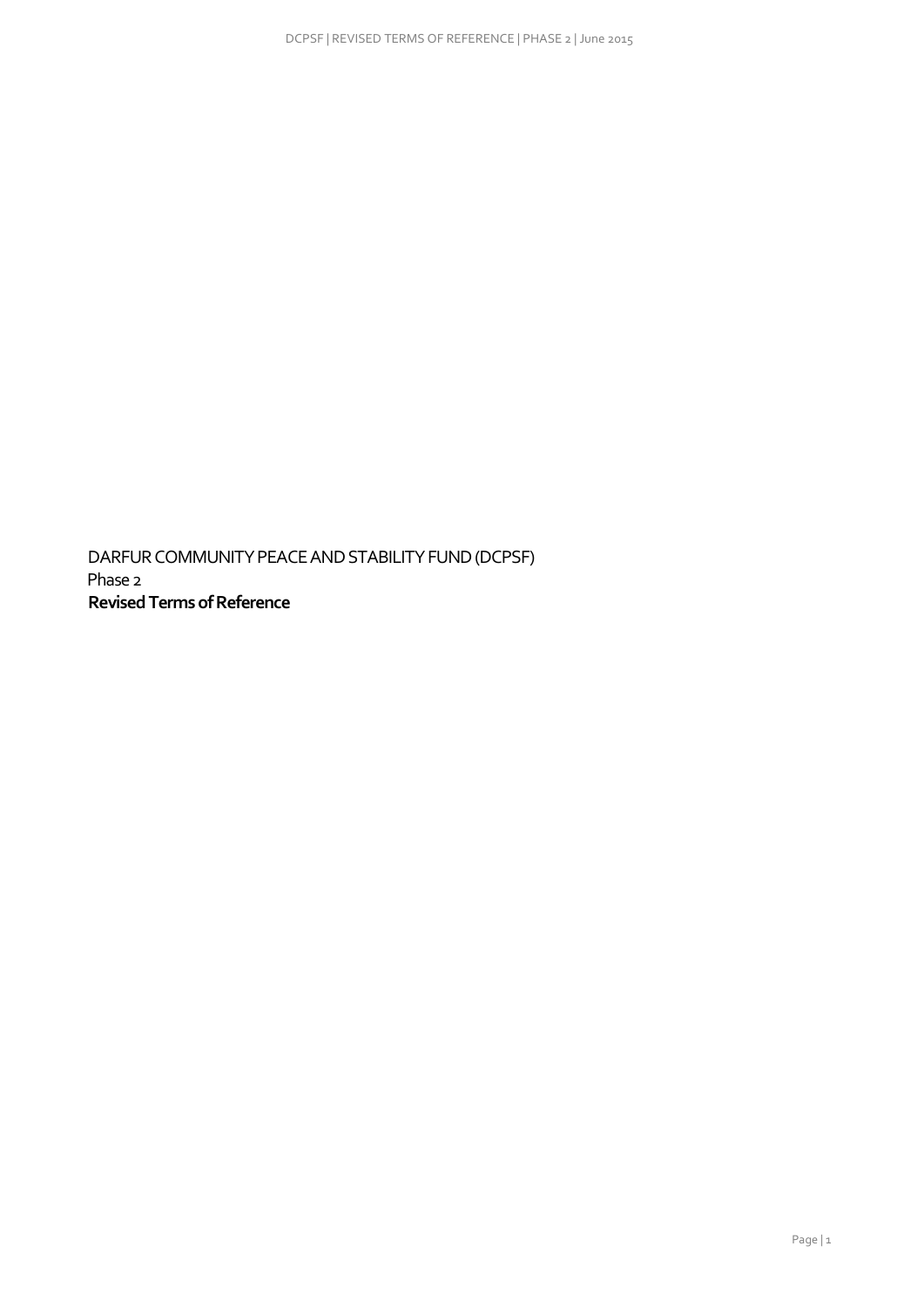| Programme title              | DARFUR COMMUNITY PEACE AND STABILITY FUND                                                                                                                                                                                                                                                                                                                                                                                                                                                                                                                                                                                               |  |  |  |  |  |  |
|------------------------------|-----------------------------------------------------------------------------------------------------------------------------------------------------------------------------------------------------------------------------------------------------------------------------------------------------------------------------------------------------------------------------------------------------------------------------------------------------------------------------------------------------------------------------------------------------------------------------------------------------------------------------------------|--|--|--|--|--|--|
| <b>Programme Period</b>      | Phase 1: 2008-2011<br>Phase 2: 2011-2017                                                                                                                                                                                                                                                                                                                                                                                                                                                                                                                                                                                                |  |  |  |  |  |  |
| <b>Budget</b>                | Phase 1: USD 33 million<br>Phase 2: USD 40 million                                                                                                                                                                                                                                                                                                                                                                                                                                                                                                                                                                                      |  |  |  |  |  |  |
| Goal                         | To achieve local-level peace and stability, and support inclusive and<br>sustainable Darfur-wide peace negotiations.                                                                                                                                                                                                                                                                                                                                                                                                                                                                                                                    |  |  |  |  |  |  |
| <b>Expected purpose</b>      | Communities are stabilized, and trust and confidence between com-<br>munities is restored, paving the way towards early recovery.                                                                                                                                                                                                                                                                                                                                                                                                                                                                                                       |  |  |  |  |  |  |
| <b>Expected Output(s)</b>    | Specific outputs resulting from this project, and contributing to the<br>above, are:<br>Output 1: Effective community-level conflict resolution and preven-<br>tion platforms in Darfur are in place<br>Output 2: Cooperation between communities enhanced through<br>shared livelihood assets and income generating opportunities.<br>Output 3: Cooperation between competing communities over man-<br>agement of natural resources and access to basic social services in-<br>creased.<br>Output 4: A network of effective collaborative peacebuilding initia-<br>tives created and feeding into wider peace fora and Darfur agendas. |  |  |  |  |  |  |
| <b>Governance Modalities</b> | Multi Partner Trust Fund with the following main bodies:<br>A Steering Committee supported by a Technical Secretariat<br><b>Technical Secretariat</b><br>UNDP, as Managing Agent<br>UNDP MPTF Office as Administrative Agent on behalf of Par-<br>ticipating UN organizations<br>Participating UN Organizations and IOM accountable for the<br>funds disbursed to them by the Administrative Agent                                                                                                                                                                                                                                      |  |  |  |  |  |  |
| Responsible parties          | NGOs, Participating Agencies, IOM, CSOs                                                                                                                                                                                                                                                                                                                                                                                                                                                                                                                                                                                                 |  |  |  |  |  |  |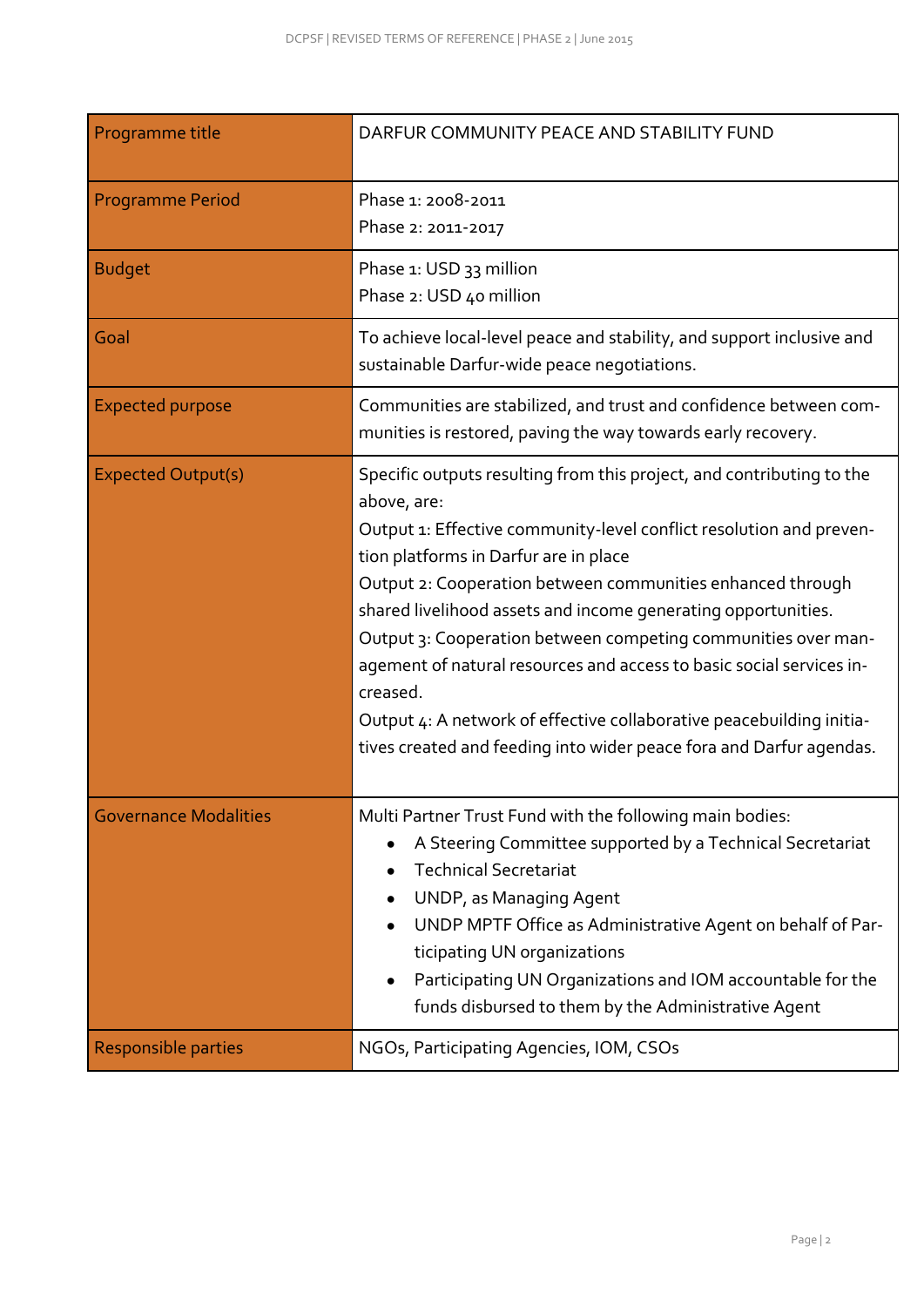# **TABLE OF CONTENTS**

| Α.        |  |
|-----------|--|
|           |  |
|           |  |
|           |  |
| <b>B.</b> |  |
|           |  |
|           |  |
|           |  |
|           |  |
|           |  |
| C.        |  |
| D.        |  |
| Е.        |  |
|           |  |
|           |  |
|           |  |
|           |  |
| Е.        |  |
|           |  |
|           |  |
|           |  |
|           |  |
|           |  |
|           |  |
| G.        |  |
|           |  |
|           |  |
|           |  |
| Η.        |  |
|           |  |
|           |  |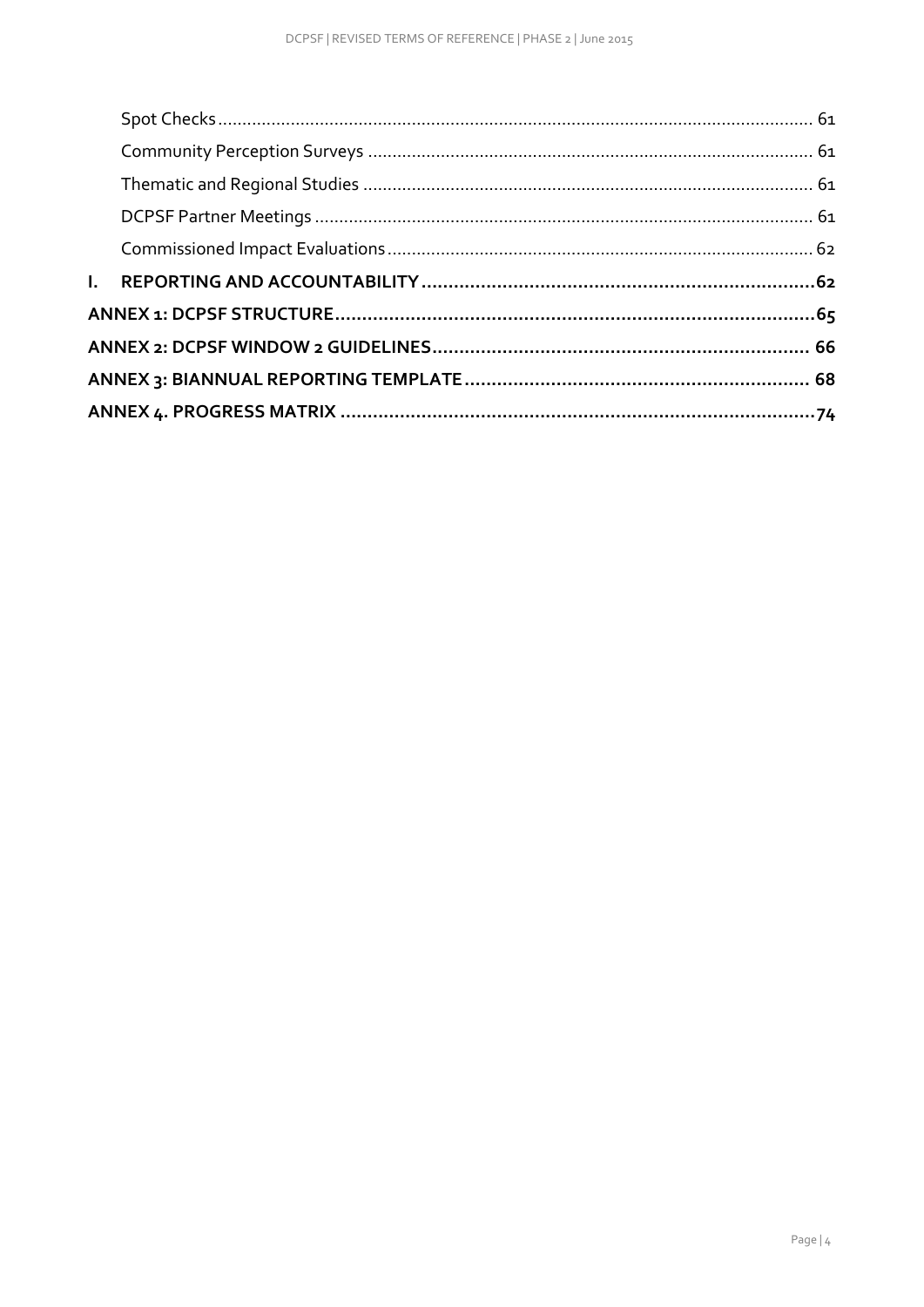### <span id="page-4-0"></span>**LIST OF ACRONYMS**

| AA                | Administrative Agent                                                        |  |  |  |  |  |  |  |
|-------------------|-----------------------------------------------------------------------------|--|--|--|--|--|--|--|
| <b>AHCT</b>       | Area Humanitarian Country Team                                              |  |  |  |  |  |  |  |
|                   | AUPD/AUHIP African Union High Level Panel on Darfur                         |  |  |  |  |  |  |  |
| <b>CfP</b>        | Call for Proposals                                                          |  |  |  |  |  |  |  |
| <b>CHF</b>        | Common Humanitarian Fund                                                    |  |  |  |  |  |  |  |
| CSO/NGO           | Civil Society Organization/Non-Governmental Organization                    |  |  |  |  |  |  |  |
| DCPSF SC          | Darfur Community Peace and Stability Fund Steering Committee                |  |  |  |  |  |  |  |
| DCPSF TS          | Darfur Community Peace and Stability Fund Technical Secretariat             |  |  |  |  |  |  |  |
| <b>DDDC</b>       | Darfur Darfur Dialogue and Consultation                                     |  |  |  |  |  |  |  |
| <b>DFID</b>       | UK Department for International Development                                 |  |  |  |  |  |  |  |
| D-JAM             | Darfur Joint Assessment Mission                                             |  |  |  |  |  |  |  |
| <b>DPA</b>        | Darfur Peace Agreement                                                      |  |  |  |  |  |  |  |
| Eand CM           | <b>Evidence and Capacity Mapping</b>                                        |  |  |  |  |  |  |  |
| GOS               | Government of Sudan                                                         |  |  |  |  |  |  |  |
| <b>HPS</b>        | Humanitarian Protection Strategy Section (UNAMID)                           |  |  |  |  |  |  |  |
| <b>IDP</b>        | <b>Internally Displaced Person</b>                                          |  |  |  |  |  |  |  |
| <b>IGA</b>        | <b>Income Generating Activities</b>                                         |  |  |  |  |  |  |  |
| <b>INGO</b>       | International Non-Governmental Organisation                                 |  |  |  |  |  |  |  |
| <b>IOM</b>        | International Organisation for Migration                                    |  |  |  |  |  |  |  |
| <b>JMST</b>       | Joint Mediation Support Team                                                |  |  |  |  |  |  |  |
| MA                | <b>Management Agent</b>                                                     |  |  |  |  |  |  |  |
| <b>MPTF</b>       | Multi Partner Trust Fund                                                    |  |  |  |  |  |  |  |
| OECD DAC<br>tance | Organisation for Economic Co-operation and Development - Development Assis- |  |  |  |  |  |  |  |
|                   | Committee                                                                   |  |  |  |  |  |  |  |
| RC/HC             | <b>Resident and Humanitarian Coordinator</b>                                |  |  |  |  |  |  |  |
| <b>RCSO</b>       | <b>Resident Coordinator Support Office</b>                                  |  |  |  |  |  |  |  |
| SLA/M             | Sudan Liberation Army/Movement                                              |  |  |  |  |  |  |  |
| <b>TOT</b>        | <b>Training the Trainers</b>                                                |  |  |  |  |  |  |  |
| TS                | <b>Technical Secretariat</b>                                                |  |  |  |  |  |  |  |
| <b>UNAMID</b>     | United Nations Mission in Darfur                                            |  |  |  |  |  |  |  |
| <b>UNDP</b>       | United Nations Development Programme                                        |  |  |  |  |  |  |  |
| <b>UNV</b>        | <b>United Nations Volunteer</b>                                             |  |  |  |  |  |  |  |
| <b>USAID</b>      | United States Agency for International Development                          |  |  |  |  |  |  |  |
| <b>WASH</b>       | Water, Sanitation and Hygiene                                               |  |  |  |  |  |  |  |
| WB                | World Bank                                                                  |  |  |  |  |  |  |  |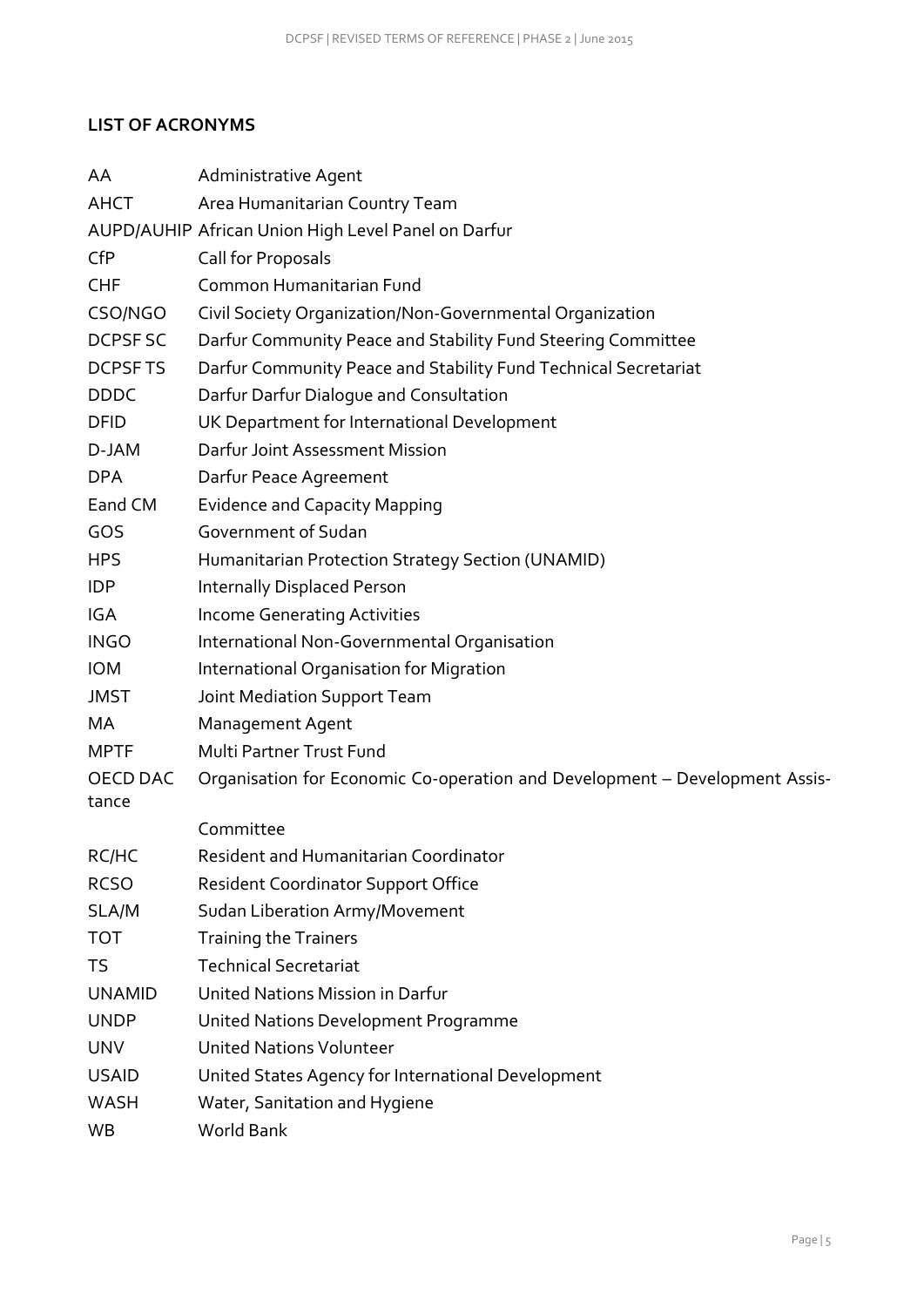# <span id="page-5-0"></span>**A. PROJECT CONTEXT**

# <span id="page-5-1"></span>BACKGROUND

- 1. The armed conflict in Darfur Region, which erupted in early 2003, has had severe and lasting consequences on local communities, both pastoralists and sedentary farmers. To date, Darfur presents a particular challenge to crisis prevention, recovery and peacebuilding efforts. Over the past years, civilians have been subjected to systematic and widespread violations of human rights, causing massive displacement and the creation of a huge IDP community in the region. The deterioration of confidence in governance and rule of law institutions are further compounded by the destruction of infrastructure and livelihoods, and the near absence of basic social services. As a result of these destructive dynamics, a huge amount of war-affected people are today fully dependent on humanitarian assistance, in a context where weakened conflictresolution mechanisms and livelihoods systems have disrupted the social capital. A third of Darfur's population continues to live in displacement camps and whilst evidence suggests an increasing number returning to their lands, the lack of adequate protection may make this movement temporary.
- 2. Conceived by the Darfur International Partners group and UN, the DCPSF a manifestation of the Darfur Joint Assessment Mission (D-JAM) and was forged on the anvil of optimism that preceded the peace talks in Sirte in October 2007. As a UNDP administered Multi Partner Trust Fund (MPTF), the DCPSF, established at the end of 2007, seeks to support community-level peacebuilding activities and foster social cohesion by drawing diverse communities together through processes of dialogue and consultations, while at the same time complementing assistance channeled through bilateral and multilateral humanitarian funding streams such as the Common Humanitarian Fund (CHF).
- 3. In order to speedily operationalize the Fund the DCPSF has been shaped by *realpolitik*. The Sirte talks failed to inspire meaningful political dialogue and thus the anticipated umbilical linking the DCPSF to a political process was severed. As a result the DCPSF invested resources in community programming, particularly relating to peacebuilding and conflict resolution. Typically this has focused on identifying a neutral national/international organization to moderate processes of dialogue and consultation and enhances service delivery and community programming. With a portfolio as of 2011 comprising 24 partner projects and an allocation budget of over USD 30 million, the DCPSF has made significant progress in promoting conflict sensitive approaches that seek to engage diverse communities in processes of trust and confidence building. In drawing diverse communities together: Pastoralist/Sedentarist and Host/Internally Displaced Persons (IDPs), increased inter and intra tribal cooperation, DCPSF programming promotes equity and thereby lessens tensions and conflict over the sharing of scarce assets and resources.
- 4. Whilst the DCPSF has applied a pragmatic interpretation of what can reasonably be achieved in Darfur, it was always expected that the dimensions and focus of the Fund would be reviewed in light of contextual changes. As appropriate, the DCPSF needs to evolve to reflect and generate opportunities and realities on the ground and the initial design of the Fund foresaw that it may be a mechanism through which funding for equitable and sustainable growth might flow.<sup>1</sup>
- 5. Despite the signature of several peace agreements, Darfur still presents a vast range of conflict and crisis related priorities for the UN system in Sudan. Whilst parts of the region continue to

*<sup>1</sup>* UN Sudan. "Darfur: Beyond Emergency Relief." September 2010. < [http://unep.org/disastersandconflicts/Portals/155/countries/sudan/pdf/consul](http://unep.org/disastersandconflicts/Portals/155/countries/sudan/pdf/consultations/Darfur_%20Recovery_Beyond%20Emergency%20Relief.pdf)[tations/Darfur\\_%20Recovery\\_Beyond%20Emergency%20Relief.pdf>](http://unep.org/disastersandconflicts/Portals/155/countries/sudan/pdf/consultations/Darfur_%20Recovery_Beyond%20Emergency%20Relief.pdf).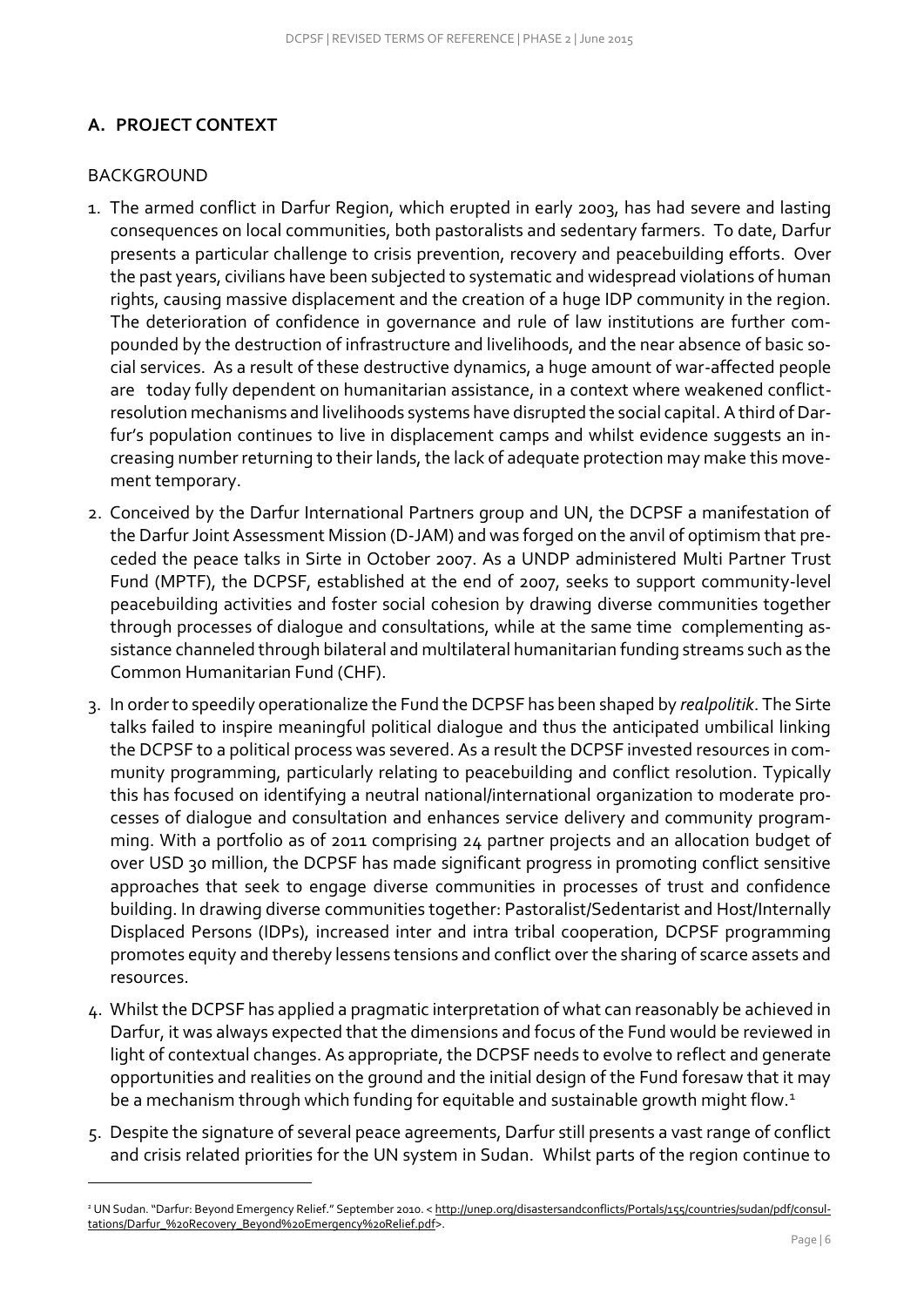require complex humanitarian operations in which preparations for early recovery and livelihoods support operations should begin, in other areas peace and recovery interventions are complicated by ongoing insecurity, natural disasters and political tensions. In all areas, security and recovery priorities overlap and critical interventions must be both conflict sensitive and recovery oriented, preventive in nature, and promoting of long-term peacebuilding and intercommunal reconciliation.

- 6. Women's situation in Darfur has been affected by economic and social consequences of armed conflict and of traditional cultural practices. One of the immediate impacts of the conflict is the increased number of female-headed households. Women and children comprise of 90% of the people forced out of villages<sup>2</sup>since the early days of the 2003/2004 Darfur conflict. According to the West Darfur Sate Situation Analysis 2011, female-headed households in Darfur are estimated up to 45% while in IDP camps the number increases to 65-70%. Insecurity and violence has become a part of life for many women who have in the recent past become direct targets of structural violence. It left them economically and physically vulnerable by limiting the access to livelihoods opportunities, health and educational services as well as being subjected to rape and other forms of gender based violence. A quick survey carried out by the DCPSF in May/June 2012 indicated that roughly 80% of the adult illiterate population comprises of women. Furthermore, women are still significantly underrepresented in peace negotiations as well as in local community conflict resolution mechanisms.
- 7. The conflict in Darfur has greatly accelerated the processes of environmental degradation that have been undermining subsistence livelihoods in the area over recent decades. In North Darfur for example precipitation has fallen by a third in the past 80 years says according to the United Nations Environment Programme (UNEP). The scale of climate change as recorded in North Darfur is almost unprecedented, and its impacts are closely linked to conflict in the region, as desertification has added significantly to the stress on traditional agricultural and pastoral livelihoods.

### <span id="page-6-0"></span>DCPSF RATIONALE

- 8. The rationale of the fund is that, alongside any progress in the local peace process, the deployment of UNAMID and ongoing emergency relief, there needs to be a community-based, bottom-up approach to the stabilization of Darfur and the creation of conditions for local peace and equitable and sustainable growth.
- 9. The Darfur Peace Agreement (DPA) was signed in 2006 by the government and one faction of the Sudanese Liberation Army/Movement (SLA/M) to stop the 3-year fighting, but lack of support for the agreement does not bode well for its ability to secure peace for the people of Darfur.<sup>3</sup> It is fair to say that the seven-year conflict has been punctuated by a string of broken ceasefires and failed higher level negotiations. Neither side has been able to defeat the other.<sup>4</sup>
- 10. In July 2011, the Doha Document for Peace in Darfur (DDPD) was signed following intensive, multi-stakeholder consultations in Doha, Qatar. While it is primarily an agreement between

<sup>&</sup>lt;sup>2</sup> UN Office for the Coordination of Humanitarian Affairs. "SUDAN: Militias ravage Darfur in gangs of hundreds." 10 March 2004. <http://www.irinnews.org/report/48990/sudan-militias-ravage-darfur-in-gangs-of-hundreds> Accessed 10 March 2006.

*<sup>3</sup>* United Nations Development Program. "Narrative Regional Workplan for Darfur 2001." < http://mptf.undp.org/document/download/6871 > Accessed 12 September 2015.

*<sup>4</sup>* African Union High-level Panel on Darfur. "Darfur: The Quest for Peace, Justice and Reconciliation; Report of the African Union High-level Panel on Darfur October 2009." <http://reliefweb.int/report/sudan/sudan-darfur-quest-peace-justice-and-reconciliation-report-african-union-highlevel> Accessed 12 September 2015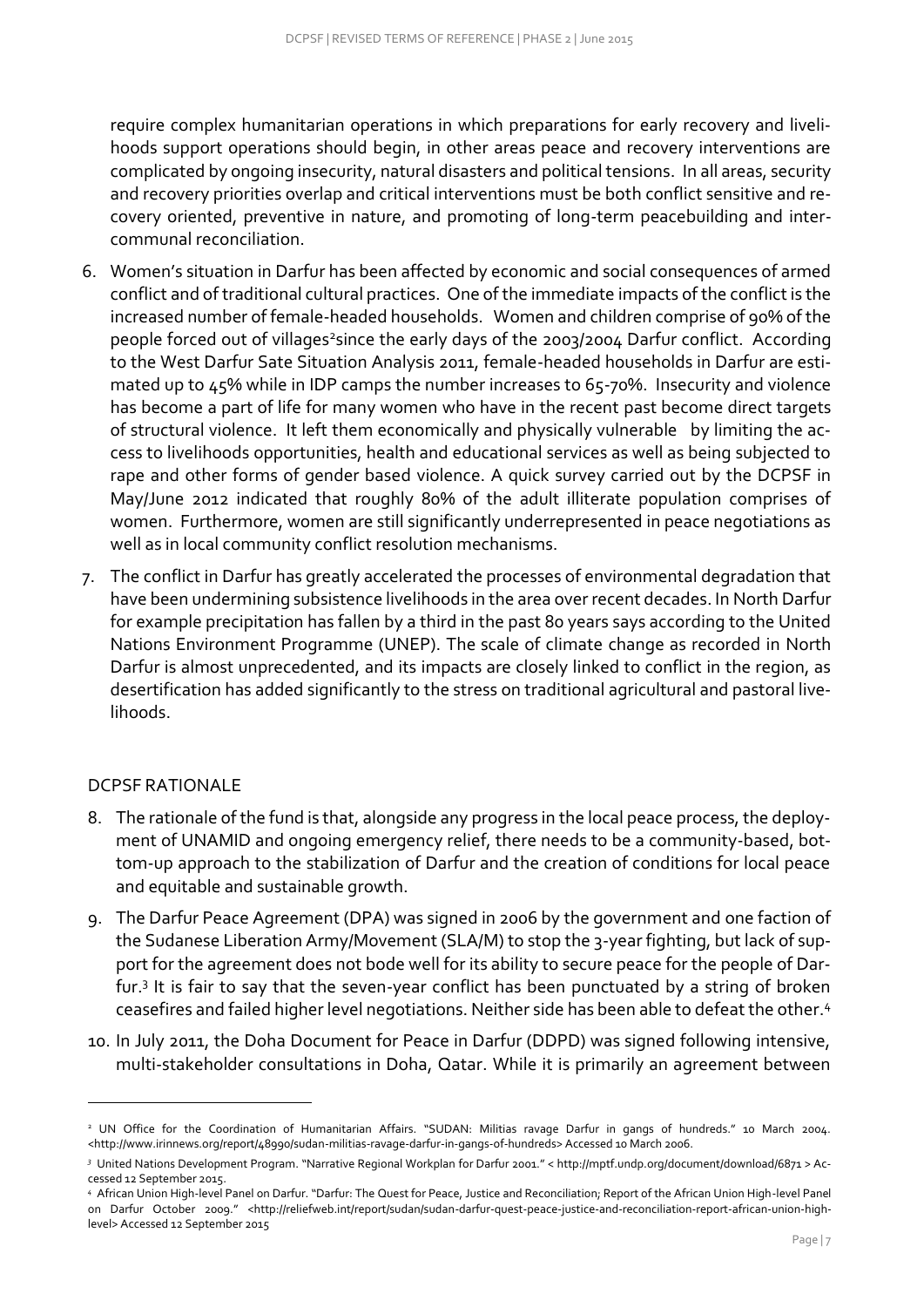the Liberation and Justice Movement (LJM) and the Government of Sudan, the signatories have continued to call upon other actors and movements to sign onto the agreement. Its seven chapters provide a comprehensive framework for peace in Darfur that includes the need for rebuilding governance and security institutions, ensuring immediate, mid-term and long-term recovery or livelihoods for individuals and communities affected by the conflict (including IDPs, refugees), supporting community dialogue, justice, truth and reconciliation mechanisms, and, most importantly, identifying funding sources for all of the above through development and reconstruction funds as well as a dedicated bank. The document also includes provisions for a Darfuri Vice-President and an administrative structure that includes both the state structure and a strategic regional authority, the Darfur Regional Authority (DRA), to oversee Darfur as a whole.

- 11. While the signing of the agreement represented an important step forward in the peace process, and the DDPD provides a basis for reaching a comprehensive political settlement to the Darfur conflict, an inclusive and therefore lasting solution has not yet been reached. Longterm peace in Darfur is inextricably linked to the promotion of sustainable returns, early recovery, reconstruction and development. Against this background, and in line with the new strategy for Darfur launched by the Government of Sudan (GOS)<sup>5</sup> and in order to work towards in achieving concrete peace results for the people of Darfur, DCPSF (phase 2) will continue focusing on addressing root causes and triggers of conflict at grass-root and locality level.
- 12. The DCPSF has become an increasingly well known, non-humanitarian funding mechanism. As a broadly experimental fund, the DCPSF has through its communication strategy sought and succeeded to distinguish itself from humanitarian funding streams. This reflects a conceptual difference in the type of and means through which assistance is delivered. For example, whereas humanitarian support in Darfur is firmly guided by the principles of life saving intervention, the DCPSF has sought to promote conflict sensitive approaches to stabilization that aim to promote trust and confidence across diverse communities. In so doing, DCPSF supported activities and processes enable diverse communities to coalesce around a common agenda leading to reconciliation and peaceful coexistence on a local level.
- 13. There are a number of key pillars that will continue to underpin the structure of the DCPSF. Chief among these is a formal proposals process that enables the DCPSF to allocate resources in an open and transparent way. Formal calls for proposals (with open or closed deadline) have proven to be a means to effectively allocate resources and DCPSF (phase 2) will continue channeling funds via this process.
- 14. Other pillars include:

- a) An evidence and capacity mapping component that will allow the DCPSF (phase 2) to contract individuals or organizations to undertake work that responds to gaps in knowledge and understanding of issues including land management, gender and interaction between native and local government administration;
- b) A component that seeks to identify credible, representative CSOs/NGOs and invest resources in both strengthening their capacity and ability to priorities, plan, design and implement priority projects leading to equitable and sustainable growth (including livelihoods, vocational training, employability); and

<sup>5</sup> Government of Sudan. "Darfur: Towards a new strategy for achieving comprehensive peace, security and development." September 2010. [<http://www.operationspaix.net/DATA/DOCUMENT/300~v~Darfur\\_\\_Towards\\_a\\_New\\_Strategy\\_for\\_Achieving\\_Comprehensive\\_Peace\\_Security](http://www.operationspaix.net/DATA/DOCUMENT/300~v~Darfur__Towards_a_New_Strategy_for_Achieving_Comprehensive_Peace_Security_and_Development.pdf) [\\_and\\_Development.pdf>](http://www.operationspaix.net/DATA/DOCUMENT/300~v~Darfur__Towards_a_New_Strategy_for_Achieving_Comprehensive_Peace_Security_and_Development.pdf) Accessed 12 September 2015.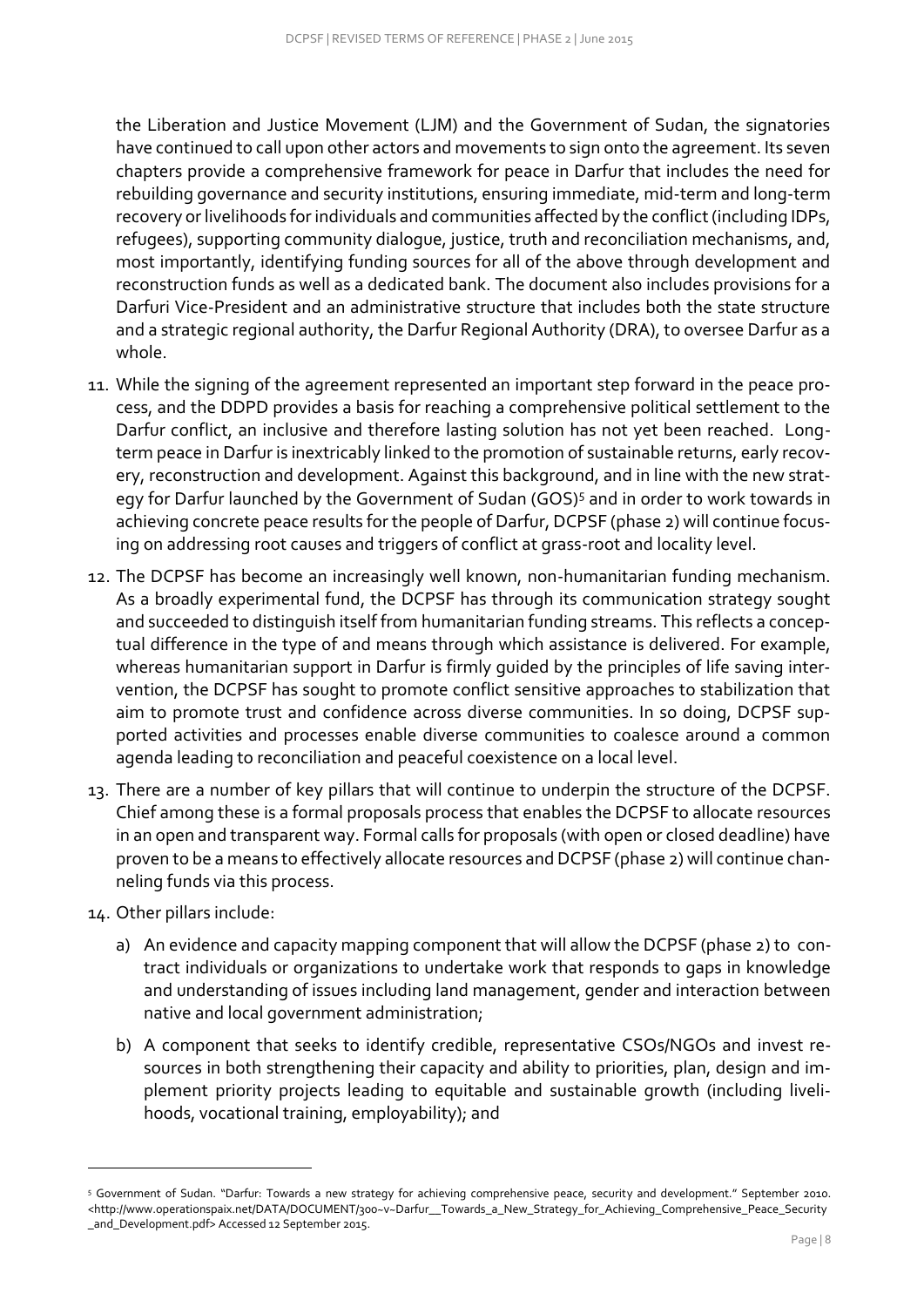- c) A capacity development component with a view to increase peacebuilding and monitoring and evaluation capacity skills of partner staff. Intensive training will be provided to respond to gaps in knowledge and learning whilst imbuing partner staff with the necessary skills and competencies to mitigate conflict, address conflict and steer communities towards breaking cycles of violence and build trust and confidence and to measure effectiveness and impact of peacebuilding initiatives.
- 15. DCPSF programming has tended to be designed along two axes: i) independently brokered processes of dialogue and consultation that lead to the restoration of trust and confidence amongst diverse communities and ii) the delivery of material inputs (programmes and services) that both respond to community needs, whilst underpinning processes of dialogue and consultation. Programmatically there is reasonable variation across the current DCPSF portfolio with partner programmes addressing root causes and triggers of conflict related to grazing rights, land ownership and water scarcity/inequality. In promoting trust and confidence DCPSF programmes endeavor to de-escalate the tensions that exist between diverse communities competing over the assets and resources.
- 16. In shaping allocations processes the DCPSF needs to consider realities on the ground. Chief among these is security, and access to rural communities is likely to remain challenging, as it has been in previous years. Further, the expertise and capacity of partner organizations to deliver DCPSF type programming is limited. With the NGO community operating at full tilt and national capacity limited, the DCPSF (phase 2) will need to continue to actively identify, accompany and strengthen partner organizations to deliver programming through future allocation rounds.
- 17. Since its introduction, the DCPSF has experienced significant changes both in terms of the structures that guide the workings of the Fund, but also in terms of its strategic focus. Although the initial architecture, notably the utilization of Thematic Working Groups<sup>6</sup> has been replaced by a more general approach that looks to promote trust and confidence between diverse communities by applying conflict sensitive approaches, the DCPSF (phase 2) will also cover equitable and sustainable growth initiatives directly contributing to maintaining stability. Where possible, the DCPSF (phase 2) will capitalize on an improving security situation by expanding its activities towards longer term sustainability. The rationale of the fund is that, alongside any progress at the Darfur peace talks in Doha, the deployment of UNAMID and emergency relief, there needs to be a community-based, bottom-up approach to the stabilization of Darfur and the creation of conditions for local peace and equitable and sustainable growth, as well as the engagement of women and youth in peacebuilding.
- 18. It is recognized that peacebuilding processes must include the active participation of men and women. Gender equality and women's empowerment is a core goal of human development and will be actively pursued by the DCPSF as a cross-cutting priority, guided by the UNDP's Eight Point Agenda and the UN Security Council Resolutions 1325, 1820, 1888, and 1889 relating to Women, Peace and Security.

# <span id="page-8-0"></span>LAYERS OF CONFLICT AND THEIR ROOT CAUSES

19. As described in the OECD DAC Guidelines on Conflict, Peace and Development Co-operation, causes of conflict are generally varied and intertwined. It is difficult to delineate clearly or

*<sup>6</sup>* DCPSF. "Terms of Reference" (Phase 1).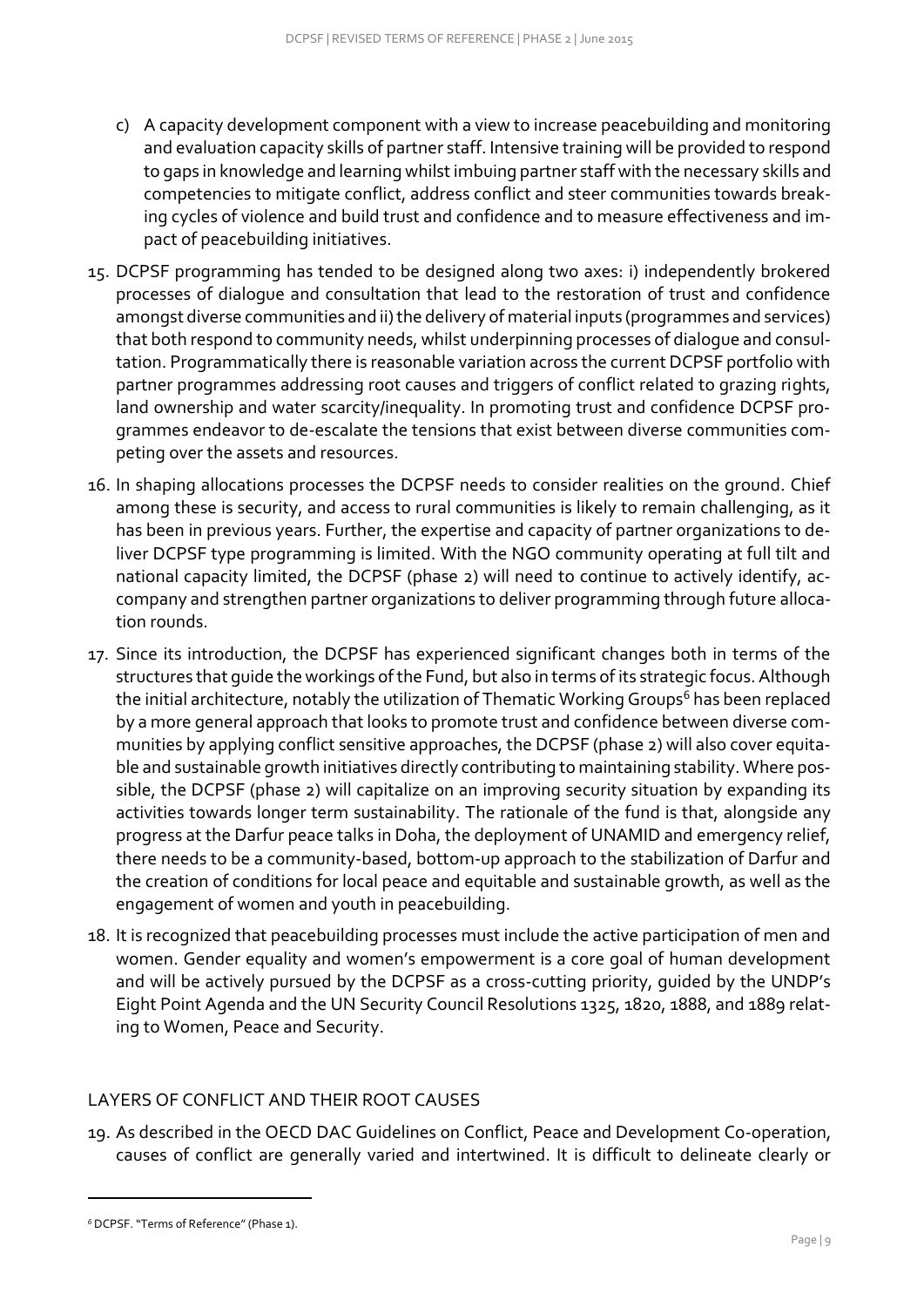weigh the influence of different elements. These can be destabilizing social conditions, such as extreme social disparities and exclusion. A comprehensive and integrated knowledge of the needs for state and civil society to work properly together is key to understanding the origins and dynamics of violent conflict. Indigenous capacities may already exist. Supporting them to the extent possible, and ensuring that they are not displaced, can strengthen the possibilities for peace and development.

- 20. Structural factors, which must be viewed on a long-term horizon, are those which create a potential climate for violent conflict without, however, making its eruption inevitable. They include such interrelated political, social and economic factors as the level and distribution of wealth and opportunity, the state of the resource base, the structure and ethnic make-up of society, and the history of inter-group relations.
- 21. Imbalanced economic growth and disparities in the distribution of its benefits can also increase tensions. This can result in the marginalization of vulnerable groups and the neglect of less dynamic regions. These inequalities are particularly important when coupled with increased perceptions of disparity, and a lack of institutions to respond to these inequalities.
- 22. Ethnic, tribal and cultural differences, in themselves, seldom cause conflict. In an atmosphere of heightened tensions resulting from socio-political conflicts, however, they can offer fertile ground for political exploitation. Competition over shared resources can also contribute to increased tensions, without resilient political means to manage such competition. Localized and regional scarcity of water and productive land (sometimes caused by rapid changes in population density), changes in land tenure systems, environmental disruption or degradation, lead to conflicts over the management, distribution and allocation of resources.<sup>7</sup>
- 23. As the AUPD describes, the crisis in Darfur consists of three different levels of conflict:
	- local disputes, internal to Darfur, over resources and administrative authority;
	- conflicts between Darfur and the centre of power in Khartoum, relating to the political and economic marginalization of Darfur and power and wealth sharing;
	- an internationalized conflict between Sudan and neighboring countries, specifically South Sudan and Chad.
- 24. The conflict in Darfur has greatly accelerated the processes of environmental degradation that have been undermining subsistence livelihoods in the area over recent decades. The implication of this is that environmental drivers of conflict have worsened as a result of the current crisis. Darfur suffers both from an overall paucity of resources and a high degree of variability in the availability of resources. This scarcity and variability have required a high level of community management, given that different groups use resources in different ways for their livelihoods. The UN University of Peace conference 'Environmental Degradation as a Cause of Conflict in Darfur', held in Khartoum in December 2004, describes the following links between the environment and conflict:
	- The increase in population density intensifies cropping and grazing;
	- This means shorter fallow periods for fields and overgrazed rangeland;
	- These processes cause deterioration in yields and carrying capacities;

-

 Larger areas are needed to support the same yields and herds, but demands and herds are increasing;

*<sup>7</sup>* OECD DAC. "Guidelines on Conflict, Peace and Development Co-operation." < www.**oecd**.org/**dac**/**dacguidelines**[andreferenceseries.htm>](http://www.oecd.org/dac/dacguidelinesandreferenceseries.htm). Accessed 12 September 2015.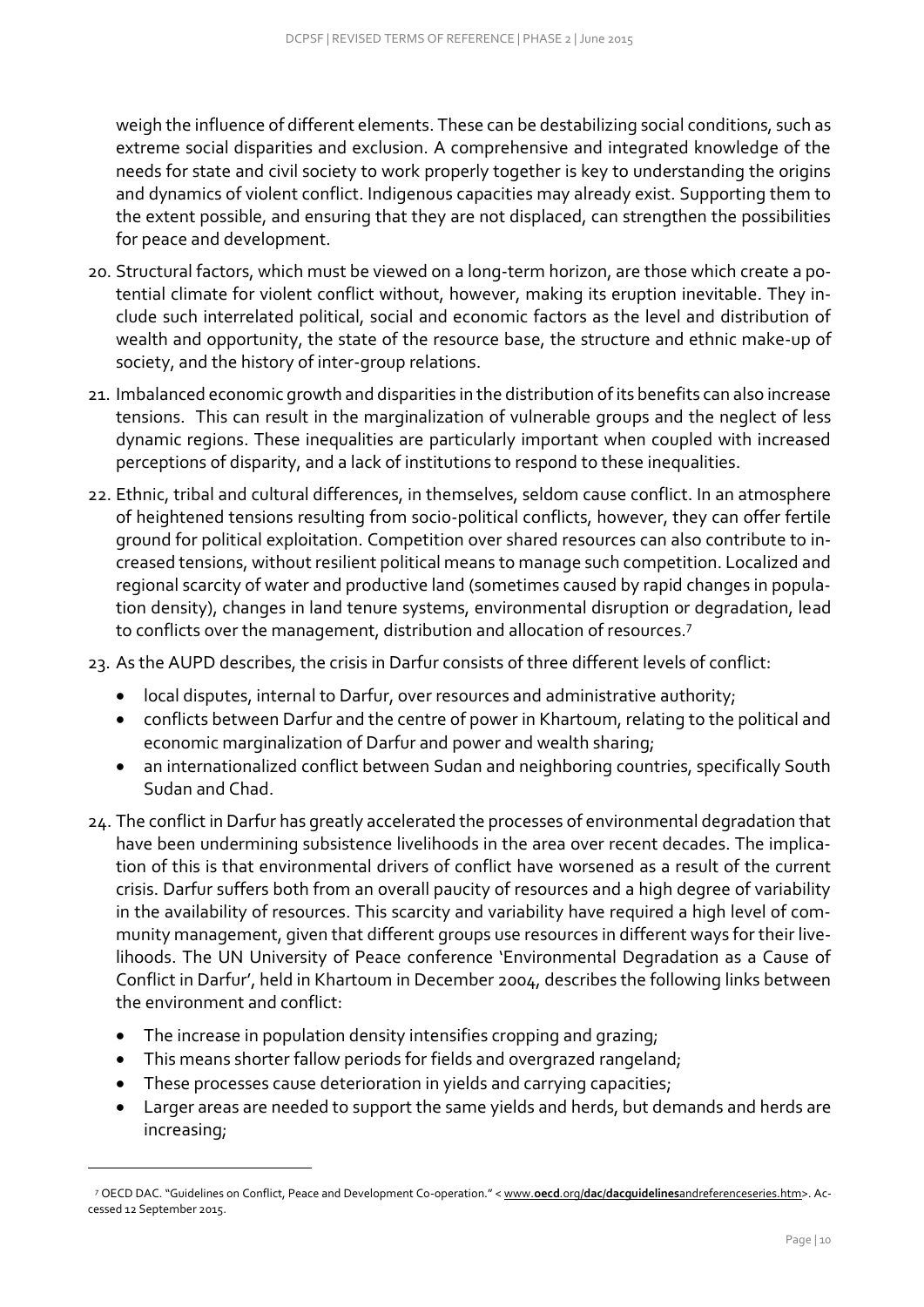- Herders and farmers compete for access to resources, leading to conflict.
- 25. All of these layers of conflict must be addressed and resolved for peace, security and reconciliation in Darfur to become a reality. The roots of the Darfur conflict lie at once in its unequal incorporation into Sudan and locally within Darfur itself, its own social, economic and political history, and the particular stresses to which it has been exposed in the past decades.
- 26. DCPSF partner project reports indicate the following main root causes of local conflict:
	- mismanagement of and un-equal access to natural resources including land and water;
	- occupation of (IDP) land by new settlers;
	- crop destruction by animal;
	- reduced grazing areas by increased crop cultivation;
	- blocked animal migratory routes;
	- breakdown in communication between sedentary and nomadic leadership;
	- $\bullet$  disconnect between youth and traditional leaders;
	- lack of meaningful opportunities for youth;
	- perception by nomads that their needs are being ignored;
	- power imbalances felt by host farmers and IDPs, and unhealthy relationships between those groups;
	- collapse of traditional justice mechanisms;
	- cattle rustling;

- looting and harassment by armed groups;
- denial of access to existing basic services imposed by one community to another;
- governance vacuum resulting in a weak response of the institutions of governance and rule of law;
- breakdown and dismantling of the Native Administration structure during years of conflict– a structure that was typically tasked with resolution of community-based conflict.
- 27. Whilst recognizing that the conflict in Darfur cannot be resolved on a permanent basis unless it is part of a comprehensive process radically to transform the historical legacy of unequal development and political participation in Sudan, Darfuris also point out that the tasks of local reconciliation and finding common solutions to problems internal to Darfur could be achieved by Darfuris using their existing social mechanisms, provided they are given the opportunity to do so.<sup>8</sup>
- 28. The peace movement gained new momentum in July 2011, when after 20 months of negotiations in Doha, the Government of Sudan and the Liberation and Justice Movement (LJM) signed the Doha Document for Peace in Darfur (DDPD). The proposal included provisions for a Darfuri Vice-President and an administrative structure that includes both the state structure and a strategic regional authority, the Darfur Regional Authority (DRA), to oversee Darfur as a whole. The DRA was officially inaugurated in February 2012 in El Fasher and all Ministries and Commissions were established and political appointments concluded. Preparations are ongoing to meet the agreed milestones in the DDPD and negotiations are progressing to broaden the signatories to the peace agreements. While the signing of the agreement represented an important step forward in the peace process, and the DDPD provides a basis for reaching a comprehensive political settlement to the Darfur conflict, an inclusive and therefore lasting

*<sup>8</sup>* African Union High-level Panel on Darfur. "Darfur: The Quest for Peace, Justice and Reconciliation; Report of the African Union High-level Panel on Darfur October 2009." <http://reliefweb.int/report/sudan/sudan-darfur-quest-peace-justice-and-reconciliation-report-african-union-highlevel> Accessed 12 September 2015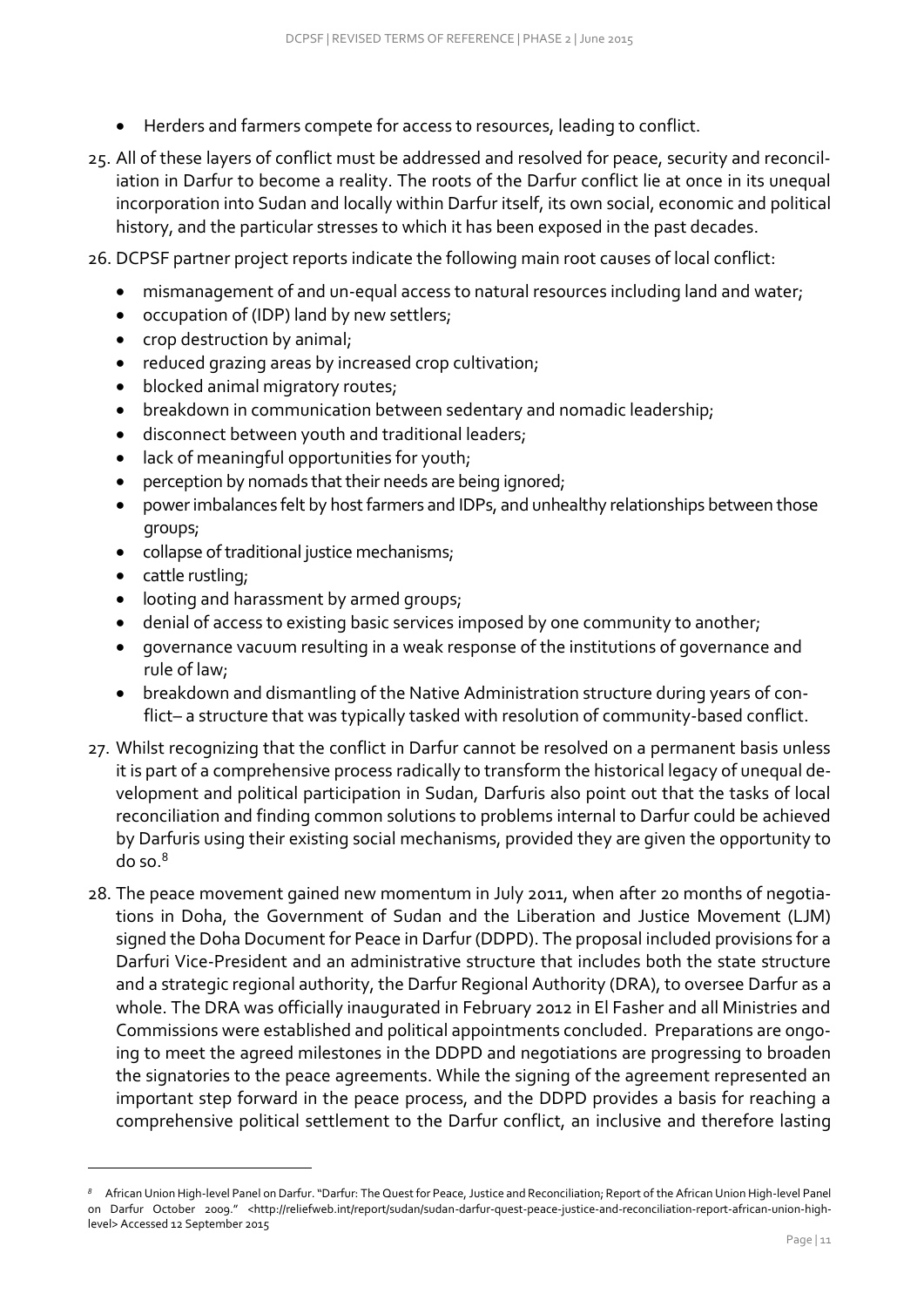solution has not yet been reached. Long-term peace in Darfur is inextricably linked to the promotion of sustainable returns, early recovery, reconstruction and development.

29. DCPSF (phase 2) will contribute to this opportunity in supporting community-level driven peacebuilding initiatives which are addressing the above mentioned root causes of conflict.

## <span id="page-11-0"></span>**B. PROJECT STRATEGY- CONCRETE PEACEBUILDING STEPS**

#### <span id="page-11-1"></span>OVERVIEW

- 30. In line with AUPD findings, peace within communities is an important but undervalued part of the overall peace process. Indeed, sustainable peace in Darfur must go hand in hand with securing peace within and between these local communities.
- 31. As described in the AUPD report, there are groups and individuals across Darfur who are working to bring people together. However, their efforts are necessarily limited in scope and remain fragile because of the lack of an overarching peace agreement. Nor do they have the ability to establish security while large parts of the region remain actual or potential battlegrounds between the Armed Movements and the Government, and while there is neither disarmament nor the existence of strong and effective law enforcement agencies. In this regard, the report also refers to the activities of the Darfur Community Peace and Stability Fund and suggests that those activities are essential and must be sustained as a prelude to the re-launching of the Darfur Joint Assessment Mission (D‐JAM).<sup>9</sup>
- 32. Lack of trust and confidence between diverse communities, polarized opinions amongst tribal/civil society leaders vis-à-vis processes for reconciliation, high proportion of reconciliation mechanisms functioning without adequate legitimacy, authority or capacity, inadequate representation of vulnerable groups (including women representation), inadequate access to and dissatisfaction with reconciliation mechanisms, widespread tensions over the sharing of assets and resources are just a few concrete examples of the challenges addressed by the DCPSF. In some instances, local power relations have been radically altered during the course of the conflict and communities, which were formerly resident and enjoyed jurisdiction over their land, must now pay for the privilege of farming the land, dependent on the goodwill of those who were their adversaries during the war.
- 33. The DCPSF mid-term review, carried out under the auspices of the DCPSF Steering Committee in early 2010, revealed that activities and processes supported through the Fund are starting to demonstrate impact and progress in those parts of Darfur where DCPSF projects are implemented though coverage is still limited to specific areas of mostly south and west Darfur.
- 34. Empirical evidence and DCPSF implementing partners' reports, prove that through the provision of training in peacebuilding, mediation and conflict mitigation skills in more than 60 traditional community based resolution mechanisms, local level reconciliation has become more effective. In DCPSF areas of operation, surveys reveal that crop destruction cases are now being handled more effectively, damage payment systems are improved, trust and confidence in existing or newly established community conflict resolution mechanisms have increased and fear for retaliation has decreased.

*<sup>9</sup>* African Union High-level Panel on Darfur. "Darfur: The Quest for Peace, Justice and Reconciliation; Report of the African Union High-level Panel on Darfur October 2009." <http://reliefweb.int/report/sudan/sudan-darfur-quest-peace-justice-and-reconciliation-report-african-union-highlevel> Accessed 12 September 2015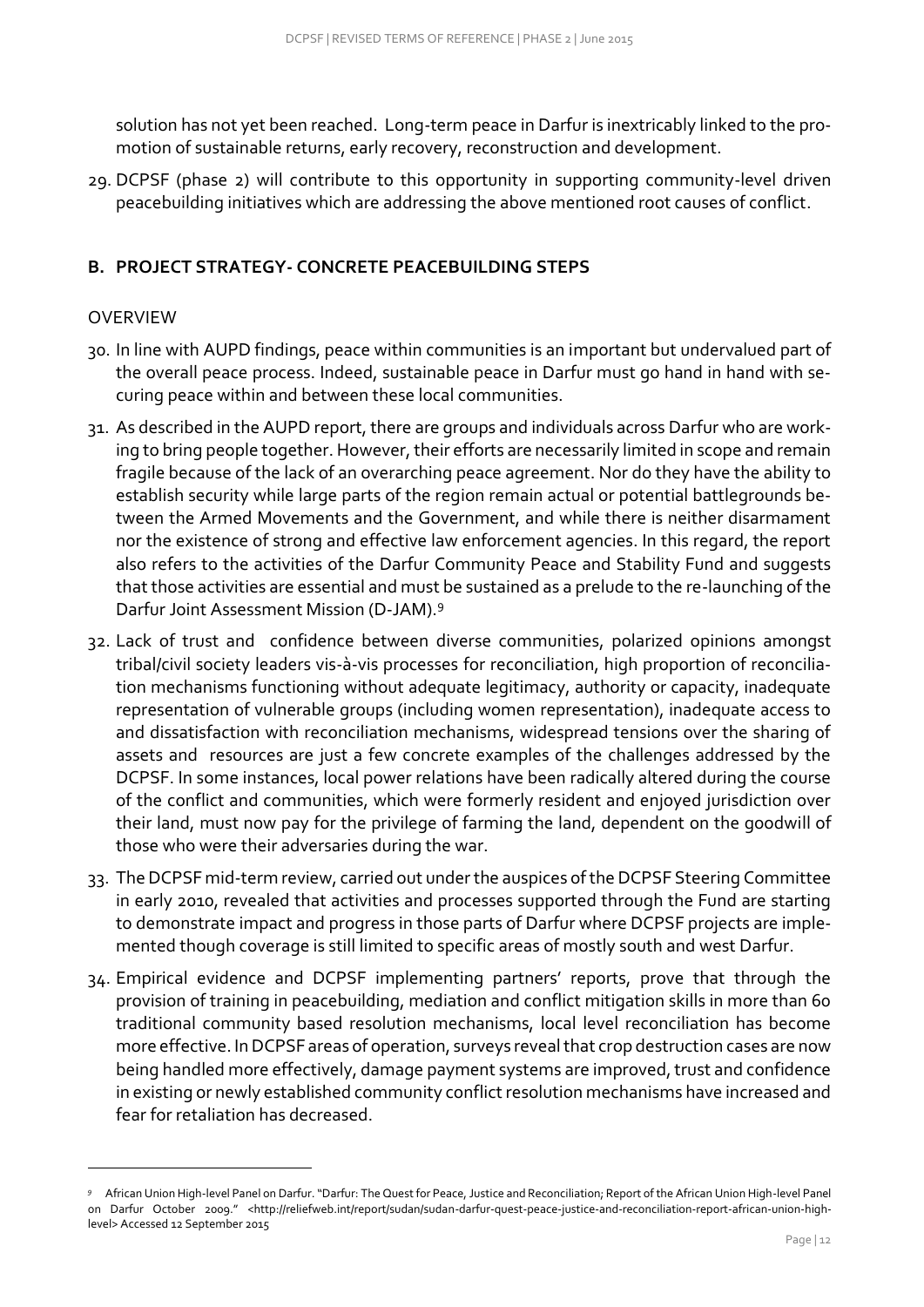- 35. Over 70 joint income generating (IGA) initiatives have increased cooperation between communities over disputed livelihoods assets and income generating opportunities. Over 20 jointly managed water resources (including large water catchment systems and hafirs) have increased cooperation between competing communities and contributed to restoring trust and confidence. Equal access to basic social services has increased via more than 10 schools and clinics, often focusing on nomadic communities.
- 36. Acknowledging the continuing need for a community-based approach to the stabilisation of Darfur and given the significant contribution of on-going DCPSF funded programmes to peace and stability, DCPSF (phase 2) will continue supporting local peacebuilding initiatives.
- 37. Whilst sufficiently broad based to remain consistent with other UN planning frameworks, the DCPSF strategy is bespoke and oriented towards community level peacebuilding and conflict resolution.
- 38. A window of opportunity exists however for the DCPSF (phase 2) to support innovative initiatives leading to equitable and sustainable growth in Darfur -using lessons learnt from phase 1 deemed necessary to keep those areas which have been stabilized, stable.
- 39. There is a need for improving NRM and environmental governance by addressing the inequitable access for marginalised groups (including women), supporting the community management of resources, and building capacity for dispute resolution.

#### <span id="page-12-0"></span>LESSONS LEARNED

# **LESSON 1: NO SUCCESS WITHOUT IN-DEPTH UNDERSTANDING OF LOCAL COMMUNITY DYNAMICS AND PEACEBUILDING SKILLS**

- 40. As Gareth Evans, President of the International Crisis Group in 2005 noted, "one size of peace‐ building certainly does not fit all, and it is crucial to recognize that every such task - not least every post-conflict peacebuilding situation - is likely to require a quite different approach, adjusting to local circumstances." <sup>10</sup> This is all the more applicable on Darfur where dynamics are volatile. As Evans goes on to note, "it is critical to have a close understanding of both the cul‐ tural norms and the internal dynamics of the society that one is trying to rebuild…the planning and execution of projects should be sensitive to local cultures and local dynamics. What also matters is that outside peacebuilders recognize not only what they can do but what they cannot, including taking ownership of another's land, people and culture, even temporarily. If that mindset of taking ownership of another's culture exists by outside peacebuilders, any attempt at building peace-sustaining institutions in that country is destined to fail.<sup>"11</sup> Failure to understand local dynamics, underestimation of the complexities of the conflict and neglecting the imperative of local ownership lead to unsuccessful and potentially harmful outcomes.
- 41. Though time consuming, DCPSF partners' work has shown the importance of an in-depth understanding of the local dynamics in the area of operation in order to be effective.
- 42. While current DCPSF implementing partners have accumulated a wealth of expertise in conflict sensitive approaches one of the key lessons learned has been the relative limited capacity

*<sup>10</sup>* Keynote Address by Gareth Evans, President, International Crisis Group, to the UN Office at Geneva (UNOG)/Geneva Centre for the Democratic Control of Armed Forces (DCAF) Seminar on Security and Peacebuilding: the Role of the United Nations. Geneva, 27 October 2005. < [http://www.cri](http://www.crisisgroup.org/en/publication-type/speeches/2005/peacebuilding-six-golden-rules-for-policy-makers.aspx)[sisgroup.org/en/publication-type/speeches/2005/peacebuilding-six-golden-rules-for-policy-makers.aspx>](http://www.crisisgroup.org/en/publication-type/speeches/2005/peacebuilding-six-golden-rules-for-policy-makers.aspx) Accessed 13 September 2015.

*<sup>11</sup>* Ibid.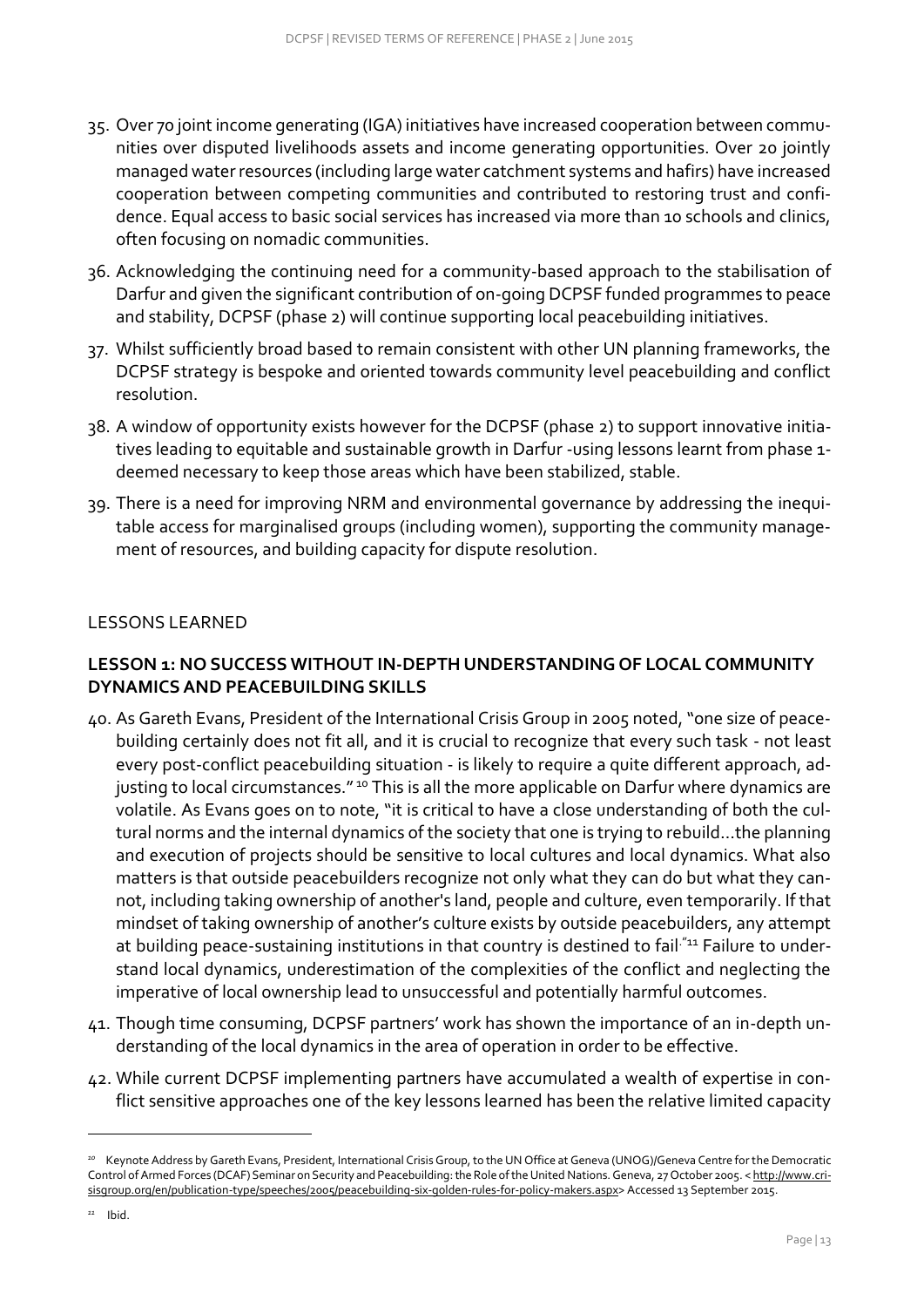in peacebuilding skills among DCPSF partner staff. The INGOs rely heavily on national staff to identify conflict issues as well as guiding and implementing the programmes.

- 43. Following a mapping exercise of key peacebuilding skills required, DCPSF (phase 2) intends to engage an experienced trainer to provide intensive training to respond to gaps in knowledge and learning whilst imbuing partner staff with the necessary skills and competencies to mitigate conflict, address conflict and steer communities towards breaking cycles of violence and build trust and confidence. The peacebuilding staff will be trained as Trainers of Trainers (TOT). As such the staff will use the knowledge and impart it to their beneficiaries.
- 44. Where appropriate DCPSF (phase 2) the TS will continue to guide, coach and mentor implementing partners. Regular DCPSF partner meetings will also continue to be a means to share lessons learned and where partners can learn from each other. Where appropriate, those meetings could be opened up by inviting DCPSF direct beneficiaries including representatives of traditional justice mechanisms and representatives of vulnerable groups.

# **LESSON 2: FOCUS ON NEEDS, NOT CATEGORIES**

- 45. Funding categories (early recovery, humanitarian aid, emergency relief, etc) are part of the current reality of assistance that incentivizes certain activities and behaviors (be it humanitarian, development, peacebuilding, state-building or stabilization).
- 46. Just as there is a poverty trap, there is significant statistical evidence to suggest a conflict trap as well. Low Income Countries Under Stress (LICUS) face a 15 times greater risk of conflict. And even after a conflict has ended a post-conflict country still faces a 10 times higher risk of relapse into conflict.<sup>12</sup> While DCPSF (phase 2)-supported initiatives will continue to be underpinned by conflict assessments prior to implementation it is critical that DCPSF (phase 2) remains a flexible channel for support that is tailored to community needs coupled with addressing root causes and triggers of conflict rather than in line with predetermined funding categories.<sup>13</sup> Some DCPSF implementing partners mention a high demand by the communities for resources for "recovery" that is not part of their DCPSF projects. DCPSF projects will require a well balanced approach between two principles: "no development without peace" and "no lasting peace without development".

# **LESSON 3: PEACE CAN NOT BE IMPOSED WITH DEADLINES**

- 47. Externally constructed agreements imposed on conflicting parties coupled with deadline diplomacy usually lead to failing peace agreements. As J. Brickhill notes, enduring peace agreements cannot be imposed on the parties, and "in every conflict the ripe moment needs to be reached – where conflicting parties conclude that the cost of conflict is unbearable."<sup>14</sup>
- 48. While recognizing that higher level peace negotiations have neither really improved the security situation in Darfur nor led to a comprehensive political solution to the conflict, DCPSF projects have been successful, be it on a local level, in lessening conflicts and restoring trust and confidence among communities. Home-grown solutions to specific root causes and triggers of

<sup>12</sup> The World Bank. "Breaking the Conflict Trap, A World Bank Policy Research Report." 2003. < [http://www-wds.worldbank.org/servlet/WDSCon](http://www-wds.worldbank.org/servlet/WDSContentServer/WDSP/IB/2003/06/30/000094946_0306190405396/additional/310436360_200500070100031.pdf)[tentServer/WDSP/IB/2003/06/30/000094946\\_0306190405396/additional/310436360\\_200500070100031.pdf>](http://www-wds.worldbank.org/servlet/WDSContentServer/WDSP/IB/2003/06/30/000094946_0306190405396/additional/310436360_200500070100031.pdf) Accessed 13 September 2015.

<sup>&</sup>lt;sup>13</sup> Overseas Development Institute. "Early recovery from conflict: the challenges of integrating humanitarian and development frameworks." No‐ vember 2009. < [http://www.odi.org/sites/odi.org.uk/files/odi-assets/events-presentations/631.pdf>](http://www.odi.org/sites/odi.org.uk/files/odi-assets/events-presentations/631.pdf) Accessed 13 September 2015.

<sup>14</sup> Brickhill, J. 'Protecting Civilians Through Peace Agreements - Challenges and Lessons of the Darfur Peace Agreement.' 2007. < [http://www.gsdrc.org/document-library/protecting-civilians-through-peace-agreements-challenges-and-lessons-of-the-darfur-peace-agree](http://www.gsdrc.org/document-library/protecting-civilians-through-peace-agreements-challenges-and-lessons-of-the-darfur-peace-agreement/)[ment/>](http://www.gsdrc.org/document-library/protecting-civilians-through-peace-agreements-challenges-and-lessons-of-the-darfur-peace-agreement/) Accessed 13 September 2015.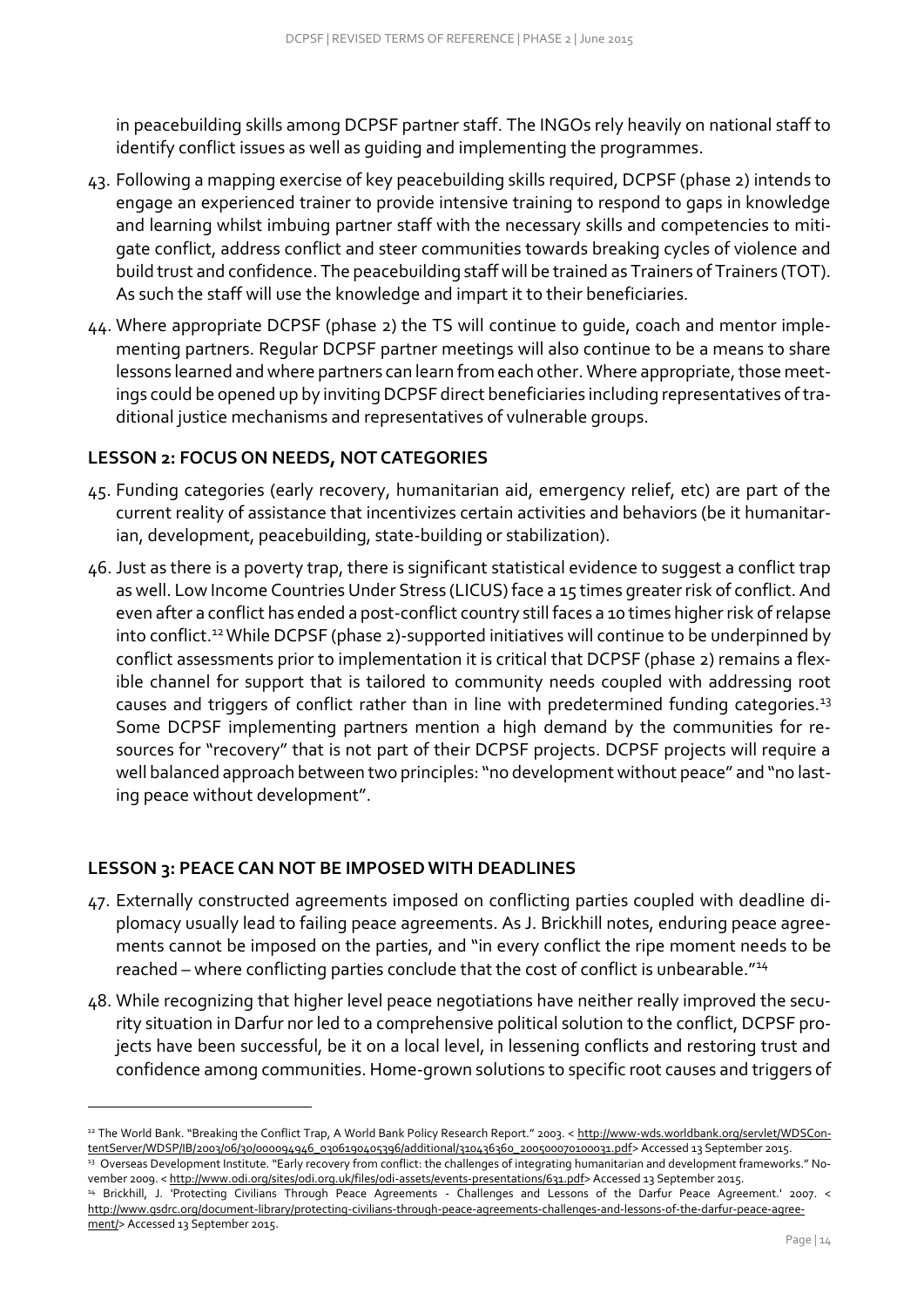conflict and local ownership as well as grassroots brokered peace negotiations and agreements are key to long-term solutions. Good dialogue processes require time, preparation, goodwill and confidence; they may experience setbacks, sabotage and even derailments; stoicism and persistence are necessary; and one can never tell how long it is going to take - or indeed how long it will take for facilitated dialogue to become self-sustaining.

49. In line with the OEDC DAC principle 9 "Act fast…but stay engaged long enough to give success a chance," DCPSF will fund initiatives that recognize that peacebuilding and restoring trust and confidence is a lengthy process. Recognizing that volatility of engagement is potentially destabilizing, DCPSF (phase 2) will therefore improve support predictability in covering a programme period from 2011 until 2015.15

#### **LESSON 4: CHALLENGE OF ENSURING WOMEN ARE REPRESENTED**

- 50. As a UNESCO report describes, "situations of armed conflict as well as periods of post-conflict reconstruction provide special challenges for the advancement of gender equality and the protection of women's rights."<sup>16</sup> During conflicts women endure high levels of sexual violence and assault, leading to consequences including HIV infection, pregnancy and other health complications, as well as possible stigmatization and exclusion from their communities. As UNESCO's report further notes, "women [can experience] intense insecurity that comes both from being isolated from their habitual support systems and from the additional physical insecurities often present in situations of forced displacement. However, despite the horrific consequences of conflict for many women, it would be wrong to see women only as "victims" of conflict and to ignore their very important role in peacemaking and conflict resolution."<sup>17</sup>
- 51. Women's engagement in peace-building is recognized by many international institutions as a crucial element of recovery and conflict prevention – a fact reflected in UN Security Council Resolution 1325, which commits the United Nations and its member states to engaging women in conflict prevention and peace-building. Further UN Security Council Resolutions have emphasized the need to protect the rights of women during armed conflicts, to prevent sexual violence, and to fully integrate women into post-conflict reconciliation and reconstruction processes. In particular, Resolution 1820 and Resolution 1888 highlight the ongoing crisis of sexual violence used as a tactic of war, and call for the immediate cessation of this type of violence.
- 52. However, DCPSF (phase 1) revealed limited female involvement in community-based reconciliation mechanisms. With some success, umbrella Natural Resource Committees set up separate women groups to deal with women's needs. Women's voices are not traditionally heard at the community level when it comes to conflict mitigation and reconciliation.<sup>18</sup> Other studies show similar trends:

*Trying to address women's underrepresentation and to find influential women, various international organizations have shown a specific interest for the 'hakkama', women war singers who commemorate past victories and encourage fighters for upcoming battles…but it is also debatable whether their songs express their own views or merely reflect the sentiments of their community or its male leaders.'<sup>19</sup>*

<sup>&</sup>lt;sup>15</sup> OECD DAC. "Fragile States (and Situations) Principles." < [http://www.oecd.org/dac/governance-peace/>](http://www.oecd.org/dac/governance-peace/).

<sup>16</sup> UNESCO. "Conference Report: Gender and Post-Conflict: Promoting Participation of Women in Post-Conflict Reconstruction" < [<http://www.unesco.org/new/fileadmin/MULTIMEDIA/HQ/SHS/pdf/gender\\_confreport\\_22062011.pdf>](http://www.unesco.org/new/fileadmin/MULTIMEDIA/HQ/SHS/pdf/gender_confreport_22062011.pdf)Accessed 12 September 2015

 $17$  Ibid.

<sup>&</sup>lt;sup>18</sup> DCPSF. Annual Report 2009. < [http://mptf.undp.org/document/search?fund=DPS00&document\\_areas=fund,project&go=true>](http://mptf.undp.org/document/search?fund=DPS00&document_areas=fund,project&go=true) Accessed 13 September 2009.

<sup>&</sup>lt;sup>19</sup> Murphy, T. Tubiana J. Civil Society in Darfur. Special Report 249. September 2010. < [http://www.usip.org/sites/default/files/Civil%20Soci](http://www.usip.org/sites/default/files/Civil%20Society%20in%20Darfur%20-%20Sept.%202010.pdf)[ety%20in%20Darfur%20-%20Sept.%202010.pdf>](http://www.usip.org/sites/default/files/Civil%20Society%20in%20Darfur%20-%20Sept.%202010.pdf) Accessed 13 September 2015.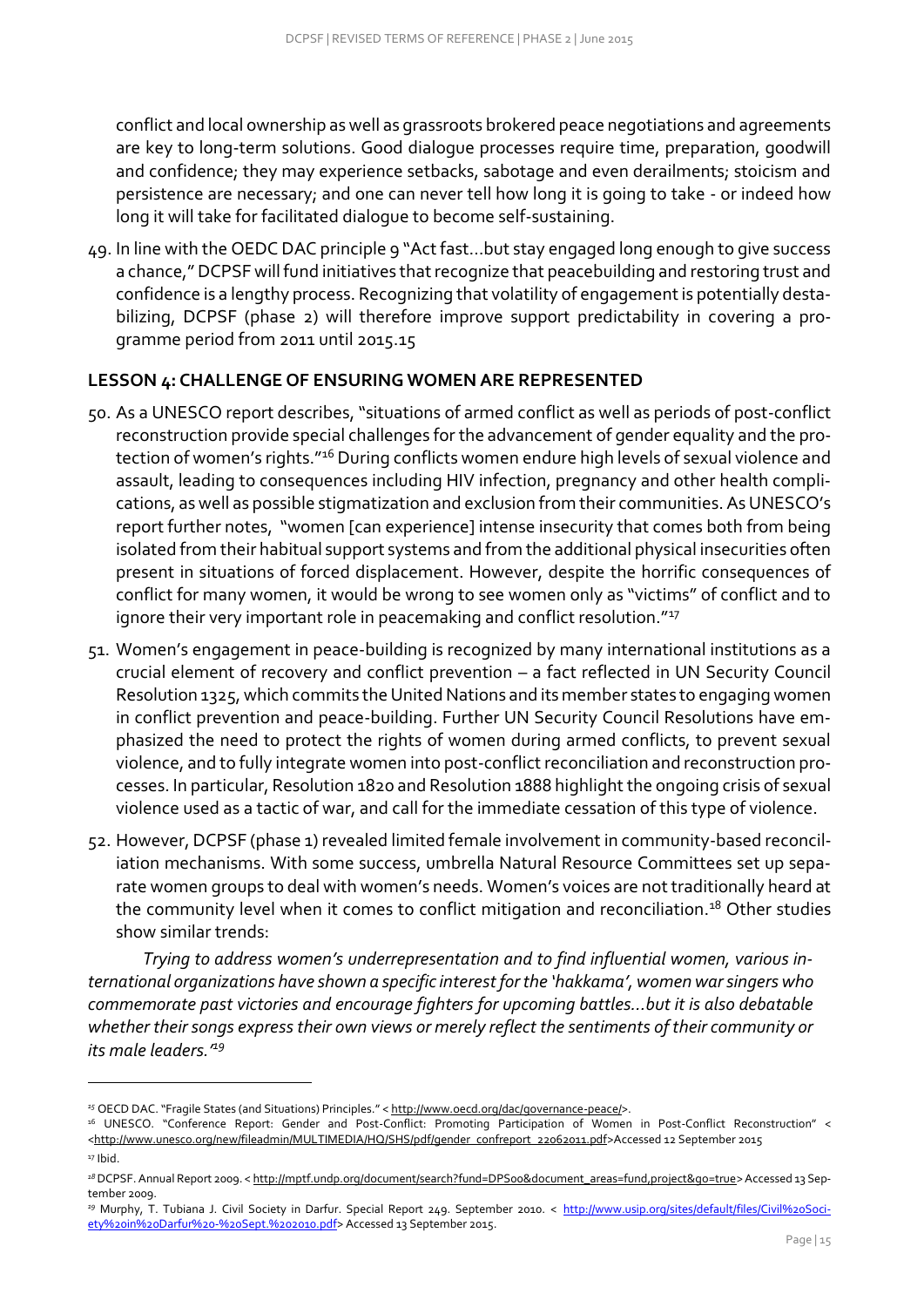Various DCPSF (phase 1) partners did involve the 'hakkama' women in singing for peace, but their impact is yet to be seen.

53. Having said that, given the context of Darfur, it is critical to improve women's capacities as change agents in supporting peacebuilding and early recovery in conflict affected regions. In addition, a result of the survey recommended to a) better access of education for both women and girls, through formal and civic education and b) affirmative action to give women better chances at leadership, c) improve women's economic power through income generating activities. Guidance will be developed during the CfP process as well as the scoring sheets for applicants in line with the UNDP's Eight Point Agenda and the UN Security Council Resolutions relating to Women, Peace and Security.

### **LESSON 5: RESTORATION OF EQUITABLE AND SUSTAINABLE ENVIRONMENTAL GOVERNANCE IS KEY FOR RECOVERY AND DEVELOPMENT**

- 54. Darfur lies on the edge of a desert, in an area that suffers both from an overall paucity of resources and from a high degree of variability in the availability of resources. As a result of population growth, climate change, poor governance and conflict, it faces immense environmental challenges.
- 55. Given the role of environmental degradation and the failure of environmental governance in undermining Darfur's livelihoods and fostering conflict, environmentally sensitive recovery and development and peacebuilding programming aimed at building capacities to respond to these challenges is key.
- 56. There are signs that by promoting programming around natural resource management, opportunities exist to protect the fragile resource base and to support the structures by which it is governed. In this way, programming may be undertaken in a way that promotes conditions for sustainable peace in areas relating to natural resources.
- 57. Environmental impact assessments and conflict-sensitive approaches should be a standard requirement for all DCPSF interventions.

# **LESSON 6: THE BENEFITS OF A "DO"SCENARIO OUTWEIGH THE COSTS OF A "DO-NOTHING"SCENARIO**

- 58. Peacebuilding activities bring about changes that tend to be more qualitative than quantitative, and affect attitudes and relations rather than concrete structures, and usually bear fruits only in the long-term. This only makes measuring impact more complex. However, there is overall evidence of the benefits of a do-scenario:
- 59. 'Since the 1990s more conflicts have successfully ended through negotiated settlements than through armed settlements: between 2000 and 2005 negotiated outcomes were four times as numerous as armed victories. However, it must not be forgotten that the longer-term success of these negotiated outcomes is as yet unknown, and inevitably fragile, as the case of Sudan currently illustrates.'<sup>20</sup>

*<sup>20</sup>* Fisher S, Zimina L. Just Wasting our Time? Provocative Thoughts for Peacebuilders. Berghof Handbook Dialogue Series No. 7. 2009. < [http://www.gsdrc.org/document-library/just-wasting-our-time-provocative-thoughts-for-peacebuilders/>](http://www.gsdrc.org/document-library/just-wasting-our-time-provocative-thoughts-for-peacebuilders/) Accessed 13 September 2015.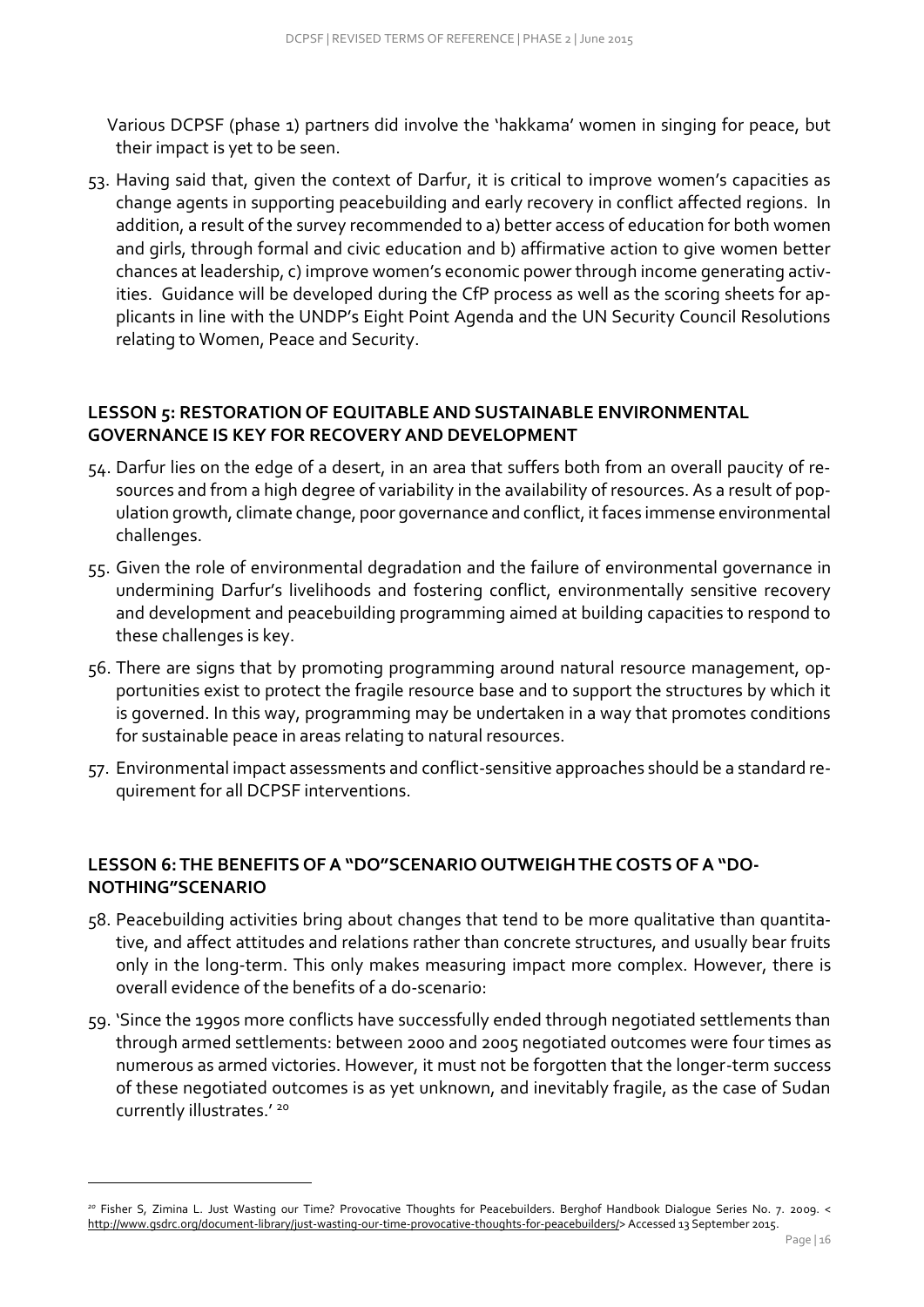60. In line with the above, DCPSF (phase1) has successfully contributed to processes leading to several tribal agreements over the use of natural and physical resources including water, roads and land use between conflicting communities. Community driven negotiations resulted in locally brokered agreements at community level and engaged the participation of all stakeholders including traditional leadership, local administration, often facilitated by DCPSF partners and UNAMID. The importance of dialogue processes will continue to be a key principle for DCPSF (phase 2) initiatives as they prove to be an effective means to end local conflicts.

### <span id="page-16-0"></span>**OUTPUTS**

-

Following the revision of DCPSF result framework in November 2013; DCPSF outputs were reduced from 5 to 4 outputs. While output one is maintained as is, output two was re-worded and output three and four were merged together. The last output which became output four was revised in a way to ensure that community peace interventions will feed into wider peace fora and agenda in Darfur. The updated outputs are:

#### **OUTPUT 1: EFFECTIVE COMMUNITY-LEVEL CONFLICT RESOLUTION AND PREVENTION PLATFORMS IN DARFUR ARE IN PLACE**

- 61. In line with recommendations in recent DfID papers on traditional justice, continued support to (traditional) justice mechanisms is required. Acknowledging that traditional mechanisms are not perfect is not a reason to withhold support and rejection of certain elements of traditional justice does not amount to a rejection of traditional justice entirely. In fact, the core of traditional mechanisms is still valued in Darfuri society. However the task is to adjust the mechanisms to changing demands.21 Recognizing that a high proportion of community-level reconciliation mechanisms function without adequate legitimacy, authority or capacity, DCPSF will support at least 130 community based conflict resolution mechanisms.
- 62. Initiatives eligible for funding comprise capacity development in peacebuilding, facilitation, conflict mitigation, participatory approach, record keeping, community mobilization, community awareness campaigns on crop destruction and deforestation.
- 63. Given the high number of mechanisms lacking adequate representation of vulnerable groups including women and youth, IDPs or returnees, at least 90 conflict resolution mechanisms will have at least one member of each vulnerable group effectively representing their interests.
- 64. DCPSF will encourage mutual learning. Current DCPSF implementing partners and suggestions from several traditional justice mechanisms indicated the need for contacts among themselves to learn from one anothers' experience and to promote their work.
- 65. Where possible and appropriate, the Fund will encourage creating more effective civil society organizations in the justice sector, will promote stronger links between formal and informal justice systems and will pilot mechanisms to increase equal access to justice.

*<sup>21</sup>* UN Sudan. "Darfur: Beyond Emergency Relief." September 2010. < [http://unep.org/disastersandconflicts/Portals/155/countries/sudan/pdf/con](http://unep.org/disastersandconflicts/Portals/155/countries/sudan/pdf/consultations/Darfur_%20Recovery_Beyond%20Emergency%20Relief.pdf)[sultations/Darfur\\_%20Recovery\\_Beyond%20Emergency%20Relief.pdf>](http://unep.org/disastersandconflicts/Portals/155/countries/sudan/pdf/consultations/Darfur_%20Recovery_Beyond%20Emergency%20Relief.pdf).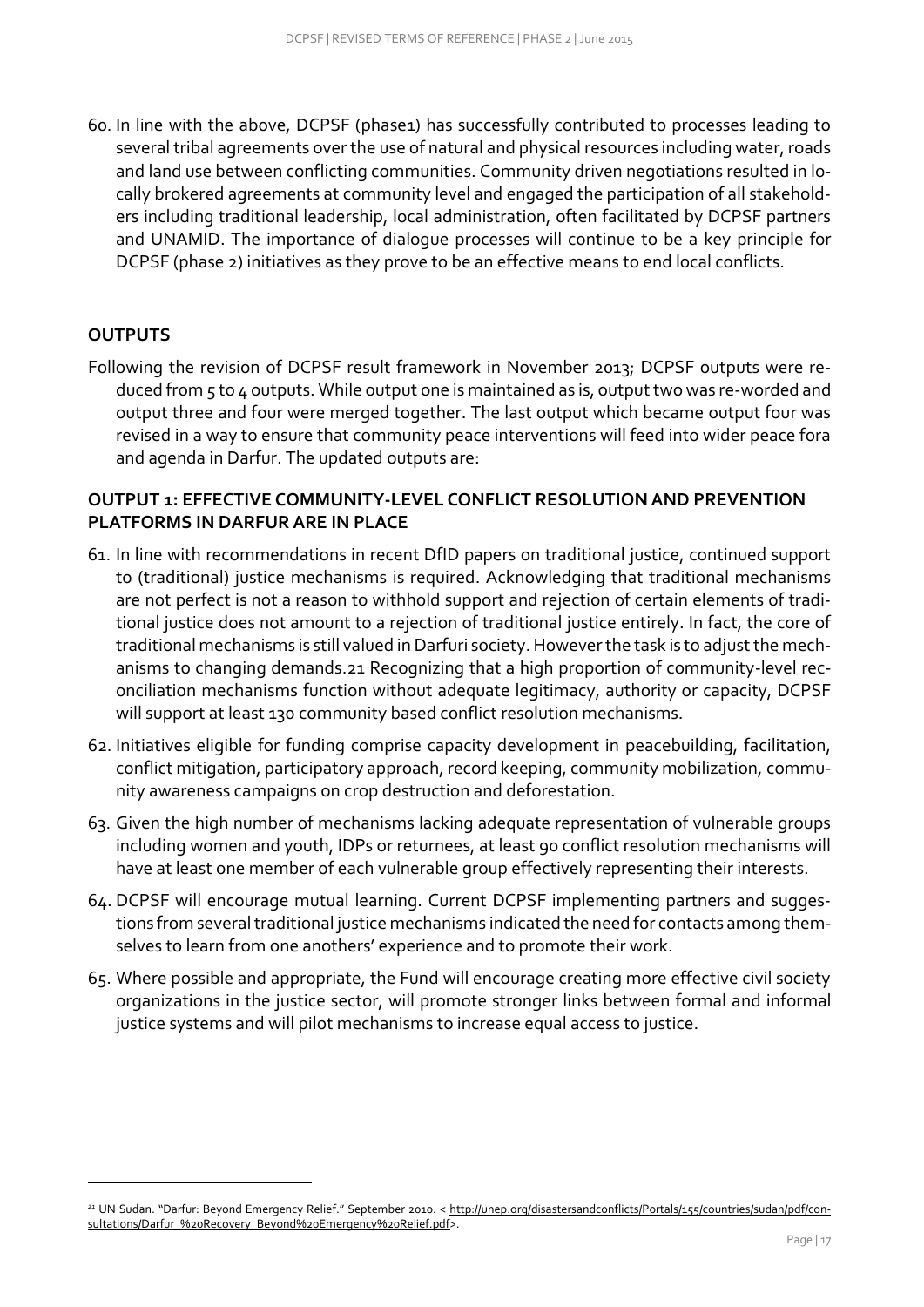### **OUTPUT 2: COOPERATION BETWEEN COMMUNITIES ENHANCED THROUGH SHARED LIVELIHOOD ASSETS AND INCOME GENERATING OPPORTUNITIES ACTIVITIES**

- 66. With widespread tensions over the sharing of assets and resources in Darfur there is a need to support initiatives that deliver collaborative livelihoods and IGAs and increase equitable access for all, including IDPs and returnees.
- 67. The DCPSF will support at least 220 community initiatives that deliver collaborative livelihoods and income generating strategies which result in an increase of commercial transactions across Darfur between diverse communities by 30%.
- 68. Whilst markets exist across Darfur, many are segregated by communities or need to be rehabilitated. The DCPSF will support rehabilitation of at least 15 markets targeted as a means to enable diverse communities to interact/cooperate and restore Darfur's role as a distribution centre in the region.

# **OUTPUT 3: COOPERATION BETWEEN COMPETING COMMUNITIES OVER MANAGEMENT OF NATURAL RESOURCES AND ACCESS TO BASIC SOCIAL SERVICES INCREASED**

- 69. Growing competition for, uneven access to and inequitable and weak management of scarce resources continue to heighten tensions between diverse communities and are fuelling conflict locally.
- 70. DCPSF will continue supporting initiatives including community-led water harvesting focusing on fair and effective harnessing of water resources. At least 200 water catchment systems, dams, water pumps are targeted.
- 71. Aside from competition over natural resources, unequal access to basic social services (including education and health) are equally sources of anxiety between communities locally and between Darfur and other states in Sudan. Particularly (labor) market relevant vocational training is key for providing healthy alternatives and opportunities to youth, desperate to make a living and easy target for criminal activities even further destabilizing Darfur.
- 72. In order to ensure equal access to diverse communities to basic social services, DCPSF will support at least 110 education and health initiatives.
- 73. Baseline-data show that there is a considerable need in increasing the number of well equipped schools, offering the proper physical environment. At least 50 new or rehabilitated, well equipped schools will be targeted while preferably using innovative sustainable building techniques including Soil Stabilized Blocks.
- 74. Baseline data show that a majority of the rural population does not have reasonable access to primary health services and infrastructure. The number of people with reasonable access to primary health care services should increase by 400,000 by the end of the programme.

# **OUTPUT 4: A NETWORK OF EFFECTIVE COLLABORATIVE PEACEBUILDING INITIATIVES CREATED AND FEEDING INTO WIDER PEACE FORA AND DARFUR AGENDAS**

75. In facilitating processes that seek to restore trust and confidence, concurrent to upgrading community services and programmes, DCPSF (phase 2) - through its implementing partners hopes to demonstrate the value that peaceful coexistence can bring to target communities.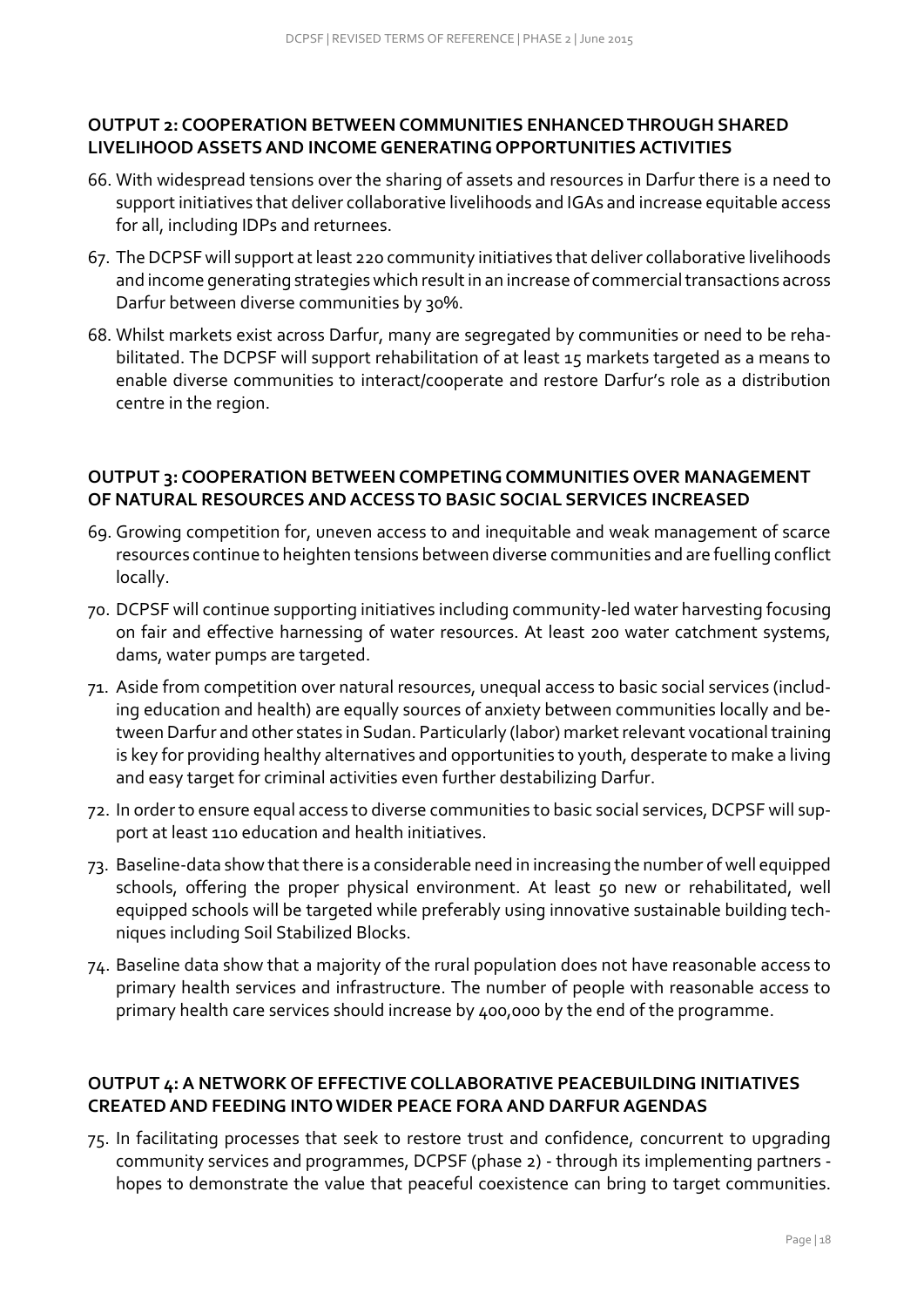The aggregated impact and learning of DCPSF sponsored initiatives will be systematically catalogued by the DCPSF TS. Whilst the DCPSF (phase 2) does not overestimate its influence in terms of advancing peace in Darfur, it is hoped that demonstrable progress at a community level, will inform wider peace fora and Darfur agendas.

- 76. Demonstrating the impact of community level peacebuilding/conflict resolution initiatives the world over is notoriously hard to ascertain. For Darfuris to overcome the deep-rooted tension and suspicion that exists between many diverse communities, requires more than simple processes for restoring trust and confidence. DCPSF funded community-oriented initiatives have the potential to inform broader peace processes. As such, output 5 will result in:
	- DCPSF becomes a repository of best practices in promoting grass roots level peacebuilding and conflict resolution in the context of Darfur shared with actors and stakeholders in the wider peace fora and Darfur agendas22;
	- the work sponsored through the DCPSF informs the development of future early recovery processes;
	- a clearer sense of priority regarding the allocation of future resources;
	- a deepened understanding of community dynamics, notably sources of tension, models of negotiation and resolution and capacity/credibility of civil society arbitration;
	- a systematic monitoring of operational progress to gauge the impact of DCPSF sponsored peacebuilding and dispute resolution initiatives;
	- lessons learned from ongoing initiatives factored into future programming decisions.

### <span id="page-18-0"></span>ENGAGEMENT WITH OTHER ACTORS

- 77. With a view to promote greater consistency and coherence within the peacebuilding and conflict resolution agendas and to effectively feed community level demands into the broader peace domain, DCPSF TS will engage with other actors including:
- 78. Government authorities at state and regional level: Many DCPSF partners have already established fruitful cooperation with line ministries particularly with regard to themes relating to agriculture, grazing areas, migratory routes, education or WASH. This network of contacts will be utilized to advocate conflict sensitive approaches in programming and implementing early recovery activities. While DCPSF (phase 2) will continue focusing on community level initiatives, increased engagement with local government institutions will be encouraged, particularly on a local and state level, including locality commissioners and (deputy-) governors with a view to advocate conflict sensitive programming. The DCPSF will also actively engage with the Darfur Regional Authority to ensure that DCPSF interventions are in line with DRA's efforts to implement the stipulations outlined in the DDPD as well as to ensure that support is provided to the DRA if and where necessary.
- 79. UN Country Team and the Humanitarian Country Team: To ensure that activities supported by the DCPSF are complementing ongoing broader emergency relief and early recovery efforts in the region and to support a smooth transition towards longer term stability and development in the region, the DCPSF TS will engage with the UN Country Team and the Humanitarian Country Team through the Resident and Humanitarian Coordinator, including regular briefings on ongoing activities, joint monitoring visits, sharing of lessons learned and input into UNCT and HCT activities and strategy development.

*<sup>22</sup> See also next section, 'Engagement with other actors'*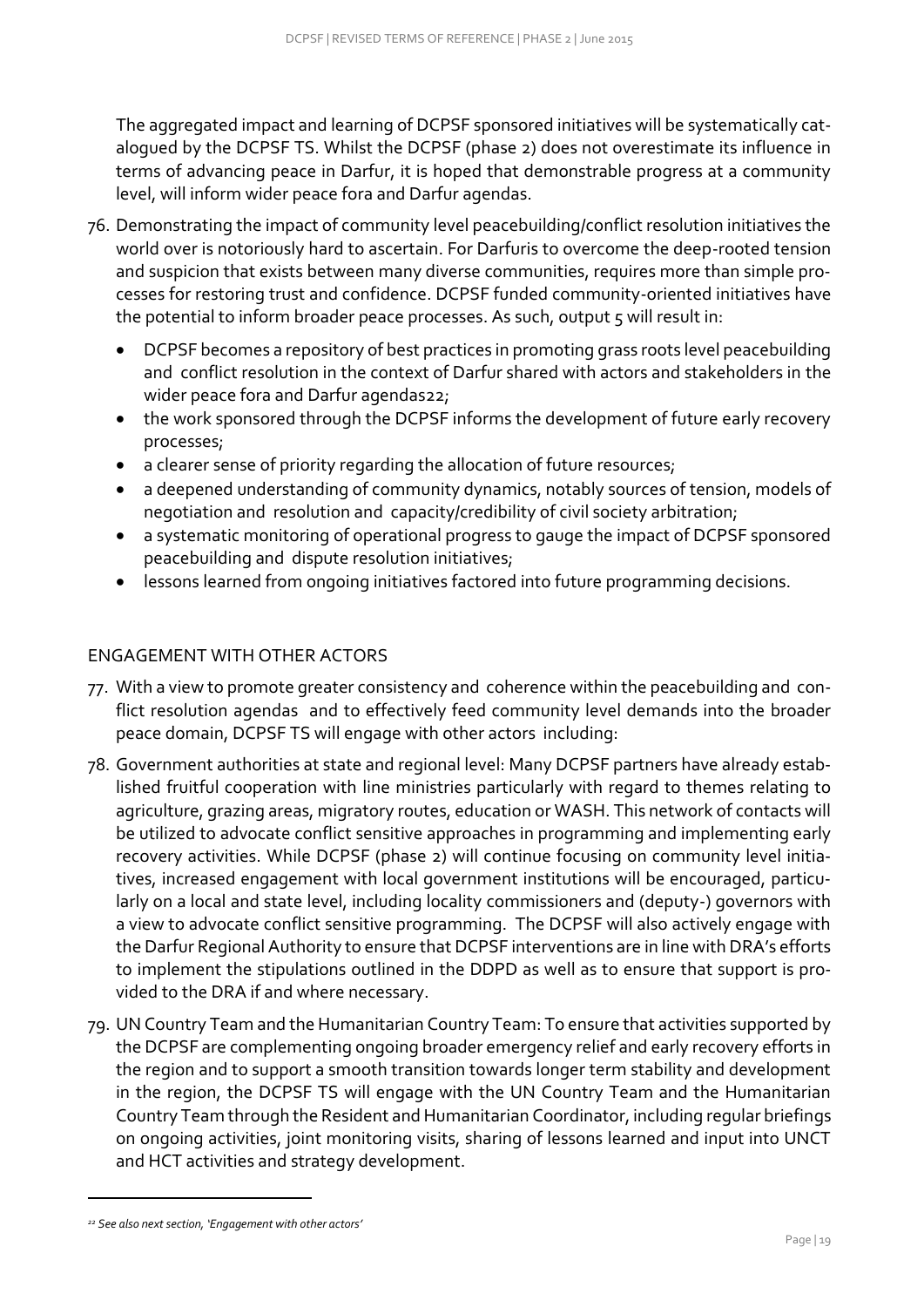- 80. Bilateral and multilateral funding partner initiatives: The DCPSF TS will actively engage with bilateral funding partners (including the "traditional" as well as the "emerging" funding part‐ ners) as well as multilateral funding partners (including but not limited to the World Bank and the African Development Bank). The engagement will aim at: (i) ensuring that the DCPSF supported activities are complementary to other ongoing initiatives receiving funding through bilateral/multilateral channels; (ii) continuously sharing information and lessons learned from past and ongoing initiatives; and (iii) informing and providing synergies with bilateral engagement strategies in the region.
- 81. African Union/United Nations Hybrid operation in Darfur (UNAMID): The DCPSF TS will actively engage with relevant sections of UNAMID to ensure that activities are well coordinated and facilitate the sharing of information and lessons learned with a view to increase the efficiency and effectiveness of DCPSF supported interventions. Specifically, the TS will liaise with the following UNAMID sections:
	- Civil Affairs: The Civil Affairs Section is a civilian component in UNAMID that works at the social, administrative and sub-national political levels to facilitate the implementation of the UNAMID mandate and to support the population and government in creating and strengthening conditions and structures conducive to sustainable peace in Darfur.
	- Humanitarian, Protection Strategy Coordination (HPS): HPS is the forefront of UNAMID's actions to help Darfur make the transition from conflict to recovery and development. The issues they work on range from information-sharing to facilitation and support in the provision of humanitarian assistance. The division develops policies relating to the protection of civilians and facilitates the return of refugees and internally displaced persons. It is the custodian of UNAMID's Protection of Civilian strategy.
	- Human Rights: The Human Rights Section monitors, investigates early warning and reports on human rights violations, sexual gender-based violence (SGBV) and abuses.
	- Gender Unit: It's a section that works for gender mainstreaming in all aspects of UNAMID activities, especially as it concerns the peace process, women rights, development and their adequate participation and representation in all aspects of society in line with the various Security Council resolutions passed to promote the rights of women.
- 82. In order to engage with different actors, the DCPSF TS will make use of existing coordination fora, such as the state-level Peacebuilding Working Groups, the Early Recovery and Recovery coordination forum, and Area Humanitarian Coordination Teams, which will be the most suitable discussion and feedback mechanism.

### <span id="page-19-0"></span>DCPSF PRINCIPLES FOR FUNDING

83. In order for project proposals to be eligible for funding, they need to:

- Be based on a conflict assessment that addresses root causes as well as manifestation of conflict where rapid intervention might be necessary;
- Inclusive and participatory in nature, project inception, design, implementation and in terms of community-wide benefits received;
- Have a clear conflict prevention, reconciliation and peacebuilding component with clear actions that build and consolidate social capital, social cohesion, and inter-communal reconciliation;
- Include distinct components by which the capacity of community-based institutions for mitigating risk and preventing future conflict is enhanced and institutionalized;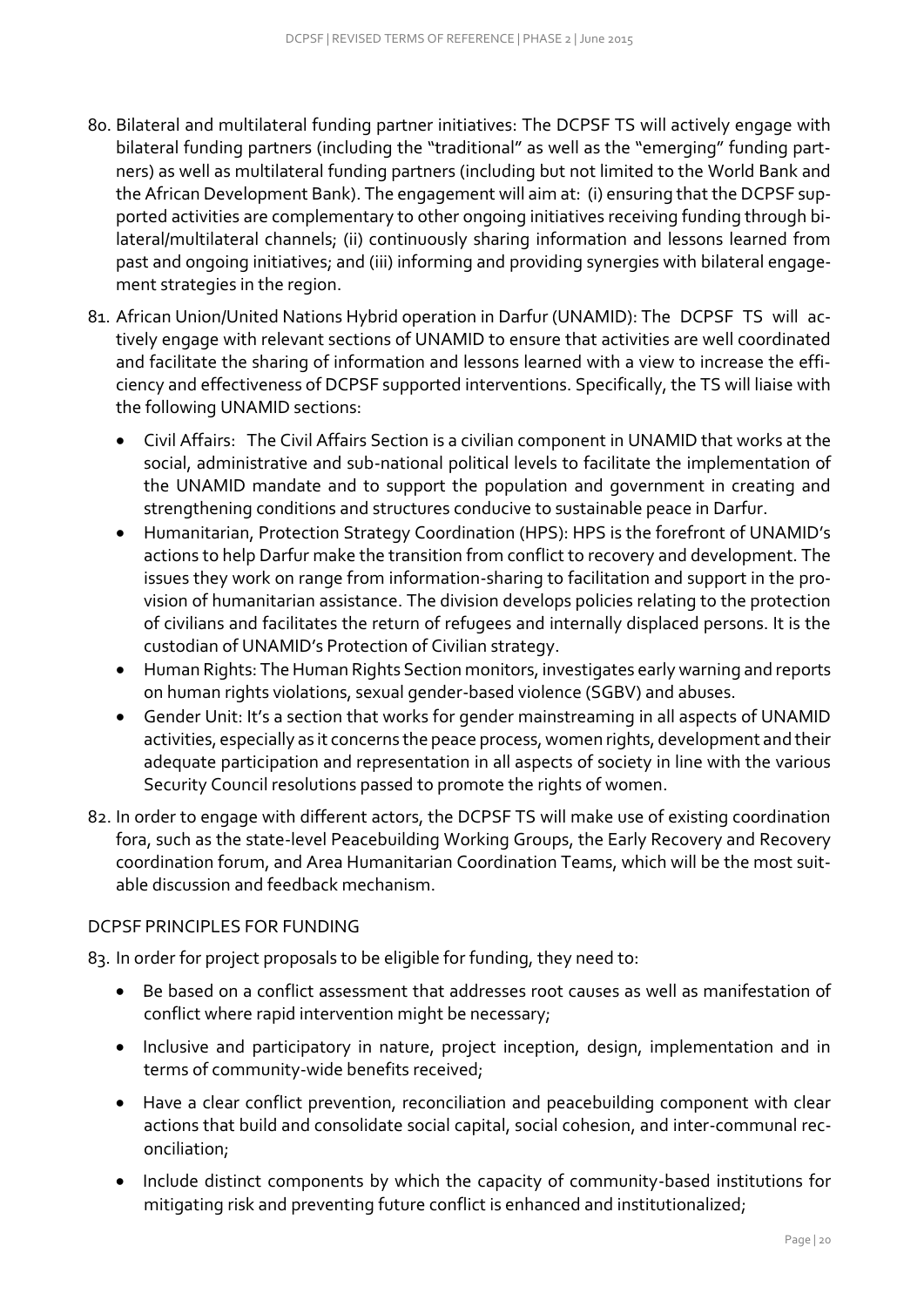- Respond to immediate stabilization and recovery goals while taking into account long-term growth and development where peace dividends are consolidated and expanded;
- Projects involving community initiatives for sustainable growth must be part of decisionmaking on community priorities and promote cooperation among communities in their desire to work together to resolve their differences; and ensure that they jointly plan, implement and manage their common interests.
- Projects must address the participation of and engagement with women and demonstrate gender equality in their activities, with clear methodology of how women and youth will be engaged in all aspects of the project and especially in peacebuilding and conflict resolution mechanisms as much as possible. Projects must disaggregate the beneficiaries to indicate male and female including youth.
- Projects must include an analysis of the environmental and social impacts of the proposed project to ensure these considerations are factored into decision-making, design and execution. Environmental impacts include the physical, biological and social interactions surrounding a specific activity. The proposal must identify ways for preventing, minimizing, mitigating, or compensating for adverse consequences and for enhancing positive ones.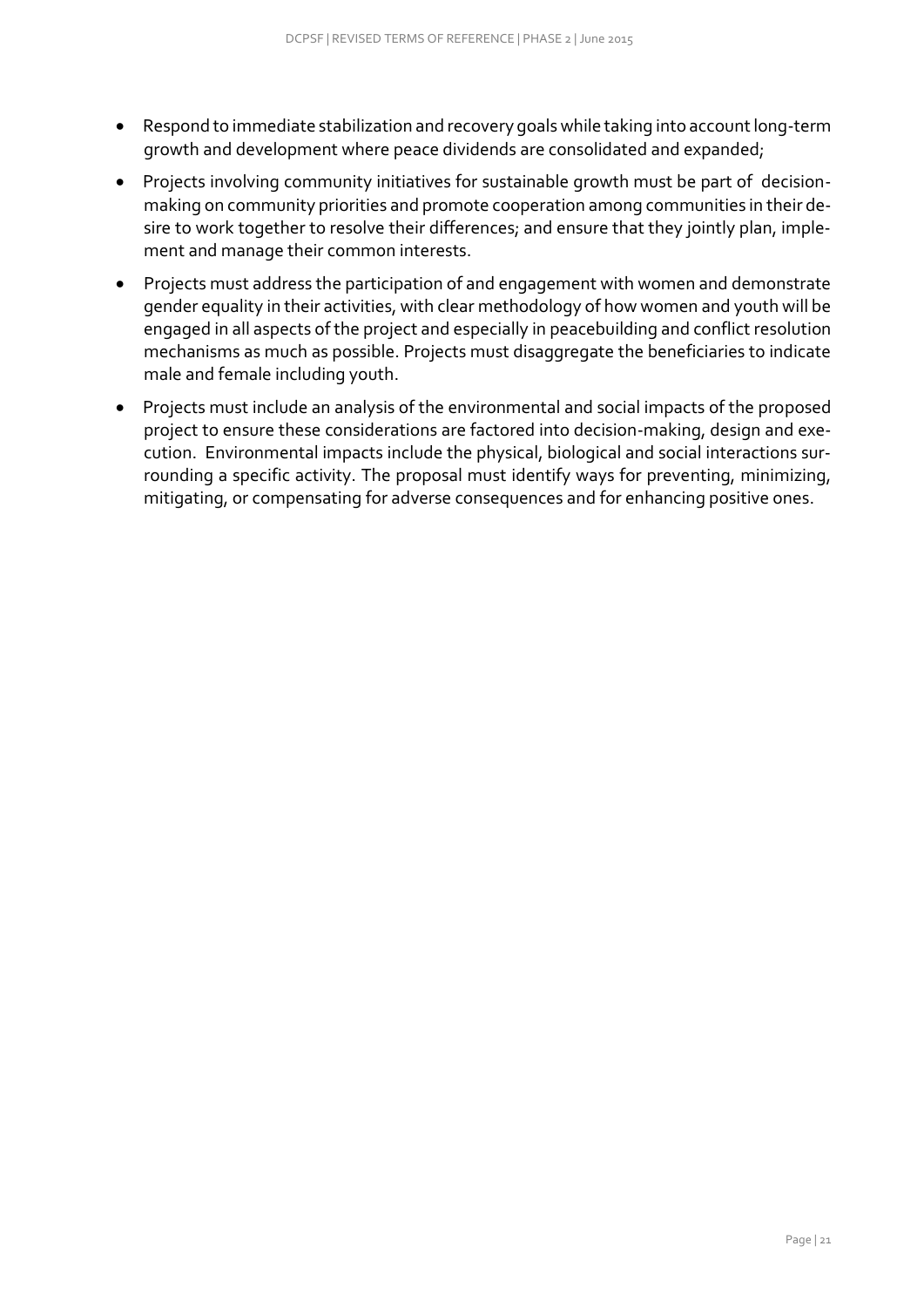# **C. RESULTS FRAMEWORK**

2011-2013

#### **PROJECT TITLE: DARFUR COMMUNITY PEACE AND DEVELOPMENT FUND (PHASE 2)**

**Purpose**: Communities stabilized and trust and confidence between communities is restored paving the way towards early recovery

<span id="page-21-0"></span>

| Indicator                                                                                                                                                                      | Baseline 2010                                                                                                                                                                    | Milestone 1 (2011)                                                                                                          | Milestone 2<br>(2012)                                                                                           | <b>Milestone</b><br>3(2013)                                                              | <b>Risks and assumptions</b>                                                                                                                                                                                                                      | <b>Sources</b>                                                                                                                   |
|--------------------------------------------------------------------------------------------------------------------------------------------------------------------------------|----------------------------------------------------------------------------------------------------------------------------------------------------------------------------------|-----------------------------------------------------------------------------------------------------------------------------|-----------------------------------------------------------------------------------------------------------------|------------------------------------------------------------------------------------------|---------------------------------------------------------------------------------------------------------------------------------------------------------------------------------------------------------------------------------------------------|----------------------------------------------------------------------------------------------------------------------------------|
| % of female and male<br>community members<br>sampled declaring that<br>trust and confidence is<br>restored                                                                     | A high proportion<br>of community<br>members, out-<br>side DCPSF areas<br>of operation, indi-<br>cate a lack of<br>trust and confi-<br>dence between<br>diverse communi-<br>ties | २०%                                                                                                                         | 50%                                                                                                             | 80%                                                                                      | Spoilers interfere in the<br>$\bullet$<br>processes necessary to<br>restore trust and confi-<br>dence<br>Lack of access and in-<br>$\bullet$<br>security problems de-<br>lay the implementation<br>of outputs necessary to<br>achieve the purpose | Progress reports<br>submitted by<br>DCPSF Imple-<br>menting Partners<br>Feedback from<br>DDDC consulta-<br>tions<br>Focus groups |
| % of tribal/civil society<br>leaders both men and<br>women sampled<br>agreeing to a common<br>and/or collaborative<br>approach on how to<br>address root causes of<br>conflict | Polarized opinion<br>exists amongst<br>tribal/civil society<br>leaders vis-à-vis<br>process for recon-<br>ciliation                                                              | 60% of tribal/civil<br>society leaders sam-<br>pled share a com-<br>mon understanding<br>of reconciliation ini-<br>tiatives | 75%<br>tribal/civil so-<br>ciety leaders<br>sampled ad-<br>vocating for<br>coherence<br>and con-<br>sistency in | 75%<br>tribal/civil<br>society<br>leaders<br>sampled<br>agree on<br>the pro-<br>cess for | Tribal leaders/local and<br>$\bullet$<br>central government are<br>willing to agree, pro-<br>mote and implement<br>common reconciliation<br>agendas                                                                                               | Progress reports<br>submitted by<br>DCPSF Imple-<br>menting Partners<br>Feedback from<br>DDDC consulta-<br>tions<br>Focus groups |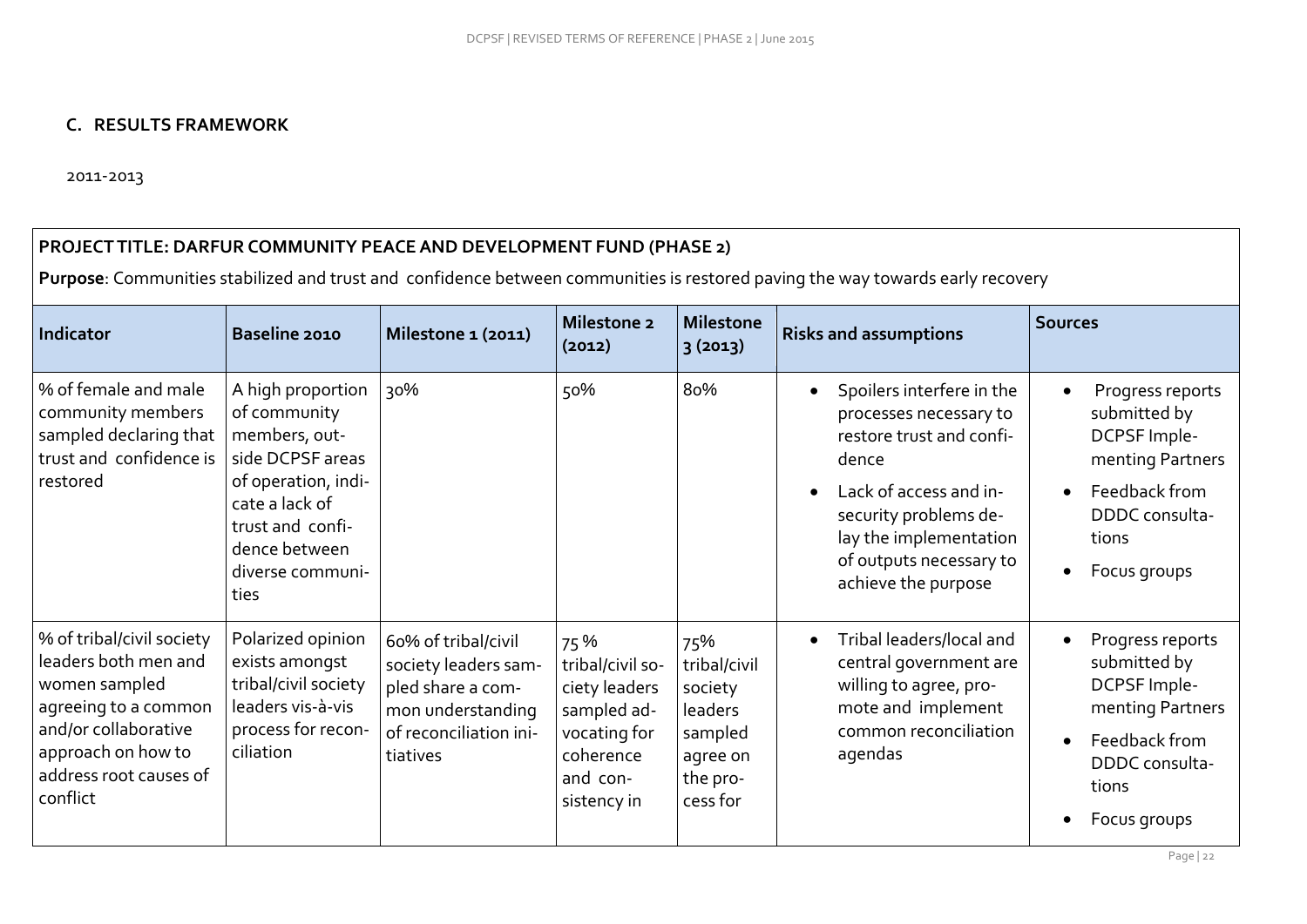| PROJECT TITLE: DARFUR COMMUNITY PEACE AND DEVELOPMENT FUND (PHASE 2)<br>Purpose: Communities stabilized and trust and confidence between communities is restored paving the way towards early recovery |                      |                    |                                                        |                                                                         |                              |                                                                                                                                                                                       |  |  |  |
|--------------------------------------------------------------------------------------------------------------------------------------------------------------------------------------------------------|----------------------|--------------------|--------------------------------------------------------|-------------------------------------------------------------------------|------------------------------|---------------------------------------------------------------------------------------------------------------------------------------------------------------------------------------|--|--|--|
| Indicator                                                                                                                                                                                              | <b>Baseline 2010</b> | Milestone 1 (2011) | Milestone 2<br>(2012)                                  | Milestone<br>3(2013)                                                    | <b>Risks and assumptions</b> | <b>Sources</b>                                                                                                                                                                        |  |  |  |
|                                                                                                                                                                                                        |                      |                    | implement-<br>ing reconcili-<br>ation initia-<br>tives | and im-<br>plementa-<br>tion of<br>reconcilia-<br>tion initia-<br>tives |                              | Local leadership<br>and peacebuild-<br>ing study<br>Monitoring media<br>reports on decline<br>(or rise) in tension<br>in areas where<br>DCPSF-funded<br>programmes are<br>implemented |  |  |  |

| OUTPUT 1: EFFECTIVE COMMUNITY-LEVEL CONFLICT RESOLUTION AND PREVENTION PLATFORMS IN DARFUR ARE IN PLACE |                                                                                                                   |                                                          |                                                                               |                                                                               |                                                                                                                                |                                                                                                                            |  |  |  |
|---------------------------------------------------------------------------------------------------------|-------------------------------------------------------------------------------------------------------------------|----------------------------------------------------------|-------------------------------------------------------------------------------|-------------------------------------------------------------------------------|--------------------------------------------------------------------------------------------------------------------------------|----------------------------------------------------------------------------------------------------------------------------|--|--|--|
| Indicator                                                                                               | <b>Baseline 2010</b>                                                                                              | <b>Milestone</b><br> 1(2011)                             | <b>Milestone</b><br>2(2012)                                                   | <b>Milestone</b><br>3(2013)                                                   | <b>Risks and assumptions</b>                                                                                                   | <b>Sources</b>                                                                                                             |  |  |  |
| Number of community<br>based resolution                                                                 | Outside DCPSF<br>areas of opera-<br>tion, a high pro-<br>portion of mecha-<br>nisms, function<br>without adequate | 30 COMMU-<br>nity based<br>resolution<br>mecha-<br>nisms | 30 addi-<br>tional com-<br>munity<br>based res-<br>olution<br>mecha-<br>nisms | 30 addi-<br>tional com-<br>munity<br>based res-<br>olution<br>mecha-<br>nisms | New or reformed platforms<br>$\bullet$<br>lose credibility after being<br>established due to inability<br>to meet expectations | Progress reports sub-<br>mitted by DCPSF Im-<br>plementing Partners<br>Feedback from DDDC<br>consultations<br>Focus groups |  |  |  |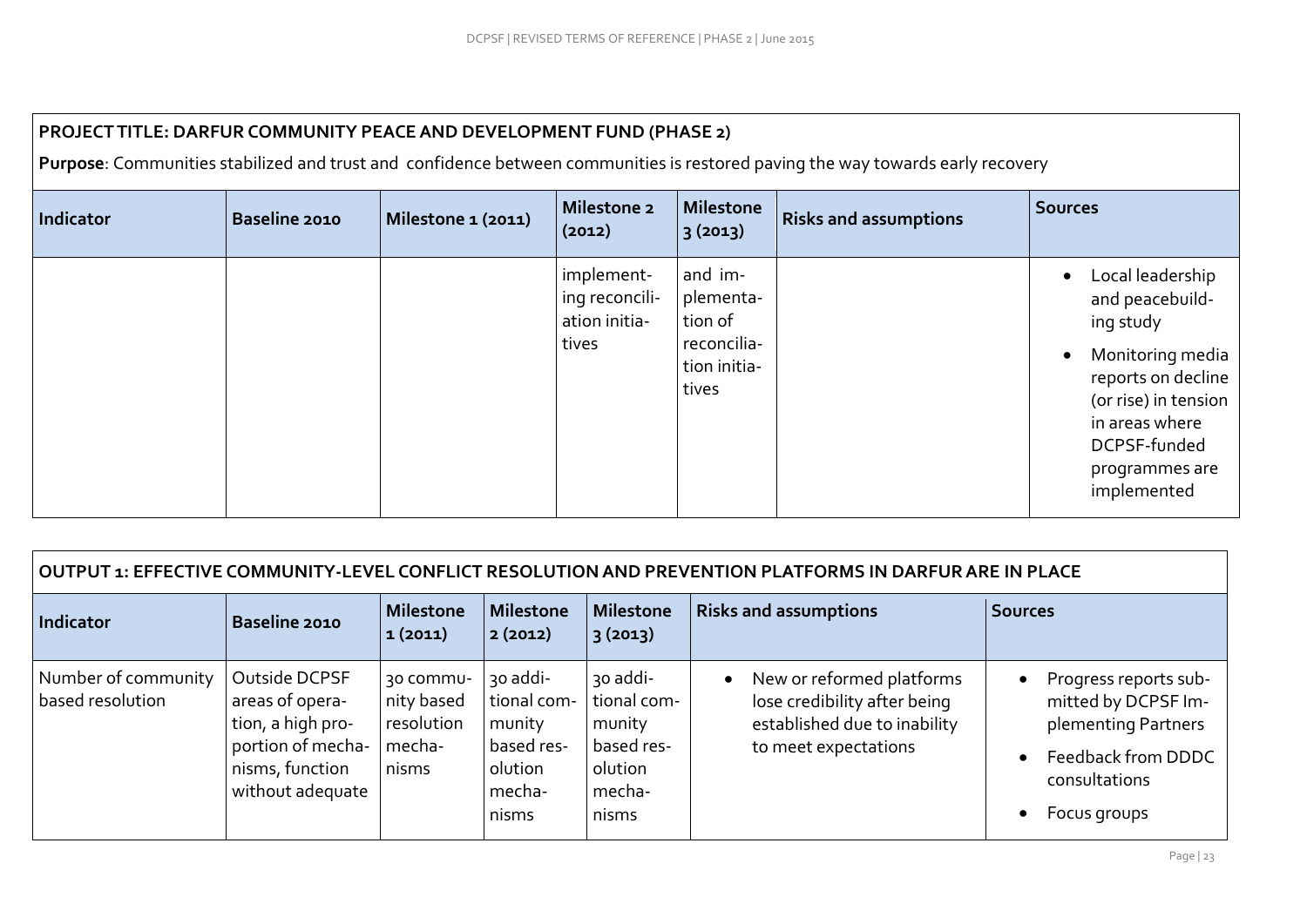| OUTPUT 1: EFFECTIVE COMMUNITY-LEVEL CONFLICT RESOLUTION AND PREVENTION PLATFORMS IN DARFUR ARE IN PLACE                                 |                                                                                                                                                    |                                                                                                                                                          |                                                                                                                                                                             |                                                                                                                                                                             |                                                                                                                                                                                                                                                              |                                                                     |  |  |  |
|-----------------------------------------------------------------------------------------------------------------------------------------|----------------------------------------------------------------------------------------------------------------------------------------------------|----------------------------------------------------------------------------------------------------------------------------------------------------------|-----------------------------------------------------------------------------------------------------------------------------------------------------------------------------|-----------------------------------------------------------------------------------------------------------------------------------------------------------------------------|--------------------------------------------------------------------------------------------------------------------------------------------------------------------------------------------------------------------------------------------------------------|---------------------------------------------------------------------|--|--|--|
| Indicator                                                                                                                               | Baseline 2010                                                                                                                                      | <b>Milestone</b><br>1(2011)                                                                                                                              | <b>Milestone</b><br>2(2012)                                                                                                                                                 | <b>Milestone</b><br>3(2013)                                                                                                                                                 | <b>Risks and assumptions</b>                                                                                                                                                                                                                                 | <b>Sources</b>                                                      |  |  |  |
| mechanisms23 func-<br>tioning effectively                                                                                               | legitimacy, au-<br>thority or capac-<br>ity                                                                                                        | function-<br>ing effec-<br>tively                                                                                                                        | function-<br>ing effec-<br>tively                                                                                                                                           | function-<br>ing effec-<br>tively                                                                                                                                           | Spoilers interfere in the pro-<br>$\bullet$<br>cess of increasing legitimacy<br>and capacity of mechanisms<br>Existing community based<br>$\bullet$<br>resolution mechanisms are<br>receptive to new ideas and<br>techniques                                 |                                                                     |  |  |  |
| Number of vulnerable<br>group representatives<br>(women, youth, mi-<br>norities) within com-<br>munity based resolu-<br>tion mechanisms | Outside DCPSF<br>areas of opera-<br>tion, a high pro-<br>portion of mecha-<br>nisms lack ade-<br>quate representa-<br>tion of vulnerable<br>groups | In at least<br>20 resolu-<br>tion mech-<br>anisms at<br>least one<br>member of<br>each vul-<br>nerable<br>qroup rep-<br>resenting<br>their con-<br>cerns | In at least<br>20 addi-<br>tional res-<br>olution<br>mecha-<br>nisms at<br>least one<br>member of<br>each vul-<br>nerable<br>group rep-<br>resenting<br>their con-<br>cerns | In at least<br>20 addi-<br>tional reso-<br>lution<br>mecha-<br>nisms at<br>least one<br>member of<br>each vul-<br>nerable<br>group rep-<br>resenting<br>their con-<br>cerns | Though vulnerable groups<br>are represented, their repre-<br>sentative are unable to voice<br>the concerns of their constit-<br>uencies<br>Existing community based<br>resolution mechanisms are<br>willing to accommodate the<br>views of vulnerable groups | Progress reports sub-<br>mitted by DCPSF Im-<br>plementing Partners |  |  |  |

 $\overline{a}$ 

*<sup>23</sup> Including Reconciliation Committees, Peace Committees, NRMs, Water Management Committees, Legal Aid networks*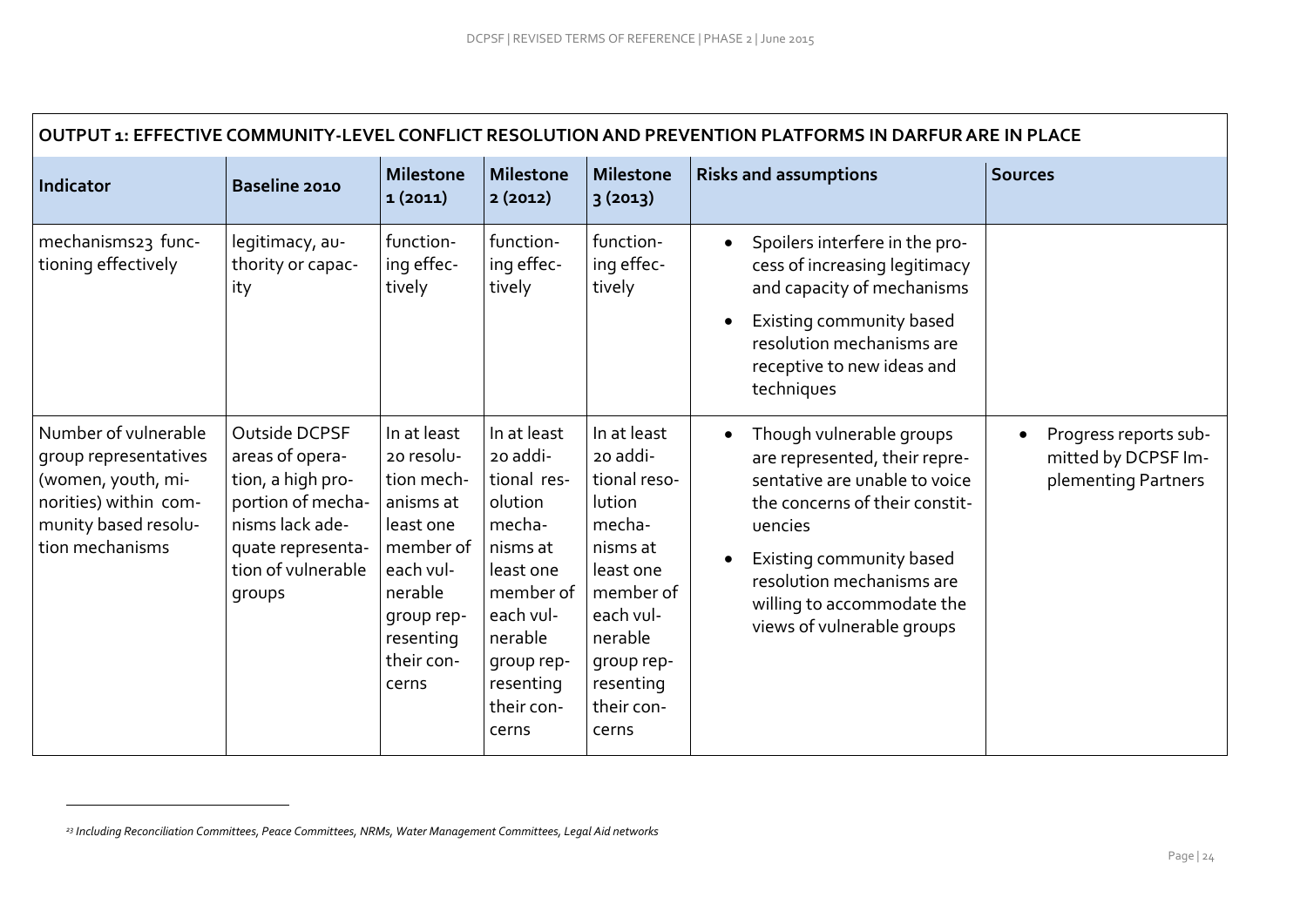| OUTPUT 1: EFFECTIVE COMMUNITY-LEVEL CONFLICT RESOLUTION AND PREVENTION PLATFORMS IN DARFUR ARE IN PLACE                 |                                                                                                                                                                            |                             |                             |                      |                                                                                                                                                                                    |                                                                     |  |  |  |
|-------------------------------------------------------------------------------------------------------------------------|----------------------------------------------------------------------------------------------------------------------------------------------------------------------------|-----------------------------|-----------------------------|----------------------|------------------------------------------------------------------------------------------------------------------------------------------------------------------------------------|---------------------------------------------------------------------|--|--|--|
| Indicator                                                                                                               | <b>Baseline 2010</b>                                                                                                                                                       | <b>Milestone</b><br>1(2011) | <b>Milestone</b><br>2(2012) | Milestone<br>3(2013) | <b>Risks and assumptions</b>                                                                                                                                                       | <b>Sources</b>                                                      |  |  |  |
| % of community mem-<br>bers with access to and areas of opera-<br>satisfaction with rec-<br>onciliation mecha-<br>nisms | Outside DCPSF<br>tion, a high pro-<br>portion of com-<br>munity members<br>declare not hav-<br>ing access to and<br>dissatisfaction<br>with reconcilia-<br>tion mechanisms | 50%                         | 70%                         | 70%                  | Difficulties in monitoring as<br>$\bullet$<br>community members might<br>not be willing to share sensi-<br>tive information on satisfac-<br>tion with reconciliation<br>mechanisms | Progress reports sub-<br>mitted by DCPSF Im-<br>plementing Partners |  |  |  |

# **OUTPUT 2: COOPERATION BETWEEN COMMUNITIES OVER DISPUTED LIVELIHOODS ASSETS AND INCOME GENERATING OPPORTUNITIES INCREASED**

| Indicator                                                                                                           | <b>Baseline 2010</b>                                                                                                                  | <b>Milestone</b><br>1(2011) | <b>Milestone</b><br>2(2012) | <b>Milestone</b><br> 3(2013) | <b>Risks and assump-</b><br>tions                                                                                      | <b>Sources</b>                                                      |
|---------------------------------------------------------------------------------------------------------------------|---------------------------------------------------------------------------------------------------------------------------------------|-----------------------------|-----------------------------|------------------------------|------------------------------------------------------------------------------------------------------------------------|---------------------------------------------------------------------|
| Number of com-<br>munity initiatives<br>that deliver col-<br>laborative liveli-<br>hoods and in-<br>come generating | Outside DCPSF<br>areas of opera-<br>tion, widespread<br>tensions over the<br>sharing of assets<br>and resources,<br>fuelling conflict | 40                          | 60 addi-<br>tional          | 70 addi-<br>tional           | -imited<br>$\bullet$<br>availability of<br>opportunities<br>for collabora-<br>tive liveli-<br>hoods and<br><b>IGAs</b> | Progress reports submitted by<br><b>DCPSF Implementing Partners</b> |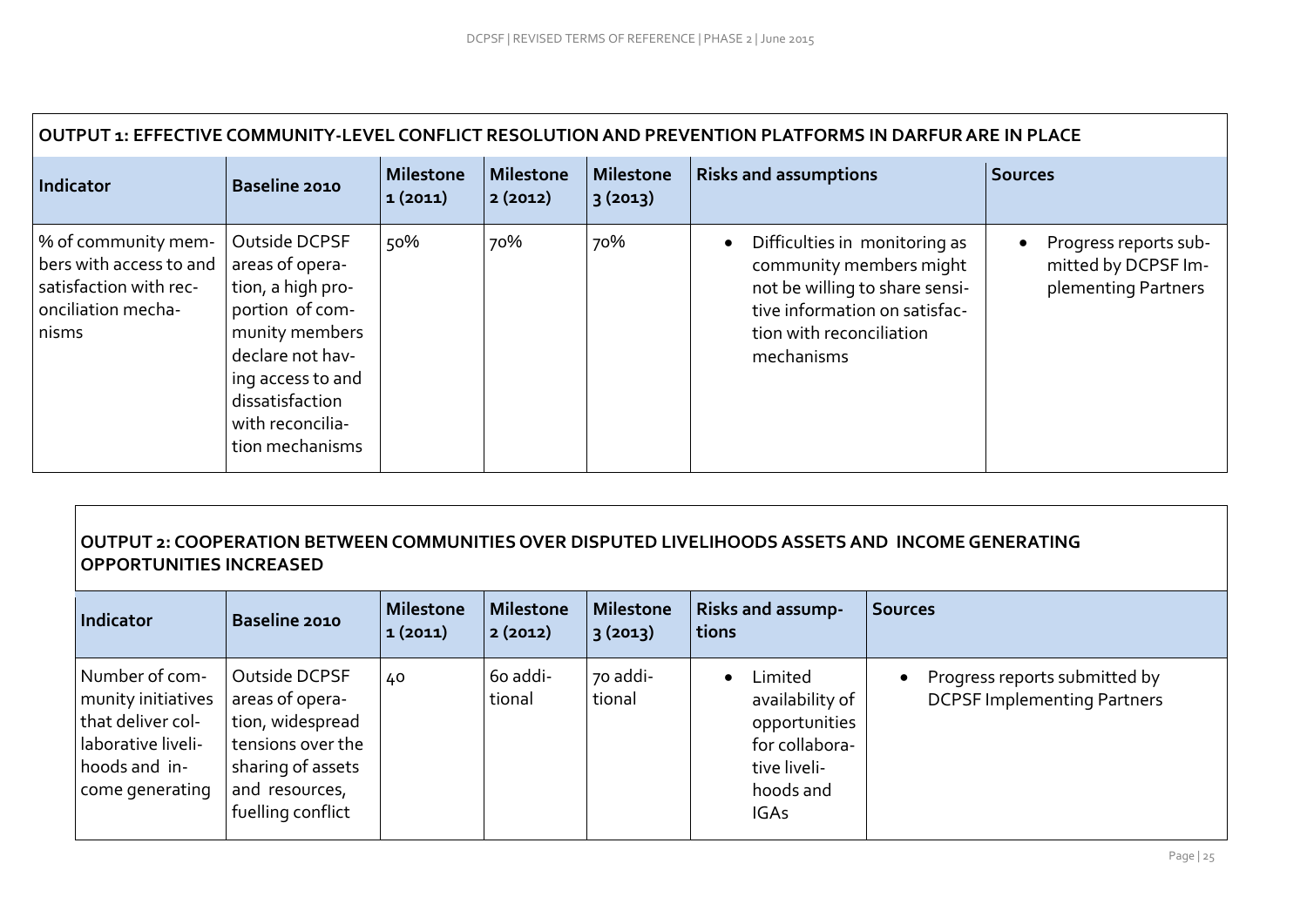# **OUTPUT 2: COOPERATION BETWEEN COMMUNITIES OVER DISPUTED LIVELIHOODS ASSETS AND INCOME GENERATING OPPORTUNITIES INCREASED**

| <b>Indicator</b>                                                                                | Baseline 2010                                                                                                                                     | <b>Milestone</b><br>1(2011) | <b>Milestone</b><br>2(2012) | <b>Milestone</b><br>3(2013) | Risks and assump-<br>tions                                                                                                                                 | <b>Sources</b>                                                                                                                     |
|-------------------------------------------------------------------------------------------------|---------------------------------------------------------------------------------------------------------------------------------------------------|-----------------------------|-----------------------------|-----------------------------|------------------------------------------------------------------------------------------------------------------------------------------------------------|------------------------------------------------------------------------------------------------------------------------------------|
| strategies (in-<br>cluding joint la-<br>bor, transactions)                                      | between commu-<br>nities                                                                                                                          |                             |                             |                             | Scope for di-<br>$\bullet$<br>versifying<br>and creation<br>on new liveli-<br>hoods and<br>enhancing<br>income gen-<br>erating op-<br>portunities<br>exist |                                                                                                                                    |
| % in increase of<br>commercial in-<br>teractions be-<br>tween target<br>sample commu-<br>nities | Outside DCPSF<br>areas of opera-<br>tion, transactions<br>between diverse<br>communities are<br>impeded by a lack<br>of trust and con-<br>fidence | 10%                         | 20%                         | 30%                         | Contingent<br>$\bullet$<br>on the pro-<br>qress of live-<br>lihoods and<br>income gen-<br>eration pro-<br>jects                                            | Progress reports submitted by<br><b>DCPSF Implementing Partners</b>                                                                |
| Number of<br>new/re-estab-<br>lished markets                                                    | Whilst markets<br>exist across Dar-<br>fur, many are<br>segregated by<br>community                                                                | 5                           | 10                          | 10                          | Access to<br>$\bullet$<br>markets is                                                                                                                       | Progress reports submitted by<br><b>DCPSF Implementing Partners</b><br>Tufts/FIC Livelihoods Vulnerability<br>and Choice programme |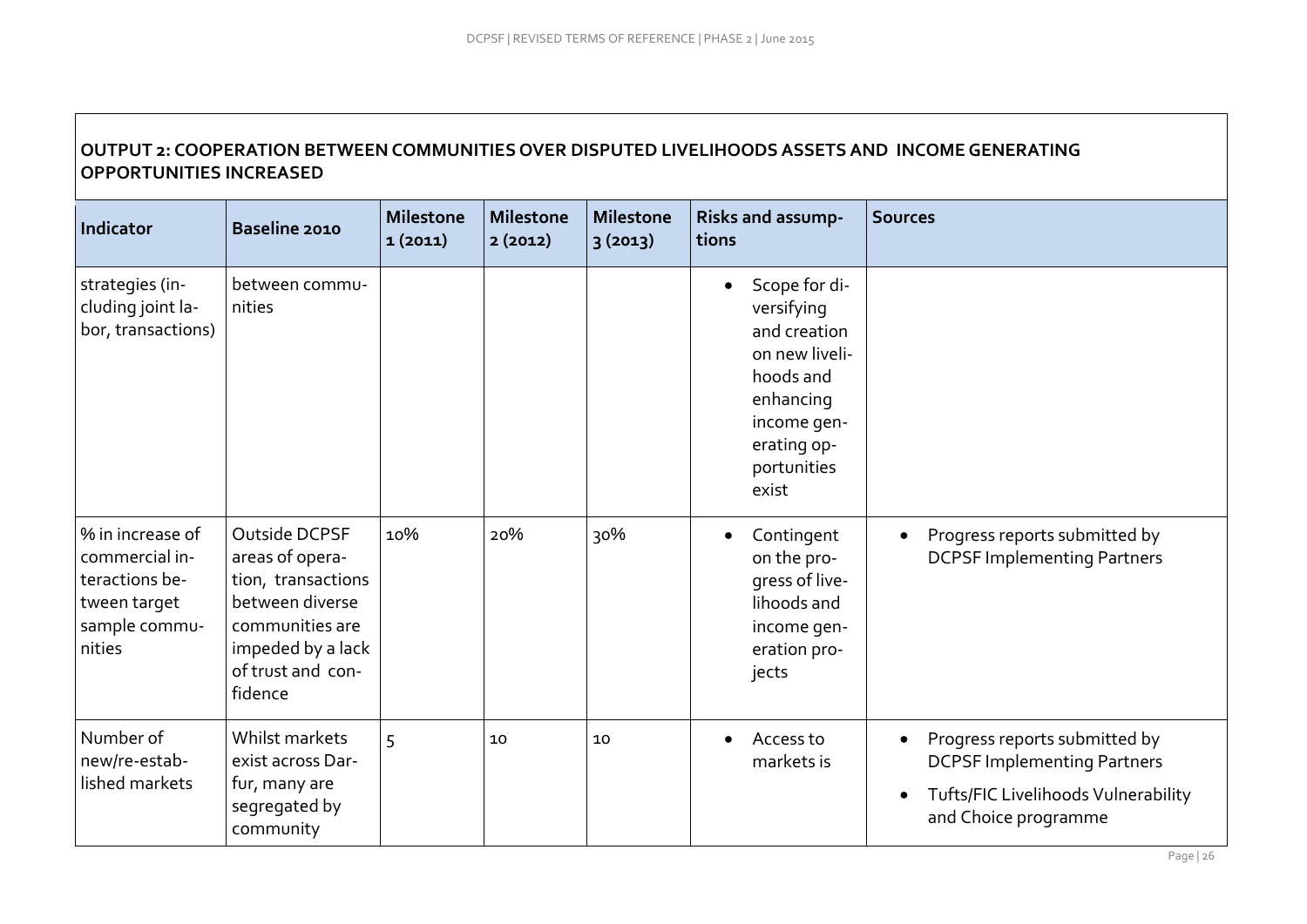# **OUTPUT 2: COOPERATION BETWEEN COMMUNITIES OVER DISPUTED LIVELIHOODS ASSETS AND INCOME GENERATING OPPORTUNITIES INCREASED**

| Indicator                                                           | <b>Baseline 2010</b>                            | Milestone<br>1 (2011) | Milestone<br> 2(2012) | <b>Milestone</b><br> 3(2013) | <b>Risks and assump-</b><br>tions | <b>Sources</b>                                                             |
|---------------------------------------------------------------------|-------------------------------------------------|-----------------------|-----------------------|------------------------------|-----------------------------------|----------------------------------------------------------------------------|
| that enable di-<br>verse communi-<br>ties to interact/<br>cooperate | thereby inhibiting<br>the free flow of<br>trade |                       |                       |                              | main-<br>tained/en-<br>hanced     | UNDP CSO/NGO Livelihoods Map-<br>$\bullet$<br>ping and Capacity Assessment |

# **OUTPUT 3: COOPERATION BETWEEN COMPETING COMMUNITIES OVER ACCESS TO NATURAL RESOURCES AND BASIC SOCIAL SERVICES INCREASED**

| Indicator                                                                                                                                | Baseline 2010                                                                         | <b>Milestone</b><br>1(2011) | <b>Milestone</b><br>2(2012) | <b>Milestone</b><br> 3(2013) | <b>Risks and assump-</b><br>tions                                                           | <b>Sources</b>                                                      |
|------------------------------------------------------------------------------------------------------------------------------------------|---------------------------------------------------------------------------------------|-----------------------------|-----------------------------|------------------------------|---------------------------------------------------------------------------------------------|---------------------------------------------------------------------|
| Number of com-<br>munity initiatives<br>jointly managing<br>water resources<br>(water points,<br>hafirs, bore wells,<br>water pumps etc) | Access to and<br>the management<br>of water re-<br>sources across<br>Darfur is uneven | 30                          | 50 addi-<br>tional          | 70 addi-<br>tional           | Spoilers in-<br>terfere in the<br>equitable de-<br>livery and<br>management<br>of resources | Progress reports submitted by DCPSF<br><b>Implementing Partners</b> |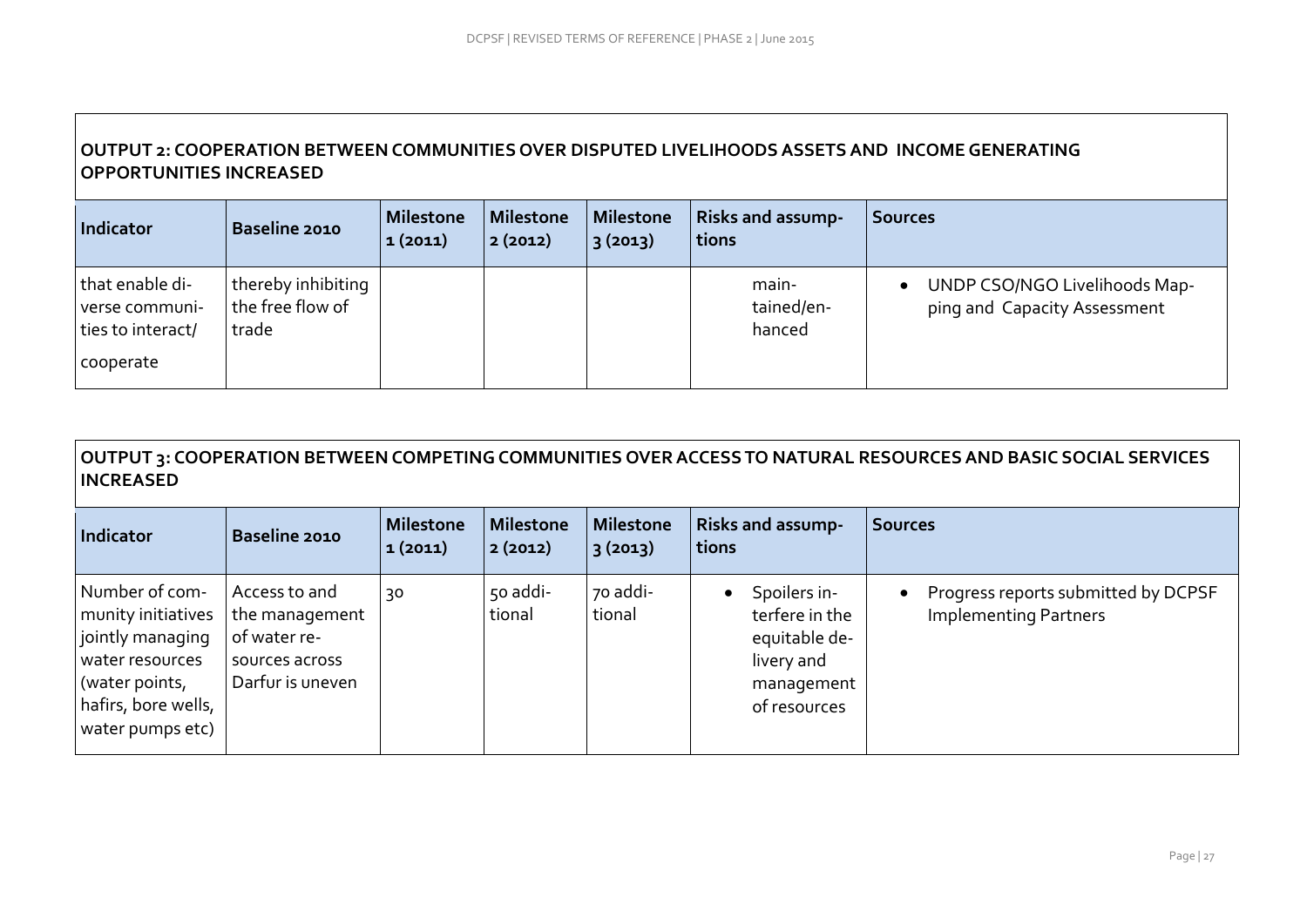# **OUTPUT 3: COOPERATION BETWEEN COMPETING COMMUNITIES OVER ACCESS TO NATURAL RESOURCES AND BASIC SOCIAL SERVICES INCREASED**

| Indicator                                              | <b>Baseline 2010</b>                                                                                                                               | <b>Milestone</b><br>1(2011) | <b>Milestone</b><br>2(2012) | <b>Milestone</b><br>3(2013) | <b>Risks and assump-</b><br>tions                                                          | Sources                                                             |
|--------------------------------------------------------|----------------------------------------------------------------------------------------------------------------------------------------------------|-----------------------------|-----------------------------|-----------------------------|--------------------------------------------------------------------------------------------|---------------------------------------------------------------------|
| Number of joint<br>education and<br>health initiatives | Reports indicate<br>that a lack of<br>availability and<br>equitable access<br>to educa-<br>tion/health initia-<br>tives are a source<br>of tension | 20                          | 20 addi-<br>tional          | 30 addi-<br>tional          | Spoilers in-<br>terfere in the<br>equitable de-<br>livery and<br>management<br>of services | Progress reports submitted by DCPSF<br><b>Implementing Partners</b> |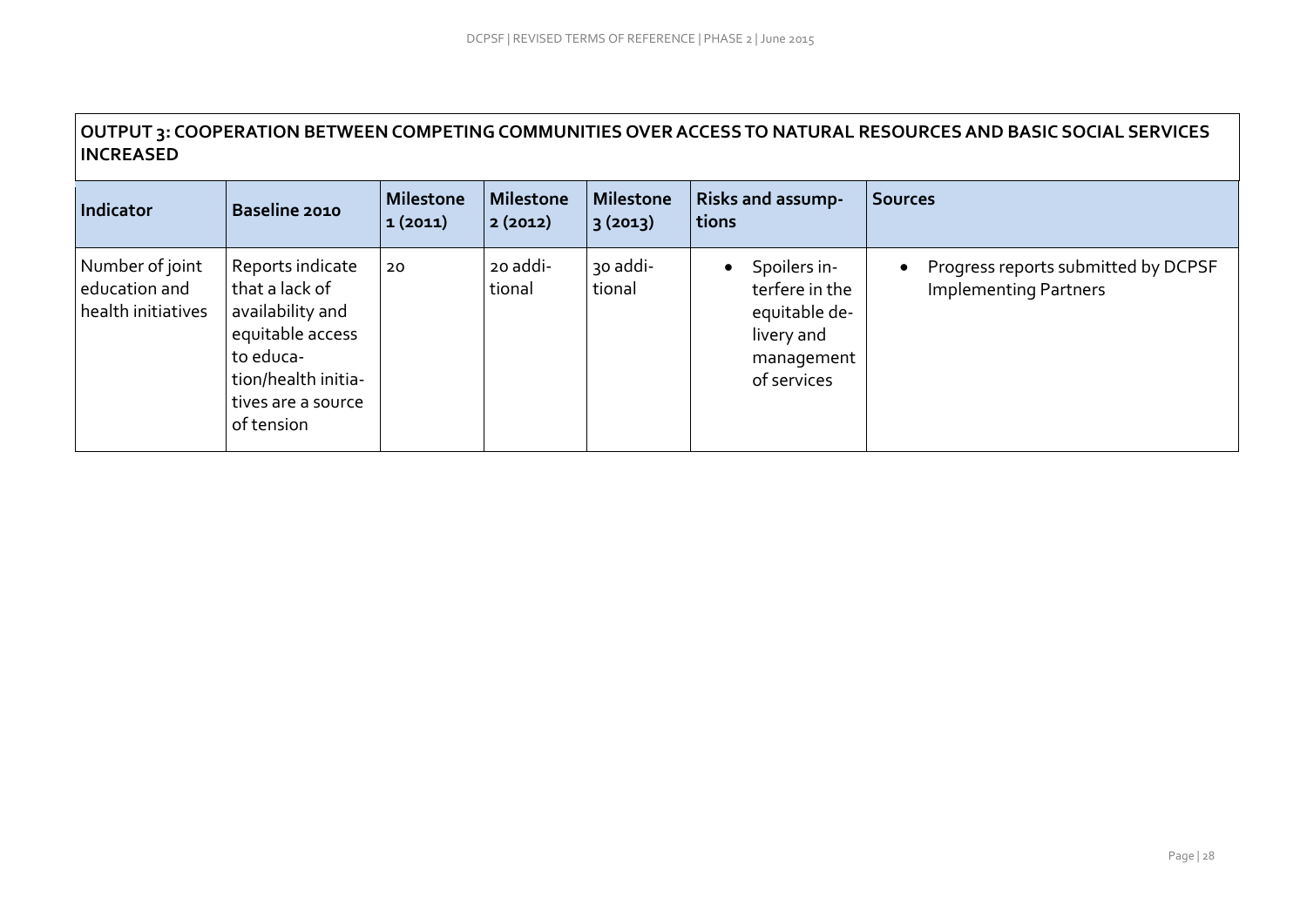$\Gamma$ 

| OUTPUT 4: EQUITABLE AND SUSTAINABLE GROWTH AND ACCESS TO BASIC SERVICES AND INFRASTRUCTURE PROMOTED, WITH<br>PARTICULAR ATTENTION TO ENSURING THAT STABILISED RURAL AND URBAN AREAS REMAIN STABLE                                                            |                                                                                                                                                                                                    |                                                                                                                                                            |                                                                                                                                         |                                                                                                                                                 |                                                                                                                                                                                                                                       |                                                                                                                                    |  |  |  |  |
|--------------------------------------------------------------------------------------------------------------------------------------------------------------------------------------------------------------------------------------------------------------|----------------------------------------------------------------------------------------------------------------------------------------------------------------------------------------------------|------------------------------------------------------------------------------------------------------------------------------------------------------------|-----------------------------------------------------------------------------------------------------------------------------------------|-------------------------------------------------------------------------------------------------------------------------------------------------|---------------------------------------------------------------------------------------------------------------------------------------------------------------------------------------------------------------------------------------|------------------------------------------------------------------------------------------------------------------------------------|--|--|--|--|
| Indicator                                                                                                                                                                                                                                                    | Baseline 2010                                                                                                                                                                                      | Mile-<br>stone 1<br>(2011)                                                                                                                                 | Milestone 2<br>(2012)                                                                                                                   | <b>Milestone</b><br>3(2013)                                                                                                                     | <b>Risks and assump-</b><br>tions                                                                                                                                                                                                     | <b>Sources</b>                                                                                                                     |  |  |  |  |
| Number of civil<br>society organiza-<br>tions able to pri-<br>orities, plan, de-<br>sign and imple-<br>ment priority<br>projects leading<br>to equitable and<br>sustainable<br>growth (including<br>livelihoods, voca-<br>tional training,<br>employability) | Mapping assessments<br>suggest weak capacity of<br>Darfuri civil society in ad-<br>vocating, planning and<br>implementing priority<br>projects leading to equi-<br>table and sustainable<br>growth | At least<br>9 addi-<br>tional<br>civil soci-<br>ety or-<br>qaniza-<br>tions are<br>able to<br>advo-<br>cate,<br>plan and<br>design<br>priority<br>projects | At least 9 ad-<br>ditional civil<br>society or-<br>ganizations<br>are able to<br>advocate,<br>plan and de-<br>sign priority<br>projects | At least 9<br>additional<br>civil soci-<br>ety organ-<br>izations<br>are able to<br>advocate,<br>plan and<br>design pri-<br>ority pro-<br>jects | Limited ab-<br>$\bullet$<br>sorption ca-<br>pacity and<br>availability of<br>adequate<br>CSOs<br>There is an in-<br>terest<br>amongst key<br>stakeholders<br>including<br>INGO sector to<br>upgrade Dar-<br>furian civil so-<br>ciety | Progress reports submitted<br>by DCPSF Implementing<br>Partners                                                                    |  |  |  |  |
| Number of well<br>equipped new or<br>rehabilitated<br>schools                                                                                                                                                                                                | Baseline data indicate a<br>need for well equipped<br>new or rehabilitated<br>school infrastructure                                                                                                | 5                                                                                                                                                          | 15 additional                                                                                                                           | 15 addi-<br>tional                                                                                                                              |                                                                                                                                                                                                                                       | Progress reports submitted<br>by DCPSF Implementing<br>Partners<br><b>Statistical data from Minis-</b><br>try of General Education |  |  |  |  |

٦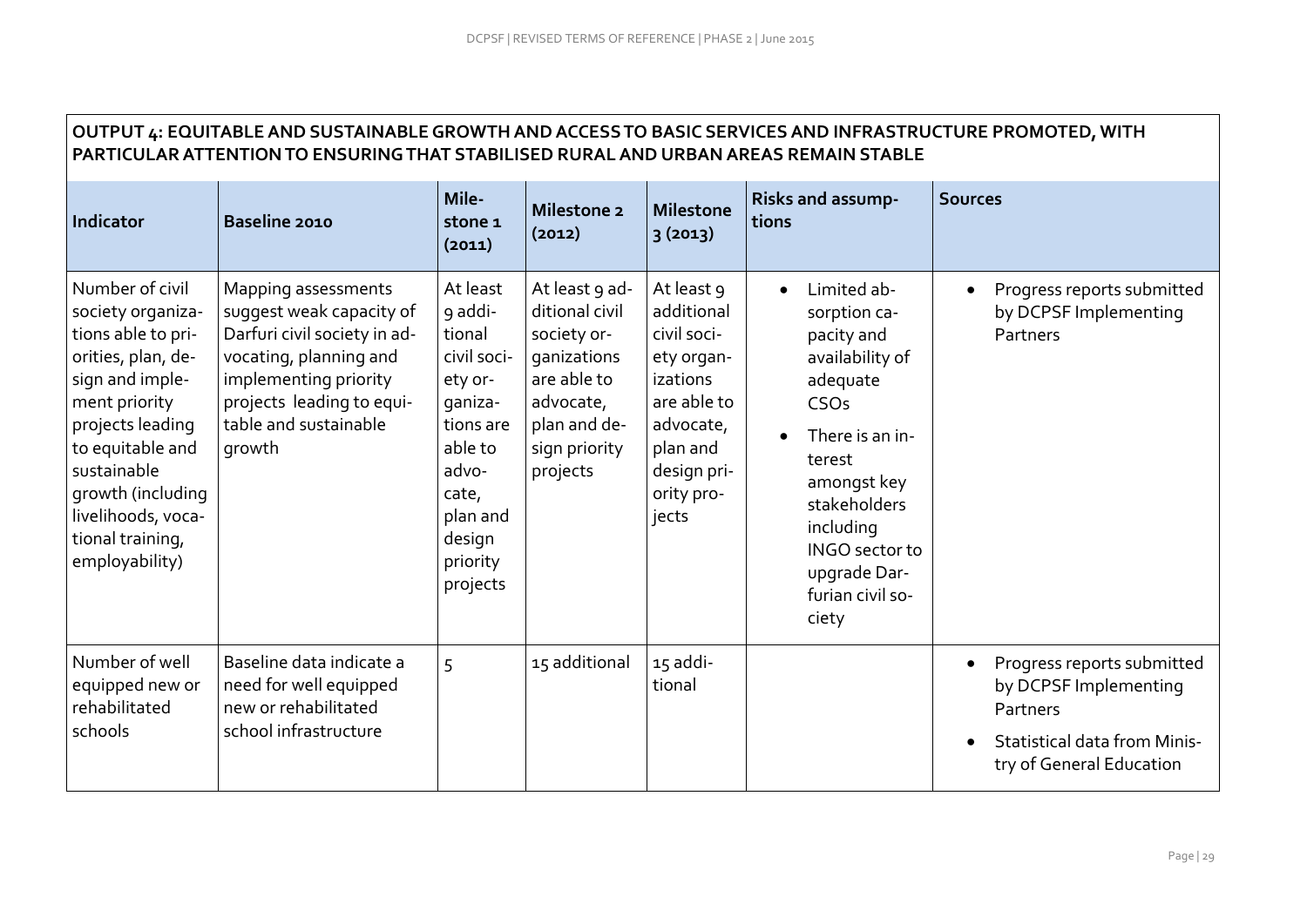| % in increase of<br>enrolment in for-<br>mal or non-for-<br>mal (vocational)<br>training  | Consultation processes<br>suggest that increased<br>availability of alternative<br>(vocational) training to all<br>Darfuris is essential in<br>maintaining stability | 10 %   | 15%     | 25%     |                                                                                         |           | Progress reports submitted<br>by DCPSF Implementing<br>Partners                                                         |
|-------------------------------------------------------------------------------------------|----------------------------------------------------------------------------------------------------------------------------------------------------------------------|--------|---------|---------|-----------------------------------------------------------------------------------------|-----------|-------------------------------------------------------------------------------------------------------------------------|
| Number of peo-<br>ple with reasona-<br>ble access to pri-<br>mary health care<br>services | Baseline data indicate a<br>majority of rural commu-<br>nities do not have proper<br>access to primary health<br>care services                                       | 50,000 | 100,000 | 300,000 | Sufficient pri-<br>$\bullet$<br>mary health<br>care personnel<br>will be availa-<br>ble | $\bullet$ | Progress reports submitted<br>by DCPSF Implementing<br>Partners<br><b>Statistical data from Minis-</b><br>try of Health |

# **OUTPUT 5: EVIDENCE OF EFFECTIVE DCPSF GRASSROOTS PEACEBUILDING INITIATIVES COLLECTED AND FED IN WIDER PEACE FORA AND DARFUR AGENDAS**

| Indicator                                                                                                                                                     | <b>Baseline 2010</b>                                                                                    | Milestone<br> 1 (2011)                                                                              | <b>Milestone</b><br>2(2012)                                                                                       | <b>Milestone</b><br>3 (2013)                                                                                      | <b>Risks and assump-</b><br>tions                                                          | <b>Sources</b>                                   |
|---------------------------------------------------------------------------------------------------------------------------------------------------------------|---------------------------------------------------------------------------------------------------------|-----------------------------------------------------------------------------------------------------|-------------------------------------------------------------------------------------------------------------------|-------------------------------------------------------------------------------------------------------------------|--------------------------------------------------------------------------------------------|--------------------------------------------------|
| Number of best<br>practices in<br>peacebuilding<br>identified and<br>shared with<br>stakeholders and<br>fora in the wider<br>peace fora and<br>Darfur agendas | Feeding in best<br>practices in the<br>wider peace fora<br>and Darfur agen-<br>das can be en-<br>hanced | At least 2<br>events or-<br>ganized<br>whereby<br><b>DCPSF</b><br>best prac-<br>tices are<br>shared | At least 2<br>additional<br>events or-<br>ganized<br>whereby<br><b>DCPSF</b><br>best prac-<br>tices are<br>shared | At least 2<br>additional<br>events or-<br>ganized<br>whereby<br><b>DCPSF</b><br>best prac-<br>tices are<br>shared | There is an<br>$\bullet$<br>interest<br>amongst key<br>stakeholders<br>to be in-<br>formed | Events reports produced by the<br><b>DCPSFTS</b> |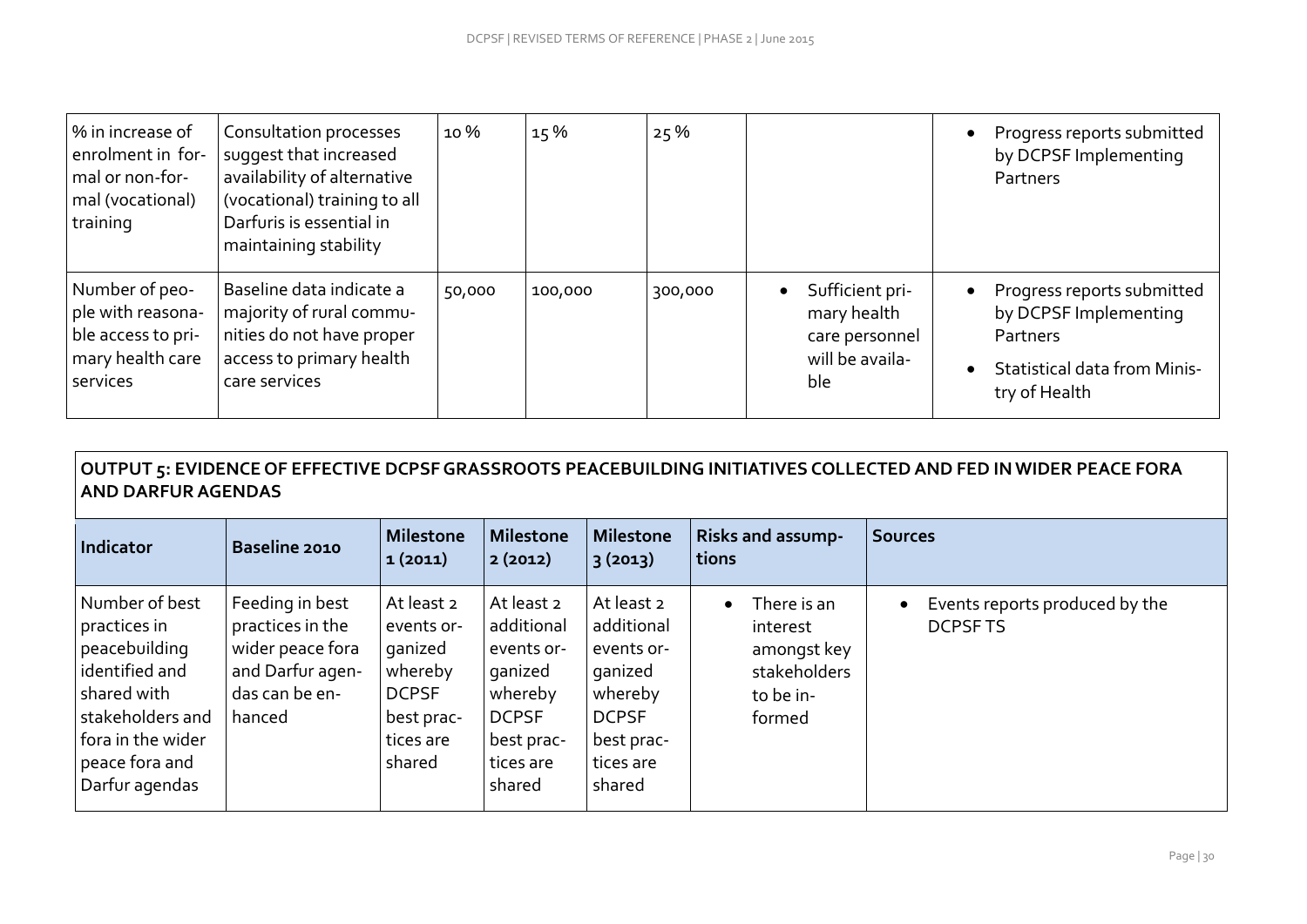| <b>AND DARFUR AGENDAS</b>                                                                |                                                                                                                                        |                                                                                                     |                                                                                                                   |                                                                                                                   |                                                                               |                                                                                                                         |  |  |  |  |
|------------------------------------------------------------------------------------------|----------------------------------------------------------------------------------------------------------------------------------------|-----------------------------------------------------------------------------------------------------|-------------------------------------------------------------------------------------------------------------------|-------------------------------------------------------------------------------------------------------------------|-------------------------------------------------------------------------------|-------------------------------------------------------------------------------------------------------------------------|--|--|--|--|
| Indicator                                                                                | Baseline 2010                                                                                                                          | <b>Milestone</b><br>1(2011)                                                                         | <b>Milestone</b><br>2(2012)                                                                                       | <b>Milestone</b><br>3(2013)                                                                                       | Risks and assump-<br>tions                                                    | <b>Sources</b>                                                                                                          |  |  |  |  |
| Number of activi-<br>ties informing fu-<br>ture early recov-<br>ery processes            | Baseline data in-<br>dicate a need for<br>effective conflict<br>sensitive early re-<br>covery program-<br>ming and imple-<br>mentation | At least 2<br>events or-<br>ganized<br>whereby<br><b>DCPSF</b><br>best prac-<br>tices are<br>shared | At least 2<br>additional<br>events or-<br>ganized<br>whereby<br><b>DCPSF</b><br>best prac-<br>tices are<br>shared | At least 2<br>additional<br>events or-<br>ganized<br>whereby<br><b>DCPSF</b><br>best prac-<br>tices are<br>shared | There is an<br>interest<br>amongst key<br>stakeholders<br>to be in-<br>formed | Events reports produced by the<br><b>DCPSFTS</b>                                                                        |  |  |  |  |
| % in increase of<br>enrolment in for-<br>mal or non-for-<br>mal (vocational)<br>training | Number of Mand<br>E activities gaug-<br>ing the impact of<br><b>DCPSF</b>                                                              |                                                                                                     | At least 6<br><b>DCPSF</b><br>flagship<br>projects<br>visited and<br>impact<br>gauged                             | At least 6<br>additional<br><b>DCPSF</b><br>flagship<br>projects<br>visited and<br>impact<br>gauged               |                                                                               | Annual reports produced by the<br><b>DCPSFTS</b><br>Progress reports submitted by<br><b>DCPSF Implementing Partners</b> |  |  |  |  |

# **OUTPUT 5: EVIDENCE OF EFFECTIVE DCPSF GRASSROOTS PEACEBUILDING INITIATIVES COLLECTED AND FED IN WIDER PEACE FORA**

*Note on financial envelope and target percentages per output:*

The proposed financial envelope necessary to achieve the above results is estimated at minimum 40 million USD. The estimation is based on the funding level of DCPSF Phase 1 (i.e. around 30 Million USD) which is roughly targeting similar milestones as those mentioned under outputs 1, 2 and 3. The proposed financial envelope also takes into consideration the current absorption capacity of potential implementing partners in the field of peacebuilding and early recovery in Darfur (including constraints related to hiring international and local staff).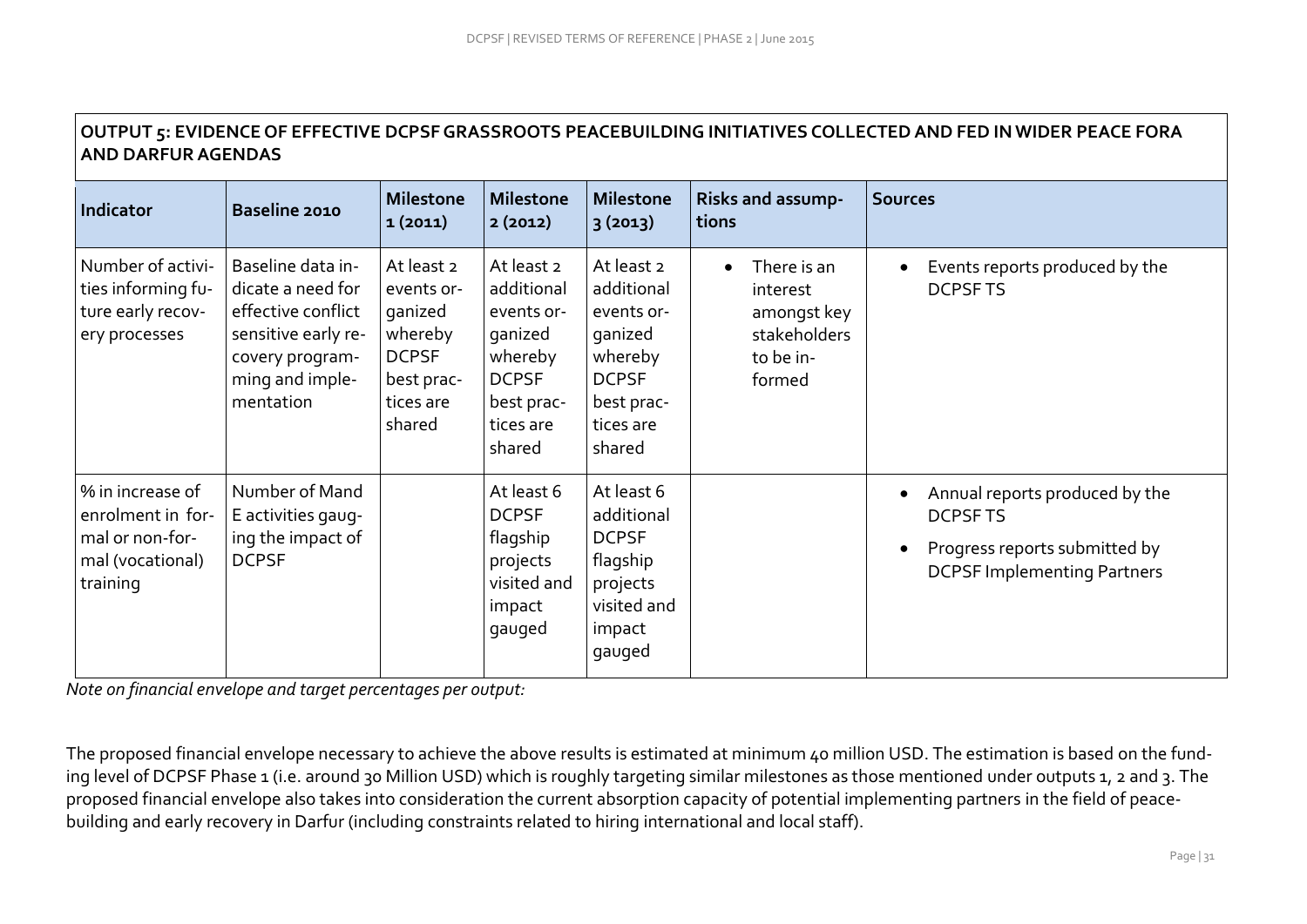Considering funding levels in current DCPSF funded programmes, the estimated target percentages per output is as follows:

- Output 1:Effective community-level conflict resolution and prevention platforms in Darfur are in place: 33%;
- Output 2: Increased cooperation between communities over disputed livelihoods assets and income generating opportunities: 30 %;
- Output 3: Increased cooperation between competing communities over access to natural and physical resources and services: 27 %;
- Output 4: Equitable and sustainable growth and access to basic services and infrastructure promoted, with particular attention to ensuring that (DCPSF) stable rural and urban areas remain stable: 10 %;
- Output 5: Evidence of effective DCPSF grassroots peacebuilding initiatives collected and fed in wider peace fora and Darfur agendas: limited in cost, please see also paragraph 48.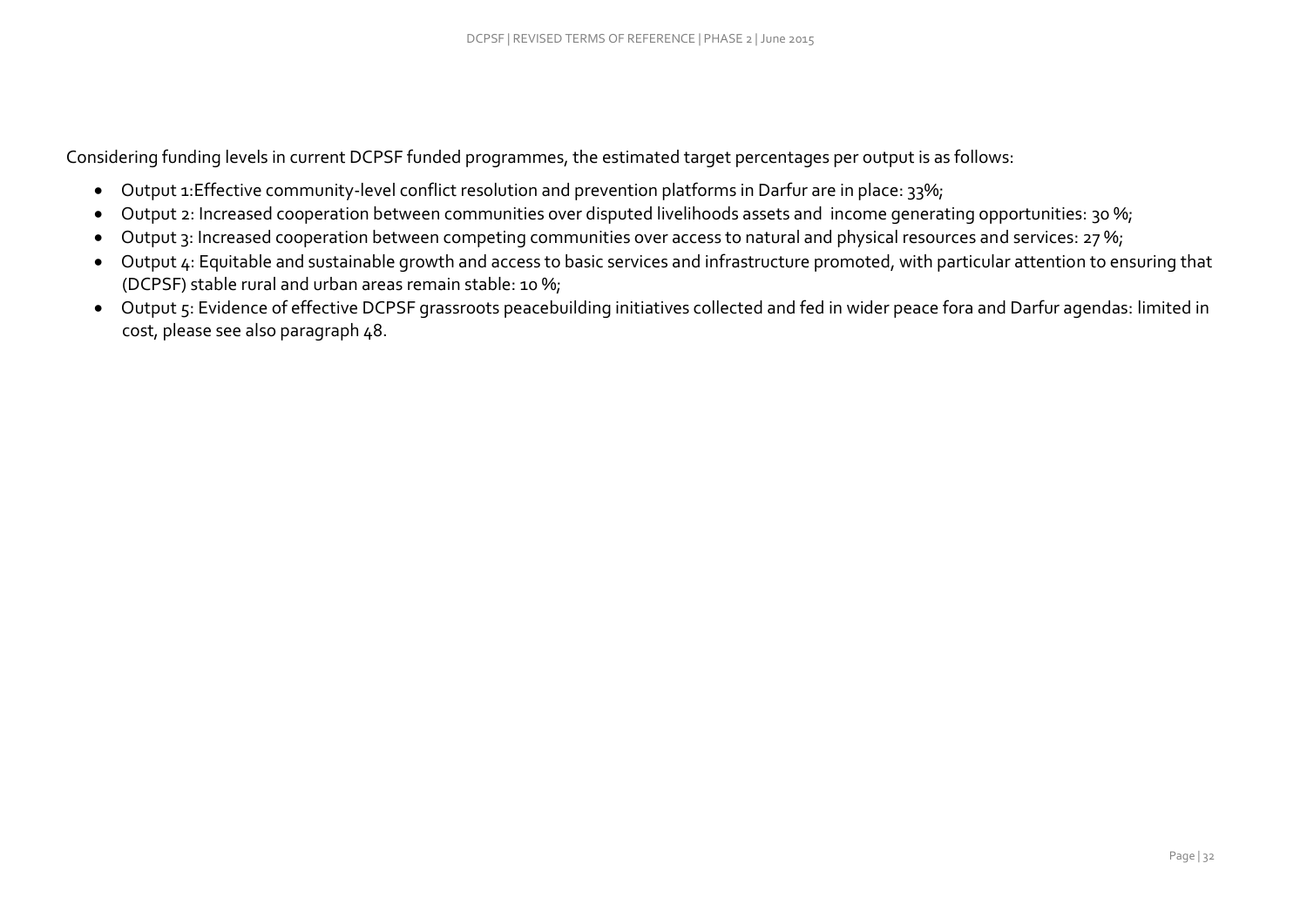$\overline{a}$ 

### **PROJECT TITLE: DARFUR COMMUNITY PEACE AND DEVELOPMENT FUND (PHASE 2)**

**Purpose**: Communities stabilized and trust and confidence between communities is restored paving the way towards early recovery

| Indicator                                                                                                          | <b>Baseline</b>                                                                                                                                         | <b>Milestone</b><br>4(2014)                 | Milestone 5<br>$(2015)^{24}$                | Milestone 6<br>$(2016)^{27}$                | <b>Target</b><br>(2017)                     | <b>Risks and assumptions</b>                                                                                                                                                                                                                                               | <b>Sources</b>                                                                                                                                                                     |
|--------------------------------------------------------------------------------------------------------------------|---------------------------------------------------------------------------------------------------------------------------------------------------------|---------------------------------------------|---------------------------------------------|---------------------------------------------|---------------------------------------------|----------------------------------------------------------------------------------------------------------------------------------------------------------------------------------------------------------------------------------------------------------------------------|------------------------------------------------------------------------------------------------------------------------------------------------------------------------------------|
| % of community<br>members sam-<br>pled stating that<br>trust and confi-<br>dence is restored                       | A high proportion<br>of community<br>members, indi-<br>cate a lack of<br>trust and confi-<br>dence between<br>diverse communi-<br>ties<br>92% (2012) 25 | 90%<br>(maintain<br>2012 level<br>$+/-$ 5%) | 90%<br>(maintain<br>2012 level<br>$+/- 5\%$ | 90%<br>(maintain 2012<br>level<br>$+/- 5\%$ | 90%<br>(maintain<br>2012 level<br>$+/- 5\%$ | • Different types of con-<br>flicts that DCPSF does<br>not address (e.g. con-<br>flicts between the na-<br>tional and armed<br>groups) do not affect<br>the situation (A)<br>. Willingness of tribal<br>leaders/local and cen-<br>tral government to<br>agree, promote and | • DCPSF monitor-<br>ing visits<br>• DCPSF perception<br>survey<br>• Progress reports<br>submitted by<br>DCPSF Imple-<br>menting Partners<br>• Narrative based<br>survey tools e.g. |
| % of tribal/civil<br>society leaders<br>sampled agree-<br>ing to a common<br>and/or collabora-<br>tive approach on | Polarised opinion<br>exists amongst<br>tribal/civil society<br>leaders vis-à-vis<br>process for recon-<br>ciliation                                     | 85%<br>(maintain<br>2012 level<br>$+/- 5\%$ | 85%<br>(maintain<br>2012 level +/-<br>5%)   | 85%<br>(maintain 2012<br>level $+/-$ 5%)    | 90%<br>(maintain<br>2012 level<br>$+/- 5\%$ | implement common<br>reconciliation agendas<br>(A)<br>• Spoilers interfere (R)                                                                                                                                                                                              | SenseMaker,<br>most significant<br>changes.<br>• Monitoring media<br>reports about ten-<br>sion in areas                                                                           |

<sup>&</sup>lt;sup>24</sup> Milestone numerical indicators were calculated based on the targets set by partners in the submitted proposal. They will be updated following new call for proposal. The milestone of indicators that require community b survey were determined based on the outcomes of previous perception survey conducted by DCPSF-TS.

<sup>&</sup>lt;sup>25</sup> DCPSF Perception Survey carried out in January 2013 covering activities from 2012. The survey was conducted only in the areas where DCPSF projects operate.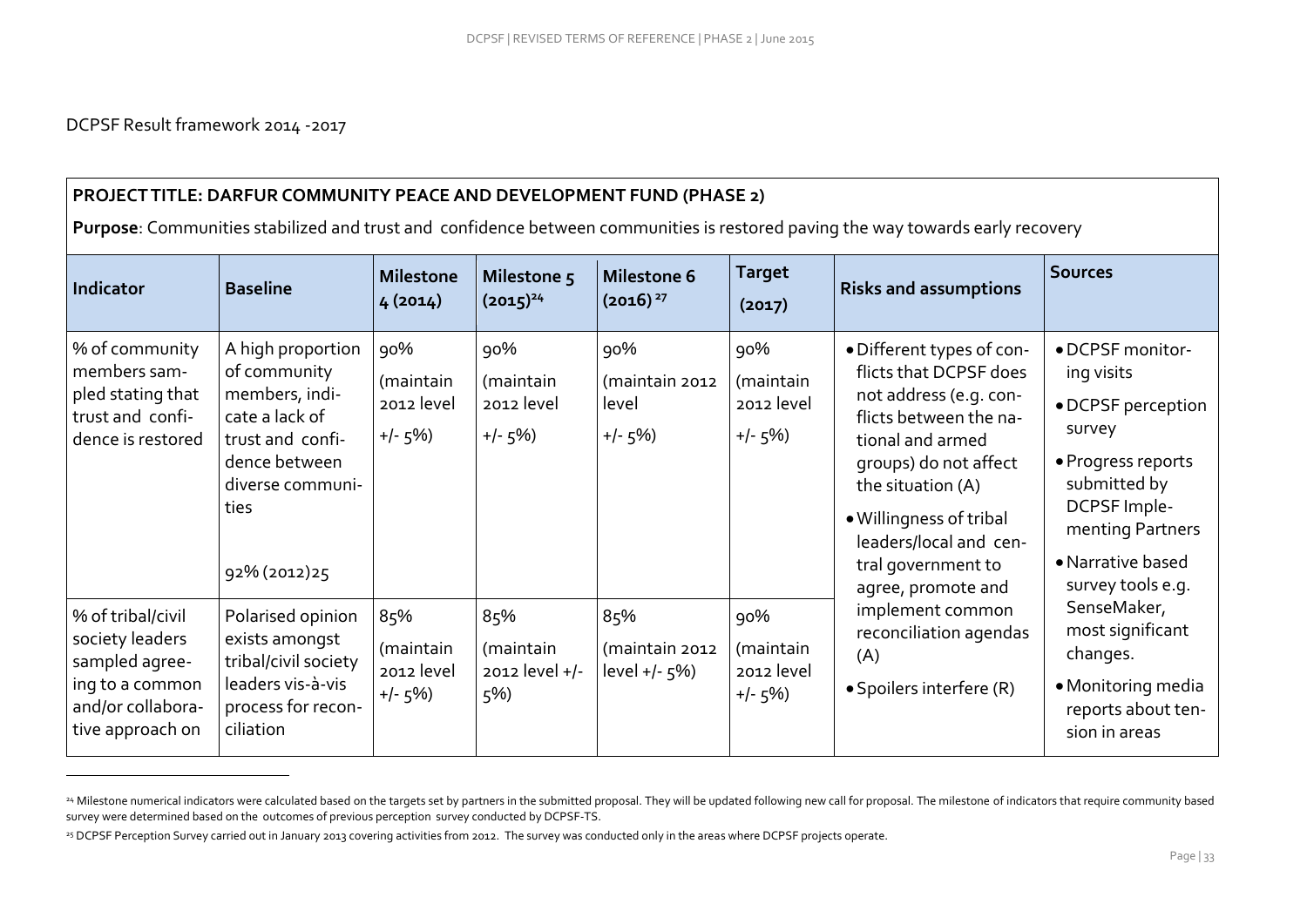## **PROJECT TITLE: DARFUR COMMUNITY PEACE AND DEVELOPMENT FUND (PHASE 2)**

**Purpose**: Communities stabilized and trust and confidence between communities is restored paving the way towards early recovery

| Indicator                                    | <b>Baseline</b> | Milestone<br>4(2014) | Milestone <sub>5</sub><br>$(2015)^{24}$ | Milestone 6<br>$(2016)^{27}$ | <b>Target</b><br>(2017) | <b>Risks and assumptions</b>                      | <b>Sources</b>                                      |
|----------------------------------------------|-----------------|----------------------|-----------------------------------------|------------------------------|-------------------------|---------------------------------------------------|-----------------------------------------------------|
| how to address<br>root causes of<br>conflict | 94% (2012)      |                      |                                         |                              |                         | • Lack of access and in-<br>security problems (R) | where DCPSF-<br>funded projects<br>are implemented. |

| OUTPUT 1: EFFECTIVE COMMUNITY-LEVEL CONFLICT RESOLUTION AND PREVENTION PLATFORMS IN DARFUR ARE IN PLACE |                                                                                                                                                |                             |                       |                       |                                      |                                                                                                                                                                                       |                                                                                                            |  |  |
|---------------------------------------------------------------------------------------------------------|------------------------------------------------------------------------------------------------------------------------------------------------|-----------------------------|-----------------------|-----------------------|--------------------------------------|---------------------------------------------------------------------------------------------------------------------------------------------------------------------------------------|------------------------------------------------------------------------------------------------------------|--|--|
| <b>Indicator</b>                                                                                        | <b>Baseline</b>                                                                                                                                | <b>Milestone</b><br>4(2014) | Milestone<br>5(2015)  | Milestone<br> 6(2016) | Target <sub>2</sub><br>$(2017)^{26}$ | <b>Risks and assumptions</b>                                                                                                                                                          | <b>Sources</b>                                                                                             |  |  |
| Number of com-<br>munity based res-<br>mecha-<br>olution<br>(CBRM)<br>nisms<br>functioning              | A high proportion<br>mechanisms   tional<br>l of<br>function without<br>adequate<br>legiti-<br>authority<br>macy,<br>or capacity<br>194 (2013) | addi-<br>63                 | addi-<br>72<br>tional | addi-<br>16<br>tional | 360                                  | • Existing community<br>based resolution mecha-<br>nisms are willing to ac-<br>commodate the views of<br>vulnerable groups (A)<br>• Support from govern-<br>ment institutions for the | <b>DCPSF</b> monitoring<br>visits<br><b>DCPSF</b> perception<br>survey<br>Progress reports<br>submitted by |  |  |

 $\overline{a}$ 

<sup>&</sup>lt;sup>26</sup> This the cumulative targets that represent the overall targets of DCPSF phase II.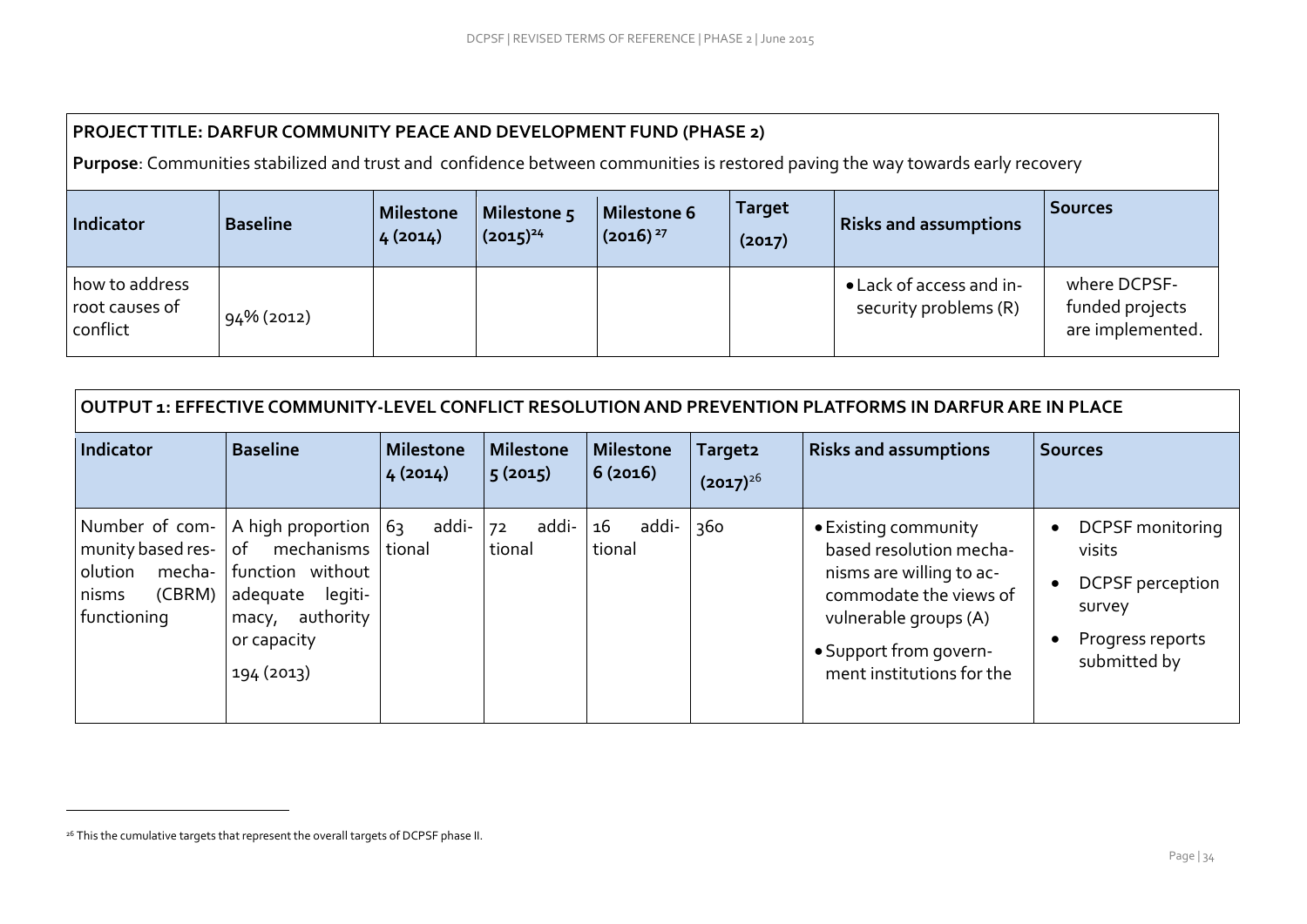| OUTPUT 1: EFFECTIVE COMMUNITY-LEVEL CONFLICT RESOLUTION AND PREVENTION PLATFORMS IN DARFUR ARE IN PLACE |                                                                                                                                            |                                                                                                                        |                                                                                                                    |                                                                                                                  |                                      |                                                                                                                                                                                                                                                                                                  |                                                                                                                         |  |  |  |
|---------------------------------------------------------------------------------------------------------|--------------------------------------------------------------------------------------------------------------------------------------------|------------------------------------------------------------------------------------------------------------------------|--------------------------------------------------------------------------------------------------------------------|------------------------------------------------------------------------------------------------------------------|--------------------------------------|--------------------------------------------------------------------------------------------------------------------------------------------------------------------------------------------------------------------------------------------------------------------------------------------------|-------------------------------------------------------------------------------------------------------------------------|--|--|--|
| Indicator                                                                                               | <b>Baseline</b>                                                                                                                            | <b>Milestone</b><br>4(2014)                                                                                            | <b>Milestone</b><br>5(2015)                                                                                        | <b>Milestone</b><br>6(2016)                                                                                      | Target <sub>2</sub><br>$(2017)^{26}$ | <b>Risks and assumptions</b>                                                                                                                                                                                                                                                                     | <b>Sources</b>                                                                                                          |  |  |  |
| % of community<br>members with<br>access to CBRM<br>% of community                                      | 95% (2012)<br>A high proportion                                                                                                            | 70%<br>(for newly<br>targeted<br>communi-<br>ties)<br>95% (main-<br>tain<br>2012<br>level<br>$+/-$<br>5%)<br>(maintain | 70%<br>(for newly<br>targeted<br>communi-<br>ties)<br>95% (main-<br>tain<br>2012<br>level<br>$+/-$<br>$5\%$<br>85% | 70%<br>(for newly<br>targeted<br>communi-<br>ties)<br>95% (main-<br>tain<br>2012<br>$+/-$<br>level<br>5%)<br>85% | 95%<br>85%                           | conflict resolution mech-<br>anisms.<br>• Number of different<br>types of conflicts that<br>CBRM does not address<br>(e.g. conflicts between<br>the national and armed<br>groups) remain un-<br>changed (A)<br>· People are satisfied with<br>the resolutions delivered<br>by the mechanisms (A) | DCPSF Implement-<br>ing Partners<br>Narrative based<br>survey tools e.g.<br>SenseMaker, most<br>significant<br>changes. |  |  |  |
| members stating<br>satisfaction with<br><b>CBRM</b>                                                     | of community<br>members declare<br>not having access<br>to and dissatis-<br>faction with rec-<br>onciliation mech-<br>anisms<br>83% (2012) | 2012 level<br>$+/- 5\%$                                                                                                |                                                                                                                    |                                                                                                                  |                                      | · Difficulties in monitoring<br>as community members<br>might not be willing to<br>share sensitive infor-<br>mation on related to<br>cases and conflict recon-<br>ciliation mechanisms (R)                                                                                                       |                                                                                                                         |  |  |  |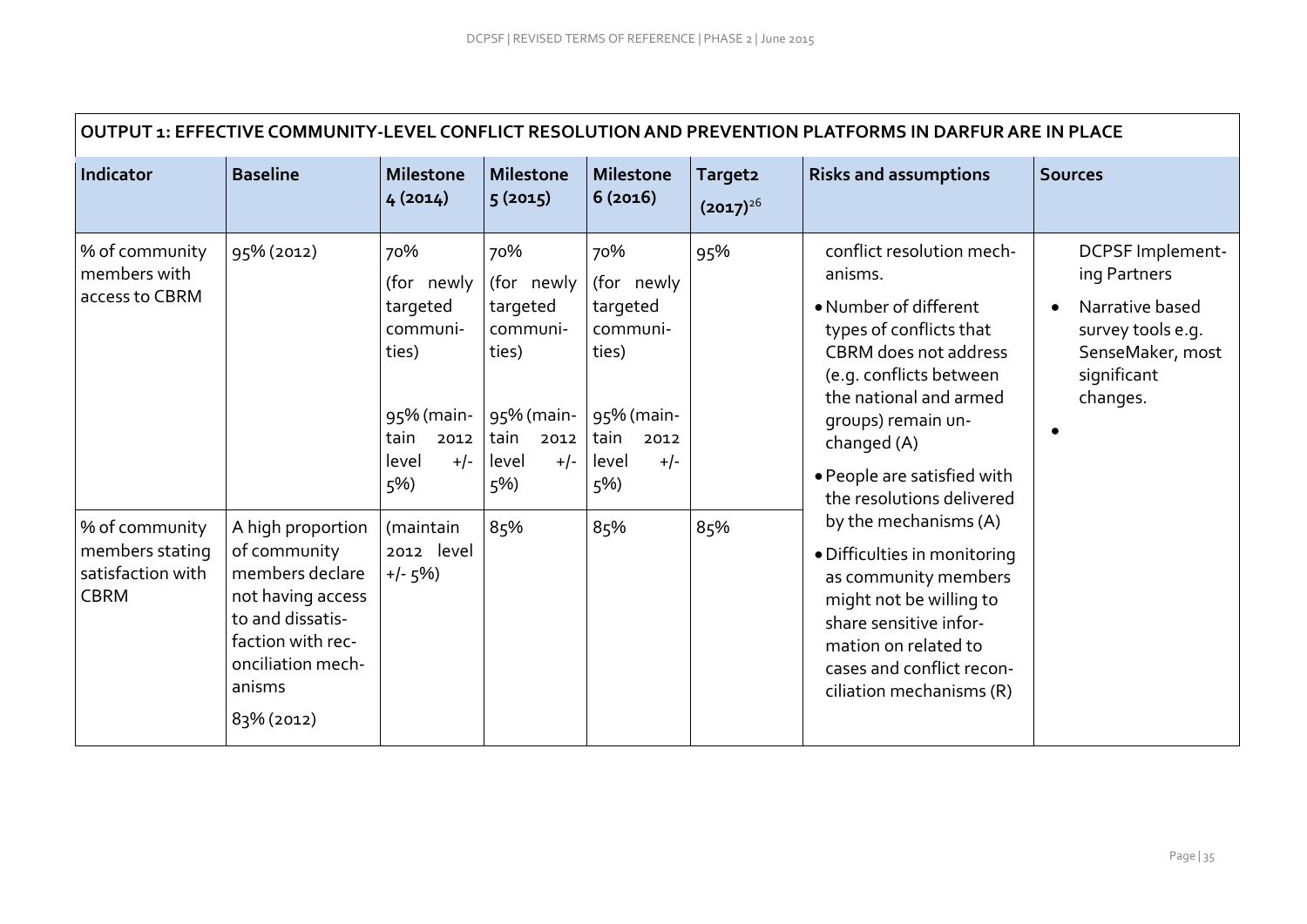| OUTPUT 1: EFFECTIVE COMMUNITY-LEVEL CONFLICT RESOLUTION AND PREVENTION PLATFORMS IN DARFUR ARE IN PLACE                      |                                                                                          |                                                     |                                               |                                                          |                                                  |                                                                                                                                                                                                       |                |  |  |  |
|------------------------------------------------------------------------------------------------------------------------------|------------------------------------------------------------------------------------------|-----------------------------------------------------|-----------------------------------------------|----------------------------------------------------------|--------------------------------------------------|-------------------------------------------------------------------------------------------------------------------------------------------------------------------------------------------------------|----------------|--|--|--|
| Indicator                                                                                                                    | Baseline                                                                                 | <b>Milestone</b><br>4(2014)                         | <b>Milestone</b><br>5(2015)                   | <b>Milestone</b><br>6(2016)                              | Target <sub>2</sub><br>$(2017)^{26}$             | <b>Risks and assumptions</b>                                                                                                                                                                          | <b>Sources</b> |  |  |  |
| % of the number<br>of cases submit-<br>ted that are suc-<br>cessfully ad-<br>dressed                                         | A high proportion<br>of communal<br>cases are not re-<br>solved amicably<br>42% (2014) 2 | 50%                                                 | 60%                                           | 75%                                                      | 75%                                              | • Spoilers disrupt the work<br>of the mechanism(R)<br>• Though vulnerable<br>groups are represented,<br>their representative are<br>unable to voice the con-<br>cerns of their constituen-<br>cies(R) |                |  |  |  |
| % of community<br>members stating<br>an increase in the<br>percentage of<br>cases submitted<br>and successfully<br>addressed | 56% (2014) 3a                                                                            | 70%<br>of<br>sampled<br>commu-<br>nity mem-<br>bers | 70%<br>sampled<br>commu-<br>nity mem-<br>bers | of $75%$<br>of<br>sampled<br>commu-<br>nity mem-<br>bers | 75% of sam-<br>pled<br>com-<br>munity<br>members |                                                                                                                                                                                                       |                |  |  |  |
| % of community<br>members stating<br>a decrease in<br>communal con-<br>flicts because of<br>the presence of<br><b>CBRM</b>   | 8о% (2014) за                                                                            | 80%                                                 | 80%                                           | 80%                                                      | 80%                                              |                                                                                                                                                                                                       |                |  |  |  |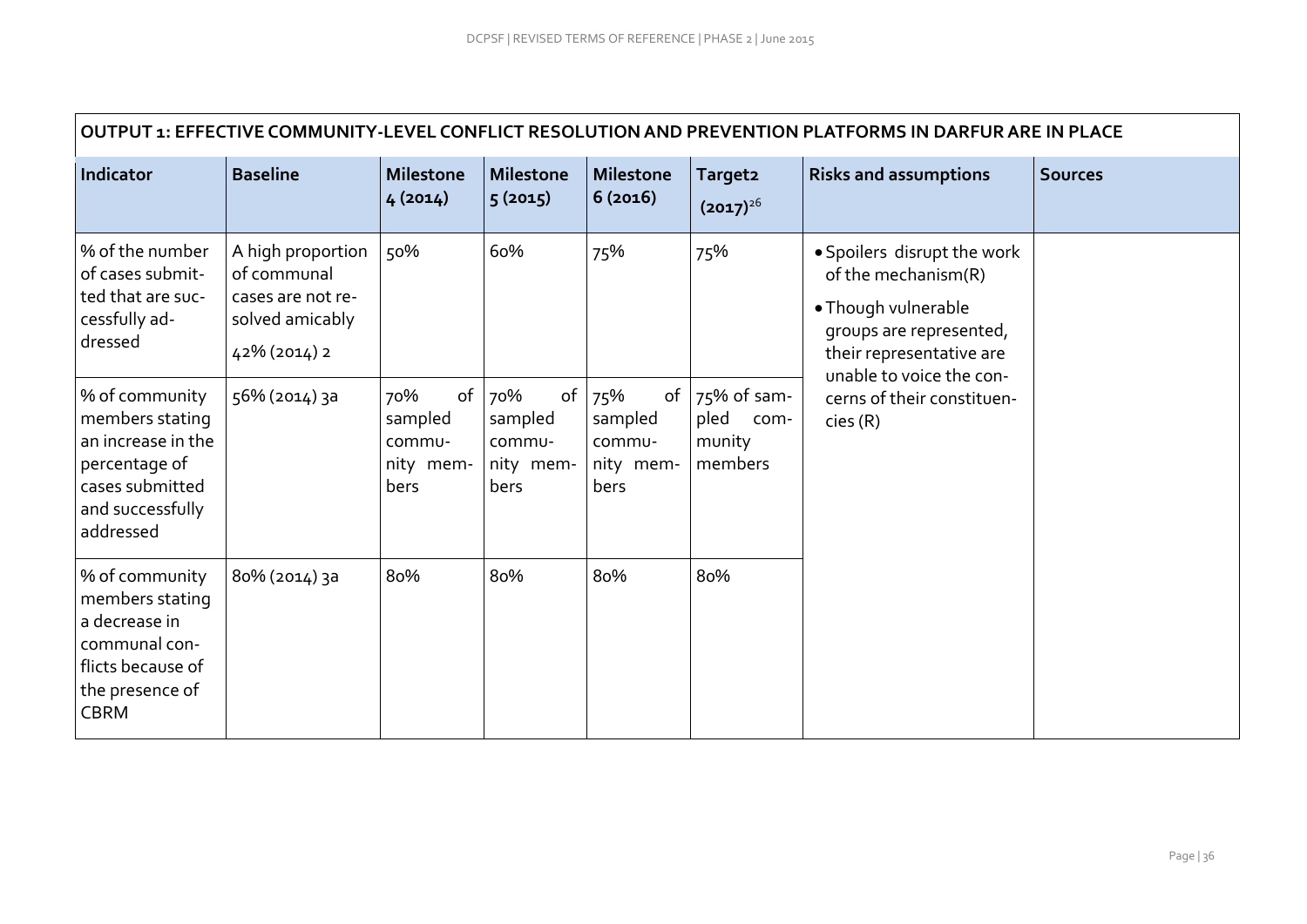| OUTPUT 1: EFFECTIVE COMMUNITY-LEVEL CONFLICT RESOLUTION AND PREVENTION PLATFORMS IN DARFUR ARE IN PLACE                          |                                                                                                                       |                             |                             |                      |                                      |                              |                |  |  |  |
|----------------------------------------------------------------------------------------------------------------------------------|-----------------------------------------------------------------------------------------------------------------------|-----------------------------|-----------------------------|----------------------|--------------------------------------|------------------------------|----------------|--|--|--|
| Indicator                                                                                                                        | <b>Baseline</b>                                                                                                       | <b>Milestone</b><br>4(2014) | <b>Milestone</b><br>5(2015) | Milestone<br>6(2016) | Target <sub>2</sub><br>$(2017)^{26}$ | <b>Risks and assumptions</b> | <b>Sources</b> |  |  |  |
| % of CBRM with<br>active participa-<br>tion of vulnerable<br>groups in the de-<br>cision making<br>process of the<br><b>CBRM</b> | A high proportion<br>of mechanisms<br>lack adequate<br>representation of<br>vulnerable groups<br>56% (2013) 4a<br>90% | $90\%$                      | 90%                         | 90%                  | 90%                                  |                              |                |  |  |  |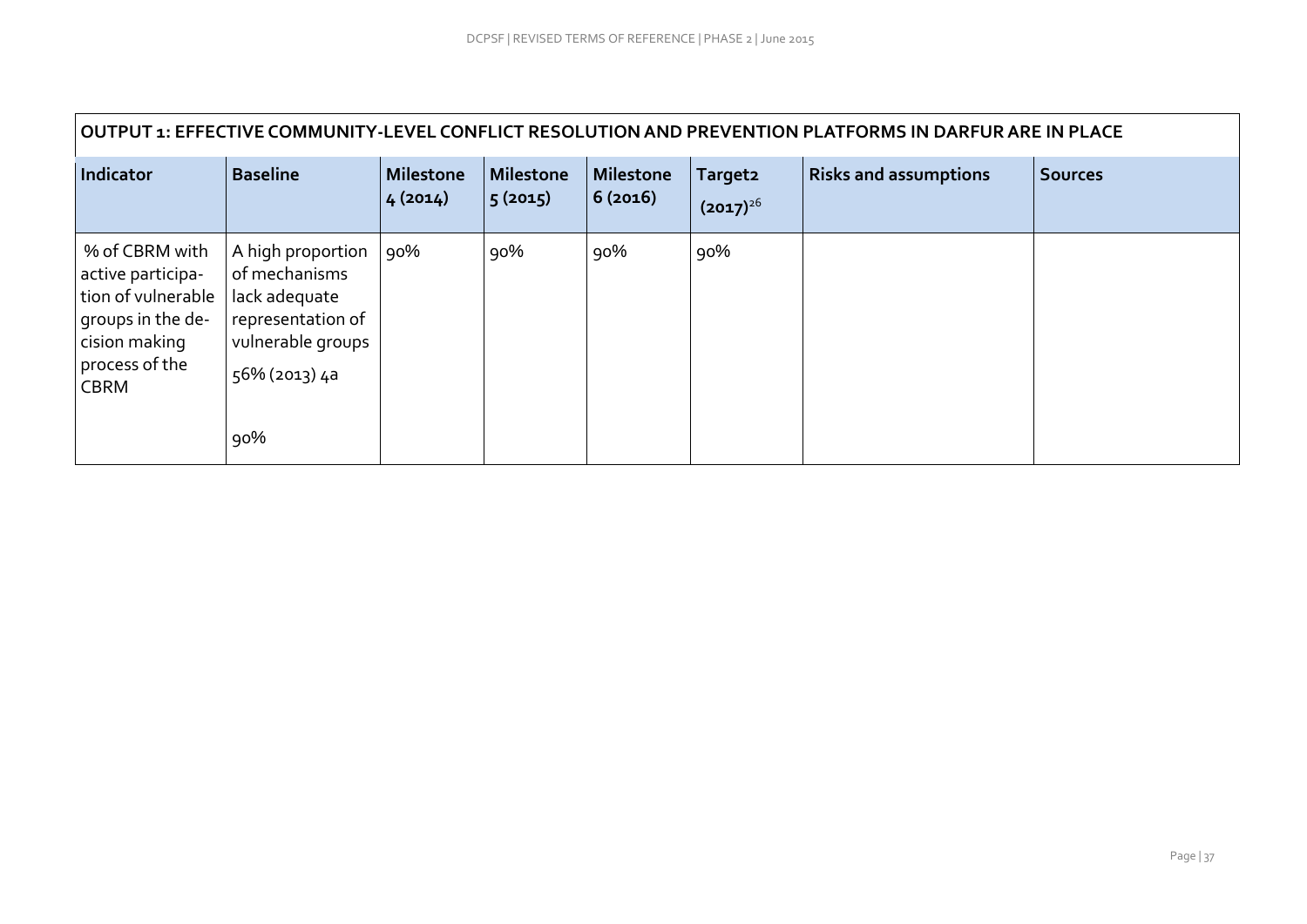# **OUTPUT 2: COOPERATION BETWEEN COMMUNITIES ENHANCED THROUGH SHARED LIVELIHOOD ASSETS AND INCOME GENERATING OPPORTUNITIES ACTIVITIES**

| Indicator                                                                                                                                                                                                            | <b>Baseline</b>                                                                                                                                                                                                    | <b>Milestone</b><br>4(2014) | <b>Milestone</b><br>5(2015) | <b>Milestone</b><br>6(2016) | <b>Target</b><br>(2017) | <b>Risks and assumptions</b>                                                                                                                                                                                                                              | <b>Sources</b>                                                                                                                                                                                         |
|----------------------------------------------------------------------------------------------------------------------------------------------------------------------------------------------------------------------|--------------------------------------------------------------------------------------------------------------------------------------------------------------------------------------------------------------------|-----------------------------|-----------------------------|-----------------------------|-------------------------|-----------------------------------------------------------------------------------------------------------------------------------------------------------------------------------------------------------------------------------------------------------|--------------------------------------------------------------------------------------------------------------------------------------------------------------------------------------------------------|
| Number of com-<br>munity initiatives<br>that deliver col-<br>laborative liveli-<br>hoods and in-<br>come generating<br>opportunities (in-<br>cluding joint la-<br>bour, trading,<br>community<br>youth and<br>women) | 98 (2012)                                                                                                                                                                                                          | 50 addi-<br>tional          | 52 addi-<br>tional          | 56 addi-<br>tional          | 328 cumu-<br>lative     | • Scope for diversifying and<br>creation on new livelihoods<br>and enhancing income gen-<br>erating opportunities exist<br>(R)<br>· Physical access to market en-<br>sured (e.g. existence of<br>roads, transportation, secu-<br>rity along the road) (A) | • Progress reports<br>submitted by<br>DCPSF Implement-<br>ing Partners<br>• DCPSF monitoring<br>visits<br>• DCPSF perception<br>survey<br>• Narrative based sur-<br>vey tools e.g.<br>SenseMaker, most |
| Number of<br>new/re-estab-<br>lished markets<br>that enable di-<br>verse communi-<br>ties to inter-<br>act/cooperate                                                                                                 | Whilst markets<br>exist across Dar-<br>fur, many are<br>segregated by<br>community as a<br>result of the pro-<br>tracted conflict in<br>Darfur, thereby<br>inhibiting the free<br>flow of trade and<br>interaction | 10 addi-<br>tional          | 15 addi-<br>tional          | 4 addi-<br>tional           | 54 cumula-<br>tive      |                                                                                                                                                                                                                                                           | significant<br>changes.                                                                                                                                                                                |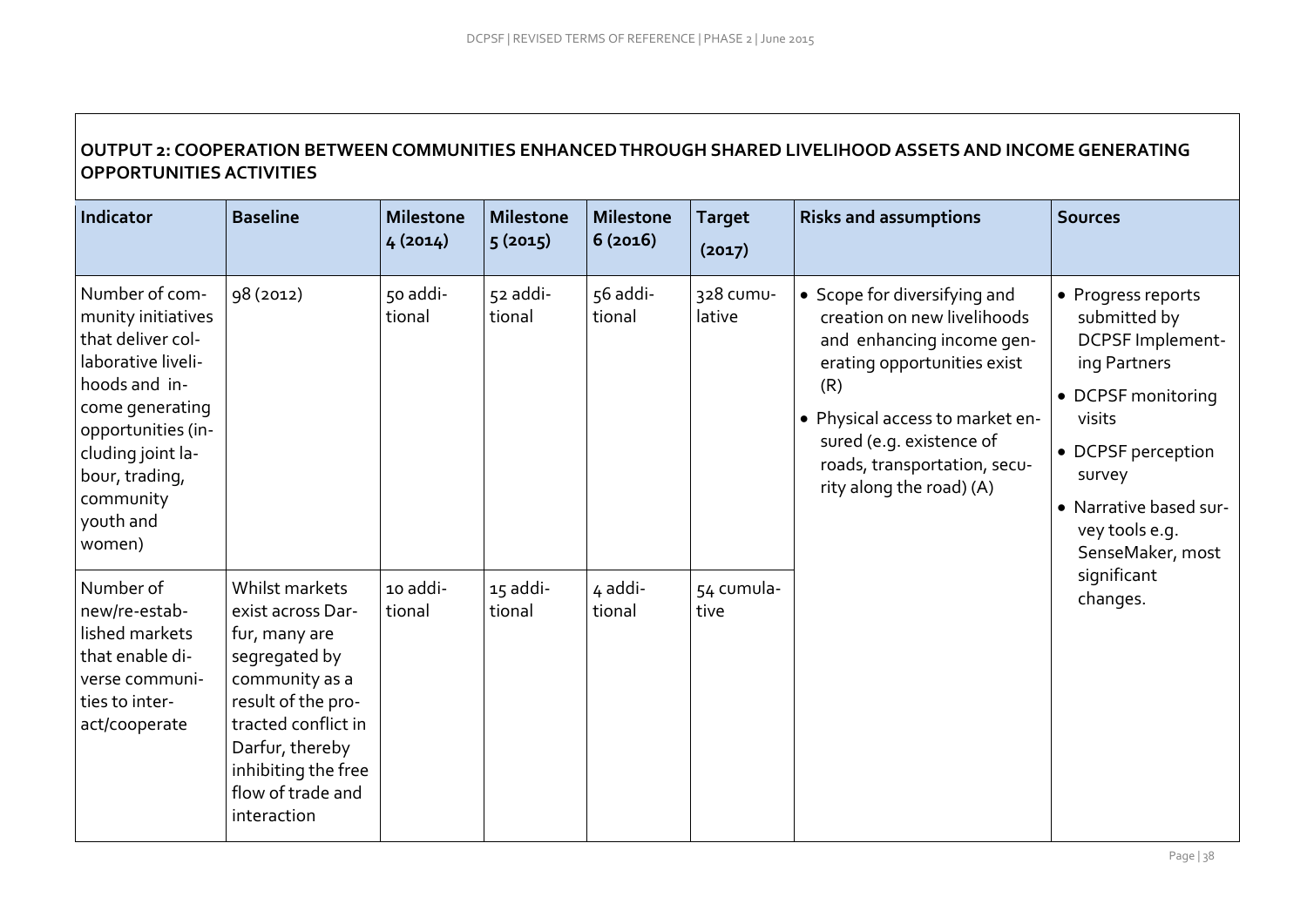# **OUTPUT 2: COOPERATION BETWEEN COMMUNITIES ENHANCED THROUGH SHARED LIVELIHOOD ASSETS AND INCOME GENERATING OPPORTUNITIES ACTIVITIES**

| Indicator                                                                                                                  | <b>Baseline</b> | Milestone<br>4(2014) | <b>Milestone</b><br>5(2015) | Milestone<br>6(2016) | <b>Target</b><br>(2017) | <b>Risks and assumptions</b> | <b>Sources</b> |
|----------------------------------------------------------------------------------------------------------------------------|-----------------|----------------------|-----------------------------|----------------------|-------------------------|------------------------------|----------------|
|                                                                                                                            | 15 (2012)       |                      |                             |                      |                         |                              |                |
| % of community<br>members stating<br>an increase in the<br>economic inter-<br>ventions be-<br>tween diverse<br>communities | 80%(2014) 3     | 80%                  | 85%                         | 85%                  | 85%                     |                              |                |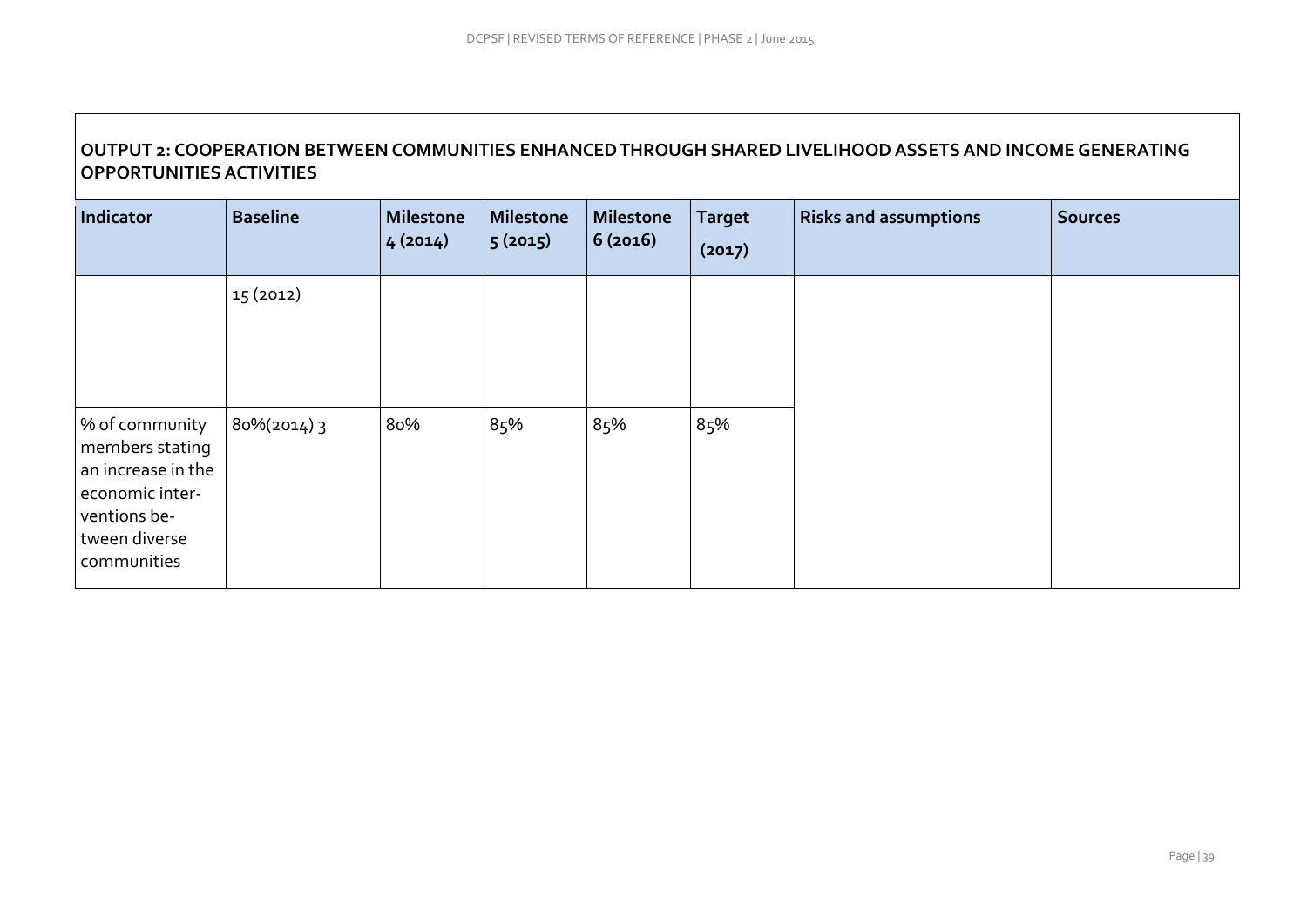| OUTPUT 3: COOPERATION BETWEEN COMPETING COMMUNITIES OVER ACCESS TO NATURAL RESOURCES AND BASIC SOCIAL SERVICES |
|----------------------------------------------------------------------------------------------------------------|
| <b>INCREASED</b>                                                                                               |

| Indicator                                                                                                                                                                      | <b>Baseline</b>                                                                                                                                                         | <b>Milestone</b><br>4(2014) | <b>Milestone</b><br>5(2015) | <b>Milestone</b><br>6(2016) | <b>Target</b><br>(2017)                                            | <b>Risks and assumptions</b>                                                                                                                                                                                                                                                                           | <b>Sources</b>                                                                                                                                                  |
|--------------------------------------------------------------------------------------------------------------------------------------------------------------------------------|-------------------------------------------------------------------------------------------------------------------------------------------------------------------------|-----------------------------|-----------------------------|-----------------------------|--------------------------------------------------------------------|--------------------------------------------------------------------------------------------------------------------------------------------------------------------------------------------------------------------------------------------------------------------------------------------------------|-----------------------------------------------------------------------------------------------------------------------------------------------------------------|
| Number of com-<br>munity based<br>management<br>mechanisms27<br>for natural re-<br>source (water,<br>pasture, forest<br>reserves, migra-<br>tion routes, min-<br>erals, etc)28 | 70 (2014) 2                                                                                                                                                             | 13 addi-<br>tional          | 51 addi-<br>tional          | 36 addi-<br>tional          | 100 CUMU-<br>lative                                                | • Community responsive-<br>ness/willingness to regenera-<br>tion of pastureland and refor-<br>estation (A)<br>• Lack of availability and equita-<br>ble access to education/health<br>initiatives are a source of ten-<br>sion (A)<br>• Supported facilities are accessi-<br>ble to diverse groups (A) | • Progress reports<br>submitted by<br>DCPSF Imple-<br>menting Part-<br>ners<br>DCPSF monitor-<br>ing visits<br>• Statistical data<br>from line Minis-<br>tries. |
| Number of mi-<br>gratory routes<br>demarcated /<br>cleared /rehabili-<br>tated through<br>communal con-<br>sensus                                                              | Lack of clearly<br>defined migra-<br>tory routes gives<br>rise to conflicts<br>between farmers<br>and nomads in<br>Darfur<br>16 migratory<br>routes (526 Km)<br>(2014)2 | 3 addi-<br>tional           | 11 addi-<br>tional          | 2 addi-<br>tional           | 16 routes<br>$(308)$ Km of<br>migratory<br>routes de-<br>marcated) | • Spoilers interfere in the equita-<br>ble delivery and management<br>of resources (R)<br>• Sufficient educators and pri-<br>mary health care personnel will<br>be available to serve all com-<br>munities represented (A)<br>• There are enforcement mecha-<br>nisms to implement the agreed          | • DCPSF percep-<br>tion survey.<br>• Narrative based<br>survey tools e.g.<br>Sense Makers,<br>most significant<br>changes.                                      |

*<sup>27</sup> The information monitored is not the number of infrastructure but the management mechanisms.* 

 $\overline{a}$ 

*<sup>28</sup> This to be disaggregated according to activity ie water, pasture, migration route, minerals, etc in reporting*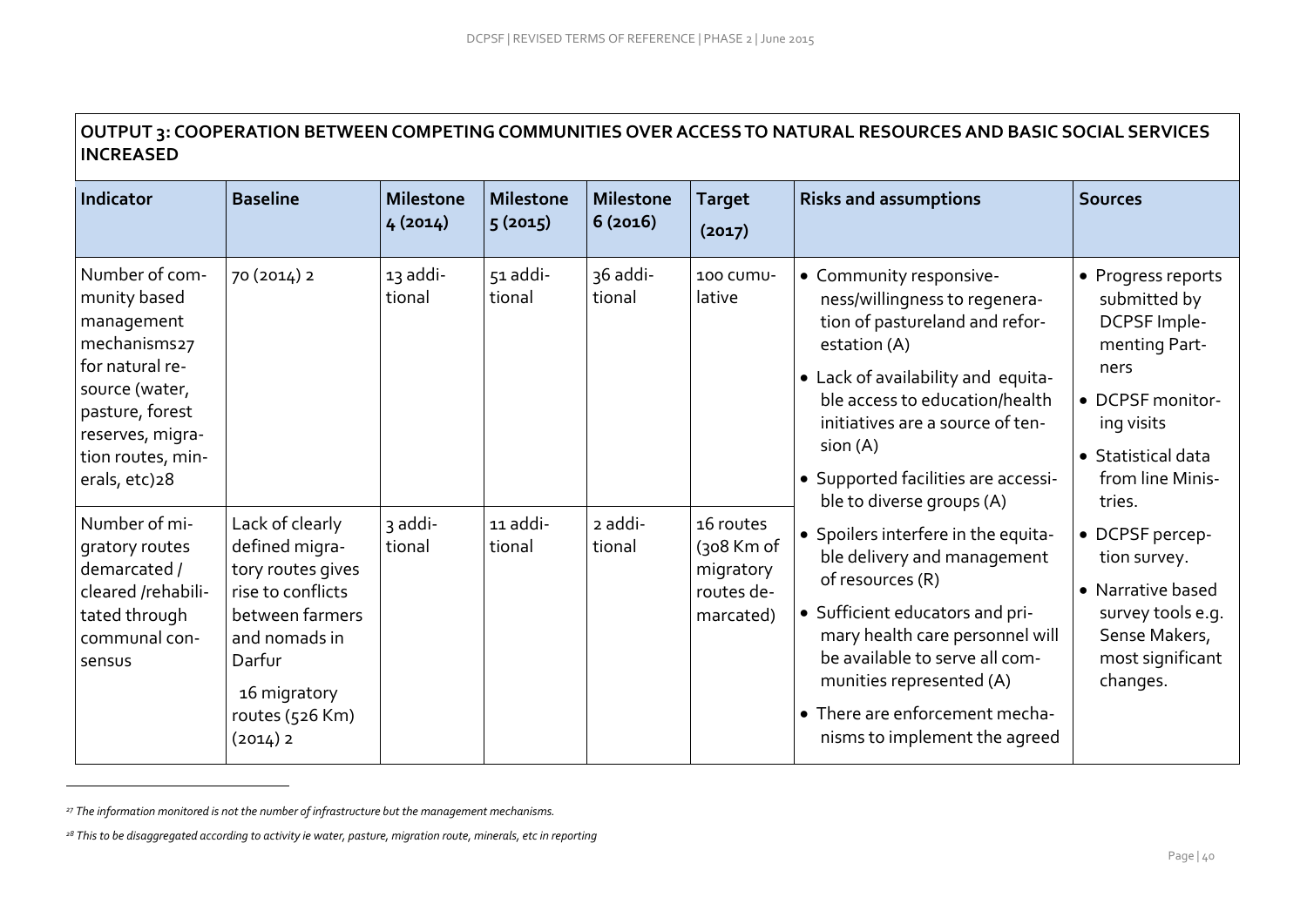# **OUTPUT 3: COOPERATION BETWEEN COMPETING COMMUNITIES OVER ACCESS TO NATURAL RESOURCES AND BASIC SOCIAL SERVICES INCREASED**

| Indicator                                                                                                                                                     | <b>Baseline</b>                                                                               | <b>Milestone</b><br>4(2014) | <b>Milestone</b><br>5(2015) | <b>Milestone</b><br>6(2016) | <b>Target</b><br>(2017)                                      | <b>Risks and assumptions</b>                                                                     | <b>Sources</b> |
|---------------------------------------------------------------------------------------------------------------------------------------------------------------|-----------------------------------------------------------------------------------------------|-----------------------------|-----------------------------|-----------------------------|--------------------------------------------------------------|--------------------------------------------------------------------------------------------------|----------------|
| Number of areas<br>of restoration of<br>communal pas-<br>ture/fodder/<br>communal for-<br>ests                                                                | 11 (5 pasture<br>land, 3 communal<br>forest and 3 rest-<br>ing area for no-<br>mads) (2014) 2 | 3 addi-<br>tional           | 4 addi-<br>tional           | 9 addi-<br>tional           | 16 (44060<br>ha of com-<br>munal land<br>rehabili-<br>tated) | migratory routes demarcation<br>(A)<br>• Indigenous norms and historical<br>rights respected (A) |                |
| % of community<br>members con-<br>firming commu-<br>nal consensus<br>around restora-<br>tion of migratory<br>routes/pas-<br>ture/fodder/com-<br>munal forests | 70% (2014) 3                                                                                  | 70%                         | 70%                         | 75%                         | 75%                                                          |                                                                                                  |                |
| Number of social<br>service infra-<br>structure rehabil-<br>itated/newly<br>built29                                                                           | 184 including 39<br>joint health and<br>education initia-<br>tive, 30<br>schools/classes      | 124 addi-<br>tional         | 52 addi-<br>tional          | 38 addi-<br>tional          | 434 CUMU-<br>lative                                          |                                                                                                  |                |

*<sup>29</sup> This to be disaggregated by the social service rehabilitated or built i.e. school, clinic, etc. in reporting*

 $\overline{a}$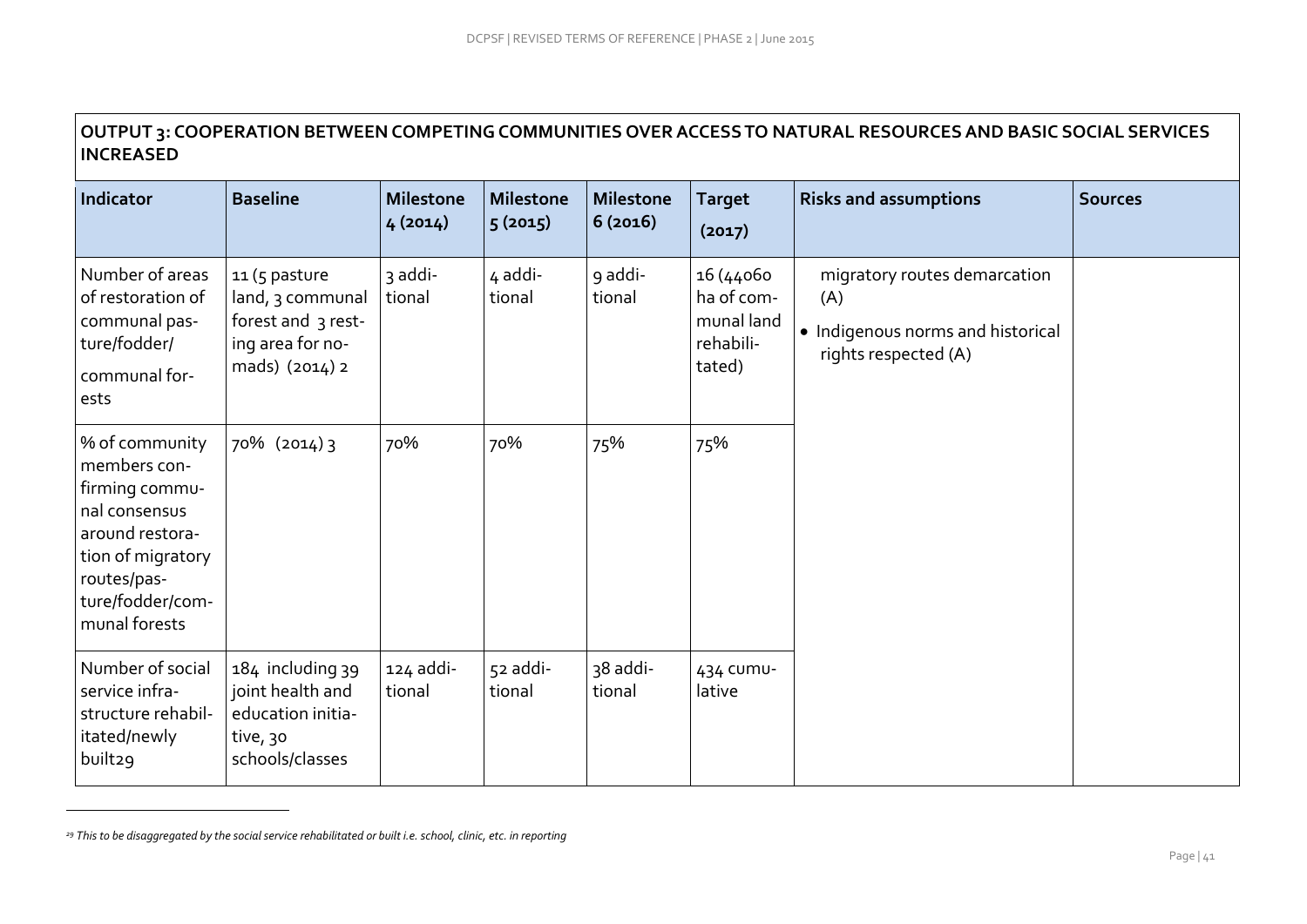# **OUTPUT 3: COOPERATION BETWEEN COMPETING COMMUNITIES OVER ACCESS TO NATURAL RESOURCES AND BASIC SOCIAL SERVICES INCREASED**

| Indicator                                                                                                                                                                                                                       | <b>Baseline</b>                         | <b>Milestone</b><br>4(2014) | <b>Milestone</b><br>5(2015) | <b>Milestone</b><br>6(2016) | <b>Target</b><br>(2017) | <b>Risks and assumptions</b> | <b>Sources</b> |
|---------------------------------------------------------------------------------------------------------------------------------------------------------------------------------------------------------------------------------|-----------------------------------------|-----------------------------|-----------------------------|-----------------------------|-------------------------|------------------------------|----------------|
|                                                                                                                                                                                                                                 | and 115 water fa-<br>cilities (2013) 4a |                             |                             |                             |                         |                              |                |
| % of community<br>members stating<br>an increase in the<br>number of inter-<br>actions between<br>diverse commu-<br>nities through<br>basic services<br>(health initia-<br>tives, schools,<br>vocational edu-<br>cation, water) | 81% (2014) 3a                           | 81%                         | 85%                         | 8%                          | 85%                     |                              |                |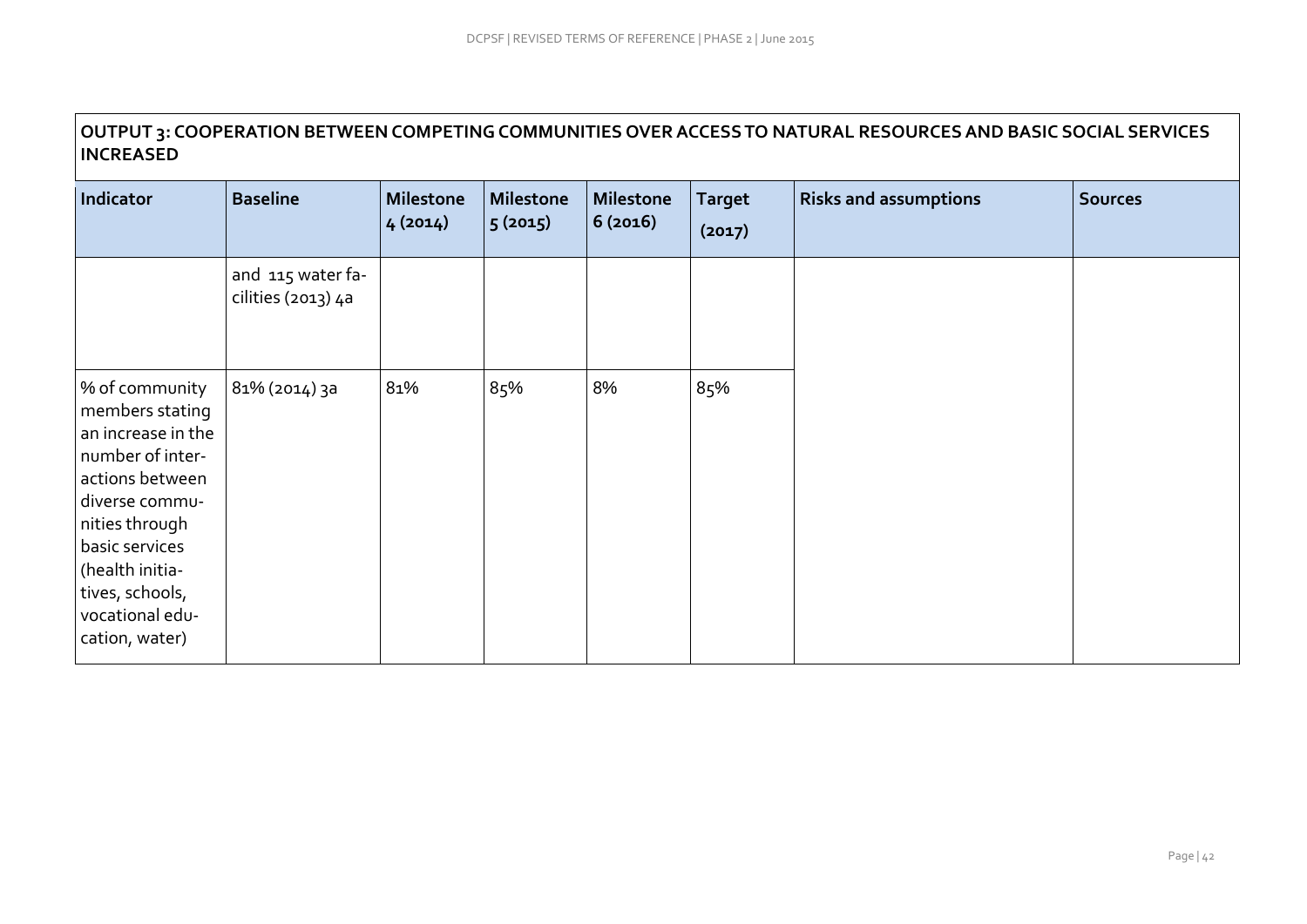# **OUTPUT 4: A NETWORK OF EFFECTIVE COLLABORATIVE PEACEBUILDING INITIATIVES CREATEDAND FEEDING INTO WIDER PEACE FORA AND DARFUR AGENDAS**

| Indicator                                                                                                                                                                                                                                                                              | <b>Baseline</b>                                                                                                                                                                                                                                 | <b>Milestone</b><br>4(2014) | <b>Milestone</b><br>5(2015)                                                           | <b>Milestone</b><br>6(2016) | <b>Target</b><br>(2017) | <b>Risks and assumptions</b>                                                                                                                                                                                                                                                                                   | <b>Sources</b>                                                                                                                                                       |
|----------------------------------------------------------------------------------------------------------------------------------------------------------------------------------------------------------------------------------------------------------------------------------------|-------------------------------------------------------------------------------------------------------------------------------------------------------------------------------------------------------------------------------------------------|-----------------------------|---------------------------------------------------------------------------------------|-----------------------------|-------------------------|----------------------------------------------------------------------------------------------------------------------------------------------------------------------------------------------------------------------------------------------------------------------------------------------------------------|----------------------------------------------------------------------------------------------------------------------------------------------------------------------|
| Number of civil<br>society organisa-<br>tions develop ca-<br>pacity to priori-<br>tise, plan, design<br>and implement<br>projects leading<br>to equitable and<br>sustainable<br>growth (including<br>peacebuilding<br>skills,<br>livelihoods skills,<br>vocational train-<br>ing, etc) | Mapping assess-<br>ments suggest<br>weak institutional<br>capacity of Dar-<br>furi civil society in<br>advocating, plan-<br>ning and imple-<br>menting priority<br>projects leading<br>to equitable and<br>sustainable<br>growth<br>4830 (2012) | 35 addi-<br>tional          | 35 (The<br>mentor-<br>ship of the<br>CSO iden-<br>tified in<br>2014 will<br>continue) | 12 addi-<br>tional          | 74 cumulative           | • Limited absorption ca-<br>pacity and availability of<br>adequate CSOs (R)<br>• There are approvals from<br>the Governments to im-<br>plement peacebuilding<br>activities (A)<br>• There is an interest<br>amongst key stakehold-<br>ers including INGO sec-<br>tor to upgrade Darfurian<br>civil society (A) | • DCPSF monitor-<br>ing visits<br>• Progress reports<br>submitted by<br>DCPSF Imple-<br>menting Part-<br>ners<br>• SGPM capacity<br>building evalua-<br>tion report. |

 $\overline{a}$ 

<sup>3</sup>º These include the 18 running projects that partner with local NGO and CBOs. Each implementing partner has one partner except World Vision has three NEF and CIS have two partners each, and 26 projects are run by the SGPM *project.*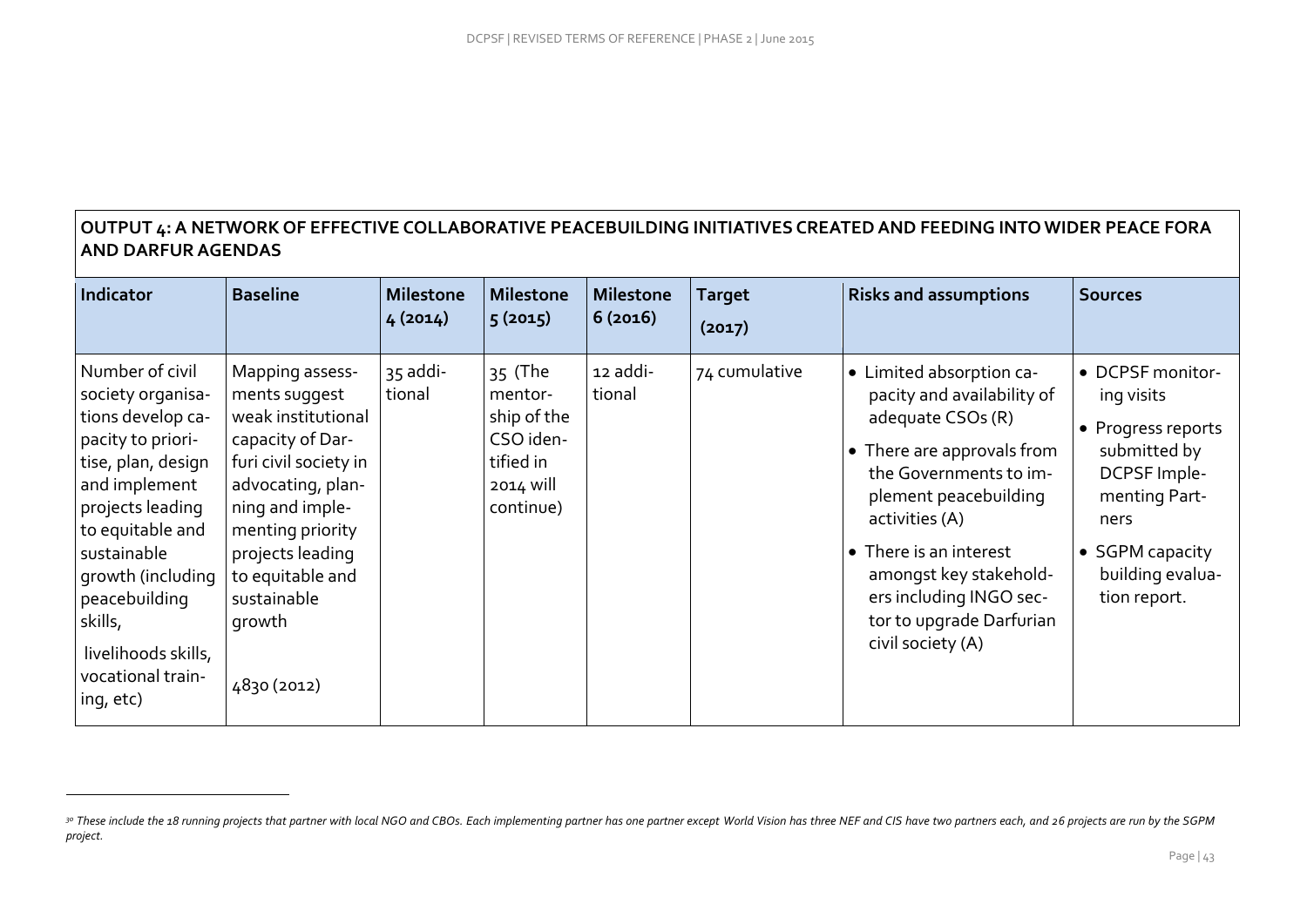# **OUTPUT 4: A NETWORK OF EFFECTIVE COLLABORATIVE PEACEBUILDING INITIATIVES CREATEDAND FEEDING INTO WIDER PEACE FORA AND DARFUR AGENDAS**

| <b>Indicator</b>                                                                                                               | <b>Baseline</b>                                                                                                                                    | <b>Milestone</b><br>4(2014)                      | <b>Milestone</b><br>5(2015)                                                           | <b>Milestone</b><br>6(2016) | <b>Target</b><br>(2017) | <b>Risks and assumptions</b>                                                                                                                                                                                            | <b>Sources</b> |
|--------------------------------------------------------------------------------------------------------------------------------|----------------------------------------------------------------------------------------------------------------------------------------------------|--------------------------------------------------|---------------------------------------------------------------------------------------|-----------------------------|-------------------------|-------------------------------------------------------------------------------------------------------------------------------------------------------------------------------------------------------------------------|----------------|
| Number of Civil<br>Society imple-<br>menting and<br>practicing peace-<br>building activities                                   | Mapping assess-<br>ments suggest<br>weak capacity of<br>Darfuri civil soci-<br>ety in implement-<br>ing peacebuilding<br>activities<br>4631 (2012) | 40 addi-<br>tional                               | 40 (The<br>mentor-<br>ship of the<br>CSO iden-<br>tified in<br>2014 will<br>continue) | 1 addi-<br>tional           | 41 cumulative           | • There is support from the<br>federal level Govern-<br>ment(A)<br>• There is willingness<br>within the high level<br>mechanisms to be con-<br>nected with conflict<br>based resolution mecha-<br>nisms and natural re- |                |
| Number of col-<br>lective interac-<br>tion of conflict<br>resolution mech-<br>anisms with<br>higher level For a<br>and Agendas | 3(2014)2                                                                                                                                           | At least<br>7interac-<br>tions at<br>state level | 26 addi-<br>tional                                                                    | 4 addi-<br>tional           | 37 cumulative           | sources management<br>mechanisms.<br>• Impartiality and neutral-<br>ity of the high level<br>mechanisms.                                                                                                                |                |

 $\overline{a}$ 

*<sup>31</sup> 20 ongoing projects in 2012 (excluding SGPM) and 26 projects under SGPM*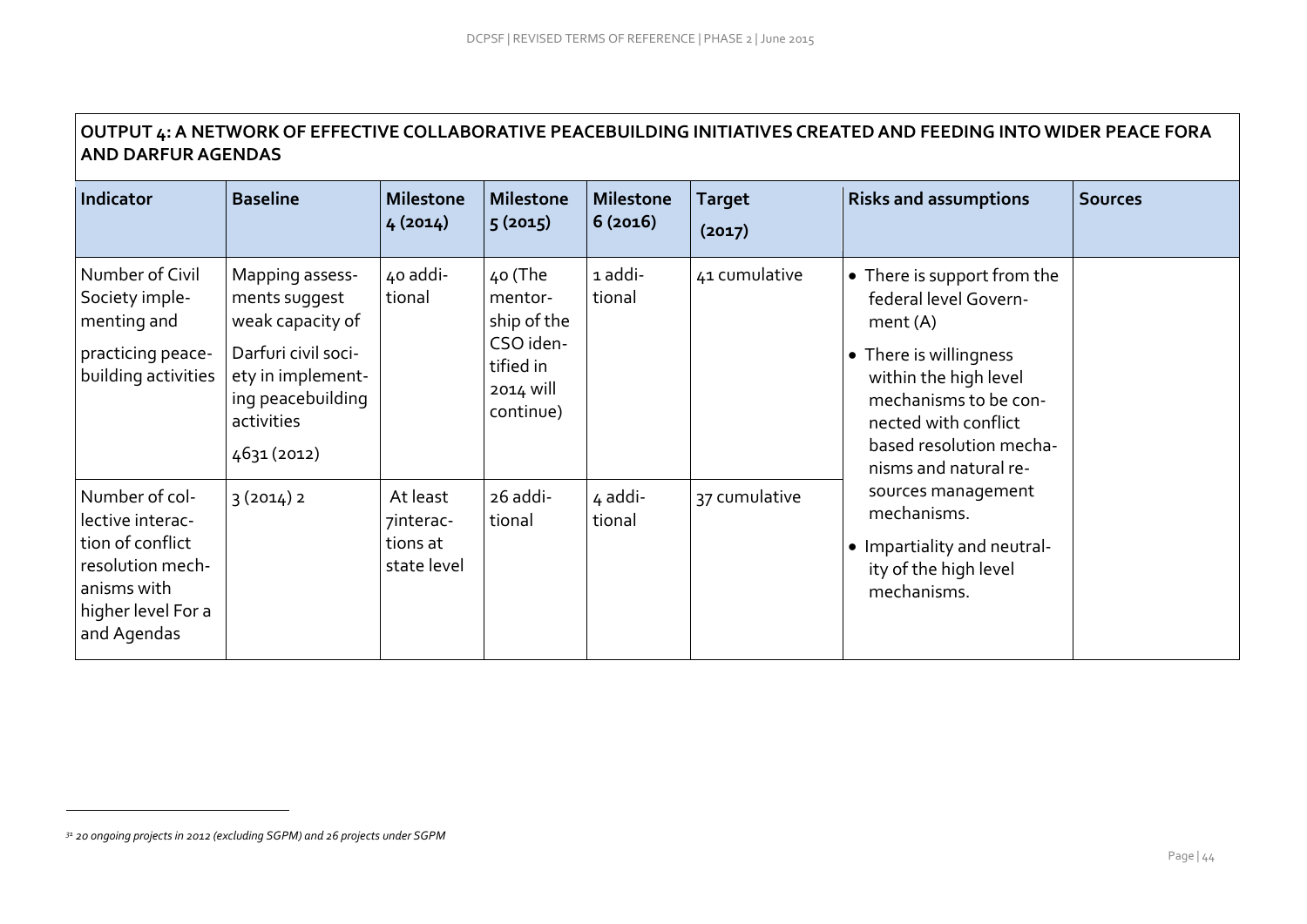## **D. RISK ANALYSIS**

| #              | <b>Description</b>                                                                                                                                                                                                               | <b>Date Identified</b>                                                                           | Type                              | Impact<br>and<br>proba-<br>bility<br>on a<br>scale<br>from<br>$1$ (low)<br>to $5$<br>(high) | <b>Countermeasures / Mgmt response</b>                                                                                                                                                                                                                                                                                                                                                                                          | Owner                                                                                       |
|----------------|----------------------------------------------------------------------------------------------------------------------------------------------------------------------------------------------------------------------------------|--------------------------------------------------------------------------------------------------|-----------------------------------|---------------------------------------------------------------------------------------------|---------------------------------------------------------------------------------------------------------------------------------------------------------------------------------------------------------------------------------------------------------------------------------------------------------------------------------------------------------------------------------------------------------------------------------|---------------------------------------------------------------------------------------------|
| $\mathbf{1}$   | Spoilers interfere in the processes<br>necessary to restore trust and confi-<br>dence                                                                                                                                            | During the drafting<br>of DCPSF Phase 2<br>During the imple-<br>mentation<br>of<br>DCPSF Phase 1 | Politi-<br>cal,<br>Strate-<br>gic | $P=3, l=3$                                                                                  | • Urge and support implementing partners to in-<br>crease inclusive, participatory, inter-community<br>consultations specifically focusing on 1) mitigat-<br>ing risks of spoilers, 2) establishment of early<br>warning mechanisms - all for the purpose of<br>preventing future conflict<br>• The project approval cycle foresees the provision<br>of feedback from the field on potential security<br>concerns, via the AHCT | · Imple-<br>ment-<br>ing<br>Part-<br>ners<br>$\bullet$ DCPSF<br><b>TS</b><br>$\bullet$ AHCT |
| $\overline{2}$ | Access to project sites is impossible<br>due to unstable and unpredictable<br>security situation in the 3 Darfur<br>States, continued presence of armed<br>groups; prolonged rainy season,<br>road closures and inaccessibility; | During the drafting<br>of DCPSF Phase 2<br>During the imple-<br>of<br>mentation<br>DCPSF Phase 1 | Politi-<br>cal, se-<br>curity,    | $P=3, l = 4$                                                                                | • Use of data and political analysis through multi-<br>ple sources to assess the political risk and urges<br>implementing partners to act on or change im-<br>plementation plans accordingly as part of the<br>regular monitoring process; assessment mis-                                                                                                                                                                      | · Imple-<br>ment-<br>ing<br>Part-<br>ners                                                   |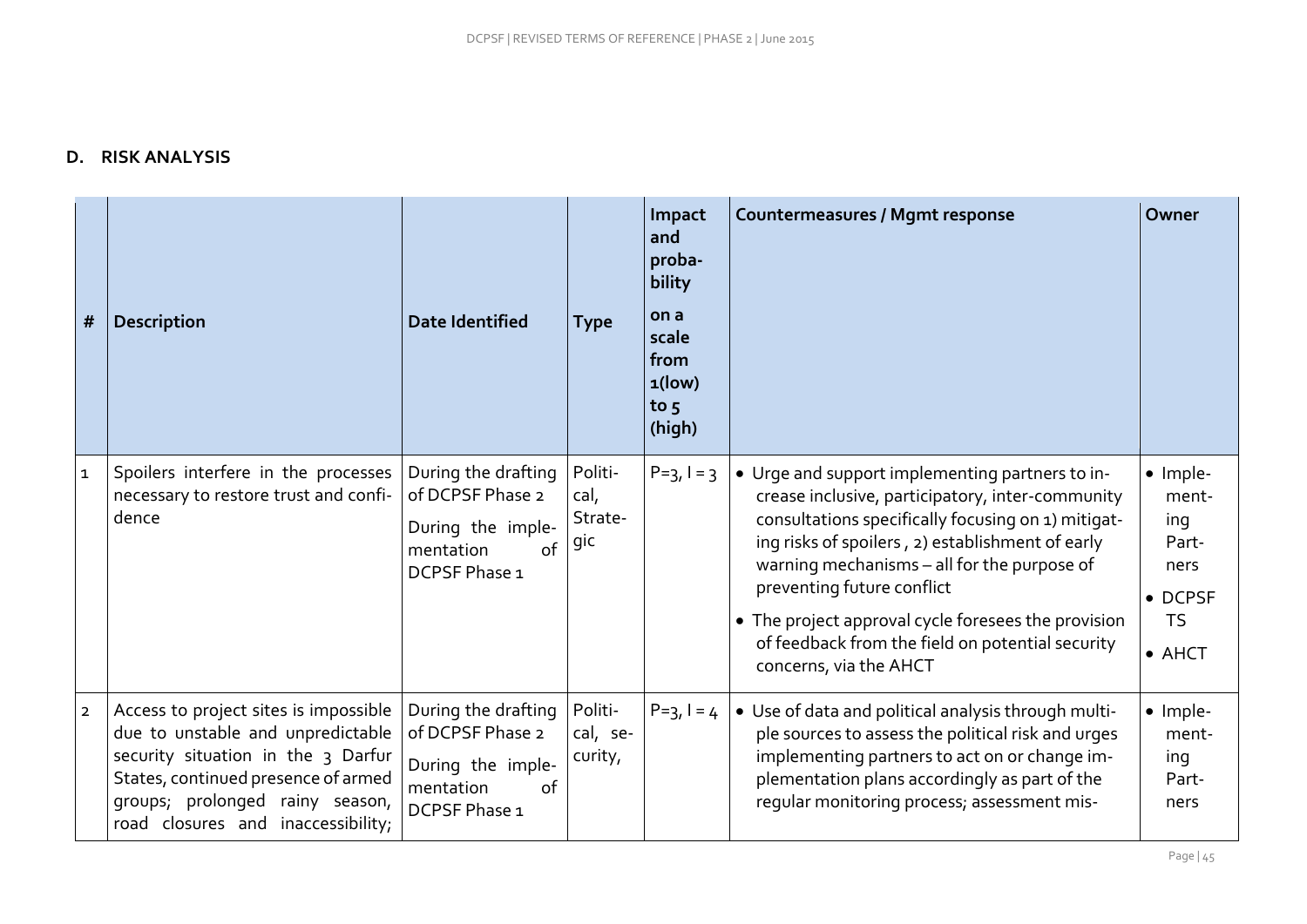| #              | <b>Description</b>                                                                   | <b>Date Identified</b>                                                                           | <b>Type</b>             | Impact<br>and<br>proba-<br>bility<br>on a<br>scale<br>from<br>$1$ (low)<br>to $5$<br>(high) | <b>Countermeasures / Mgmt response</b>                                                                                                                                                                                                                                                                                                                                                                 | Owner                                                  |
|----------------|--------------------------------------------------------------------------------------|--------------------------------------------------------------------------------------------------|-------------------------|---------------------------------------------------------------------------------------------|--------------------------------------------------------------------------------------------------------------------------------------------------------------------------------------------------------------------------------------------------------------------------------------------------------------------------------------------------------------------------------------------------------|--------------------------------------------------------|
|                | safety of staff travelling by road and<br>otherwise                                  |                                                                                                  | envi-<br>ron-<br>mental |                                                                                             | sions are always cleared by UNDSS who offer se-<br>curity clearances as well road conditions, and<br>armed escorts<br>• Request the authorities to improve security and<br>protection<br>• If necessary, suspend DCPSF projects until secu-<br>rity on the ground permits quality service deliv-<br>ery.<br>• Encourage implementing partners to factor envi-<br>ronmental risks in their action plans | • DCPSF<br><b>TS</b><br>$\bullet$ AHCT<br>$\bullet$ SC |
| $\overline{3}$ | Inadequate monitoring due to inse-<br>curity, instability and restricted ac-<br>cess | During the drafting<br>of DCPSF Phase 2<br>During the imple-<br>mentation<br>of<br>DCPSF Phase 1 | Strate-<br>gic          | $P = 2, I = 3$                                                                              | • Ask implementing partners to increase delega-<br>tion of Mand E functions to local partners, and<br>sharpening their understanding of indicators for<br>adequately measuring peace and stability                                                                                                                                                                                                     | · Imple-<br>ment-<br>ing<br>Part-<br>ners              |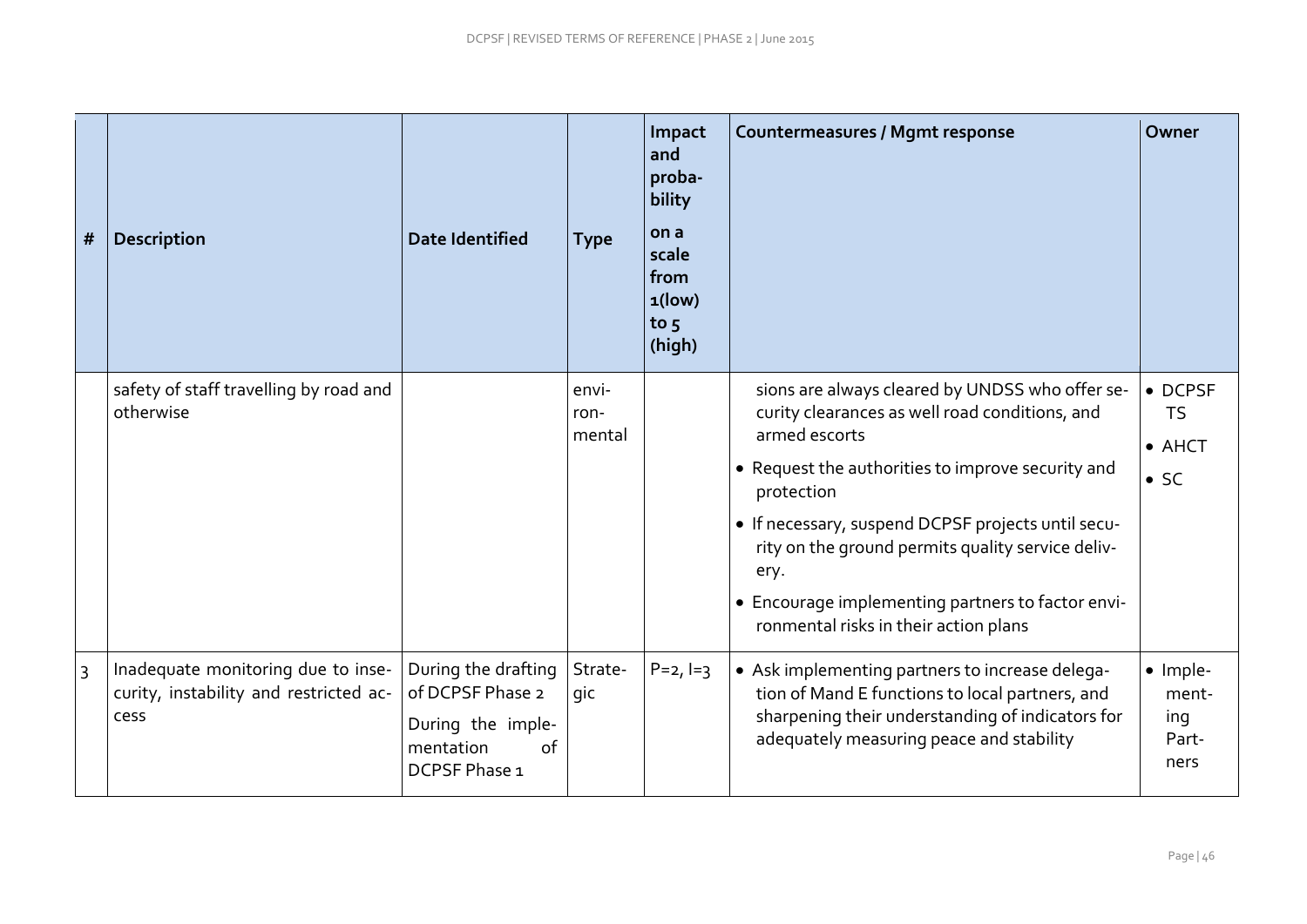| #              | <b>Description</b>                                                                                                                                 | <b>Date Identified</b>                                | <b>Type</b>                   | Impact<br>and<br>proba-<br>bility<br>on a<br>scale<br>from<br>$1$ (low)<br>to $5$<br>(high) | <b>Countermeasures / Mgmt response</b>                                                                                                                                                                                                                                                                                                                                                                                                                                                                                                    | Owner                                     |
|----------------|----------------------------------------------------------------------------------------------------------------------------------------------------|-------------------------------------------------------|-------------------------------|---------------------------------------------------------------------------------------------|-------------------------------------------------------------------------------------------------------------------------------------------------------------------------------------------------------------------------------------------------------------------------------------------------------------------------------------------------------------------------------------------------------------------------------------------------------------------------------------------------------------------------------------------|-------------------------------------------|
| $\overline{4}$ | Implementing partners become tar-<br>gets because of collaboration with<br>UN or because of unclear or inade-<br>quate engagement with authorities | During the imple-<br>mentation<br>of<br>DCPSF Phase 1 | Politi-<br>cal, se-<br>curity | $P = 2, I = 3$                                                                              | • DCPSF TS transparently engages with govern-<br>ment on purpose and activities of the Fund, and<br>seeks high-level UN support where/when<br>needed<br>• Reduce exposure through low-profile approach<br>in sensitive areas<br>• Develop and effect a clear, open and continuous<br>communication strategy and manage expecta-<br>tions, pre-empt open communication with key-<br>stakeholders and the wider public<br>• Ensure that the knowledge and capacities of im-<br>plementation partners in conflict-sensitive pro-<br>gramming | · Imple-<br>ment-<br>ing<br>Part-<br>ners |
| $\overline{5}$ | New or reformed platforms lose<br>credibility after being established<br>due to inability to meet expectations                                     | During the imple-<br>mentation<br>of<br>DCPSF Phase 1 | Strate-<br>gic                | $P = 2, l = 2$                                                                              | • Urge implementing partners to ensure that plat-<br>form members are selected according to ac-<br>cepted principles and enjoy community support                                                                                                                                                                                                                                                                                                                                                                                          | · Imple-<br>ment-<br>ing                  |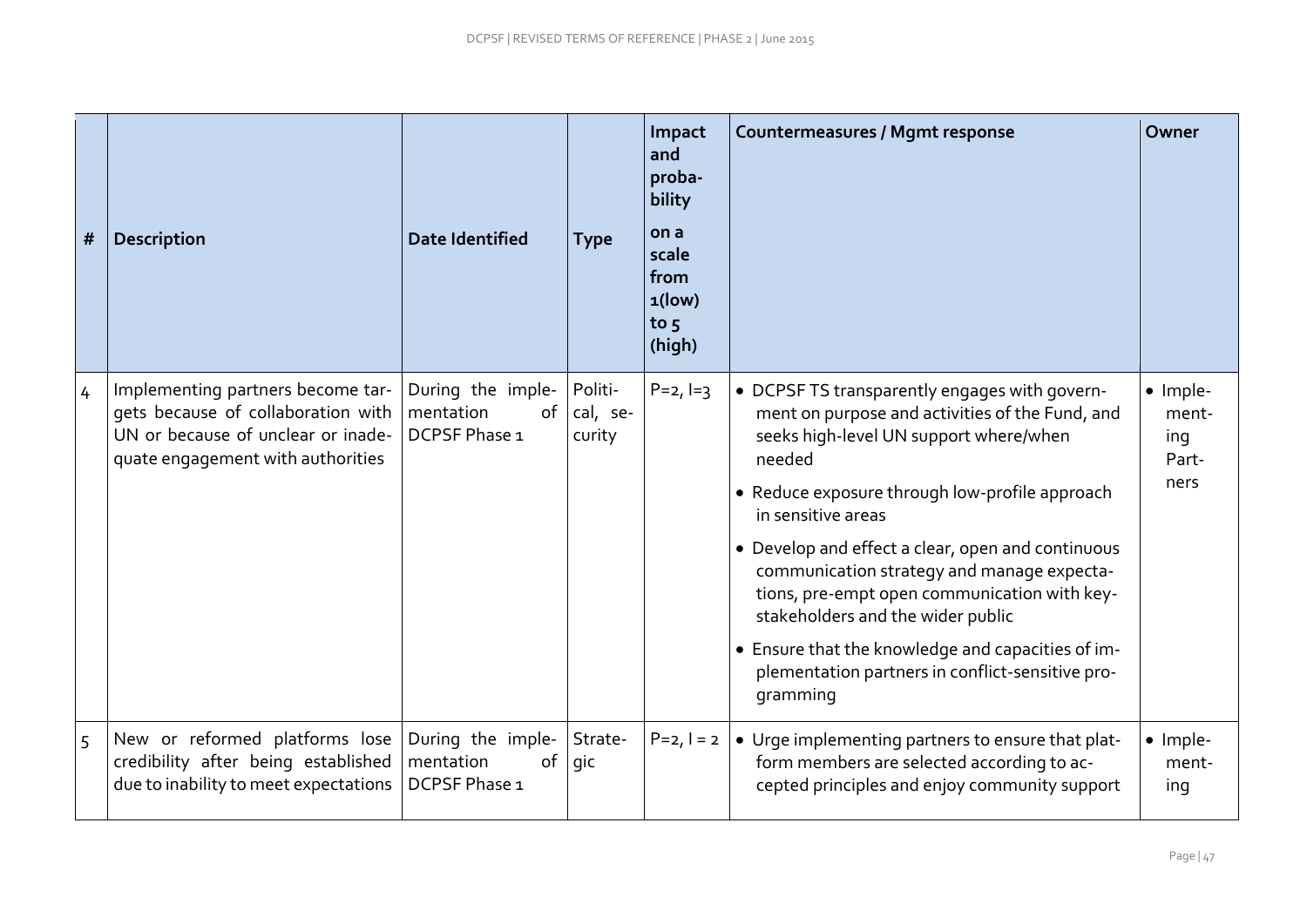| #              | <b>Description</b>                                                                                                                    | <b>Date Identified</b>                                | <b>Type</b>    | Impact<br>and<br>proba-<br>bility<br>on a<br>scale<br>from<br>$1$ (low)<br>to $5$<br>(high) | <b>Countermeasures / Mgmt response</b>                                                                                                                                                                                                        | Owner                                                             |
|----------------|---------------------------------------------------------------------------------------------------------------------------------------|-------------------------------------------------------|----------------|---------------------------------------------------------------------------------------------|-----------------------------------------------------------------------------------------------------------------------------------------------------------------------------------------------------------------------------------------------|-------------------------------------------------------------------|
|                |                                                                                                                                       |                                                       |                |                                                                                             | • Increased community dialogue, peacebuilding<br>training, ensure that projects meet infrastruc-<br>ture and operational needs of platforms during<br>the selection and implementation process                                                | Part-<br>ners<br>• DCPSF<br><b>TS</b>                             |
| $6\,$          | Though vulnerable groups are repre-<br>sented, their representatives are un-<br>able to voice the concerns of their<br>constituencies | During the imple-<br>mentation<br>of<br>DCPSF Phase 1 | Strate-<br>gic | $P=3, I=3$                                                                                  | • Increased information sharing with all stakehold-<br>ers involved, will guarantee the transparency<br>and foster goodwill and cooperation with the lo-<br>cal actors preserving the stakeholders across all<br>groups from mistrust.        | · Imple-<br>ment-<br>ing<br>Part-<br>ners<br>• DCPSF<br><b>TS</b> |
| $\overline{7}$ | Limited absorption capacity and<br>availability of adequate CSOs which<br>negatively impacts implementation<br>and monitoring         | During the imple-<br>mentation<br>of<br>DCPSF Phase 1 | Strate-<br>gic | $P=3, l=3$                                                                                  | • Increased focus on capacity building of CSOs<br>through tailored training sessions and increased<br>partnership between INGO and NNGOs<br>• Provide more time for applicants to design pro-<br>posals in reply to DCPSF Calls for Proposals | · Imple-<br>ment-<br>ing<br>Part-<br>ners                         |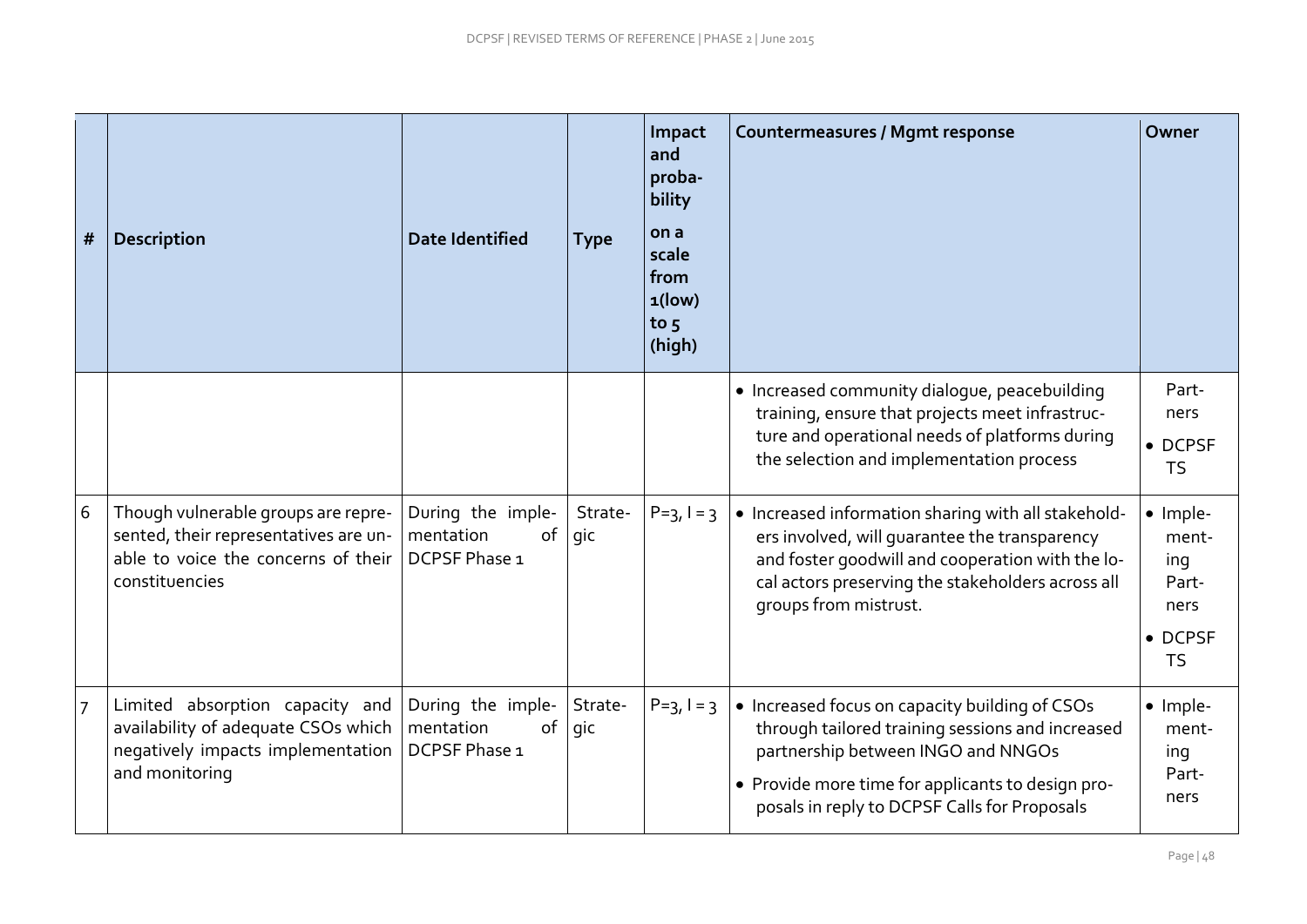| # | <b>Description</b>                                                                                                           | <b>Date Identified</b>                               | <b>Type</b>                          | Impact<br>and<br>proba-<br>bility<br>on a<br>scale<br>from<br>$1$ (low)<br>to $5$<br>(high) | <b>Countermeasures / Mgmt response</b>                                                                                                                                                                                                                                                                                                                                                                                              | Owner                                                              |
|---|------------------------------------------------------------------------------------------------------------------------------|------------------------------------------------------|--------------------------------------|---------------------------------------------------------------------------------------------|-------------------------------------------------------------------------------------------------------------------------------------------------------------------------------------------------------------------------------------------------------------------------------------------------------------------------------------------------------------------------------------------------------------------------------------|--------------------------------------------------------------------|
|   |                                                                                                                              |                                                      |                                      |                                                                                             |                                                                                                                                                                                                                                                                                                                                                                                                                                     | • DCPSF<br><b>TS</b>                                               |
| 8 | Organizational<br>and<br>programme<br>management is challenged by slow<br>recruitment, and overall requlatory<br>environment | During the drafting<br>of DCPSF Phase 2              | Regula-<br>tory,<br>Opera-<br>tional | $P = 4, I = 3$                                                                              | • Senior-level UN engages with UNDP HR with a<br>view to priorities staffing<br>• Senior-level UN timely engagement with rele-<br>vant government bodies for expedient issuance<br>of visas and stay permits                                                                                                                                                                                                                        | $\bullet$ UNDP<br>(HR)<br>$\bullet$ SC<br>$\bullet$ GoNU           |
| 9 | Fraud and Corruption can jeopardize<br>the impact, and sustainability of<br><b>DCPSF</b>                                     | During the update<br>of DCPSF phase II<br><b>TOR</b> | Finan-<br>cial                       | $P=1, I=4$                                                                                  | • UNDP-FMU provided all IPs with a fraud-mitiga-<br>tion toolkit, highlighting the importance of fraud<br>mitigation. The toolkit also provides guidance<br>for DCPSF to develop and implement effective<br>risk management-based anti-fraud measures.<br>• IPs are required to prepare and submit an Anti-<br>Fraud Policy.<br>• UNDP-FMU will conduct a fraud assessment sur-<br>vey to help design training in fraud mitigation. | • UNDP/F<br><b>MU</b><br>· Imple-<br>ment-<br>ing<br>part-<br>ners |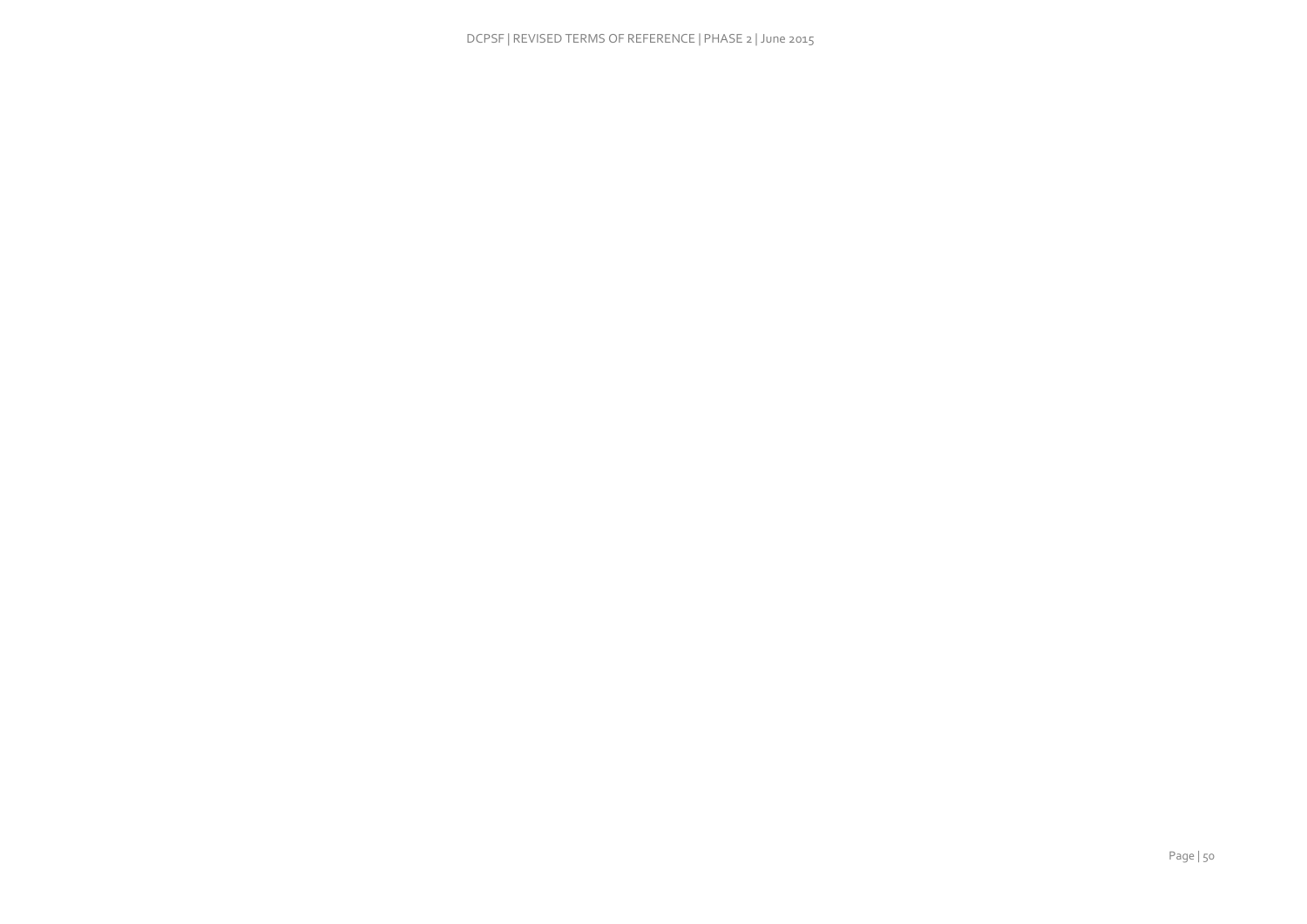### **E. GOVERNANCE STRUCTURE**

84. The DCPSF is governed in line with the UN Multi Partner Trust Fund (MPTF) architecture. Specifically, the DCPSF management arrangements will be as follows:

### STEERING COMMITTEE (SC)

85. The overall management of the DCPSF activities is led by a Steering Committee (SC), cochaired by the UN Resident Coordinator and a representative of a contributing donor. Based in Khartoum, the Steering Committee includes contributing partners, an appointed INGO representative, and a representative(s) of Participating UN Organization(s). Relevant and interested institutions and donors can participate in the steering committee membership as observer provided their participation is approved by the steering committee members. . The Administrative Agent (AA) and the Technical Secretariat (TS) will join as ex-officio members. Membership is not fixed and may include other members if required, including selected peacebuilding and recovery experts to provide technical advice on relevant issues.

This body, inter alia, will:

- a) Mobilize resources in accordance with the needs of an evolving Darfur planning framework and priority interventions;
- b) Provide strategic guidance based on agreed and publicized principles and criteria for the identification of priorities to be funded by the DCPSF, to ensure appropriate support is being provided to communities, target beneficiaries and organizations, and address unresolved areas of overlap or conflict between programmes or projects;
- c) Approve proposals for DCSF funding and issue instructions for disbursement of approved funding for compliant programmes and projects, to the Administrative Agent;
- d) Commission independent evaluations covering review and lessons learned of the DCPSF in its entirety;
- e) Ensure appropriate coordination with any UNAMID initiatives;
- f) Review and approve the consolidated biannual and annual progress and financial reports of the DCPSF submitted by the TS and AA.

#### TECHNICAL SECRETARIAT (TS)

86. A Technical Secretariat (TS), oversees the day-to-day management of the Fund, and develops the ground for decision-making processes related to the DCPSF for approval of the Steering Committee. In line with the SC decision in February 2012, the TS is housed by UNDP.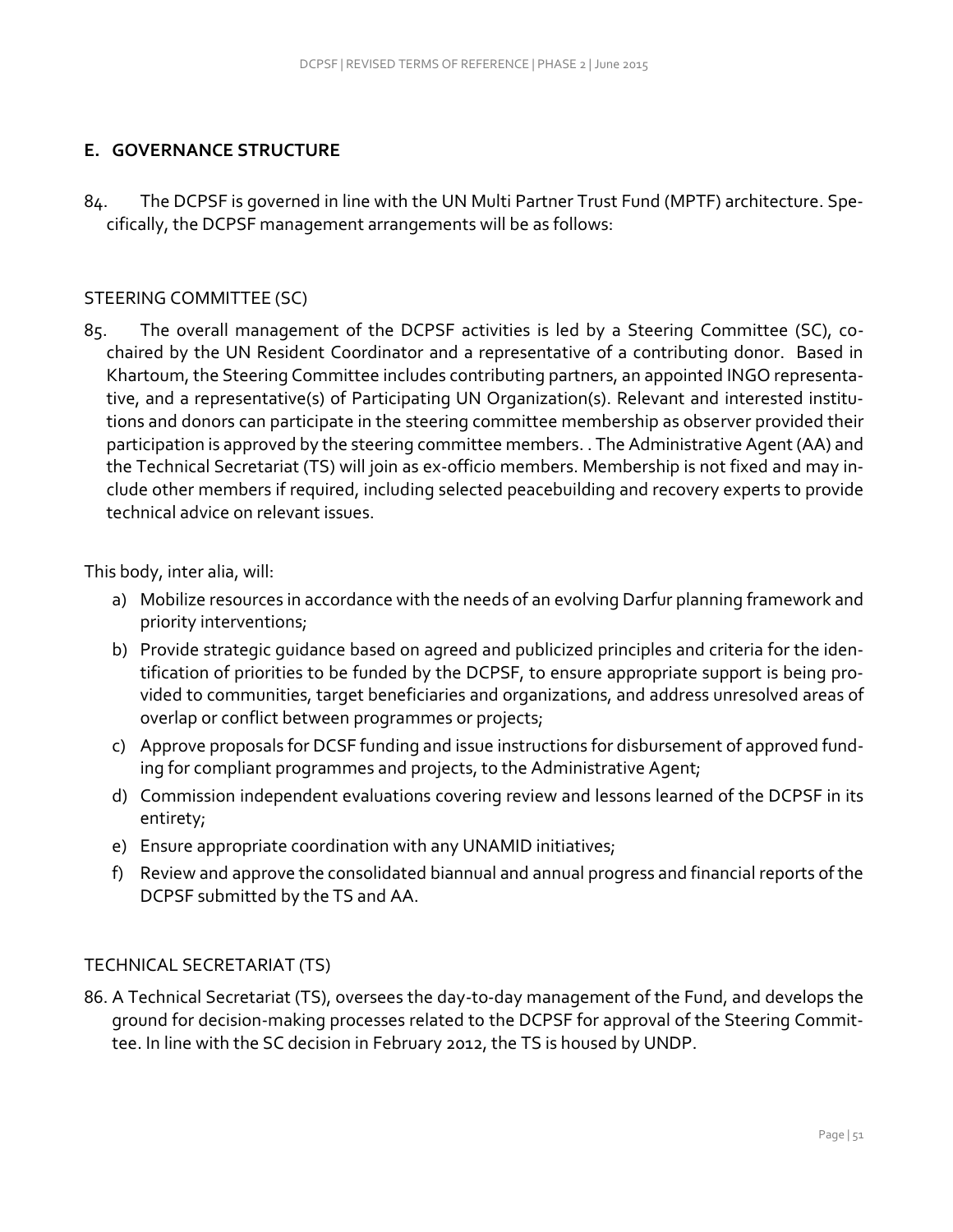- 87. The TS, as an impartial entity, provides technical and substantive support to the Steering Committee and streamlines the preparation, decision-making and evaluation processes related to the DCPSF financed activities.
- 88. The Secretariat shall undertake four functions under one management structure: (i) technical support; (ii) managing call for proposals, (iii) overseeing project appraisal; (iv) ensuring Fund level monitoring of the DCPSF, and (v) regular reporting and communication on DCPSF funded initiatives.
- 89. The TS consists of eight staff, including the Head of the TS, who is supported by a Peacebuilding Specialist, a Monitoring and Reporting Specialist and 3 national Monitoring Officers, a Reporting and Communication Analyst, and a national Administrative and Finance Associate. The TS falls under the supervision of UNDP's Head of Programme and will be supported by relevant UNDP pro‐ gramme, management support and operation units.
- 90. With the approval of the SC the TS will commission individual pieces of work that serve to deepen contextual understanding of issues surrounding communities and conflict in Darfur. This in turn will inform future allocations processes. It is the responsibility of the TS to engage potential partners in those activities.
- 91. TS should prepare annual work plan and budget for approval by the Steering Committee.
- 92. Visibility: A banner that includes all DCPSF donors logo should be used by DCPSF implementing partners for visibility purpose. Information or publications or website by the implementing partners about the Project, including at conferences or seminars, shall indicate that the Project has received donors funding and display the logo in an appropriate way.

## ADMINISTRATIVE AGENT (AA)

93. The Multi-Partner Trust Fund Office (MPTF Office) of the United Nations Development Programme serves (UNDP) as the Administrative Agent (AA) and is responsible for concluding Standard Administrative Arrangements (SAA) with donors and Memorandums of Understanding (MOU) with Participating UN Organizations. It receives, administers and manages contributions from Donors. It disburses these funds to the Participating UN Organizations in accordance with the decisions of the DCPSF Steering Committee through its Chair. Finally, the AA prepares and submits financial reports and statements on the DCPSF account to the DCPSF Steering Committee and to each donor that has contributed to the DCPSF.

#### MANAGING AGENT (MA)

94. UNDP will act as Managing Agent (MA) for NGO implemented projects. UNDP's responsibilities as the MA will be executed by the Sudan UNDP Country Office which operates separately from UNDP's role as the Administrative Agent in accordance with UNDP's policy of maintaining clear separation of its dual functions as Administrative Agent and Participating UN Organization under MPTFs and Joint Programmes (see [UNDP's Accountability when acting as Administrative Agent in](http://mdtf.undp.org/document/download/4552)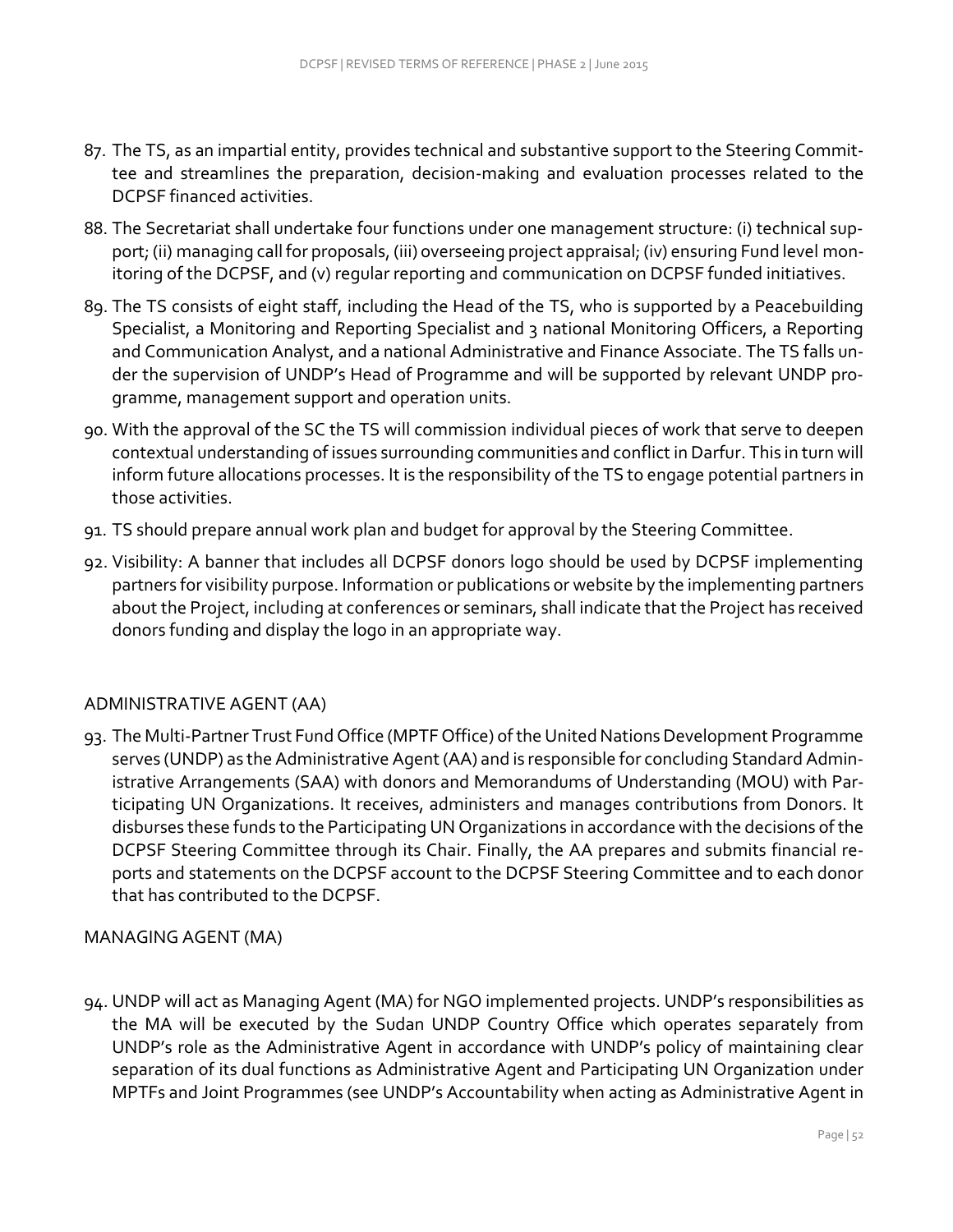[MPTFs and/or UN Joint Programmes using the pass-through fund management modality\)](http://mdtf.undp.org/document/download/4552). UNDP Sudan as the MA will undertake the following activities:

- a) Coordinate the contracting process on receipt of approved allocation from DCPSF-SC
- b) Ensure timely fund disbursement to NGOs on receipt of approved documents
- c) Follow on quarterly financial progress of the projects based on approved budget
- d) Coordinate project end report along with final financial report from the partners as per the timeline laid down in the Project Cooperation Agreement (PCA).
- e) Maintain information on fund disbursement to NGOs.
- f) Provide information to DCPSF-SC on fund utilization by NGOs as required (on a quarterly basis and as needed);
- g) Maintain yearly data base of NGO partners in terms of allocated amount, contract status and fund utilization.
- h) Provide information to DCPSF-SC on the performance of NGO partners, particularly, any critical issues.
- i) Conduct a project level monitoring of achievements at planned activities or verification of the NGOs financial reports.

## **F. FUNDING AND DECISION-MAKING PROCESS**

## CONTRIBUTIONS TO THE DCPSF

- 95. Contributions to the DCPSF may be accepted from governments, inter-governmental or non-governmental organizations, and private-sector organizations. Since the DCPSF will focus on a limited range of priority activities, donor contributions will be accepted as un-earmarked contributions, the allocations of which will be approved by the SC. Contributions to the DCPSF may be accepted in fully convertible currency or in any other currency that can be readily utilized. Such contributions shall be deposited into the bank account designated by the Administrative Agent. The value of a contribution payment, if made in other than United States dollars, shall be determined by applying the United Nations operational rate of exchange in effect on the date of payment. Gains or losses on currency exchanges shall be recorded in the DCPSF account established by the AA to transfer funds to Participating UN Organizations.
- 96. As an exceptional measure, particularly during the start up phase of the DCPSF (Phase 2), subject to conformity with their financial regulations, rules and directives, Participating UN Organizations may elect to start implementation of project activities in advance of receipt of initial or subsequent transfers from the DCPSF account by using their own resources. Such advance activities shall be undertaken in agreement with the DCPSF SC on the basis of funds it has allocated or approved for implementation by the particular Participating UN Organization following receipt by the AA of an official commitment form or signature of the Standard Administrative Arrangement by donors contributing to the DCPSF. Participating UN Organizations shall be solely responsible for decisions to initiate such advance activities or other activities outside the parameters set forth above.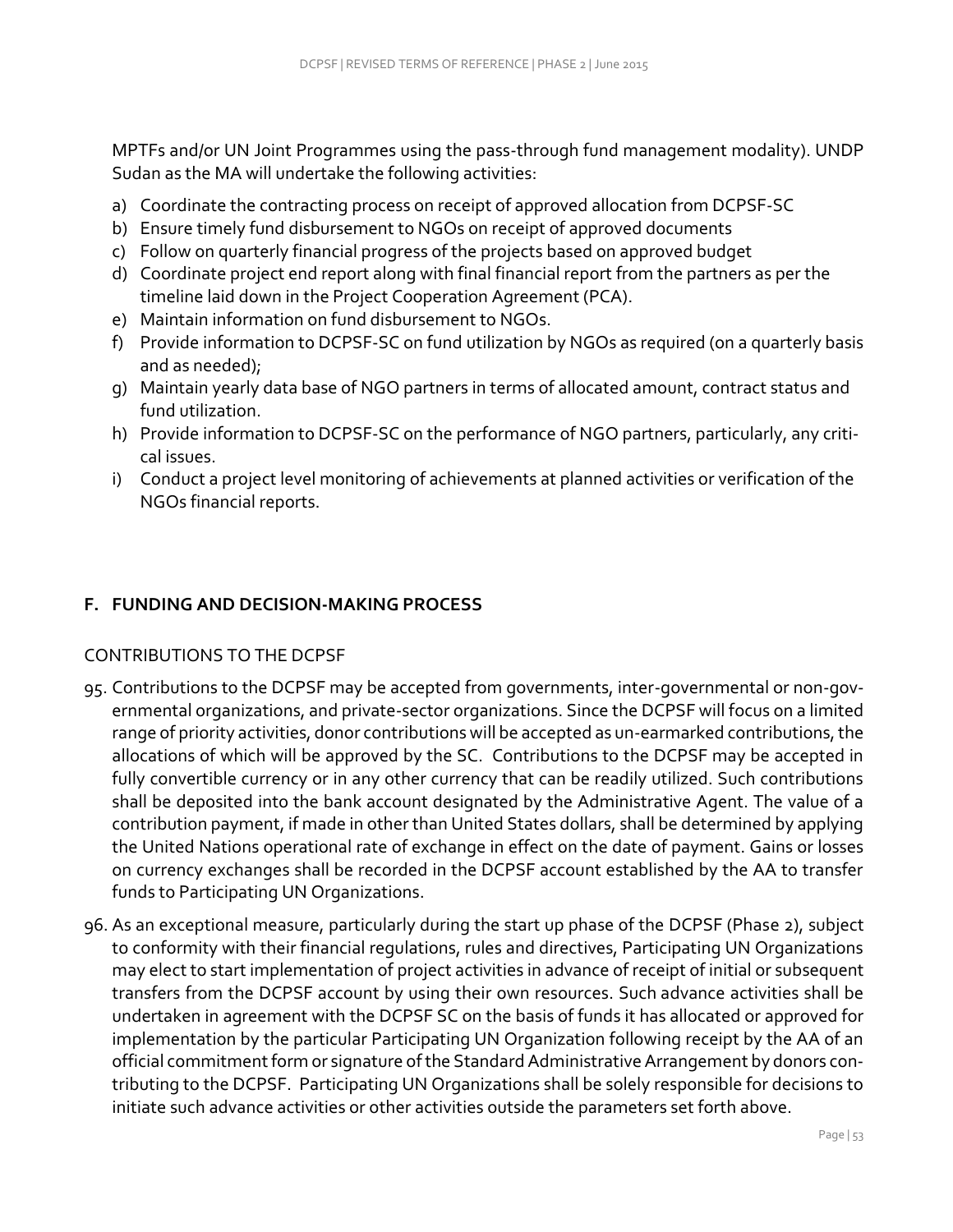#### **ELIGIBILITY**

97. Any Participating UN Organization and IOM that has signed a Memorandum of Understanding (MOU) with the Administrative Agent is eligible to receive funding from the DCPSF. Through the MA, NGOs, CSOs and other designated institutions or entities may receive funds directly from the DCPSF based on a programme or project document and agreement concluded with such entities. PUNOs can use their normal implementation modality and partner with NGOs and CSOs as required. Use of funds, reporting obligations, liability, audit and other matters relating to the management of the funds provided and the activities shall be addressed in such programme or project agreements in the manner that is customary for the concerned Participating UN Organizations.

## PARTICIPATING ORGANISATIONS

- 98. Each Participating UN Organization and IOM shall assume full programmatic and financial accountability for the funds disbursed to it by the AA. Each Participating UN Organization shall establish a separate ledger account under its financial regulations and rules for the receipt and administration of the funds disbursed to it by the AA from the DCPSF account. This separate ledger account shall be administered by each Participating UN Organization in accordance with its own regulations, rules, directives and procedures, including those relating to interest. This separate ledger account shall be subject exclusively to the internal and external auditing procedures laid down in the financial regulations, rules, directives and procedures applicable to the Participating UN Organization.
- 99. Each Participating UN Organizations and IOM shall carry out its activities contemplated in the approved proposal in accordance with the regulations, rules, directives and procedures applicable to it, using its standard implementation modalities. This includes adherence to the aforementioned principles and criteria for approval of programme or project proposals.

## PROPOSAL SUBMISSION AND FUNDING WINDOWS

- 100.The Technical Secretariat issues policy guidelines to steer the allocation process. These guidelines will specify the available resources apportioned to fund the programme/project of the DCPSF, in line with the Terms of Reference of the DCPSF. Participating UN Organizations and IOM, Non-Governmental Organizations and their partners are requested to submit to the Technical Secretariat proposals for DCPSF funding, in accordance with the policy guidelines.
- 101.The DCPSF considers two types of proposals for support. The main DCPSF funding window is open to all Participating Organizations and funds will be used to support priority programmes and projects promoting peace and stability in Darfur in line with the DCPSF outputs outlined in the results framework: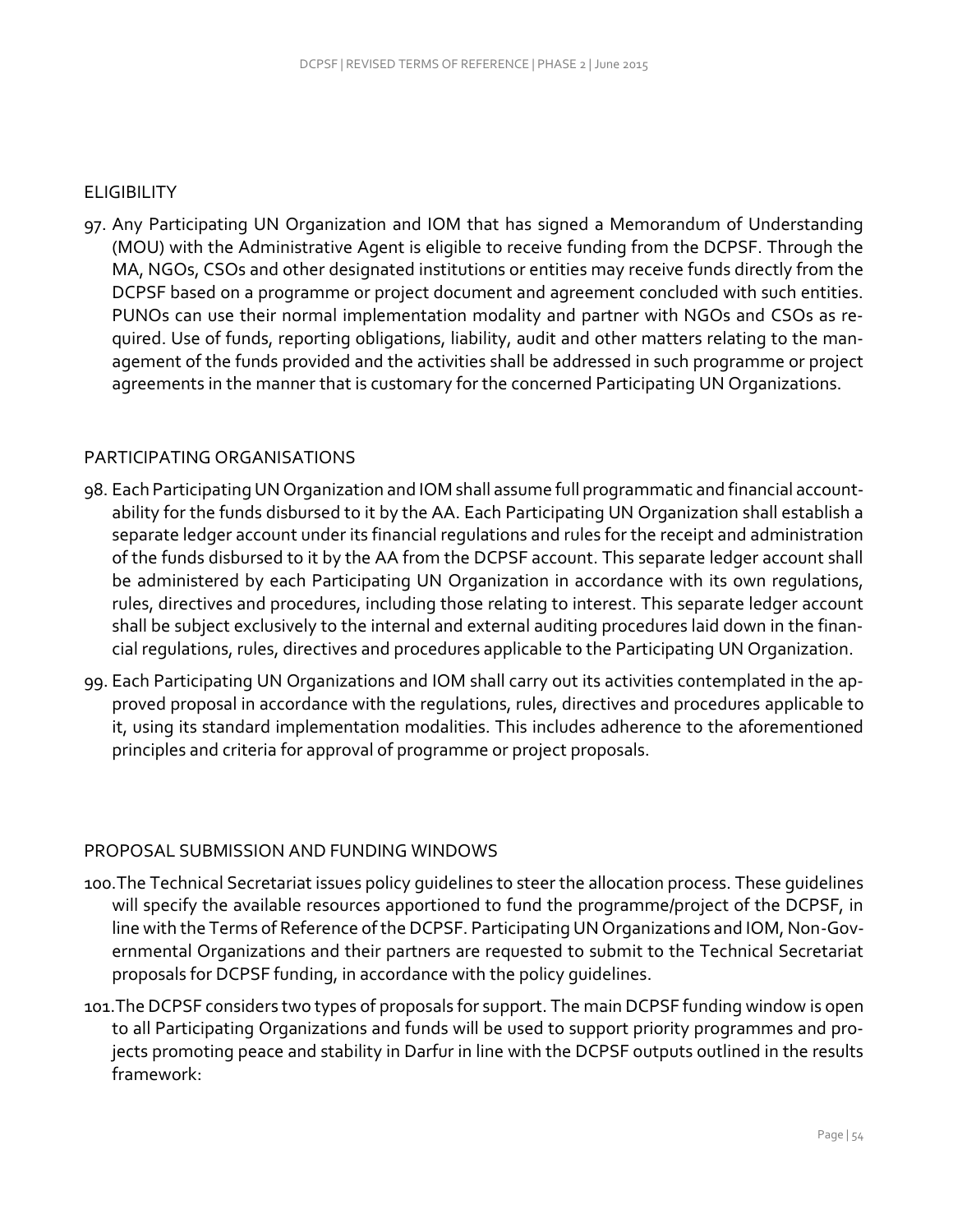- 102.DCPSF has got two modalities for funding; both of them aim at achieving DCPSF outputs, but differ in the specific fund recipients and the size of the grant. Window one funding is open for national and international NGOs and UN agencies while competition for accessing fund under window two is limited to national NGOs. Both funding modalities aim at achieving the following DCPSF outputs:
	- Output 1: Effective community-level conflict resolution and prevention platforms in Darfur are in place
	- Output 2: Cooperation between communities enhanced through shared livelihood assets and income generating opportunities.
	- Output 3: Cooperation between competing communities over management of natural resources and access to basic social services increased.
	- Output 4: A network of effective collaborative peacebuilding initiatives created and feeding into wider peace fora and Darfur agendas.
- 103.To complement the main DCPSF funding window and with the aim of facilitating access of CSOs working in Darfur to DCPSF funding, a capacity building programme has been created under DCPSF (phase II) which is dedicated to CSOs. This program was initiated to build the financial and administrative capacity of CSOs and enhance their ability to implement peacebuilding activities and interventions. Key advantages of this funding window includes the ability to reach and support a greater number of national partners in Darfur, building the capacity of CSOs to seek and manage larger initiatives for peace and stability, diversifying the portfolio of projects and initiatives, and allowing for a quicker response to catalytic prevention and peacebuilding initiatives and activities.
- 104.Resources from the DCPSF will be utilized for the purpose of meeting the direct and indirect costs of programmes and projects managed by the Participating UN Organizations, NGOs and CSOs (for the latter two UNDP performing the MA function). Details of such projects, including respective budgets and implementation partners (NGOs, CSOs) will be set out in the relevant programme or project documents. Indirect costs of the Participating UN Organizations recovered through programme support costs will be 8%. In accordance with the UN General Assembly resolution 62/208 (2007 Triennial Comprehensive Policy Review principle of full cost recovery), all other costs incurred by each Participating UN Organization in carrying out the activities for which it is responsible under the Fund will be recovered as direct costs. .

## VALUE FOR MONEY

105.The core governing principle of the DCPSF is to obtain the best value for money, i.e. ensuring the optimal use of resources to achieve the intended outcomes. Best value for money should not be equated with the lowest initial price option rather requiring an integrated assessment of the proposal to ensure that the best results possible are obtained from the money spent, which includes an analysis of various considerations, including reliability, quality, experience, reputation, past performance, cost/fee realism and reasonableness, but also social, environmental and other strategic objectives as deemed relevant and appropriate.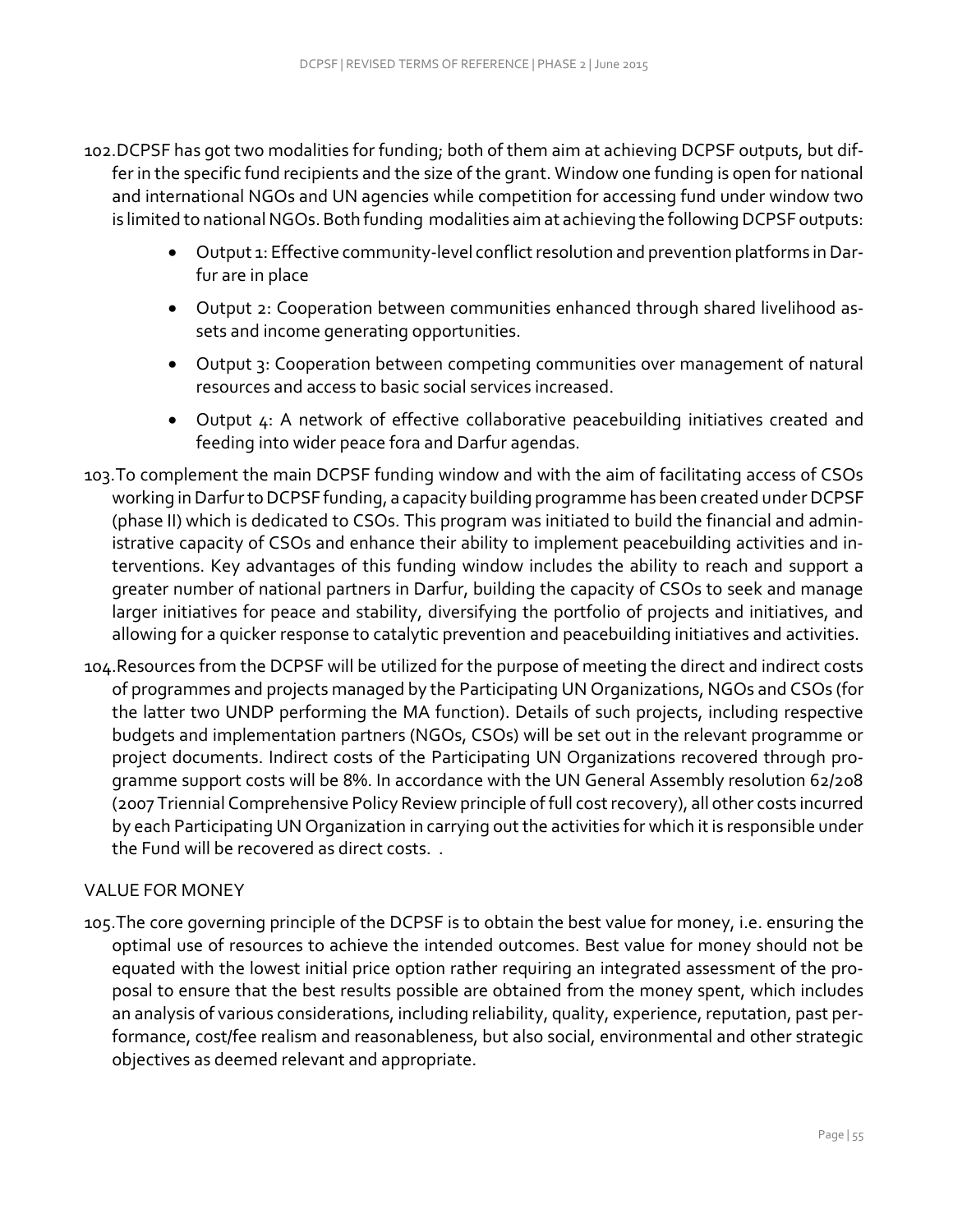106.In the context of the DCPSF obtaining "best value for money" means selection of projects for fund‐ ing which presents the optimum combination of life-cycle costs and benefits, which meet the overall objectives of the Fund. The principle of best value for money is applied at the award stage to select the offer that effectively meets the stated requirement. To ensure that best value for money is obtained, the process of soliciting offers and selecting an Implementing partner will:

- "Deliver-as-One," utilizing PUNOs comparative advantages.
- Maximize competition;
- Minimize the complexity of the solicitation, evaluation, and the selection process;
- Ensure impartial and comprehensive evaluation of solicited offers; and
- Ensure selection of the Implementing Partner whose offer has the highest degree of realism and whose performance is expected to best meet the overall DCPSF objectives and those outlined in the specific call for proposals.
- 107. As a key objective of the DCPSF is to identify credible, representative national CSOs and NGOs and invest in both strengthening their capacities and ability to design and implement sustainable peacebuilding and development interventions, value for money considerations might be adapted, especially under the second window for funding, to take into consideration capacity development opportunities for the selected partner organization.
- 108. Furthermore, the SC will commission a mid-term review of the new governance structure no later than December 2013, to assess the value-for-money progress, taking into account the specific Darfur work environment.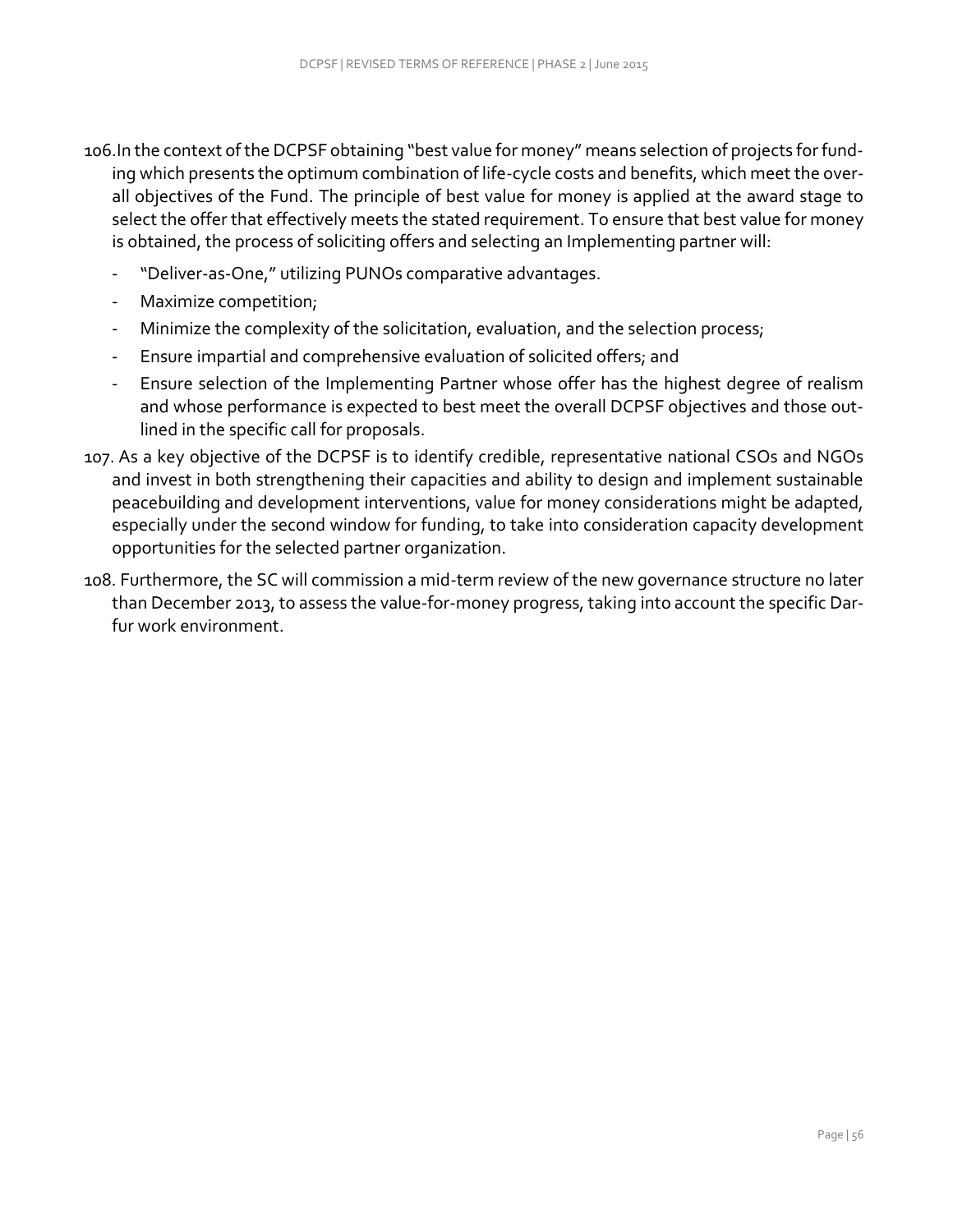## FUNDING APPROVAL AND DISBURSEMENT PROCESS

109.The DCPSF Project and Funding Approval Process is shown in Figure 1 below.

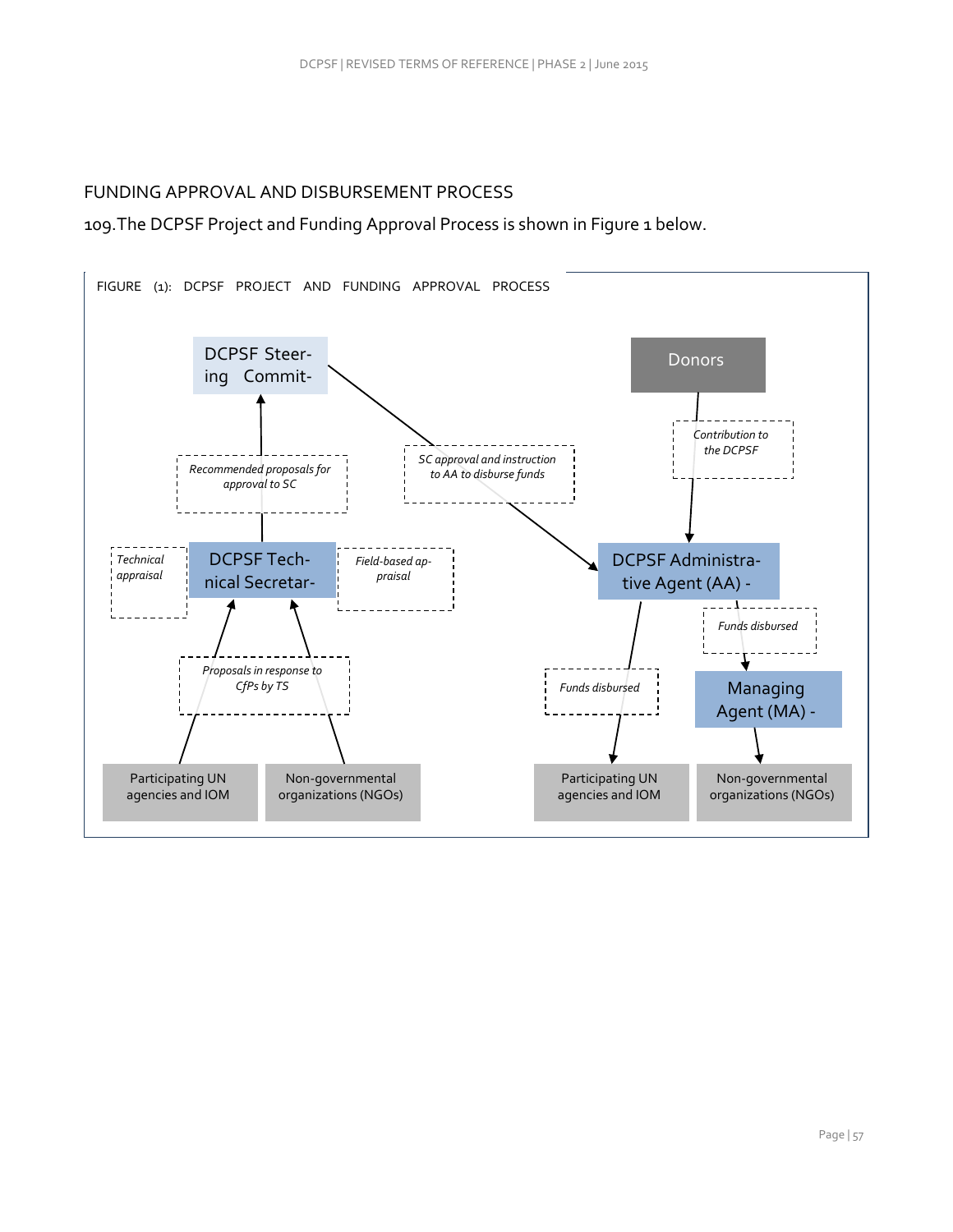# **G. PROJECT SELECTION AND APPROVAL CYCLE**

## PRINCIPLES OF PROJECT SELECTION AND AWARD

- 110. The DCPSF project selection and approval cycle is governed by the principles of transparency, accountability, value-for-money, equal treatment and non-discrimination. Project proposals submitted for funding are evaluated by Appraisal Committees against a set of eligibility and evaluation criteria set out in the Call for Proposals documentation. Typically, the budget for projects would range between USD 200,000 and USD 1,500,000 for the main window for funding and between USD 100,000 and USD 300,000 for window two.
- 111. Appraisal Committees play a crucial role in maintaining the integrity of the DCPSF by ranking proposals against principles and criteria that underpin the Fund. The Committees gauge the technical viability of proposals and rank individual proposals according to criteria set out in Call for Proposals documentation. The TS identifies a pool of experts willing to appraise the technical viability of proposals submitted in response to a Call for Proposals. These individuals form a pool of experts available on call.
- 112. Project proposals should be based on the standard application form enclosed in Annex 5. For each Call for Proposals the DCSPF will issue an updated guidance note for applicants (Annex 6), outlining the application procedures and criteria for evaluation and project selection.

## COMPOSITION AND RESPONSIBILITIES OF APPRAISAL COMMITTEES

- 113. The Appraisal Committees comprise experts with expertise in multi-disciplinary integrated projects covering peacebuilding/conflict prevention, recovery, basic social services, livelihoods and cross cutting issues. The Committees are composed of a chair (usually a non-voting staff member from the DCPSF TS) and an odd number of voting members (minimum 3, maximum 5) depending on availability.
- 114. The Chairperson is responsible for coordinating the appraisal process in accordance with the procedures set in the call for proposals and for ensuring its impartiality and transparency. The voting members of the Appraisal Committee have collective responsibility for appraising in an impartial manner proposals and are responsible for recommendations taken/made by the Committee. The quality of the applications forms must be assessed on the basis of the appraisal grid attached in the call for proposals containing the appraisal criteria.
- 115. All members of the Appraisal Committee must sign a Declaration of Impartiality and Confidentiality. Any member of the Appraisal Committee who has a potential conflict of interest with any applicant must declare it and immediately withdraw from the Appraisal Committee. Members of the Appraisal Committee participate as individual experts and do not represent their respective employers' organization.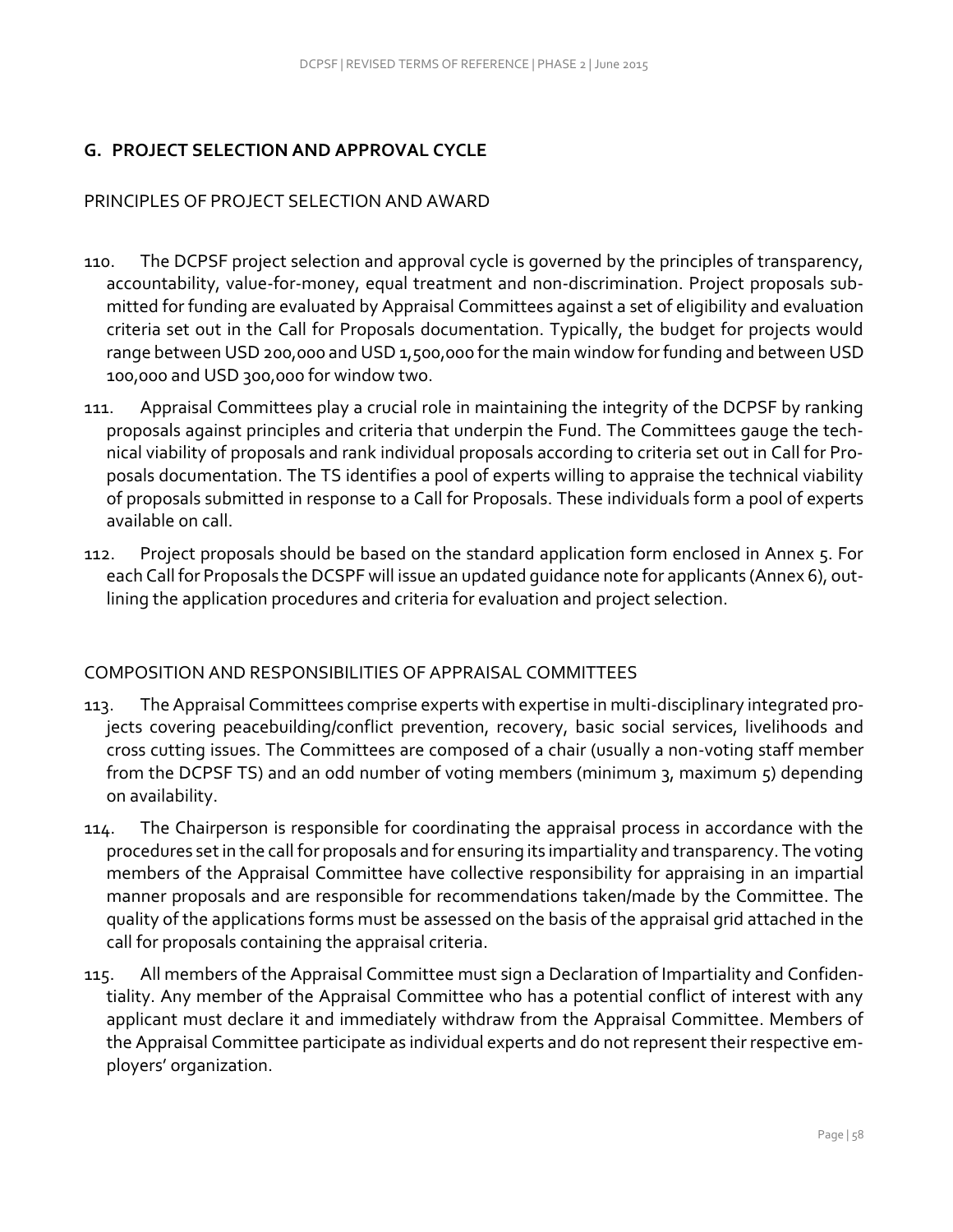116. The Appraisal Committees will be composed of selected experts from specialized agencies within Sudan and independent experts contracted specifically for the appraisal process. In order to ensure an impartial and independent appraisal process, experts from specialized agencies within Sudan cannot participate if a proposal from their respective agency is being appraised. In this case the appraisal committee will consist entirely of independent experts.

#### ONWARD HANDLING

- 117. While the proposals will be appraised against a set of criteria established in the call, the appraisal procedure foresees that actors in the field (AHCT among other competent individuals chosen by the TS) will offer their comments on the feasibility of shortlisted proposals in the specific Darfur context.
- 118.Following the recommendations made by the selection committee, the DCPSF SC will meet to review proposals either unconditionally or conditionally approve (or reject) shortlisted proposals and request the Administrative Agent/Managing Agent to disburse the funds accordingly.

### **H. MONITORING AND EVALUATION**

- 119.In order to assess impact and capture results of the DCPSF, the TS has developed a comprehensive Mand E framework. The Mand E strategy is guided by the DCPSF Results Framework outlined in Section C and aims at:
	- Gaining an improved understanding of the DCPSF funded projects, the conflict sensitivity and the conflict context in which it is being implemented and their interaction processes;
	- Assessing operational progress towards achieving outputs and outcomes, while analyzing the results collated from the field;
	- Taking into consideration lessons learned from on-going initiatives into future programming/allocation decisions to increase the positive impacts of DCPSF funding on stabilizing areas in Darfur and identify opportunities for equitable and sustainable growth;
	- Reviewing current partnerships and informing the formation of new partnerships as needed;
	- Measuring the impact of DCPSF in target communities in Darfur through commissioned impact evaluations (undertaken through external evaluators)
- 120.Monitoring tools include desk monitoring, regular DCPSF partner meetings, field monitoring and the DCPSF Results Framework. As a start, DCPSF projects will all be mapped, geographically and in terms of themes and activities, into UNDP's Crisis and Recovery Mapping and Analysis (CRMA) tool, which will become the basis for onward monitoring of the DCPSF projects, as well as for purposes of information management/sharing (this will be costed and partially financed by the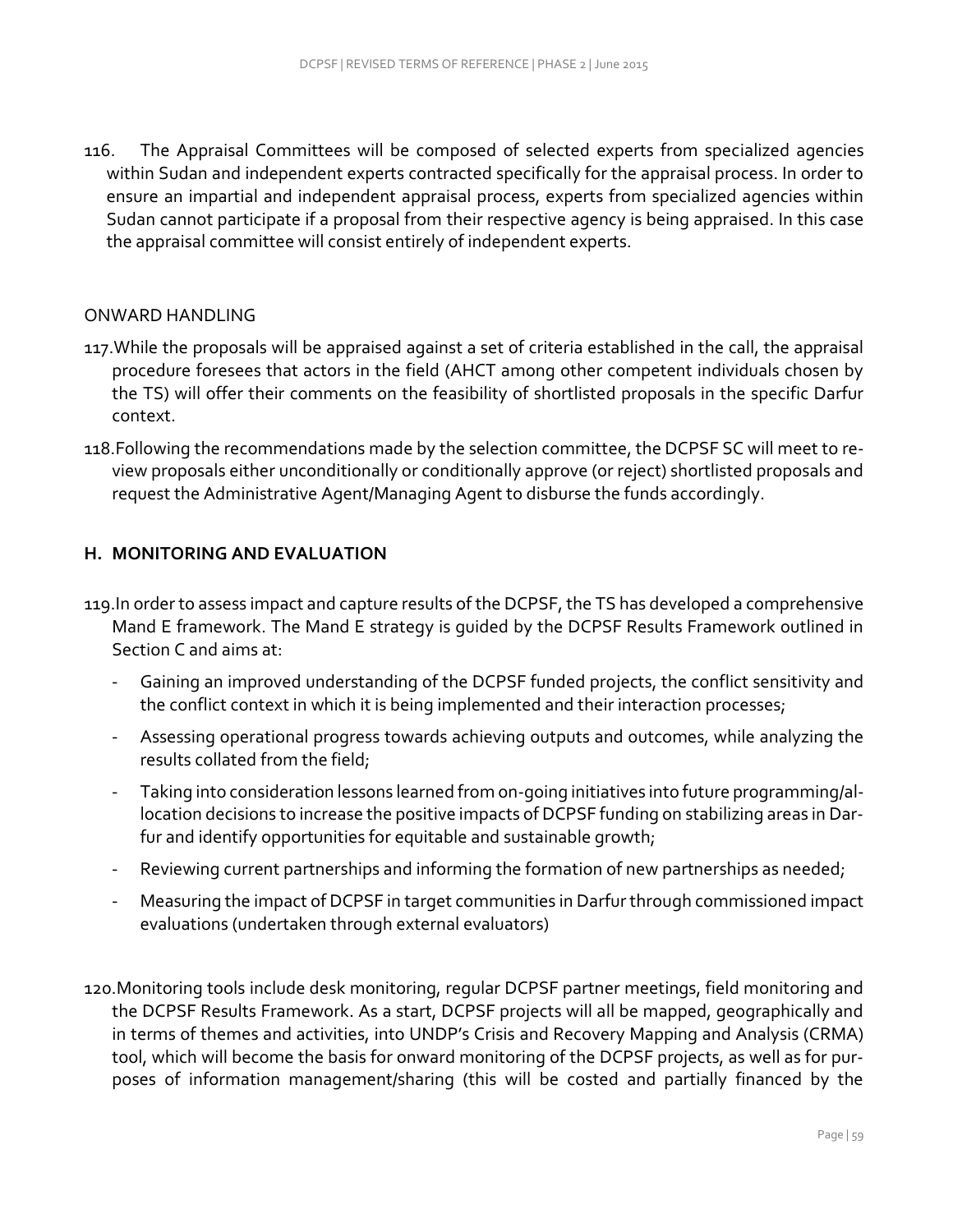USD300, 000 envelope identified in point  $46$ , and in line with point 12 and output 5 of the DCPSF RRF).

#### DESK MONITORING AND REPORTING

121.The TS will conduct regular desk monitoring of DCPSF funded activities. Desk monitoring will be based on a critical analysis of programmatic and financial progress by DCPSF partners obtained through the review of biannual programmatic updates. The TS will work with partners to ensure that reports and updates provide an assessment on processes of promoting trust and confidence at community-level as well as an update on progress made towards the planned outputs. In addition, regular financial updates are to be provided by the partners to the TS. Where necessary, the TS will provide constructive feedback to partners to ensure that their reports and updates provide the necessary information and analysis.

122.Biannual reports submitted by DCPSF partners will (please see Annex 4 for the reporting template):

- Focus on conflict sensitive relevance of the activities carried out in the context of the local conflict dynamics;
- Provide updates in the conflict analysis and identified peacebuilding gaps;
- Provide a Darfur situation analysis summary;
- Describe how the project addresses specific peacebuilding gaps;
- Describe how the project interacts with the conflict context;
- Focus on effectiveness demonstrating to what extent the project achieves its intended outputs;
- Focus on sustainability and partnerships;
- Describe lessons learned, challenges and obstacles;
- Provide recommendations to the DCPSF TS.

123.Through the desk monitoring, the TS will:

- Review biannual and annual reports submitted by DCPSF partners;
- Provide detailed feedback provided via feedback letters and/or regular meetings with field staff;
- Provide tailored advice on how to strengthen the conflict sensitivity of projects and re-direct activities where appropriate;
- Identify opportunities for equitable and sustainable growth.

## FIELD MONITORING

- 124. Field monitoring will serves the purpose of validation of results reported by DCPSF partners. The emphasis of field monitoring will be on observing and ascertaining credible information on progress made towards the attainment of results as well as their quality and sustainability. Field monitoring activities aim at:
	- Obtaining first-hand observation of the project environment and setting;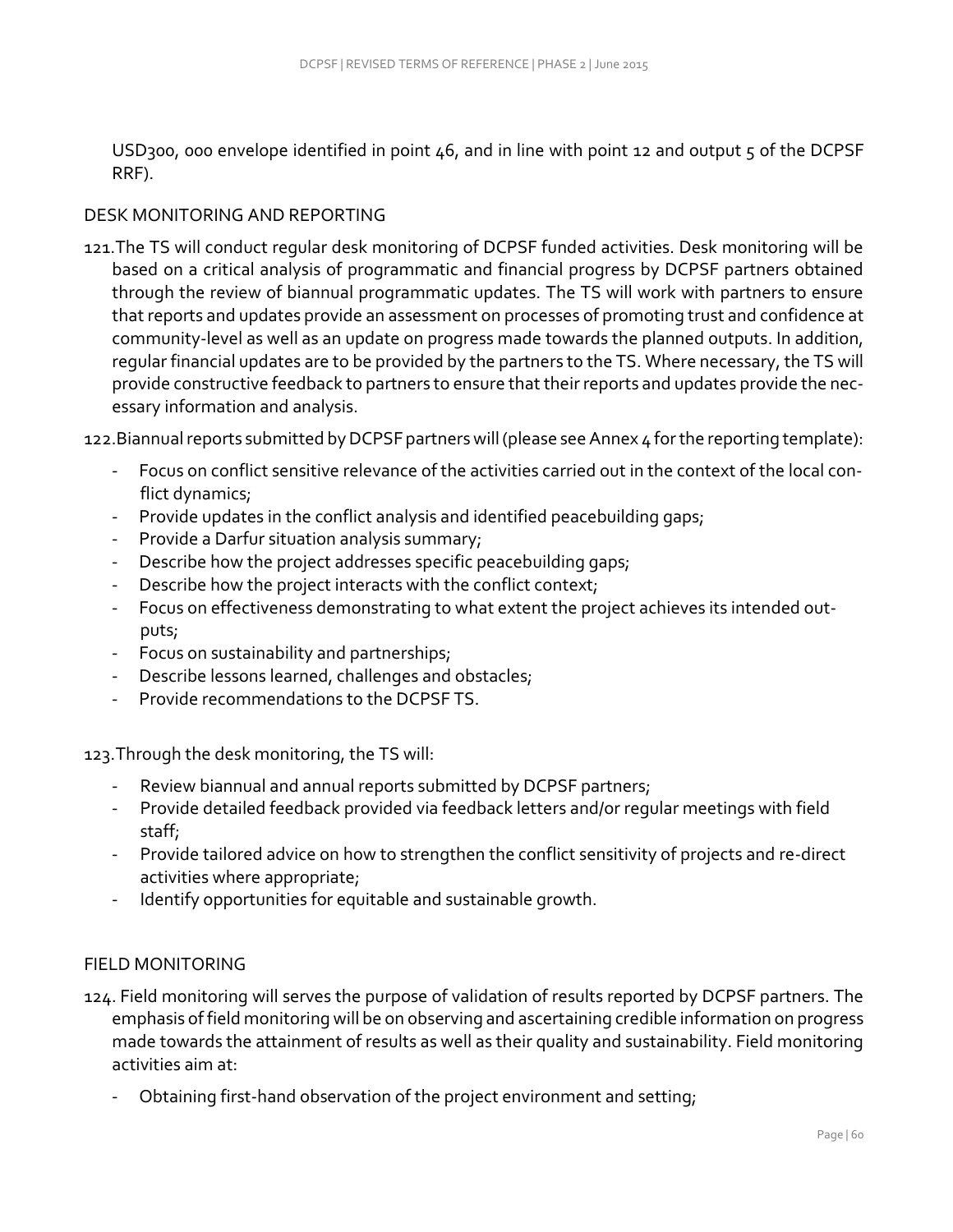- Assessing the extent to which the proposed strategies are the most appropriate interventions to address the specific causes of conflict identified during the conflict analysis;
- Verifying data for assessing project relevance, effectiveness, efficiency and impact;
- 125. Field monitoring activities will be coordinated by the DCPSF TS, and relevant partners, including funding partners will be invited upon request at their own cost.

### SPOT CHECKS

126. The TS will carry out regular spot checks to assess the implementation of activities in the field. The visits will be structured in a way that they coincide with the performance of critical tasks. Spotcheck visits will verify accountability, make recommendations, identify bottlenecks, and rate progress.

#### COMMUNITY PERCEPTION SURVEYS

127. The purpose of community perception surveys is to gauge the community's views in terms of changes in security, peaceful tribal co-existence and reconciliation. The Darfur State-level DCPSF Peacebuilding working groups will be tasked with conducting a series of focus group workshops in their project operation areas to extract opinions on reconciliation and peaceful co-existence. It is planned that such surveys will be undertaken at the beginning of the projects with a view to provide baseline information. Regular follow-up surveys commissioned to independent experts, will serve to assess progress in the stabilization of conflict areas against collected baseline data.

#### THEMATIC AND REGIONAL STUDIES

128.Regular thematic and regional studies may be commissioned to assess the performance of DCSPF using a gender, environment or vulnerable group (youth, women) lens or the performance of DCPSF in specific geographical areas. These studies may be either specific studies or components of a wider commissioned impact evaluation.

#### DCPSF PARTNER MEETINGS

129.Regular DCPSF partner meetings will be:

- A forum open for debate and exchange of information, ideas and lessons learned;
- A tool to facilitate cross-project partnerships.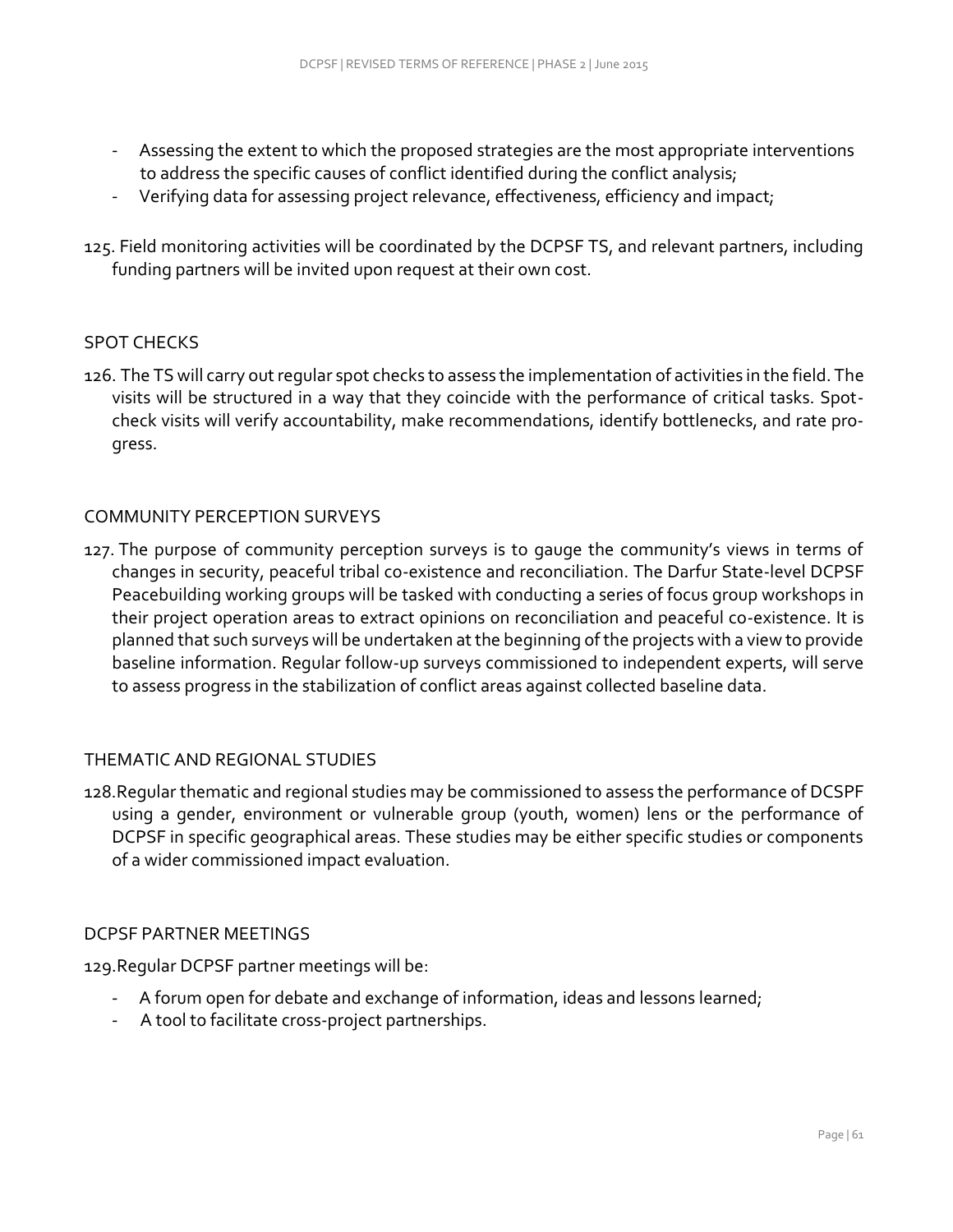### COMMISSIONED IMPACT EVALUATIONS

- 130.Recognizing that DCPSF impacts are contingent on the broader conflict and peacebuilding dynamics in Darfur, the SC will identify an external, professional, and well-reputed evaluation firm/consultant(s) to undertake all evaluations related to the DCPSF-funded programmes, including baseline determination and impact evaluations during Phase II of DCPSF, mid-term and at the conclusion of Phase II, as well as annual evaluations of a sample or all DCPSF projects. The evaluations will:
	- a) Aim at measuring the longer-term direct and in-direct effects of specific peacebuilding strategies utilized in DCPSF projects in achieving the DCPSF goal and beyond;
	- b) Aim at measuring the contribution of DCPSF programmes in stabilizing Darfur at grassroots level and beyond;
	- c) Require a balanced use of quantitative methods and qualitative research aiming to avoid reductionism so that the measurement of quantitative analysis will be sequenced with qualitative impacts;
	- d) Evaluations will attempt to gauge the preventive success of DCPSF projects, and what would have occurred in their absence in comparison with what has occurred with the programme implemented, also considering the attribution challenge.

## **I. REPORTING AND ACCOUNTABILITY**

- 131. For each project approved for funding from the DCPSF, each Participating UN Organization will provide the Technical Secretariat and Administrative Agent with the following statements and reports prepared in accordance with the accounting and reporting procedures applicable to the Participating Organization concerned. The Participating Organizations will endeavor to harmonies their reporting formats to the extent possible:
	- a) Biannual cumulative progress reports by the end of the first following month to the of Q2 and Q4 (31 July and 31 January) DCPSF TS; a revised reporting format is enclosed in Annex 4;
	- b) Quarterly progress updates will be submitted, outlining programmatic achievements as well as provisional updates on financial updates;
	- c) Annual certified financial statements as of 31 December of each year with respect to the funds disbursed to it from the DCPSF Account, to be provided no later than four months after the end of the calendar year (i.e. by 30 April);
	- d) Final narrative progress reports, after the completion of all project activities financed from the DCPSF and including the final year of the DCPSF, to be provided no later than four months into the year following the financial closing of all project activities financed from the DCPSF  $(i.e. by go April);$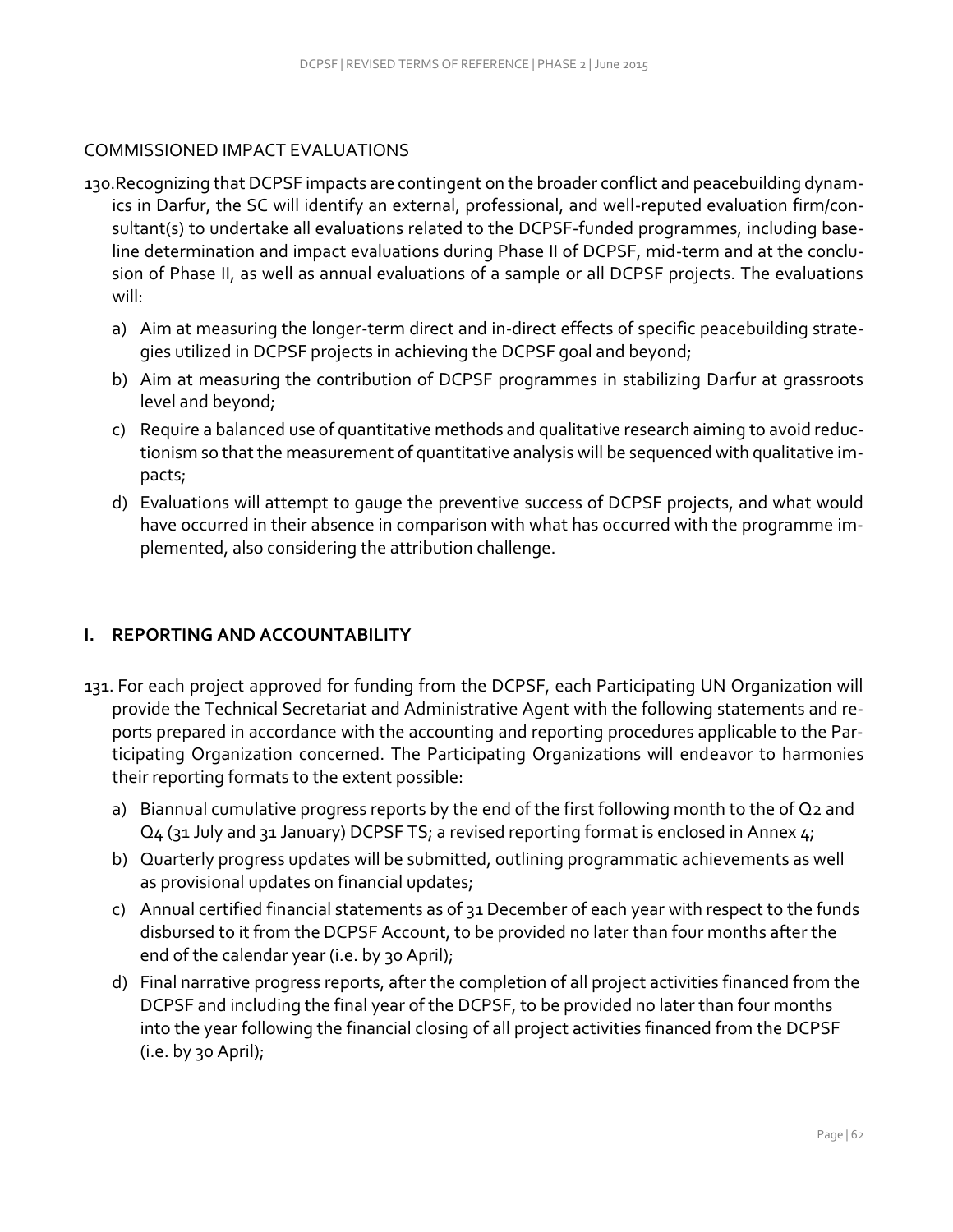- e) Certified final financial statements and final financial reports, after the completion of all project activities financed from the DCPSF and including the final year of the DCPSF, to be provided no later than six months into the year following the financial closing of all project activities financed from the DCPSF (i.e. by 30 June).
- 132. The Administrative Agent shall submit to the DCPSF Steering Committee and the Technical Secretariat -for approval and endorsement and for onward submission to donors that have contributed to the DCPSF - consolidated financial reports based on the statements and reports submitted by the Participating United Nations Organizations in accordance with the following reporting schedule:
	- a) Consolidated annual financial reports no later than five months after the end of the calendar year (i.e. by 31 May);
	- b) Consolidated final financial reports after the completion of all project activities financed from the DCPSF and including the final year of the DCPSF, no later than seven months into the year following the financial closing of all project activities financed from the DCPSF (i.e. by 31 July).
- 133. The Administrative Agent will also provide the Steering Committee and the Technical Secretariat with the following statements on its activities as Administrative Agent, for onward submission to the donors that have contributed to the DCPSF:
	- a) Monthly unofficial statements of contributions, commitments and disbursements related to the DCPSF Account available from the MPTF Office GATEWAY.
	- b) Certified annual financial statement ("Source and Use of Funds"), to be provided no later than five months after the end of the calendar year (i.e. by 31 May); and
	- c) Certified final financial statement ("Source and Use of Funds"), to be provided no later than six months into the year following the financial closing of all project activities financed from the DCPSF (i.e. by 30 June).
- 134. The Technical Secretariat will provide the Steering Committee with the following documents for onward submission to the donors that have contributed to the DCPSF:
	- a) Consolidated biannual narrative progress reports, no later than two months after the end of  $Q_2$  and  $Q_4$ ;
	- b) Consolidated final narrative progress reports produced by the Technical Secretariat, no later than six months into the year following the financial closing of all project activities financed from the DCPSF (i.e. by 30 June).
- 135. The DCPSF Steering Committee may also request quarterly narrative progress updates on project activities financed from the DCPSF for consolidation by the Technical Secretariat and onward submission to the donors and the Administrative Agent.
- 136. Independent "lessons-learned and (impact) evaluation exercises" of the entire operation of the DCPSF will be commissioned by the Steering Committee and the Participating United Nations Organizations. A Mid Term Review will be commissioned by the end 2013 at the latest by the Steering Committee.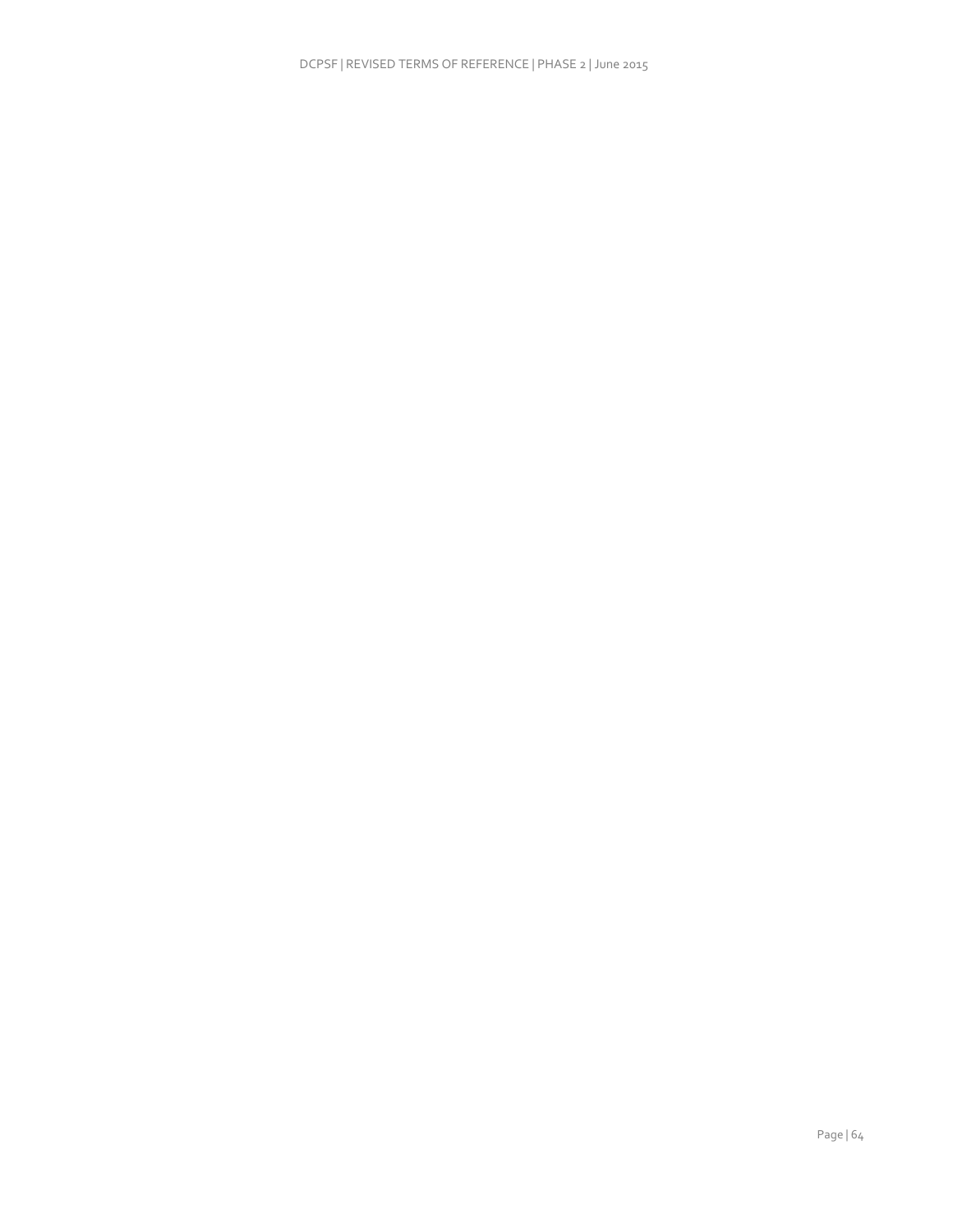### **ANNEX 1: DCPSF STRUCTURE**

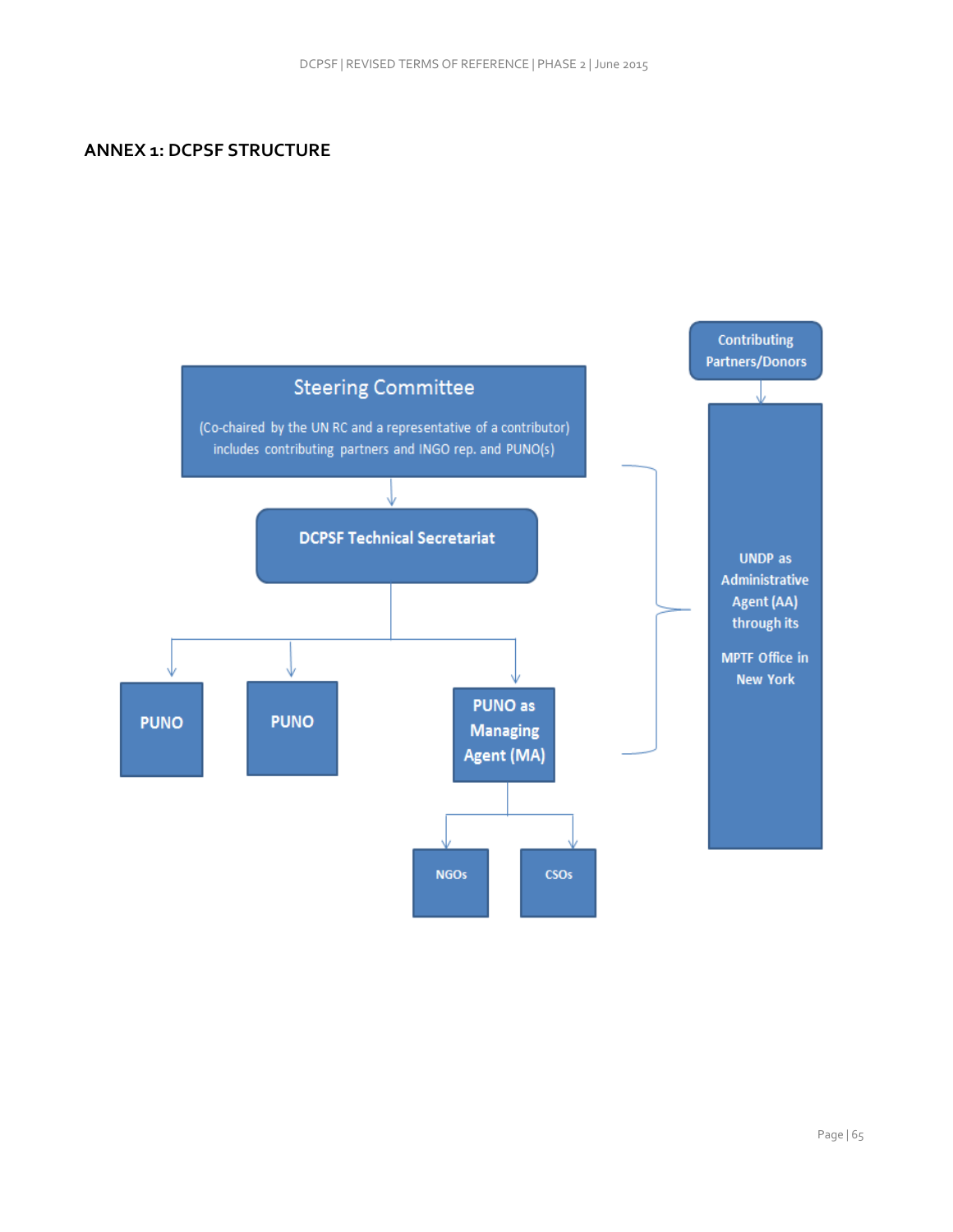## **ANNEX 2: DCPSF WINDOW 2 GUIDELINES**

- To complement the main DCPSF funding window that is open to all, and with the aim of facilitating access of national CSOs to DCPSF funding, a second funding window has been developed and will be dedicated to national CSOs. Key advantages of this funding window include the ability to reach and support a greater number of national partners in Darfur, building the capacity of national CSOs to seek and manage larger initiatives for peace and stability, diversifying the portfolio of projects and initiatives, and allowing for a quicker response to catalytic prevention and peacebuilding initiatives and activities.
- Taking into account the lessons learned from similar funding windows in UNDP, including the DDR small grants as well as Window 2 of the Joint Conflict Reduction programme (JCRP), this funding window will have the following proposed parameters:
- 1. **Percentage of the fund**: 10% or a maximum of USD 2 million
- 2. **Amount of individual grants:** USD 100,000-200,000. This would be a reasonable amount that is in line with existing capacities for national NGOs in Darfur and would not contradict or overlap with the presence of the main funding window
- 3. **Duration**: 12-24 months. This would be in line with the smaller amounts granted while at the same time granting more flexibility to IPs
- 4. **Areas of funding**: with a focus on catalytic initiatives and peace dividends, areas of funding remain similar to the overall funding interests of DCPSF, merging soft and hard peacebuilding components including support of local-level, formal and informal peacebuilding processes and actions, as well as recovery initiatives that promote stability, conflict prevention, long-term peacebuilding and reconciliation. DCPSF would also encourage and look favorably upon projects that support the implementation of the DDPD. Strategic priority issues and areas will be identified on the basis of a conflict analysis process that informs the CfP, as well as collected and analyzed CRMA data
- 5. **Eligibility**: along with the general requirements included in the ToR, the core criterion for this window of funding is to be a registered national NGO/CSO with relevant and valid permits to operate in Darfur, primarily in their area of presence/registration and/or other states in Darfur.
- 6. **CfP orientation**: the orientation session will be undertaken in English with Arabic translation. During that session (or on other occasions primarily designated for capacity building of national CSOs), important requirements for DCPSF recipients as well as details of the proposal will be shared, including the need for a conflict analysis at the start of each project and how it relates to the project's implementation plan.
- 7. **Enhancing accountability**: For the purpose of accountability, one experienced and reputable NGO could be sub-contracted to oversee the quality of the work of a set of NGOs, to mentor them and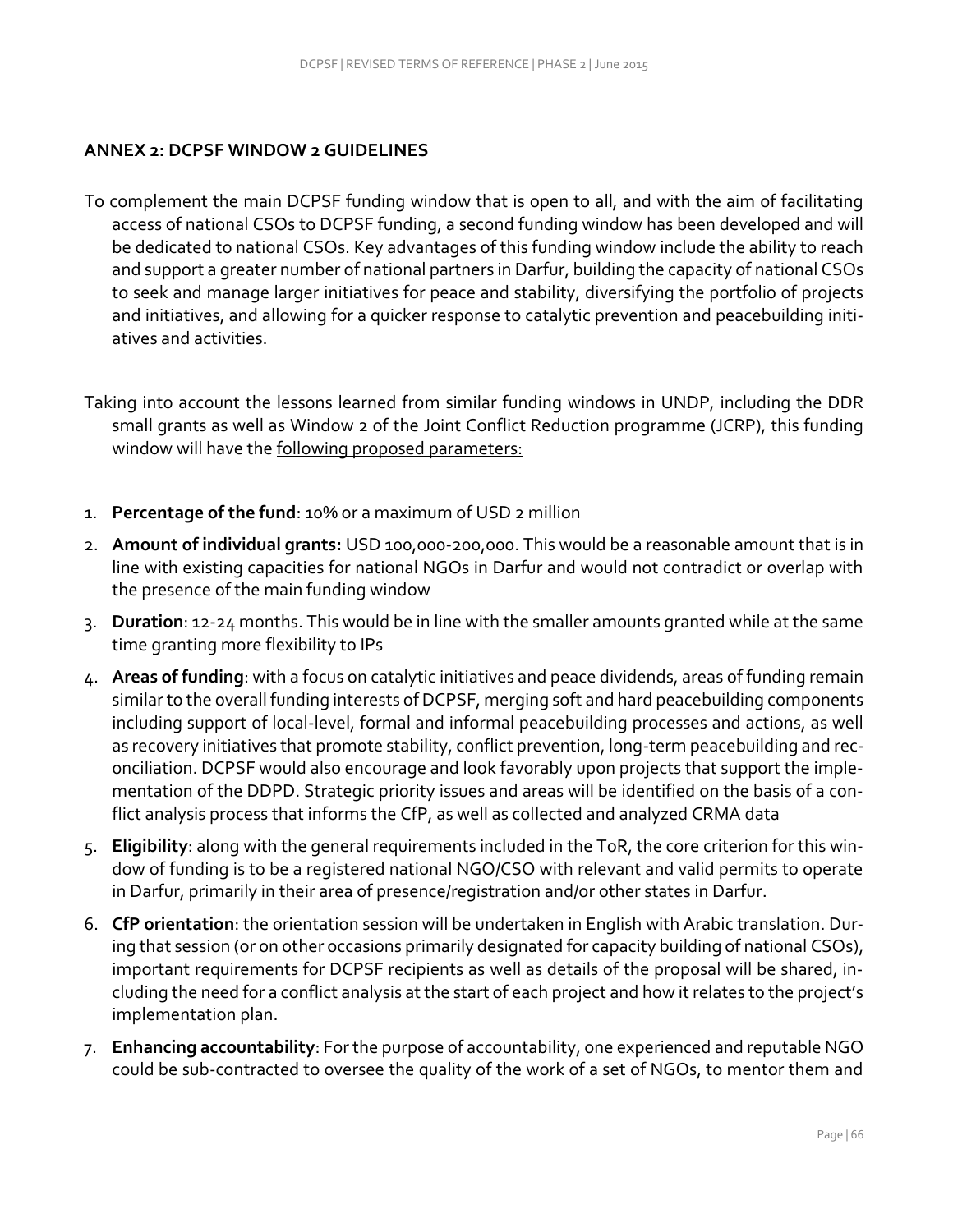to strengthen their accountability mechanisms without having any implementation responsibilities.

- 8. **Language of submission**: a simplified, English language proposal template will be made available to applicants, and applicants will be encouraged to present a synopsis of the proposal in Arabic for review. If the proposal is written in Arabic and translated to English for purposes of submission to DCPSF, and in case the proposal is successful, the translation cost will be considered an eligible cost that can be charged to the project. It will be envisaged that organizations may submit a proposal exclusively in Arabic.
- 9. **Appraisal Committee**: The composition of the appraisal committees designated to review proposals submitted under this window will include Arabic speakers to enable committee to make deliberations in the language of the proposal.
- 10. **Reporting**: required narrative reports will be submitted in English (Arabic reporting depends on the availability of Arabic-speaking staff in DCPSF or if UNDP is able to support this function), while financial reports can be submitted in English or Arabic.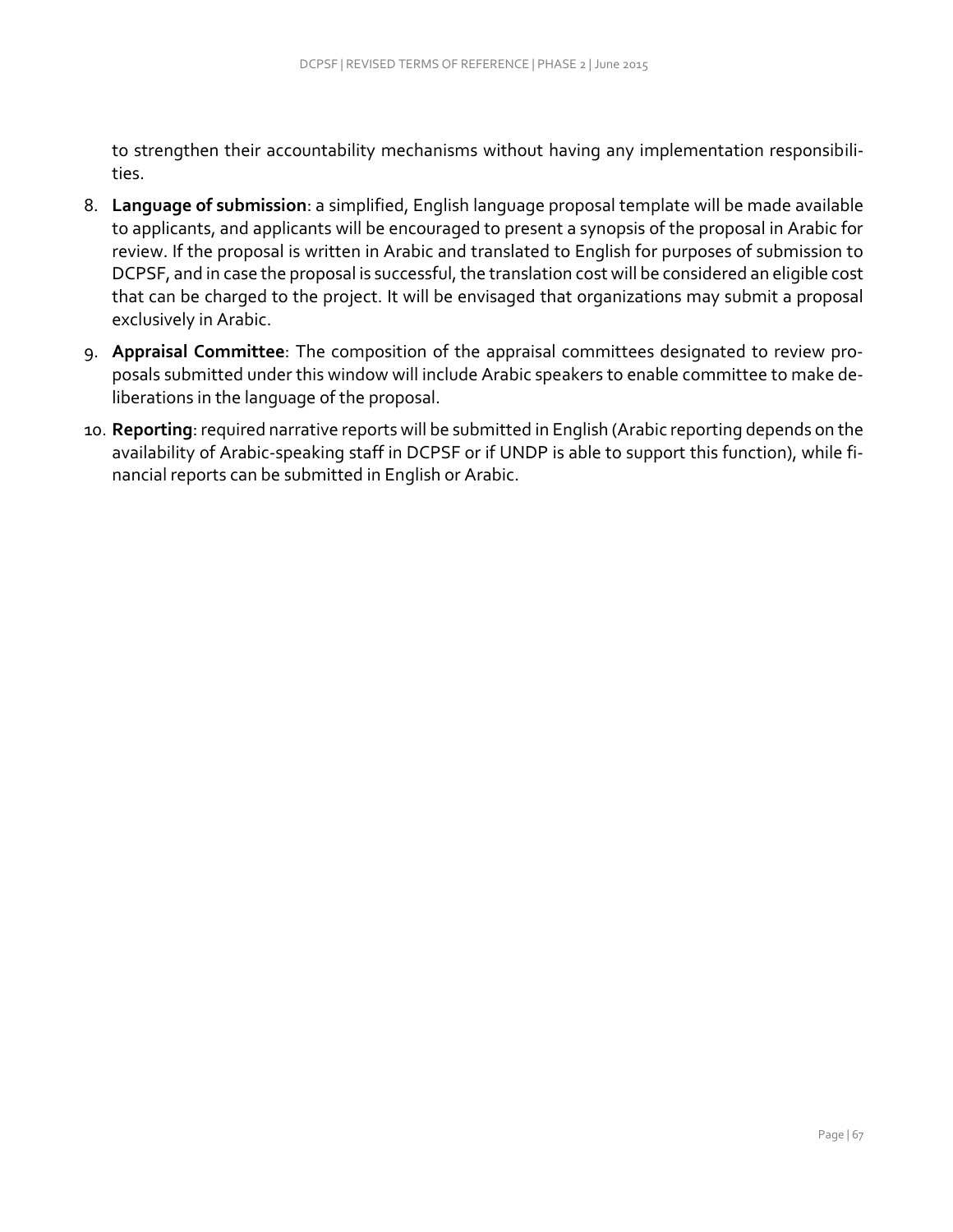#### **ANNEX 3: BIANNUAL REPORTING TEMPLATE**

#### **BIANNUAL/ ANNUAL REPORT**

#### **IMPORTANT NOTE**

- $\checkmark$  Biannual reports should be submitted by 31July (period 1 January-30June) and Annual Reports by 31 January (period 1 January-31 December).
- $\checkmark$  Please pay specific attention to the achievement of the DCPSF outputs and outcomes while using conflict sensitive baseline data and conflict assessments and; please explain how activities and outputs have contributed to restoring trust and confidence amongst the communities in your project area.
- $\checkmark$  The report should emphasize the interaction between the conflict context and the project activities as well as how and if transformative processes of peacebuilding have led to lessening tensions and improving relationships.

Bear in mind that the reporting has the following key objectives:

- $\checkmark$  To enhance accountability for the use of resources;
- To measure the achievement of the **project outputs and DCPSF outputs contributing to the DCPSF purpose using the agreed indicators**;
- $\checkmark$  To learn lessons for improved implementation of your own project and the DCPSF as a programme;
- $\checkmark$  To share best practices and lessons learned.

Please ensure your report is concise and maximum 6 pages (additional information may be attached to the report).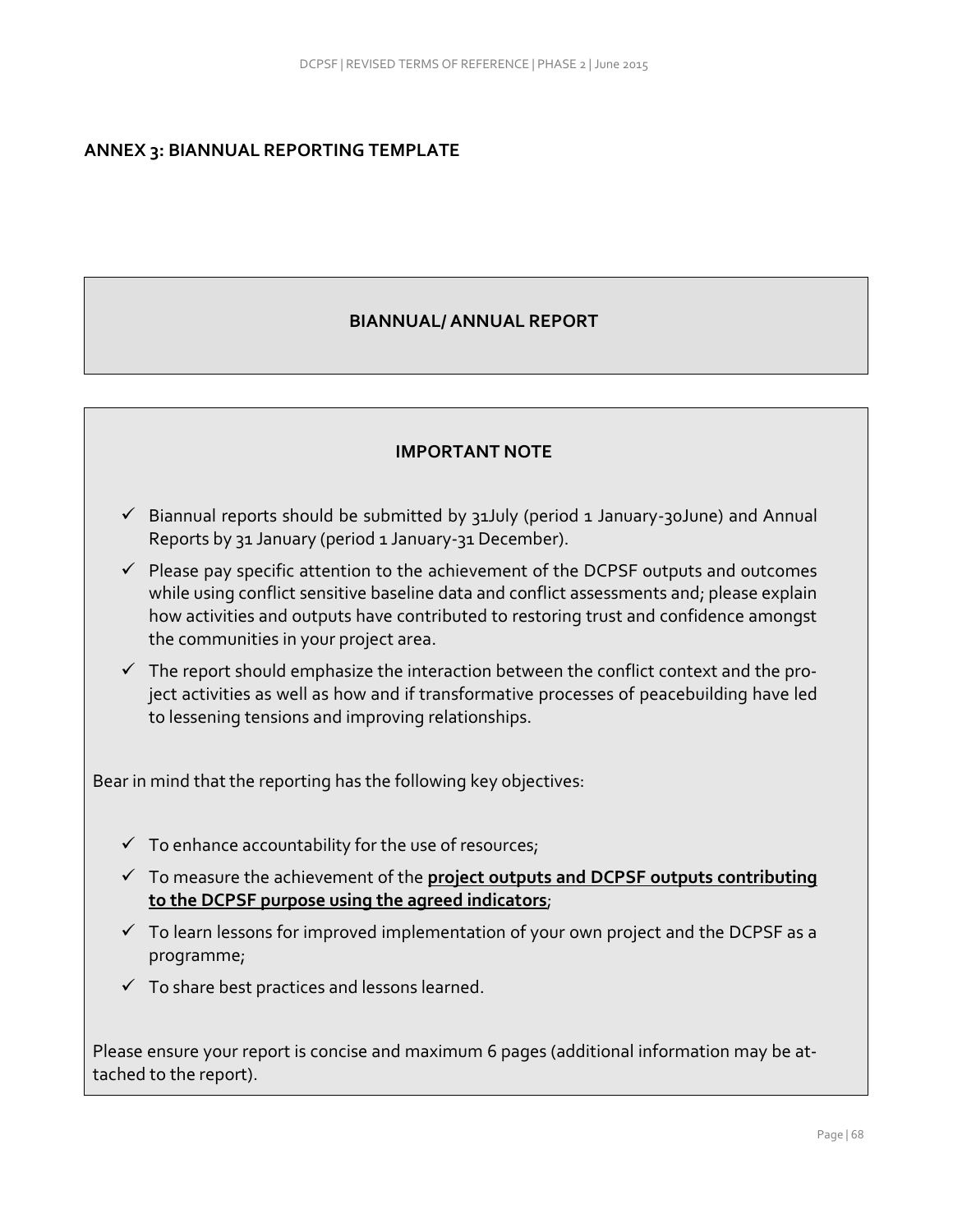If you have any questions or concerns, don't hesitate to contact Jennifer Paton, DCPSF Report‐ ing Officer, at <u>Jennifer.paton@undp.org</u> and +249 090 018 2884, jenpaton on Skype.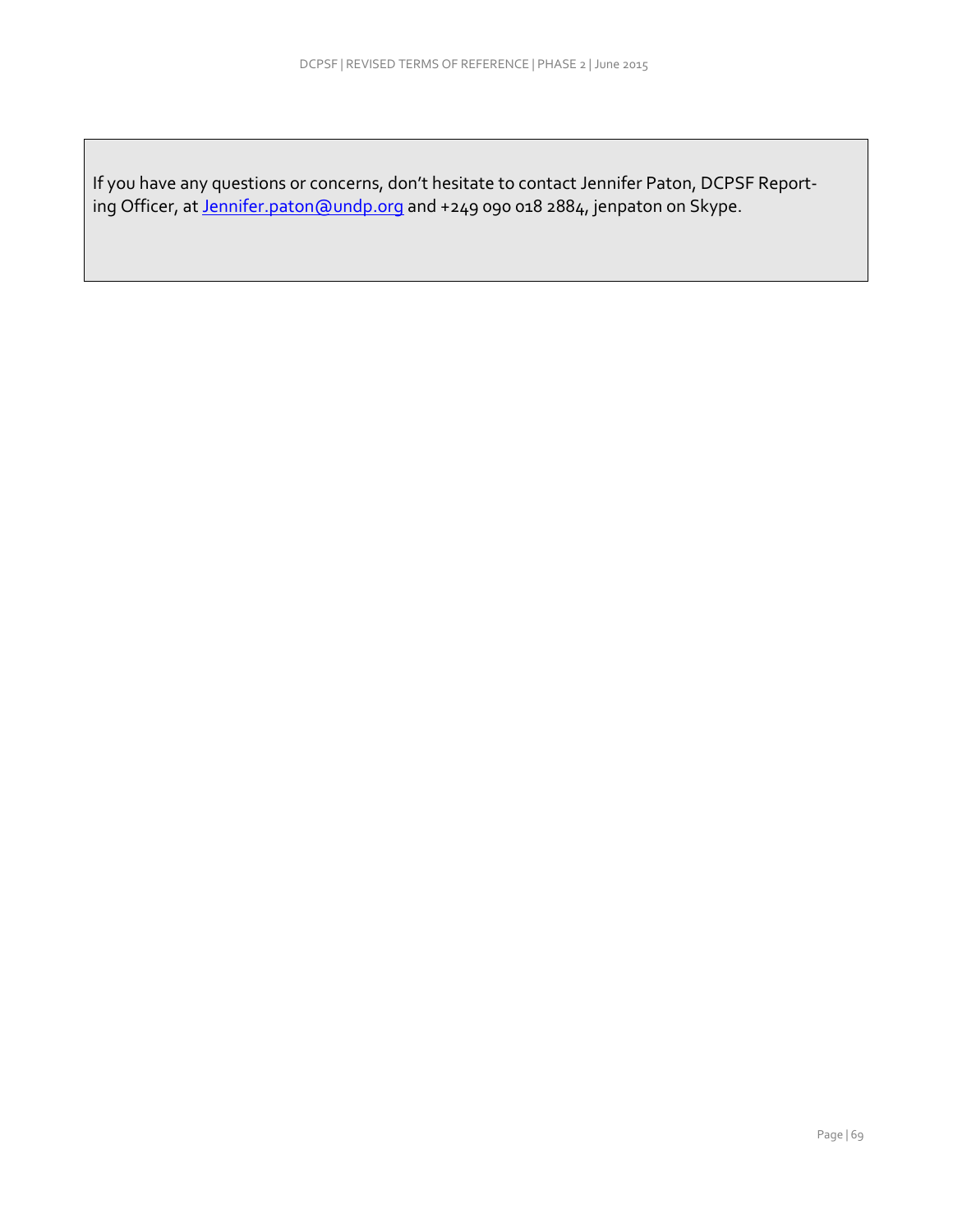## **Cover Page**

# **[INSERT Hi-Resolution Photo/s or other images, please email as attachment to Jennifer.paton@undp.org]**

**Name of the organization:**

**Project Title and Ref. Number:**

**Project Duration:**

**Start Date:**

**Reporting Period:** 

**Project Budget:**

**Funds Available for Reporting Period:** 

**Contact Person:**

## **Table of Contents**

#### **List all the sections (I-VII) with page numbers**

#### **I. Executive Summary** (half a page)

This section is intended to provide a snapshot of the activities of the project in the period under review. It presents a description of the achievements, challenges and progress towards the accomplishment of the project objectives in the reporting period.

The executive summary should:

- Be maximum half a page long;
- Focus on main achievements, challenges and lessons learned in the reporting period.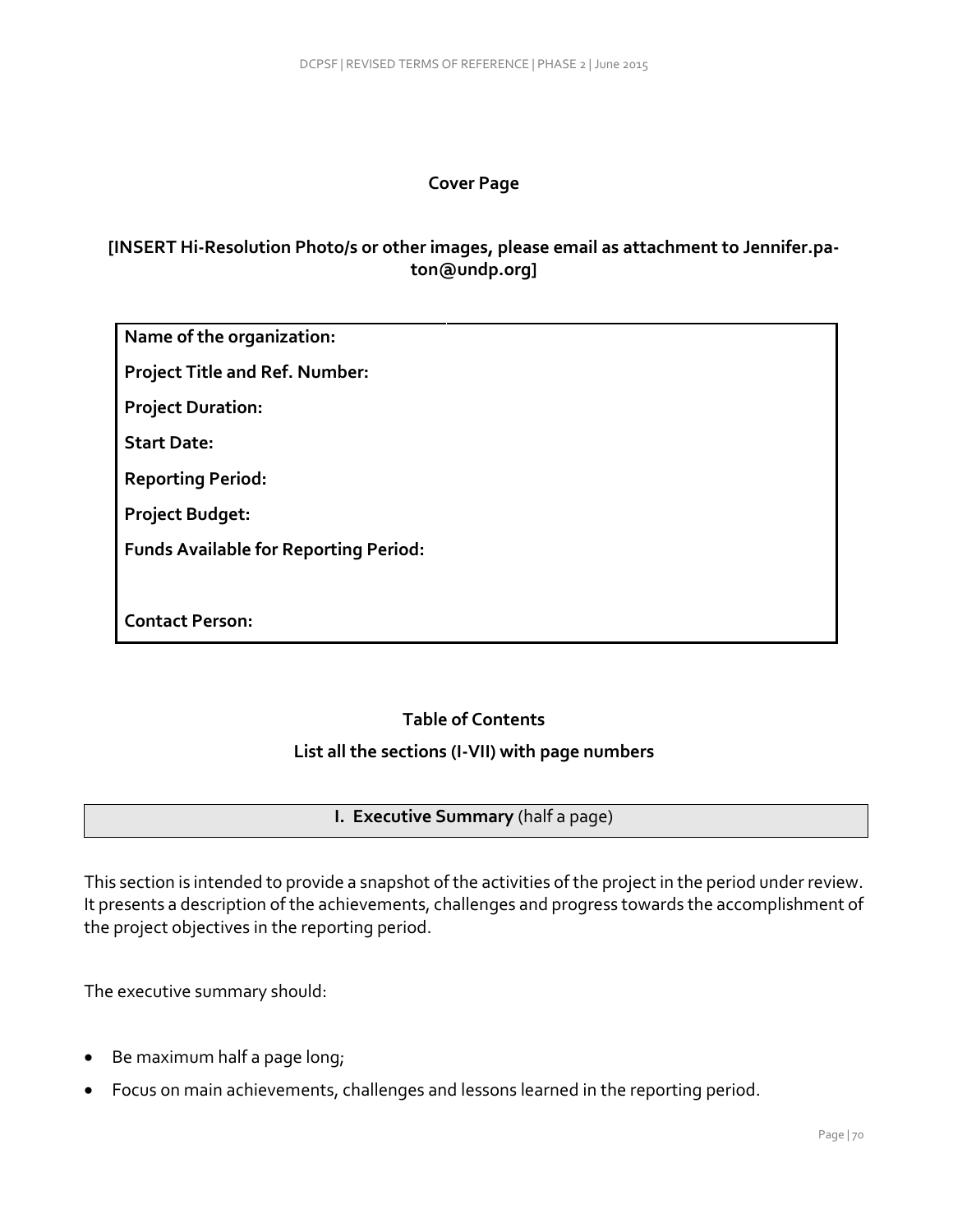Include recommendations for the attention of the DCPSF SC if necessary.

## **II. Introduction** (half a page)

This section is a resume of the approved project. **It should be kept brief** as partners have already received the project document and should focus on changes that affect implementation.

The introduction should include:

- Brief background for project rationale;
- Main objective and outputs expected;
- Reference to how the programme relates to current Darfur environment and how it aims to support peacebuilding and conflict resolution objectives;
- Project Approach, including:
	- o Project Set up and management and coordination arrangements;
	- o Listing of the main implementing partners;
	- o Mand E: describe the tools that are used to monitor and evaluate the project.

**III. Darfur Situation Update** ( maximum one page)

- I. Please provide **brief update of the humanitarian situation and conflicts that erupted in project's areas of intervention (project site, locality and state),** their impact on project implementation.
- II. Describe the role of project's reconciliation mechanisms in mediating a solution or recon‐ ciliation. How did the project respond to changes in Darfur situation?

## **IV. Progress Review** (max 2-4 pages)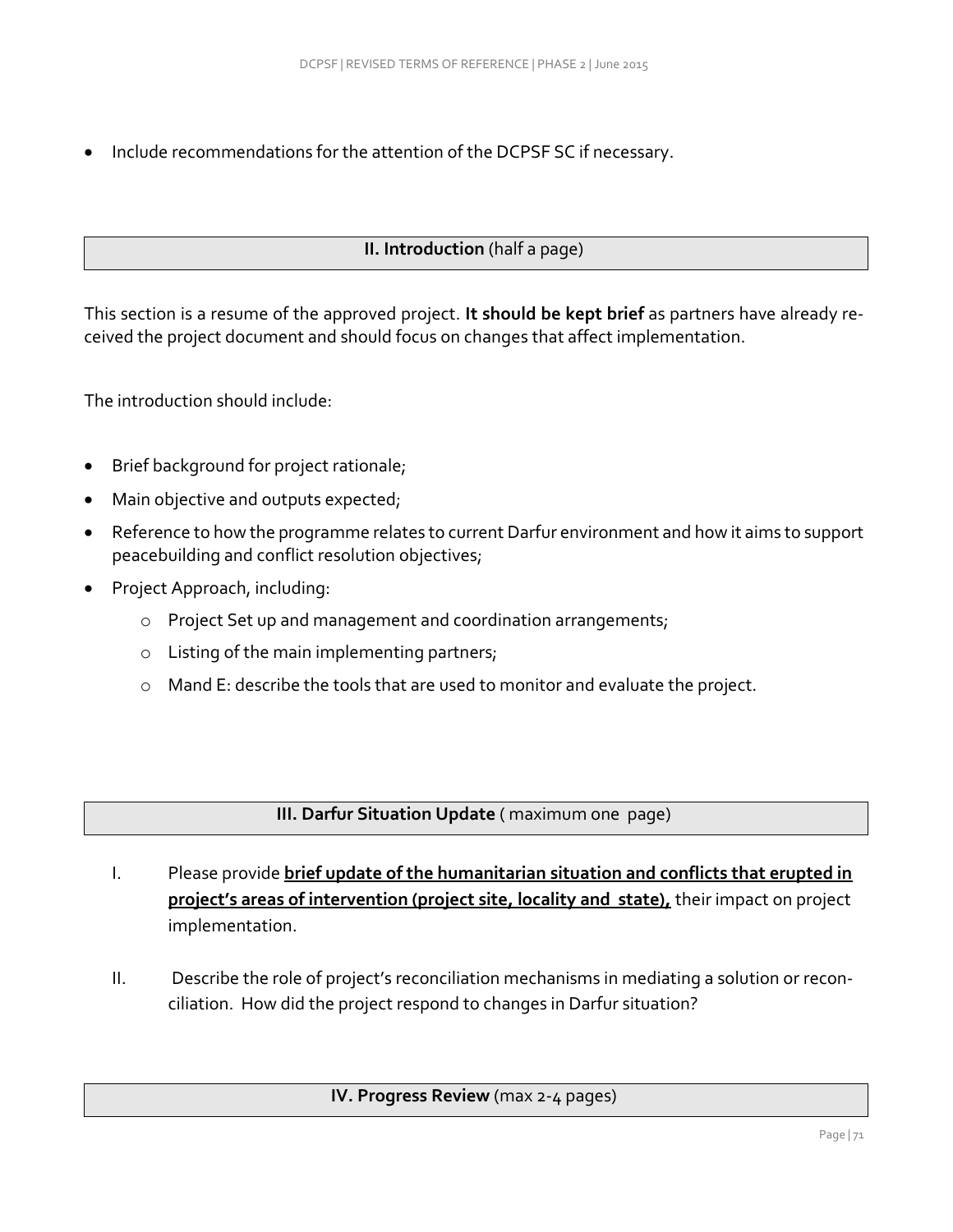This section is intended to present an assessment of the extent to which the project has progressed in relation to **(i) DCPSF outputs and annual milestones and (ii) the project output targets expected for the year.** 

The review should be as concise as possible and cover the entire reporting period on a cumulative basis. The review consists of the following sections:

- **1.** Conflict and peacebuilding: A **narrative review** of achievements with an emphasis on description of **conflict resolution and peacebuilding processes** carried out as per planned output and how the outputs have contributed (or not) to the goal of your project; particular emphasis should be made in explaining how the project activities and each output have contributed to **restoring trust and confidence** amongst the various communities in your project area, while using the project baseline data.
- **2.** Empowerment of women and gender equality: **A narrative review** that reflects achievement made in mainstreaming gender, empowerment of women and realizing gender equality as per planned output. A brief description of how the role of women in reconciliation and decision making has been strengthened and how their access to resources has been improved should be given.
- **3.** Direct beneficiaries: Provide the number of the direct beneficiaries of the different activities with disaggregated data by gender in a tabular form.

| Activity/Mecha-<br>nism | Total no. of Direct Ben-   No. of Direct   No. of ben-<br>eficiaries | women benefi- eficiaries<br>ciaries | youth |
|-------------------------|----------------------------------------------------------------------|-------------------------------------|-------|
|                         |                                                                      |                                     |       |
|                         |                                                                      |                                     |       |

- **4.** Log frame: A progress review carried out in a **table format** (see the template below), based on the activities and outputs stipulated in the Results and Resources Framework and the Workplan as presented in the Project Document detailing:
	- Progress made against planned outputs in relation to the output targets expected for the year using the agreed indicators;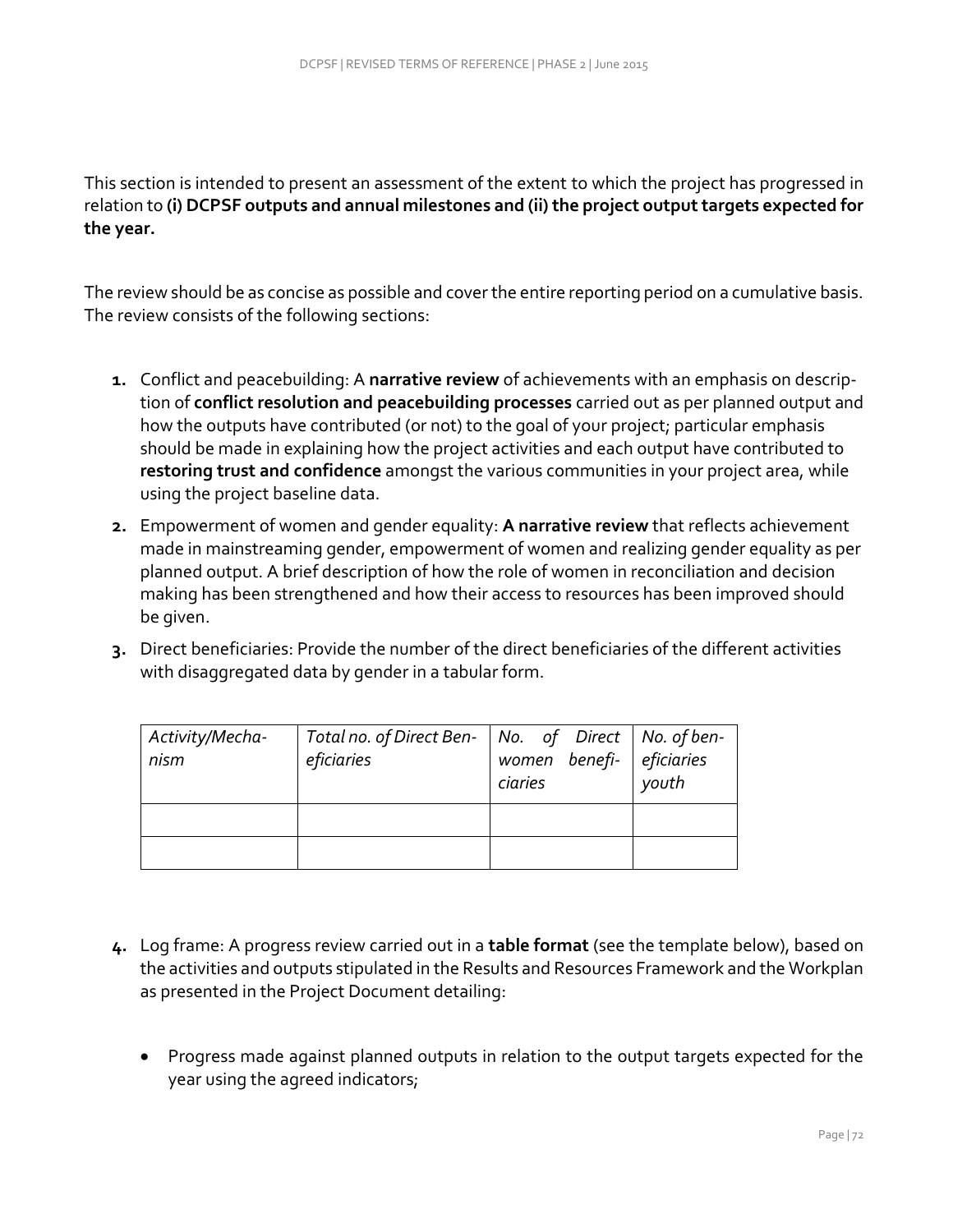- Activities implemented and their results;
- Any additional information necessary, i.e. why certain activities were not implemented as planned, what have been the challenges, etc.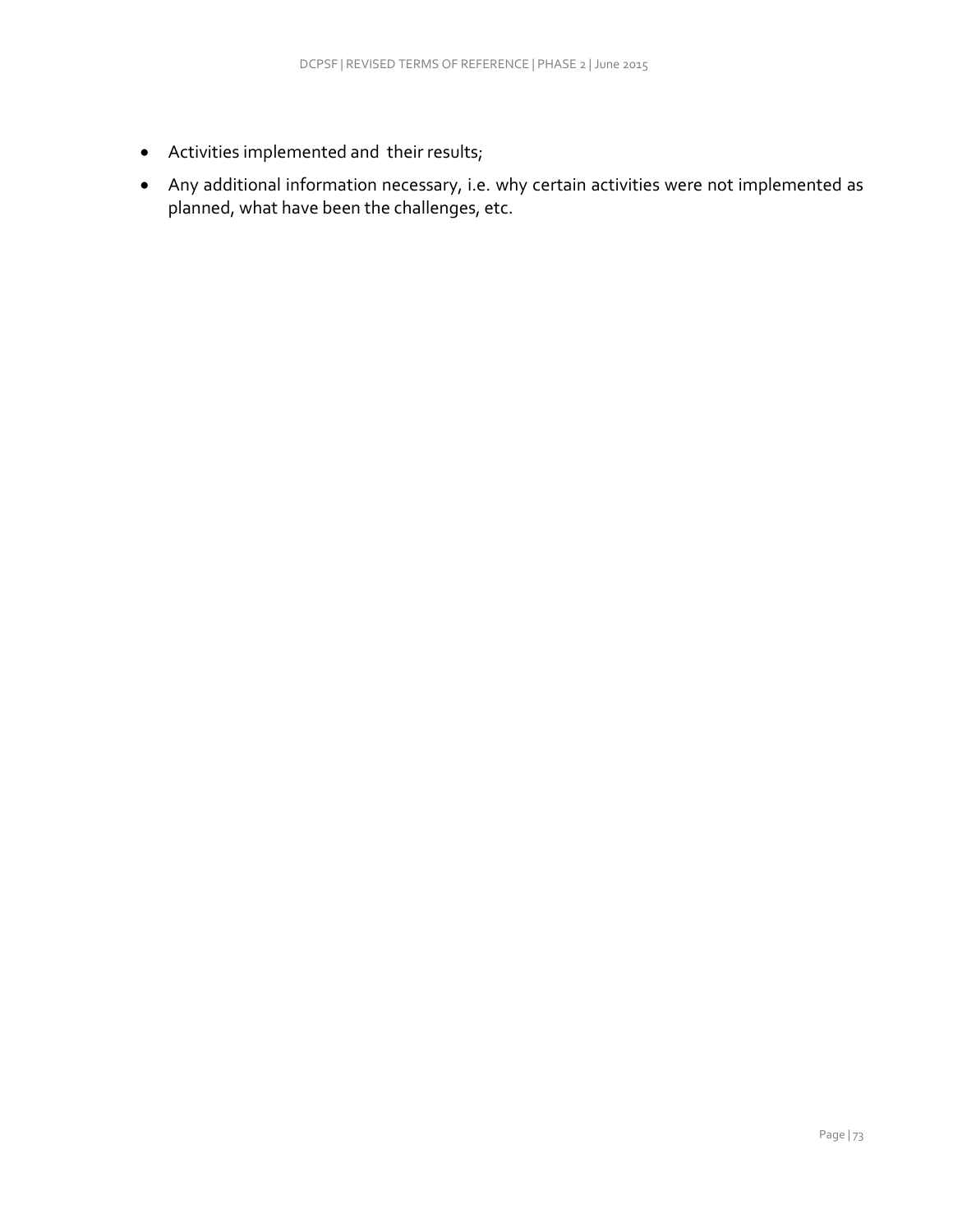## **ANNEX 4. PROGRESS MATRIX**

|                                                                                       | Purpose: Communities stabilized and trust and confidence between communities is restored paving the way towards early recovery |                                                     |                          |                                                                                                                                                                                                                                                                                            |                                                                                                                                       |  |  |  |  |  |  |
|---------------------------------------------------------------------------------------|--------------------------------------------------------------------------------------------------------------------------------|-----------------------------------------------------|--------------------------|--------------------------------------------------------------------------------------------------------------------------------------------------------------------------------------------------------------------------------------------------------------------------------------------|---------------------------------------------------------------------------------------------------------------------------------------|--|--|--|--|--|--|
| <b>DCPSF Indicators</b>                                                               | <b>DCPSF</b><br>Base-<br>line                                                                                                  | <b>DCPSF</b><br>Mile-<br>stones<br>$(Tar -$<br>get) | Project<br><b>Target</b> | <b>Progress Achieved by project</b><br>(i) Please use the same DCPSF indicators<br>listed to report your project progress.<br>If data is not available, write N/A<br>and state reason. Please still pro-<br>vide narrative report on progress. If<br>indicator is not relevant, write N/R. | <b>Challenges</b><br><b>Briefly</b> indicate (IF NEEDED)<br>obstacles faced<br>and<br>what measures<br>were<br>taken to address them. |  |  |  |  |  |  |
|                                                                                       |                                                                                                                                |                                                     |                          | (ii) Please add additional indicators when<br>needed. Please also indicate if your<br>projects are on track or delayed com-<br>pared with the project annual work<br>plan.<br>(iii) Data should be disaggregated by<br>gender.                                                             |                                                                                                                                       |  |  |  |  |  |  |
| % of community members<br>sampled stating that<br>trust and confidence is<br>restored | A high pro-<br>portion of<br>commu-<br>nity mem-<br>bers, indi-<br>cate a lack                                                 | 90%<br>(maintain<br>2012<br>level<br>$+/-$<br>$5\%$ | N/A                      |                                                                                                                                                                                                                                                                                            |                                                                                                                                       |  |  |  |  |  |  |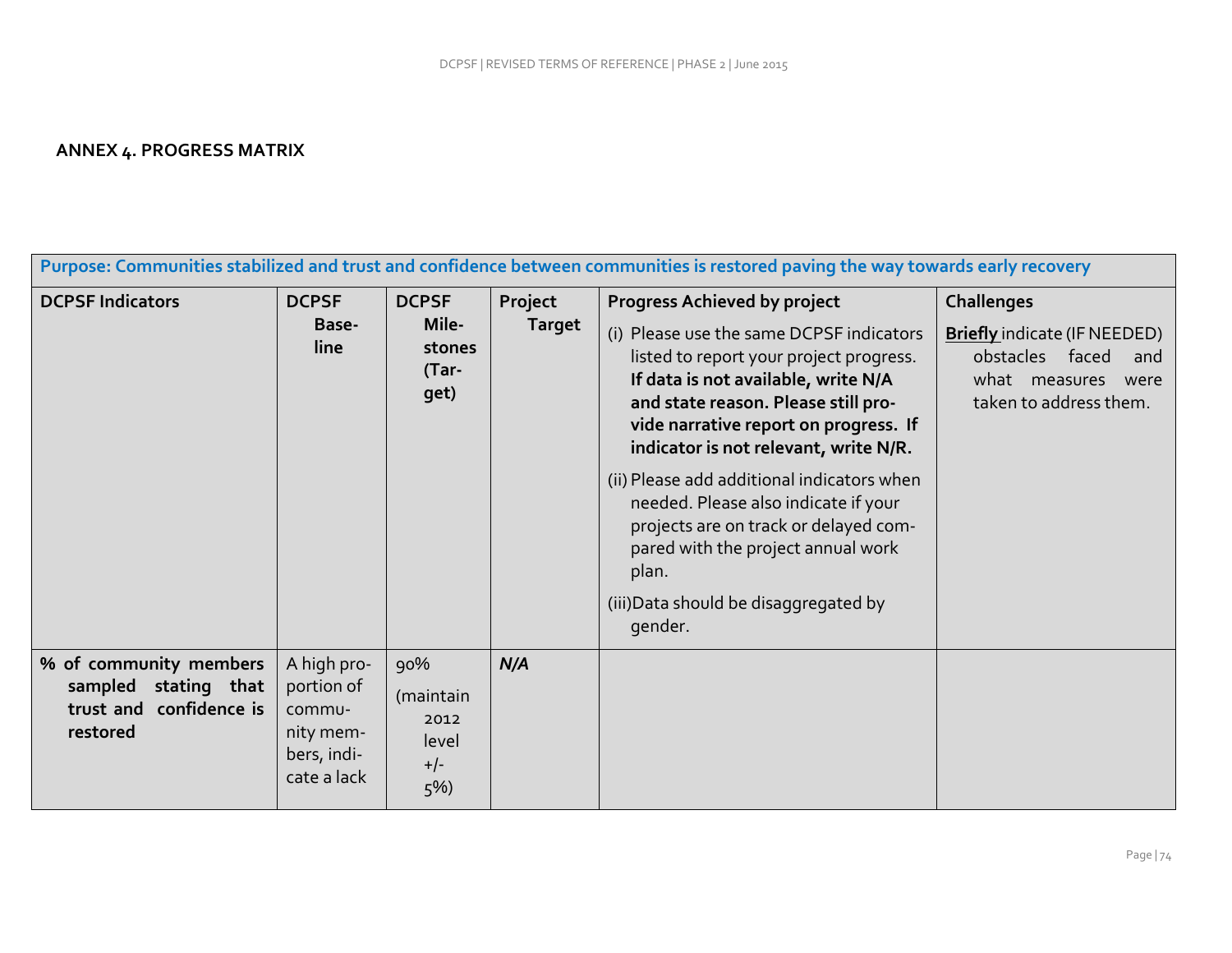|                                                                                                                                                           | of trust<br>and confi-<br>dence be-<br>tween di-<br>verse com-<br>munities<br>88%<br>$(2014)^{32}$                                                       |                                                     |  |  |
|-----------------------------------------------------------------------------------------------------------------------------------------------------------|----------------------------------------------------------------------------------------------------------------------------------------------------------|-----------------------------------------------------|--|--|
| % of tribal/civil society lead-<br>ers sampled agreeing to<br>a common and/or collab-<br>orative approach on<br>how to address root<br>causes of conflict | Polarised<br>opinion ex-<br>ists<br>amongst<br>tribal/civil<br>society<br>leaders vis-<br>à-vis pro-<br>cess for<br>reconcilia-<br>tion<br>$94\%$ (2014) | 85%<br>(maintain<br>2012<br>level<br>$+/-$<br>$5\%$ |  |  |

<sup>&</sup>lt;sup>32</sup> DCPSF Perception Survey carried out in January 2013 covering activities from 2012. The survey was conducted only in the areas where DCPSF projects operate.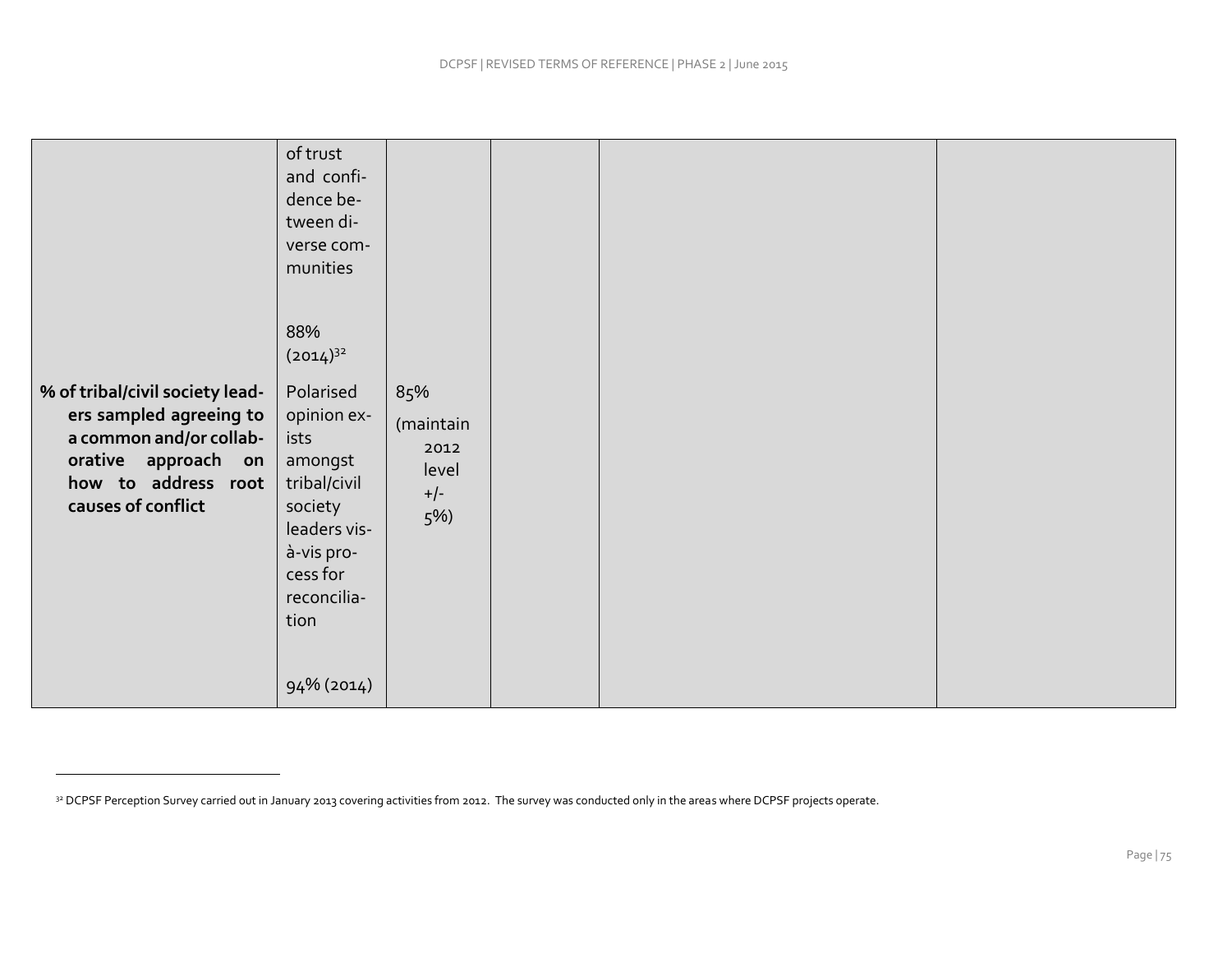|                            | N/A |  |  |
|----------------------------|-----|--|--|
| tor if included in project |     |  |  |
| proposal]                  |     |  |  |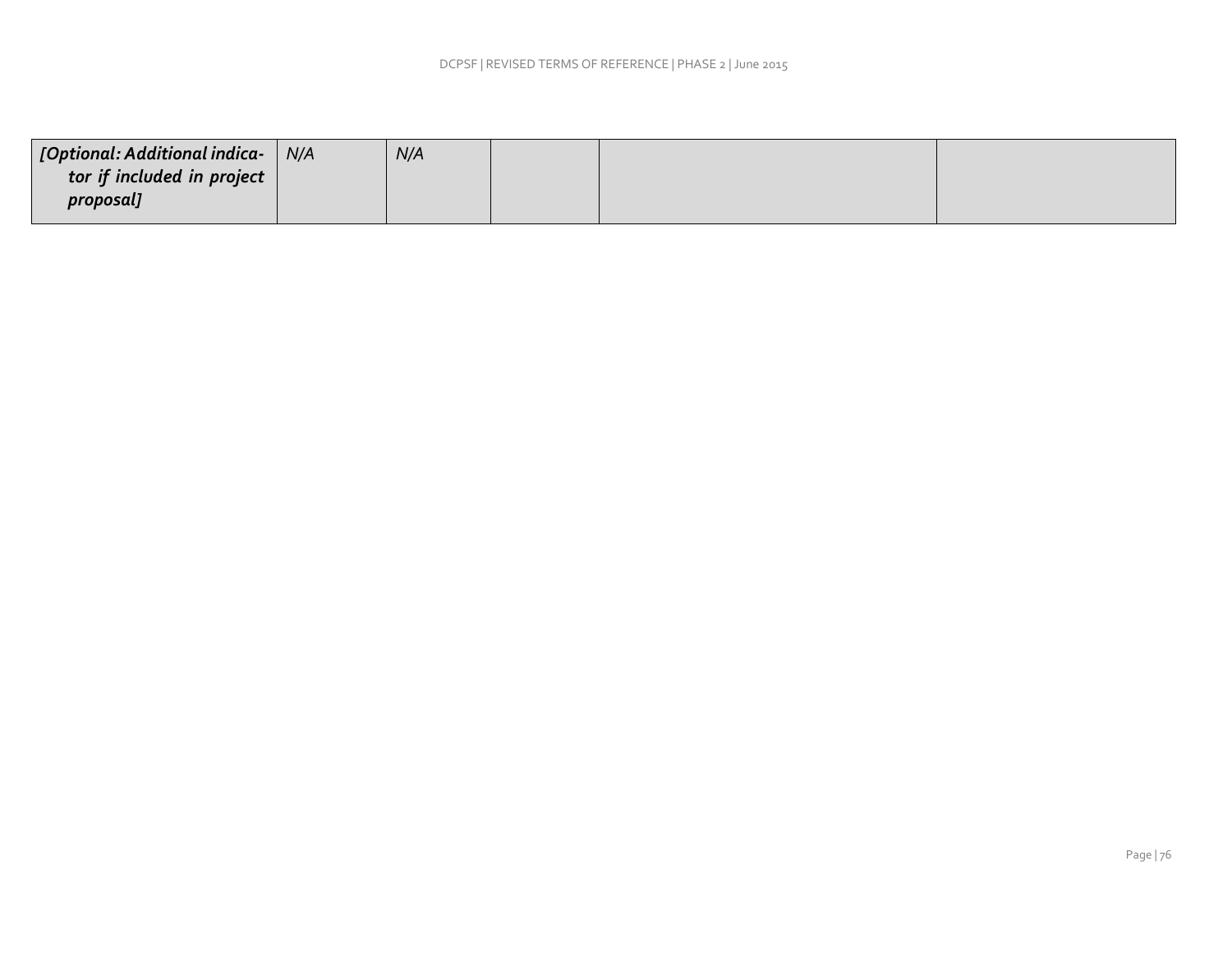| <b>PROJECT</b>                                                                                                                                                                                                                                         | <b>PROJECT</b>                          | <b>PROJECT</b>                                                 | <b>DCPSF</b>                                    | <b>KEY</b>                                                                                                                                                                                             | $Q_1$ (1 Jan - 31                                                                                                                                           | Q <sub>2</sub> (1 April-    | <b>PROGRESS</b>                                                                                                                                                                                                          |
|--------------------------------------------------------------------------------------------------------------------------------------------------------------------------------------------------------------------------------------------------------|-----------------------------------------|----------------------------------------------------------------|-------------------------------------------------|--------------------------------------------------------------------------------------------------------------------------------------------------------------------------------------------------------|-------------------------------------------------------------------------------------------------------------------------------------------------------------|-----------------------------|--------------------------------------------------------------------------------------------------------------------------------------------------------------------------------------------------------------------------|
| <b>OUTPUTS</b><br><b>INDICATORS</b><br>(i) Please use the<br>same DCPSF<br>indicators<br>listed to re-<br>port your pro-<br>ject progress.<br>If data is not<br>available,<br>write N/A<br>and state<br>reason.<br><b>Please still</b><br>provide nar- | <b>BASELINE</b><br><b>INDICATO</b><br>R | <b>ANNUAL</b><br><b>TARGE</b><br>Τ<br>(12)<br>month<br>target) | <b>ANNUAL</b><br><b>MILESTON</b><br>E<br>(2015) | <b>IMPLEMENTE</b><br><b>D ACTIVITIES</b><br><b>RESULTS</b><br><b>AND</b><br>FOR PROJECT<br>from 1 Jan to 30<br>June<br>For each imple-<br>mented KEY ac-<br>tivity, state its<br>result. <sup>33</sup> | <b>March</b><br>achieve-<br>ment)<br><b>This</b><br>should<br>match<br>what was<br>reported<br>for<br>quar-<br>terly,<br>please<br>highlight<br>dis-<br>and | 30 June<br>achieve<br>ment) | <b>TOWARDS</b><br><b>ACHIEVIN</b><br>G<br><b>OUTPUTS</b><br>Referring to Q1<br>and<br>Q <sub>2</sub><br>achieve-<br>ment,<br>clearly and<br>concisely<br>state<br>pro-<br>gress<br>to-<br>wards<br>achieving<br>outputs. |
| rative report<br>on progress.<br>If indicator is<br>not relevant,<br>write N/R.<br>(ii) Please add<br>additional in-<br>dicators when<br>needed.<br>Please also in-<br>dicate if your<br>projects are                                                  |                                         |                                                                |                                                 |                                                                                                                                                                                                        | crepencies                                                                                                                                                  |                             |                                                                                                                                                                                                                          |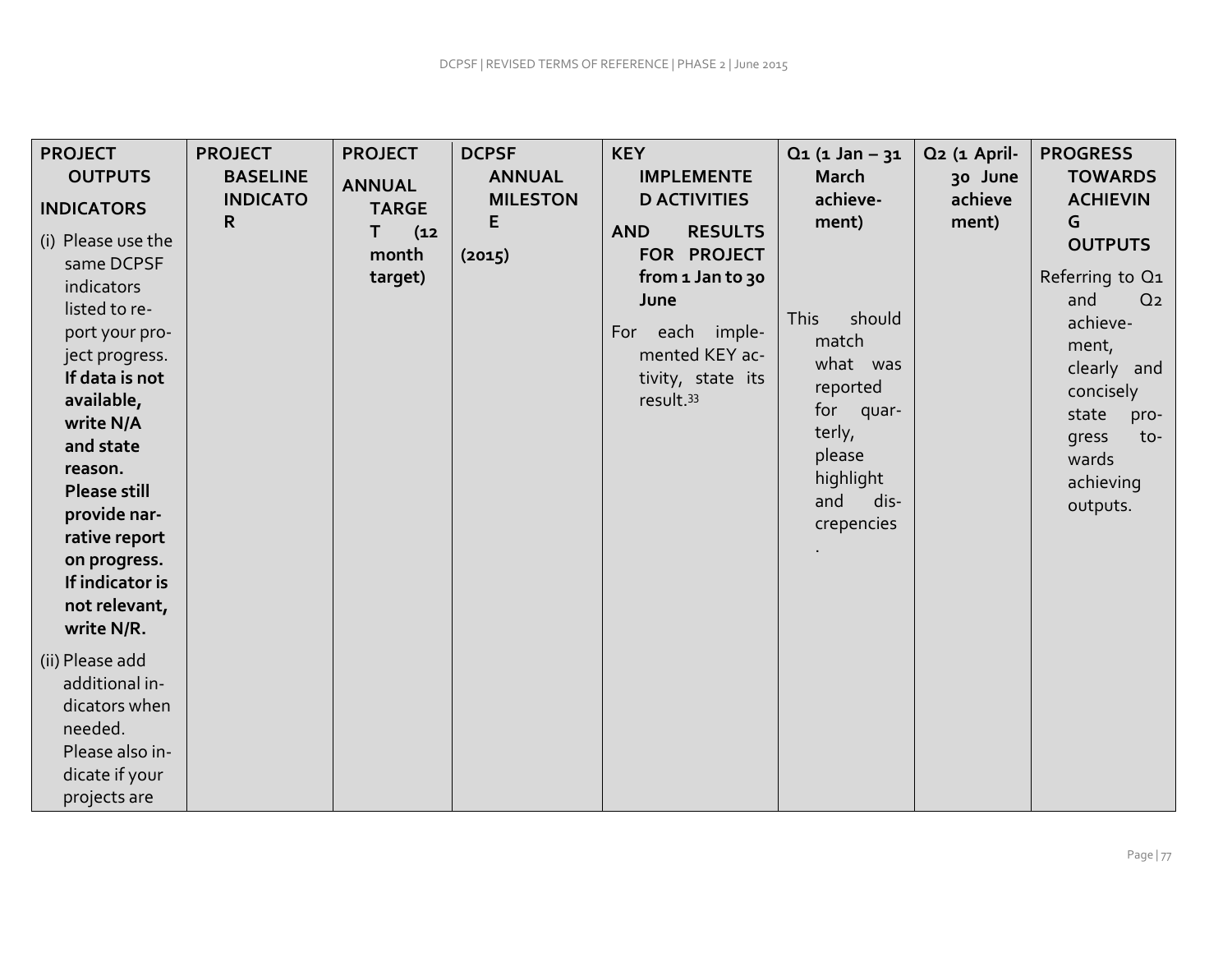| on track or<br>delayed com-<br>pared with<br>the project<br>annual work<br>plan.<br>should<br>(iii) Data<br>be disaggre-<br>gated by gen-<br>der. |  |                                                      |                                                                                                         |                                                                                     |           |  |
|---------------------------------------------------------------------------------------------------------------------------------------------------|--|------------------------------------------------------|---------------------------------------------------------------------------------------------------------|-------------------------------------------------------------------------------------|-----------|--|
|                                                                                                                                                   |  |                                                      | OUTPUT 1: EFFECTIVE COMMUNITY-LEVEL CONFLICT RESOLUTION AND PREVENTION PLATFORMS IN DARFUR ARE IN PLACE |                                                                                     |           |  |
|                                                                                                                                                   |  |                                                      |                                                                                                         |                                                                                     |           |  |
| 1.1 Number of<br>community<br>based reso-<br>lution mech-<br>anisms<br>(CBRM) func-<br>tioning                                                    |  | 72                                                   | held,<br>trainings<br>$\overline{3}$<br>reaching 500 peo-<br>ple.<br>5 meetings of CBRMs<br>conducted   |                                                                                     |           |  |
| 1.2 % of commu-<br>nity<br>mem-<br>bers with ac-<br>to<br><b>cess</b><br><b>CBRM</b>                                                              |  | 70%<br>newly tar-<br>(for<br>geted communi-<br>ties) | CBRMs established<br>$\overline{7}$<br>and running at<br>time of reporting<br>period.                   | <b>NA</b><br>because<br>commu-<br>nity survey<br>has not yet<br>been con-<br>ducted | <b>NA</b> |  |

33 Avoid the repetition of the planned activities and be as specific as possible in measuring progress.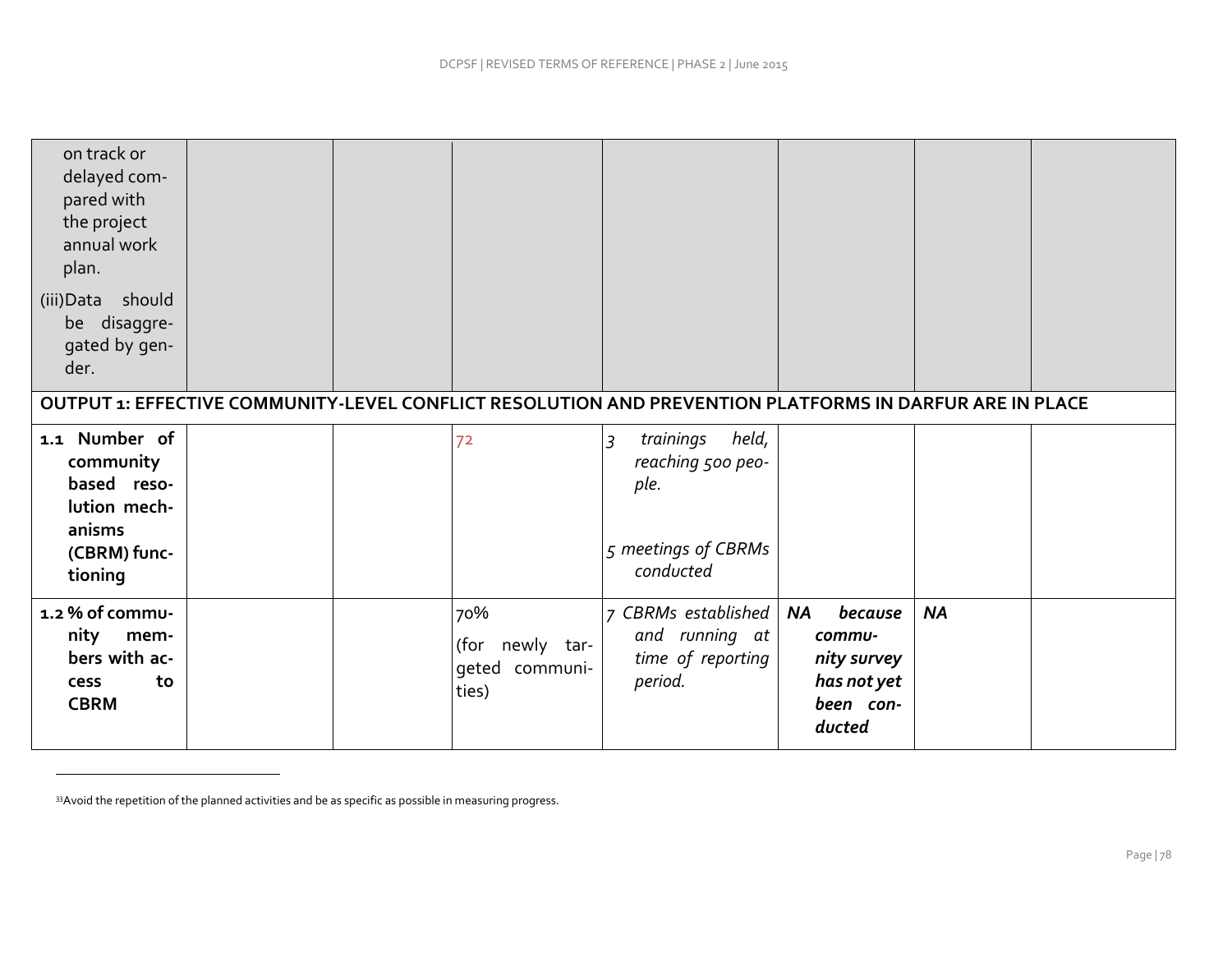|                                                                                                                                                   |  | (maintain<br>95%<br>2012 level +/-<br>5%) |  |  |
|---------------------------------------------------------------------------------------------------------------------------------------------------|--|-------------------------------------------|--|--|
| 1.3 % of commu-<br>nity members<br>stating satisfac-<br>tion with CBRM                                                                            |  | 85%                                       |  |  |
| 1.4 % of the<br>number of<br>cases sub-<br>mitted that<br>are success-<br>fully<br>ad-<br>dressed.                                                |  | 60%                                       |  |  |
| 1.5 % of commu-<br>nity mem-<br>bers stating<br>an increase<br>in the per-<br>centage of<br>cases sub-<br>mitted and<br>successfully<br>addressed |  | 70%                                       |  |  |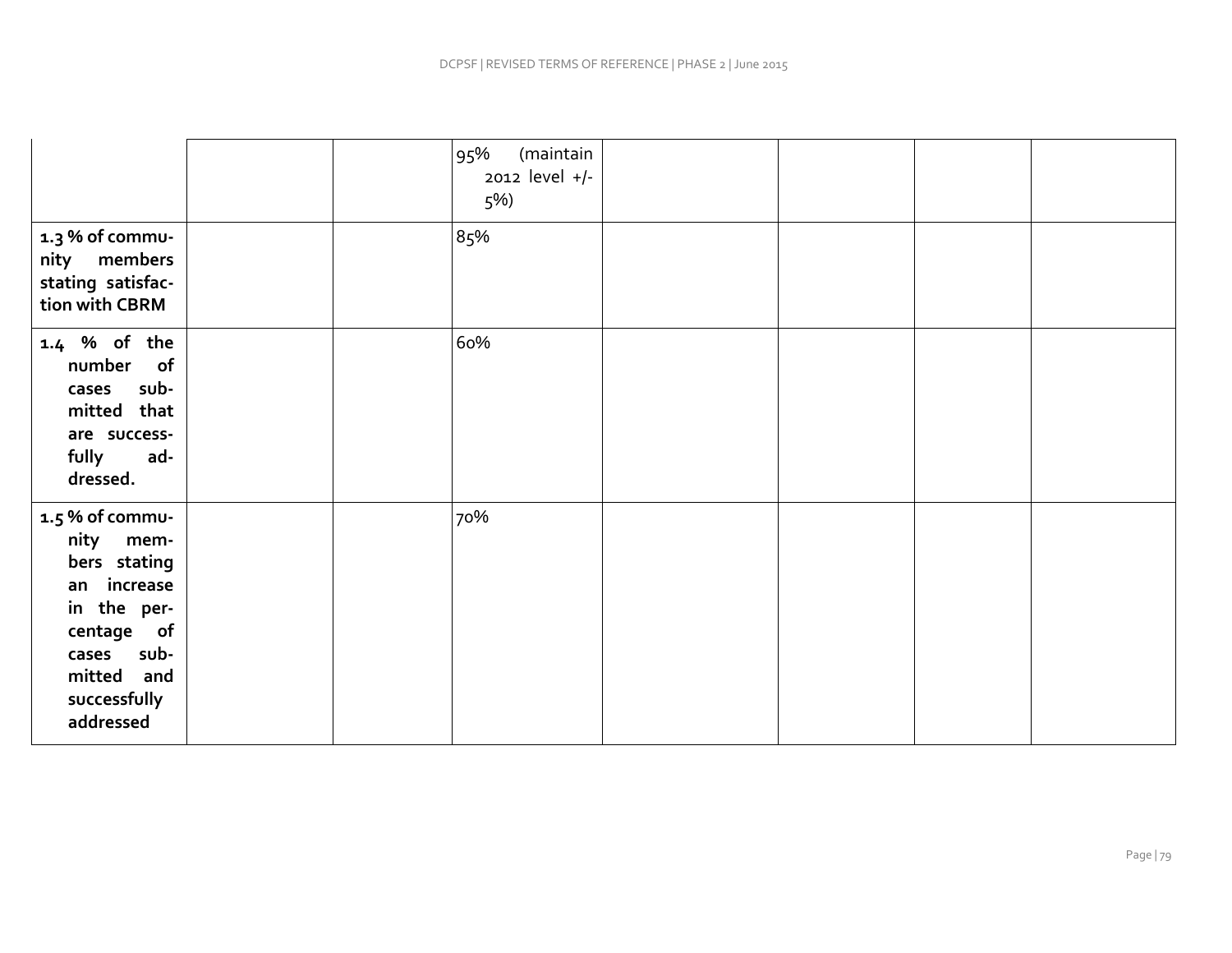| 1.6% of commu-<br>nity<br>mem-<br>bers stating<br>a decrease in<br>communal<br>conflicts be-<br>cause of the<br>presence of<br><b>CBRM</b>      |  | 80% |  |  |
|-------------------------------------------------------------------------------------------------------------------------------------------------|--|-----|--|--|
| 1.7 Number of<br>vulnerable<br>group repre-<br>sentatives<br>(women,<br>youth, mi-<br>norities) ac-<br>tively partici-<br>pating<br>within CBRM |  |     |  |  |
| <b>ADD</b><br><b>ADDITIONA</b><br>L<br><b>INDICATORS</b><br><b>WHERE</b><br>RELEVANT,<br>YOU<br>IF<br><b>INCLUDED</b>                           |  |     |  |  |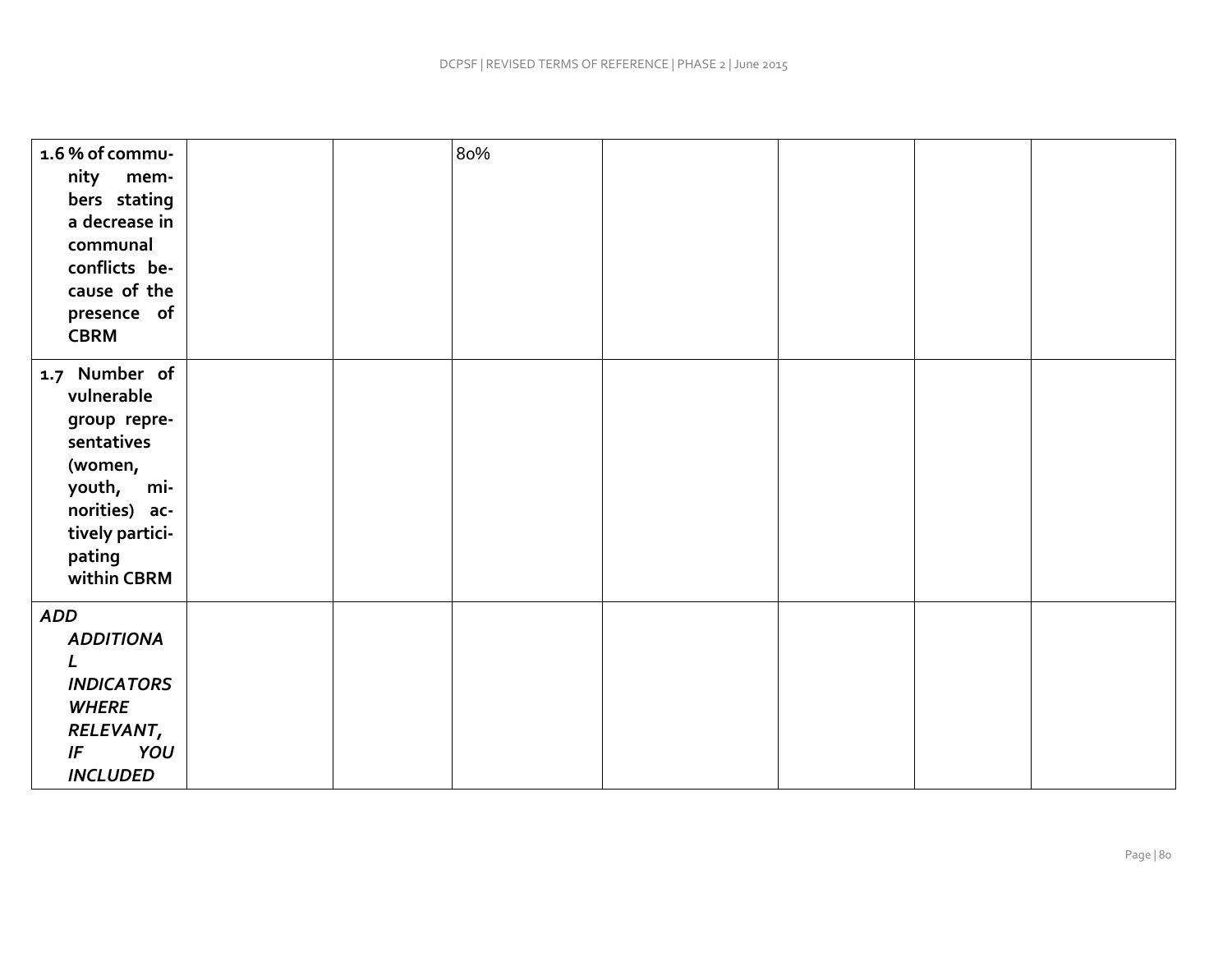| <b>IN PROJECT</b><br><b>SHEET</b>                                                                                                                                                                                                             |  |  |    |  |  |  |  |  |  |  |
|-----------------------------------------------------------------------------------------------------------------------------------------------------------------------------------------------------------------------------------------------|--|--|----|--|--|--|--|--|--|--|
| OUTPUT 2: COOPERATION BETWEEN COMMUNITIES ENHANCED THROUGH SHARED LIVELIHOOD ASSETS AND INCOME GENERATING<br><b>OPPORTUNITIES ACTIVITIES</b>                                                                                                  |  |  |    |  |  |  |  |  |  |  |
| 2.1 Number of<br>community<br>initiatives <sup>34</sup><br>that deliver<br>collaborative<br>livelihoods<br>and income<br>generating<br>opportuni-<br>ties (includ-<br>ing joint la-<br>bour, trad-<br>ing, commu-<br>nity youth<br>and women) |  |  | 52 |  |  |  |  |  |  |  |
| 2.2 Number of<br>new/re-estab-<br>lished markets<br>that enable di-<br>verse communi-<br>ties to inter-<br>act/cooperate                                                                                                                      |  |  | 15 |  |  |  |  |  |  |  |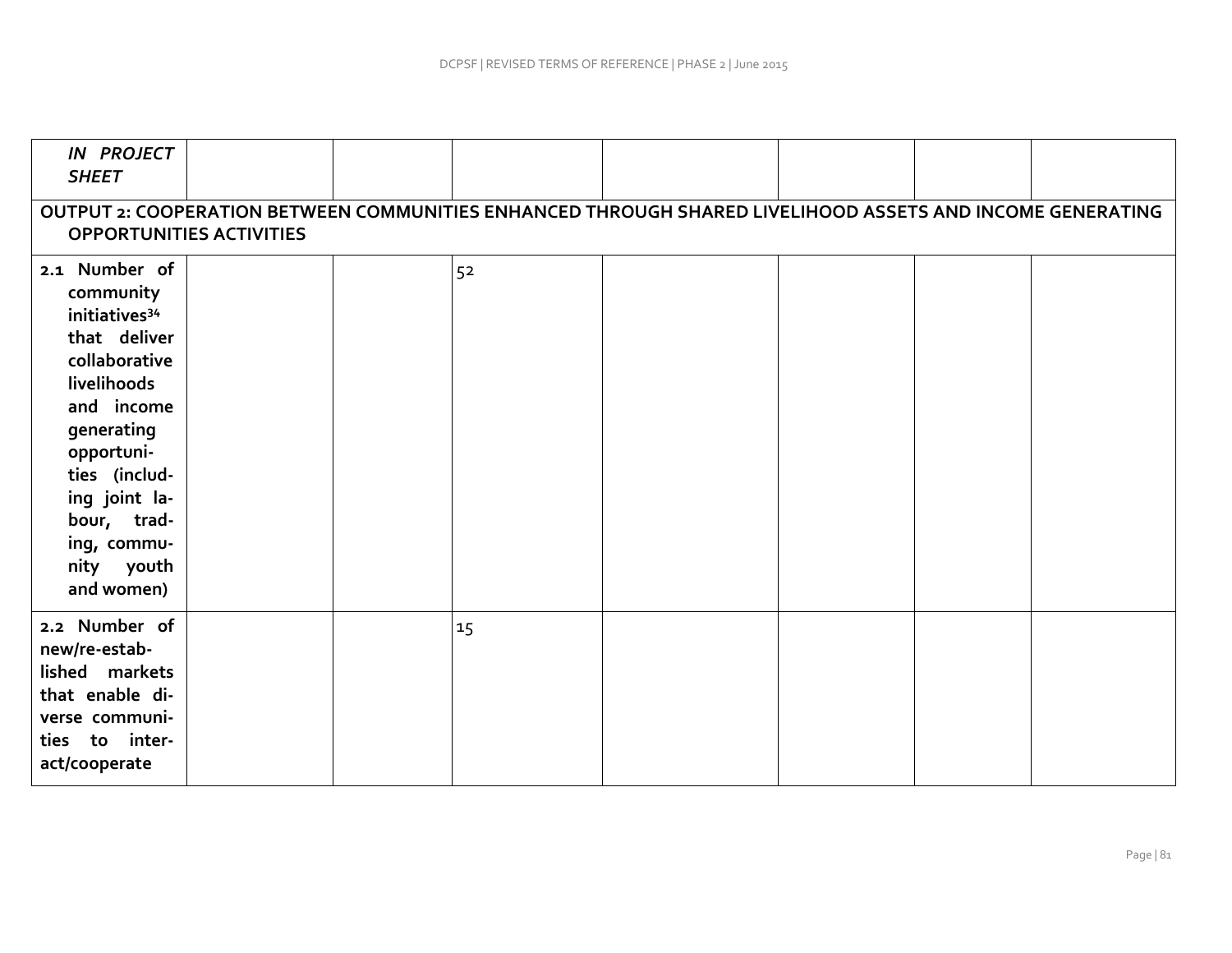<sup>34</sup> An "initiative" is counted as an opportunity created for collaborative livelihood and income generating opportunities (e.g. three training sessions to establish one income generating opportunity are not counted as three but as one.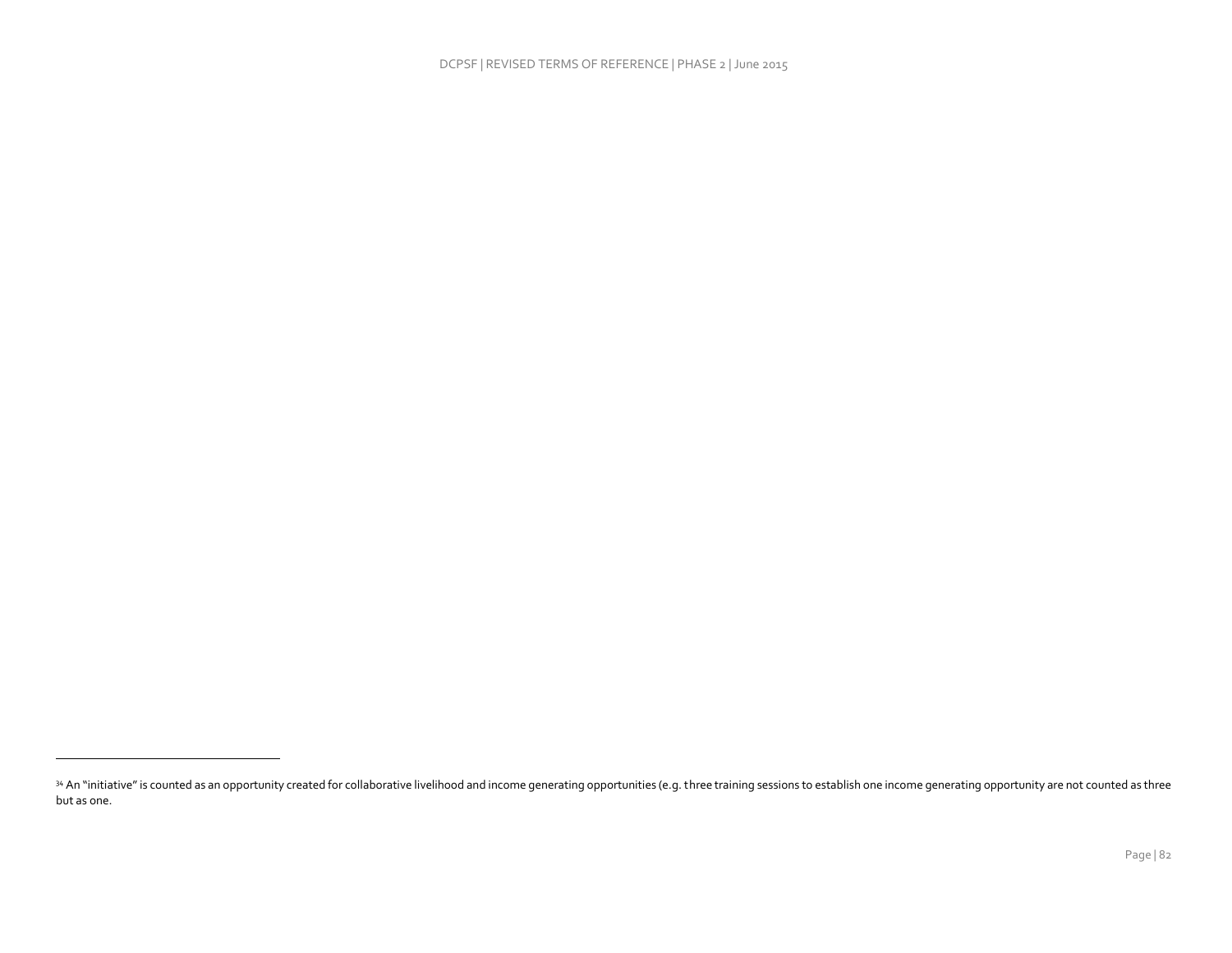| 2.3 % of commu-<br>nity<br>mem-<br>bers stating<br>an increase<br>in the eco-<br>nomic inter-<br>ventions be-<br>di-<br>tween<br>verse com-<br>munities |  |  | 85% |  |  |  |  |  |
|---------------------------------------------------------------------------------------------------------------------------------------------------------|--|--|-----|--|--|--|--|--|
| <b>ADD</b><br><b>ADDITIONA</b><br><b>INDICATORS</b><br><b>WHERE</b><br>RELEVANT,<br>YOU<br>IF<br><b>INCLUDED</b><br><b>IN PROJECT</b><br><b>SHEET</b>   |  |  |     |  |  |  |  |  |
| OUTPUT 3: COOPERATION BETWEEN COMPETING COMMUNITIES OVER MANAGEMENT OF NATURAL RESOURCES AND ACCESS TO<br><b>BASIC SOCIAL SERVICES INCREASED</b>        |  |  |     |  |  |  |  |  |
| 3.1 Number of<br>community<br>based man-<br>agement                                                                                                     |  |  | 51  |  |  |  |  |  |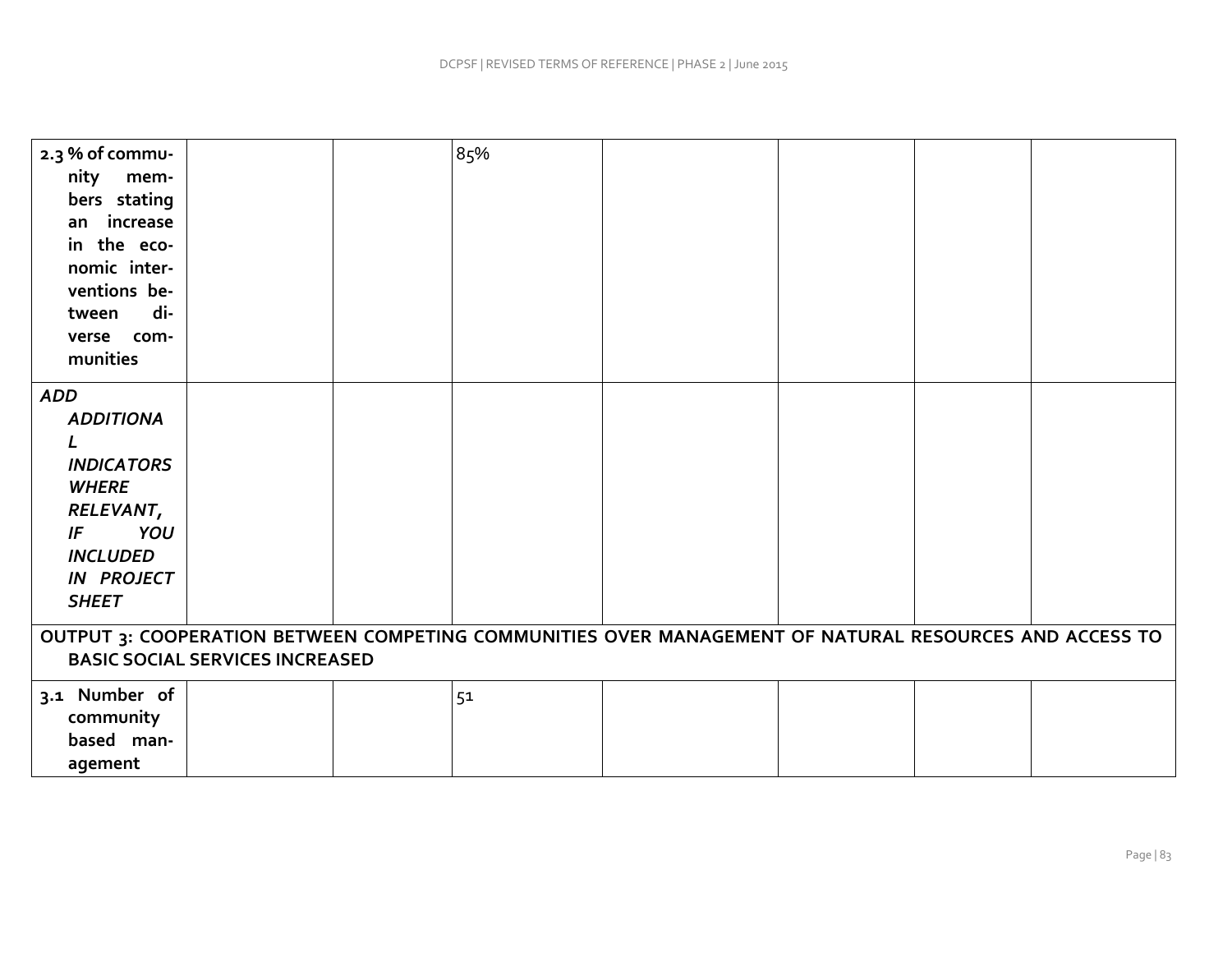| mecha-<br>nisms <sup>35</sup><br>for<br>natural<br>re-<br>source (wa-<br>ter, pasture,<br>forest<br>re-<br>mi-<br>serves,<br>gration<br>routes, min-<br>erals, etc) <sup>36</sup> |  |                |  |  |
|-----------------------------------------------------------------------------------------------------------------------------------------------------------------------------------|--|----------------|--|--|
| 3.2 Number of<br>migratory<br>routes de-<br>marcated /<br>cleared /re-<br>habilitated<br>through<br>communal<br>consensus                                                         |  | 11             |  |  |
| 3.3 Number of<br>areas of restora-<br>tion of commu-<br>nal pasture/fod-<br>der/<br>for-<br>communal<br>ests                                                                      |  | $\overline{4}$ |  |  |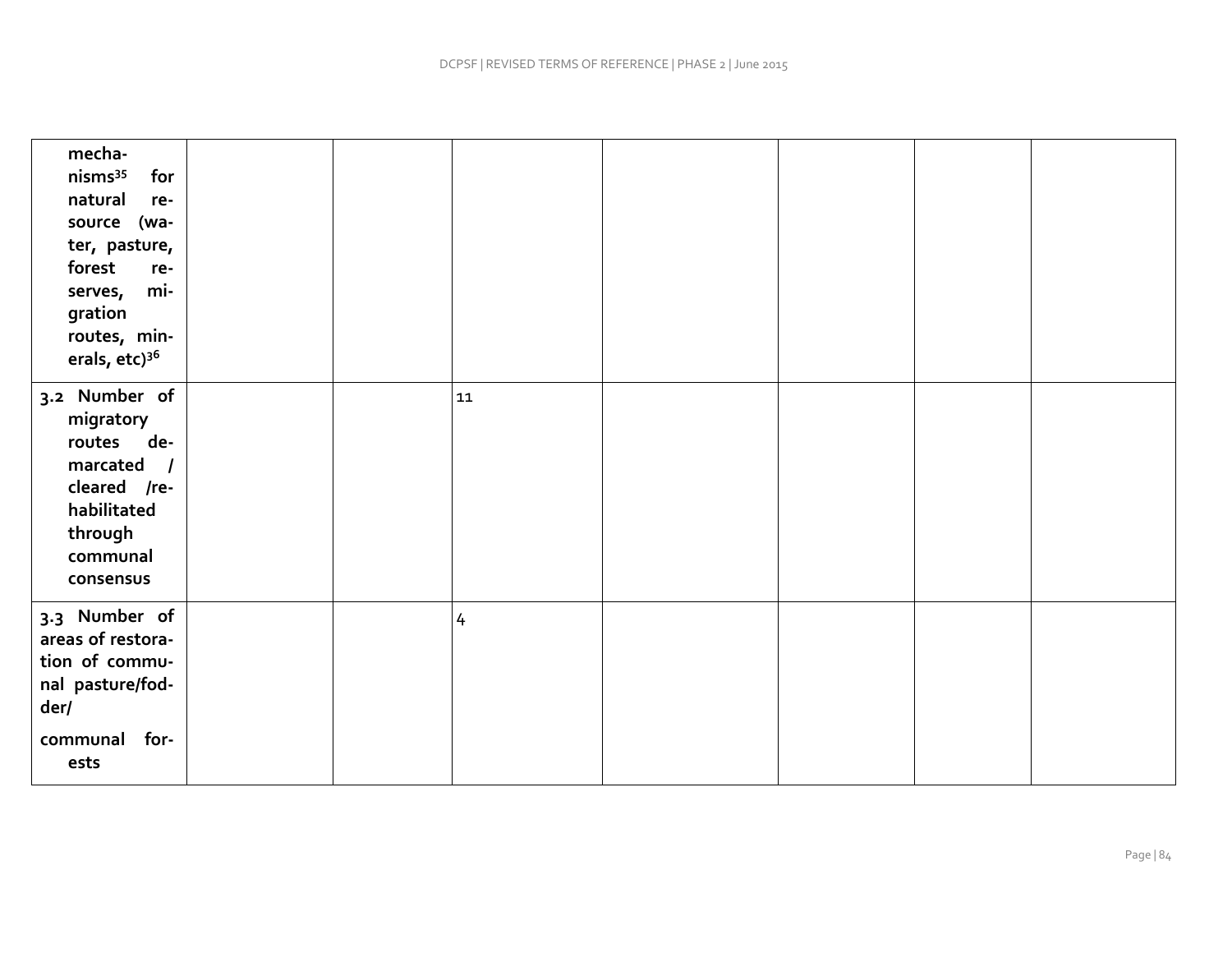<sup>35</sup> The information monitored is not the number of infrastructure but the management mechanisms.

<sup>&</sup>lt;sup>36</sup> This to be disaggregated according to activity ie water, pasture, migration route, minerals, etc in reporting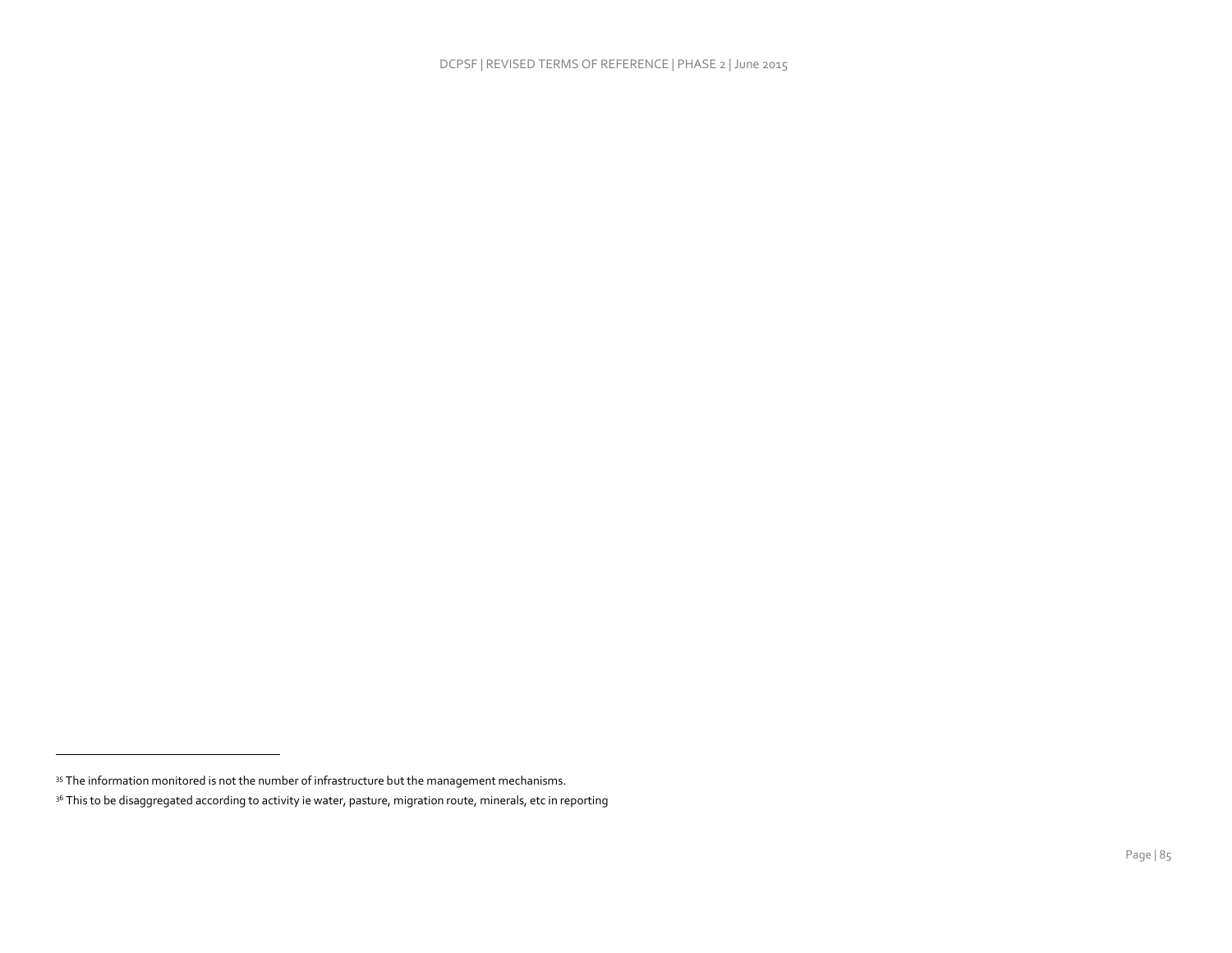| 3.4 % of commu-<br>nity<br>mem-<br>bers confirm-<br>ing commu-<br>nal consen-<br>sus around<br>restoration<br>of migratory<br>routes/pas-<br>ture/fod-<br>der/commu-<br>nal forests |  | 70% |  |  |
|-------------------------------------------------------------------------------------------------------------------------------------------------------------------------------------|--|-----|--|--|
| 3.5 Number of<br>social service<br>infrastruc-<br>ture rehabili-<br>tated/newly<br>built <sup>37</sup>                                                                              |  | 52  |  |  |
| 3.6% of commu-<br>nity<br>mem-<br>bers stating<br>increase<br>an<br>in the num-<br>ber of inter-<br>actions<br>be-<br>di-<br>tween                                                  |  | 85% |  |  |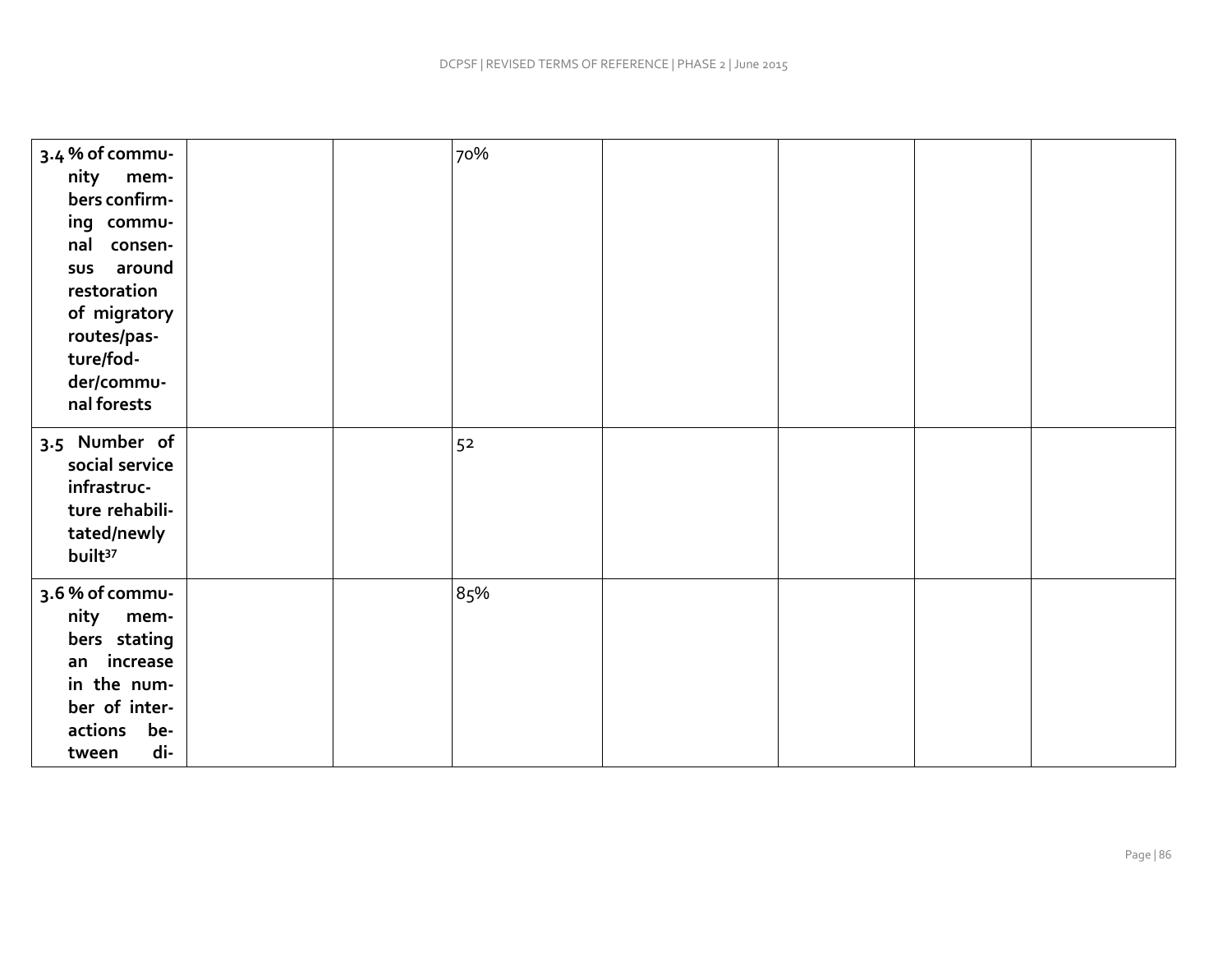$\mathcal{L}_{\mathcal{A}}$ 

<sup>&</sup>lt;sup>37</sup> This to be disaggregated by the social service rehabilitated or built ie school, clinic, etc in reporting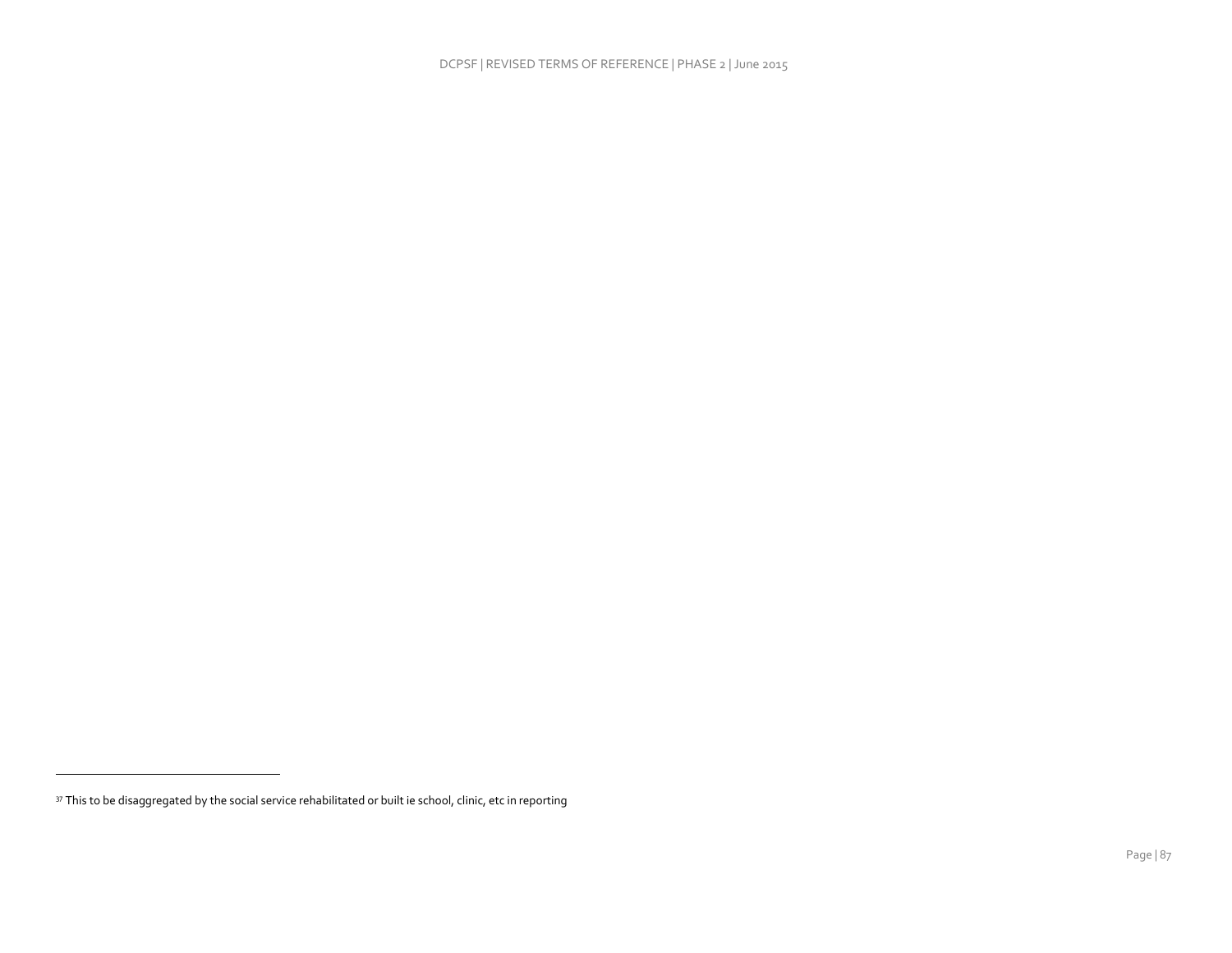| verse com-<br>munities<br>through<br>basic<br>ser-<br>vices (health<br>initiatives,<br>schools, vo-<br>cational edu-<br>cation, wa-<br>ter)                |  |  |                                                                                   |  |  |  |  |  |  |
|------------------------------------------------------------------------------------------------------------------------------------------------------------|--|--|-----------------------------------------------------------------------------------|--|--|--|--|--|--|
| <b>ADD</b><br><b>ADDITIONA</b><br>L<br><b>INDICATORS</b><br><b>WHERE</b><br>RELEVANT,<br>YOU<br>IF<br><b>INCLUDED</b><br><b>IN PROJECT</b><br><b>SHEET</b> |  |  |                                                                                   |  |  |  |  |  |  |
| OUTPUT 4: A NETWORK OF EFFECTIVE COLLABORATIVE PEACEBUILDING INITIATIVES CREATED AND FEEDING INTO WIDER PEACE<br><b>FORA AND DARFUR AGENDAS</b>            |  |  |                                                                                   |  |  |  |  |  |  |
| 4.1 Number of<br>civil society<br>organisa-<br>tions<br>de-                                                                                                |  |  | 35 (The mentor-<br>ship of the<br>CSO identi-<br>fied in $2014$<br>will continue) |  |  |  |  |  |  |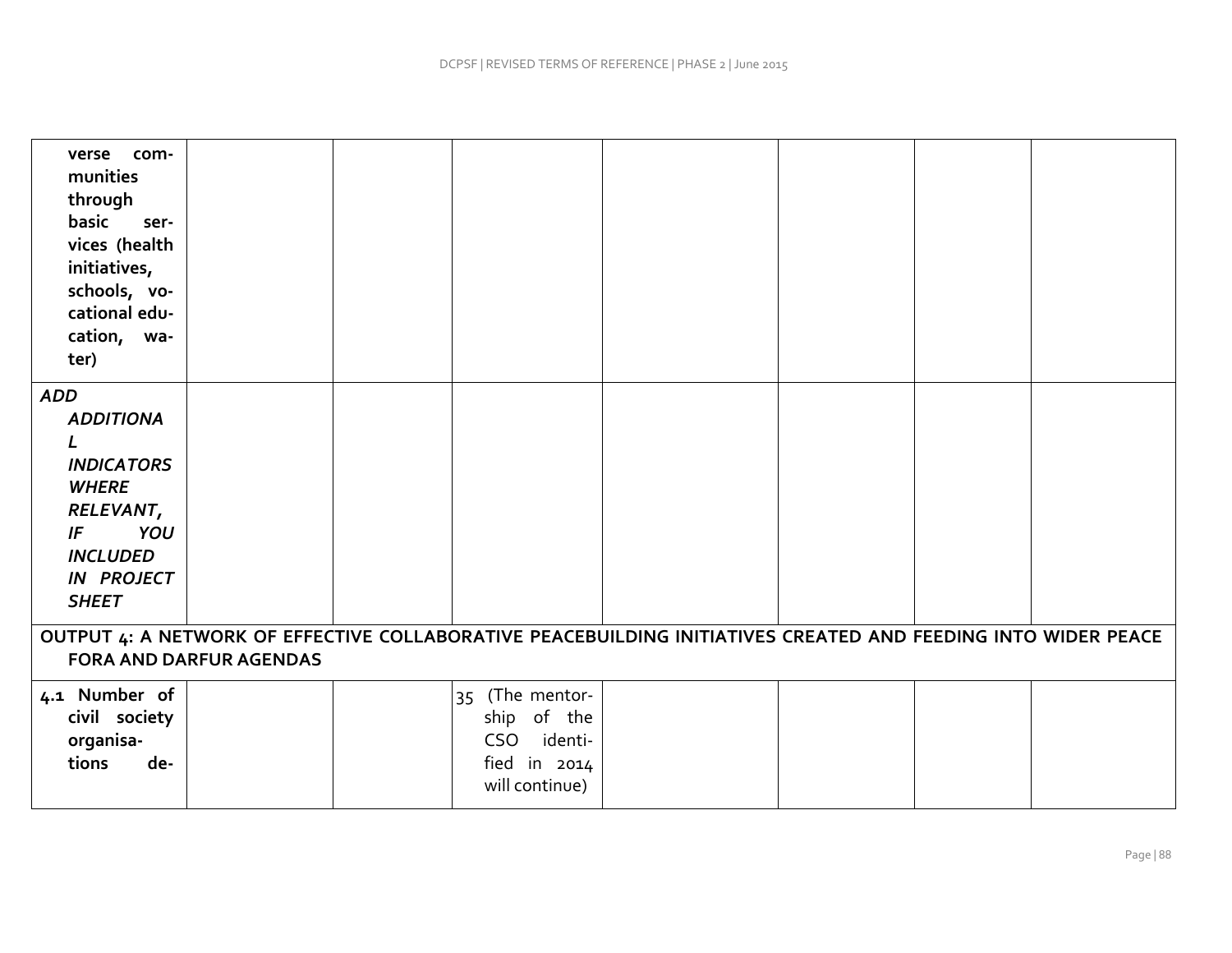| velop capac-<br>ity to priori-<br>plan,<br>tise,<br>design and<br>implement<br>projects<br>leading<br>to<br>equitable<br>and sustain-<br>able growth<br>(including<br>peacebuild-<br>skills,<br>ing<br>livelihoods<br>skills, voca-<br>tional train-<br>ing, etc) |  |                                                                                   |  |  |
|-------------------------------------------------------------------------------------------------------------------------------------------------------------------------------------------------------------------------------------------------------------------|--|-----------------------------------------------------------------------------------|--|--|
| 4.2 Number of<br>Civil Society<br>implement-<br>ing and prac-<br>ticing peace-<br>building ac-<br>tivities                                                                                                                                                        |  | 40 (The mentor-<br>ship of the<br>CSO identi-<br>fied in $2014$<br>will continue) |  |  |
| 4.3 Number of<br>collective in-<br>teraction of                                                                                                                                                                                                                   |  | 15                                                                                |  |  |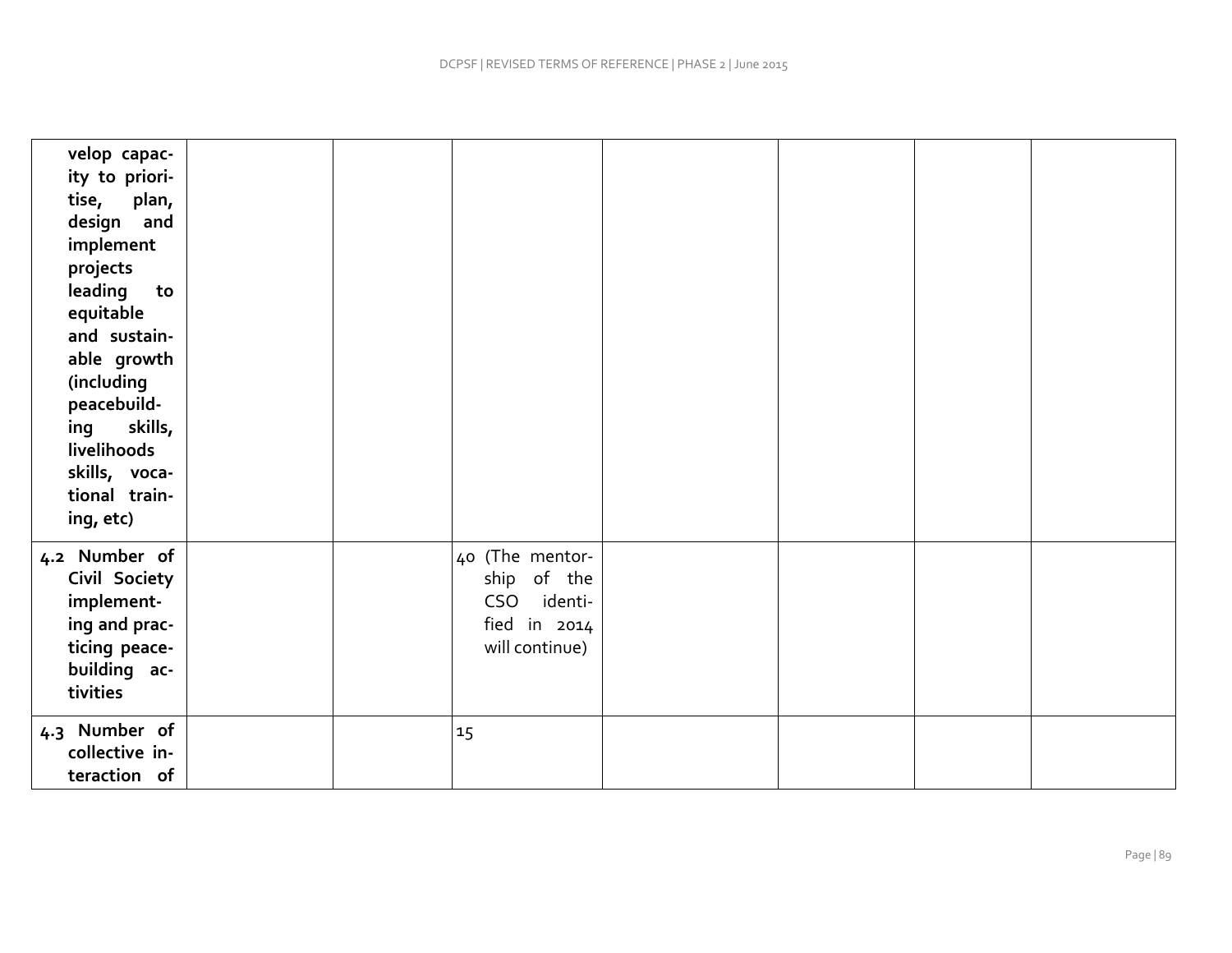| conflict reso-<br>lution mech-<br>anisms with<br>state and re-<br>gional For a<br>and Agenda                                                    |  |    |  |  |
|-------------------------------------------------------------------------------------------------------------------------------------------------|--|----|--|--|
| 4.4 Number of<br>collective in-<br>teraction of<br>conflict reso-<br>lution mech-<br>anisms with<br>higher level<br>For a and<br><b>Agendas</b> |  | 11 |  |  |